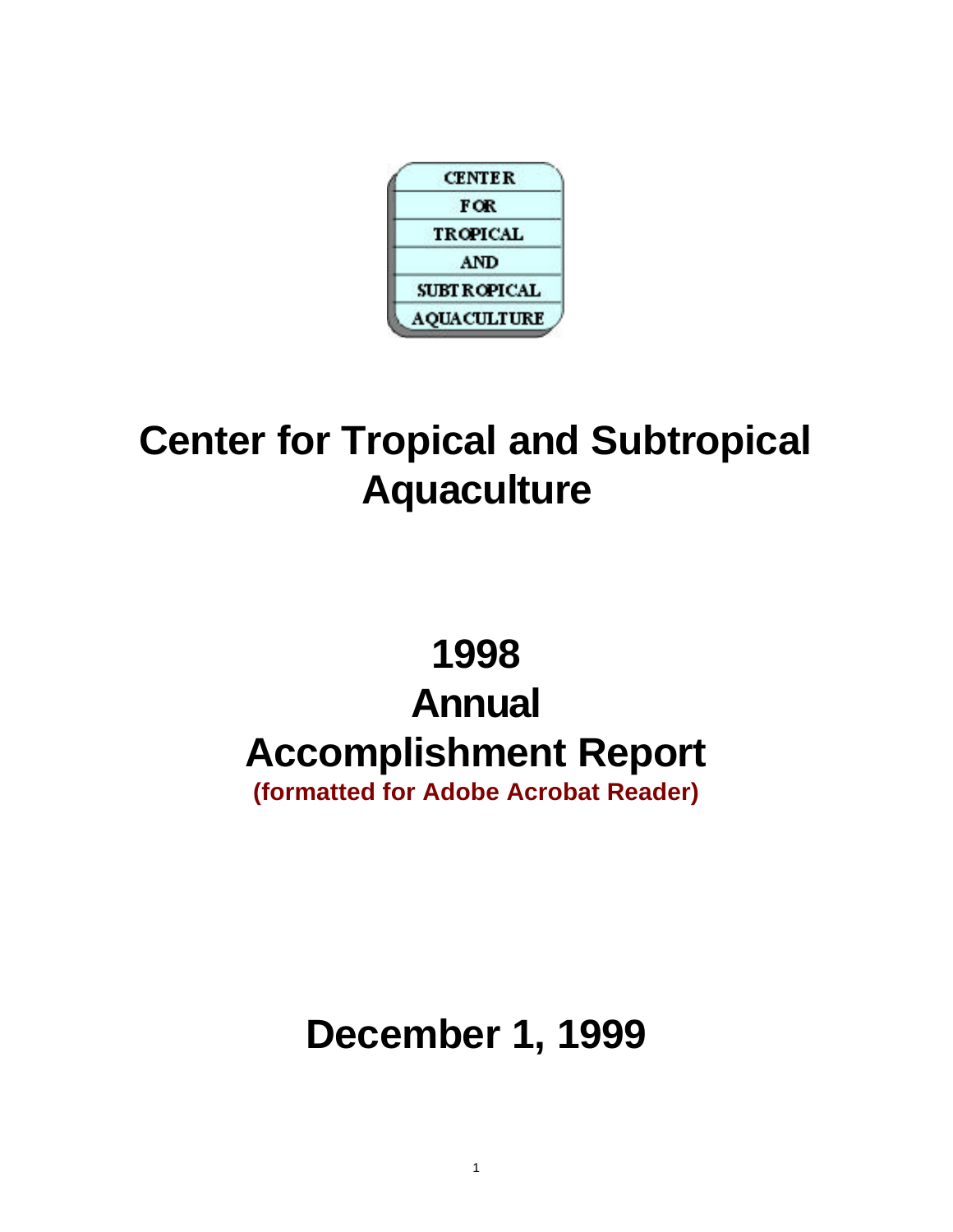# **Table of Contents**

| Library Aquaculture Workstation Pacific Regional Aquaculture Information Service for Education27         |  |
|----------------------------------------------------------------------------------------------------------|--|
|                                                                                                          |  |
|                                                                                                          |  |
|                                                                                                          |  |
| Growout Trials of the Commercially Important Opakapaka, Pristipomoides filamentosus termination report66 |  |
| Development of Pacific Threadfin and Milkfish Growout Technology and                                     |  |
|                                                                                                          |  |
|                                                                                                          |  |
|                                                                                                          |  |
|                                                                                                          |  |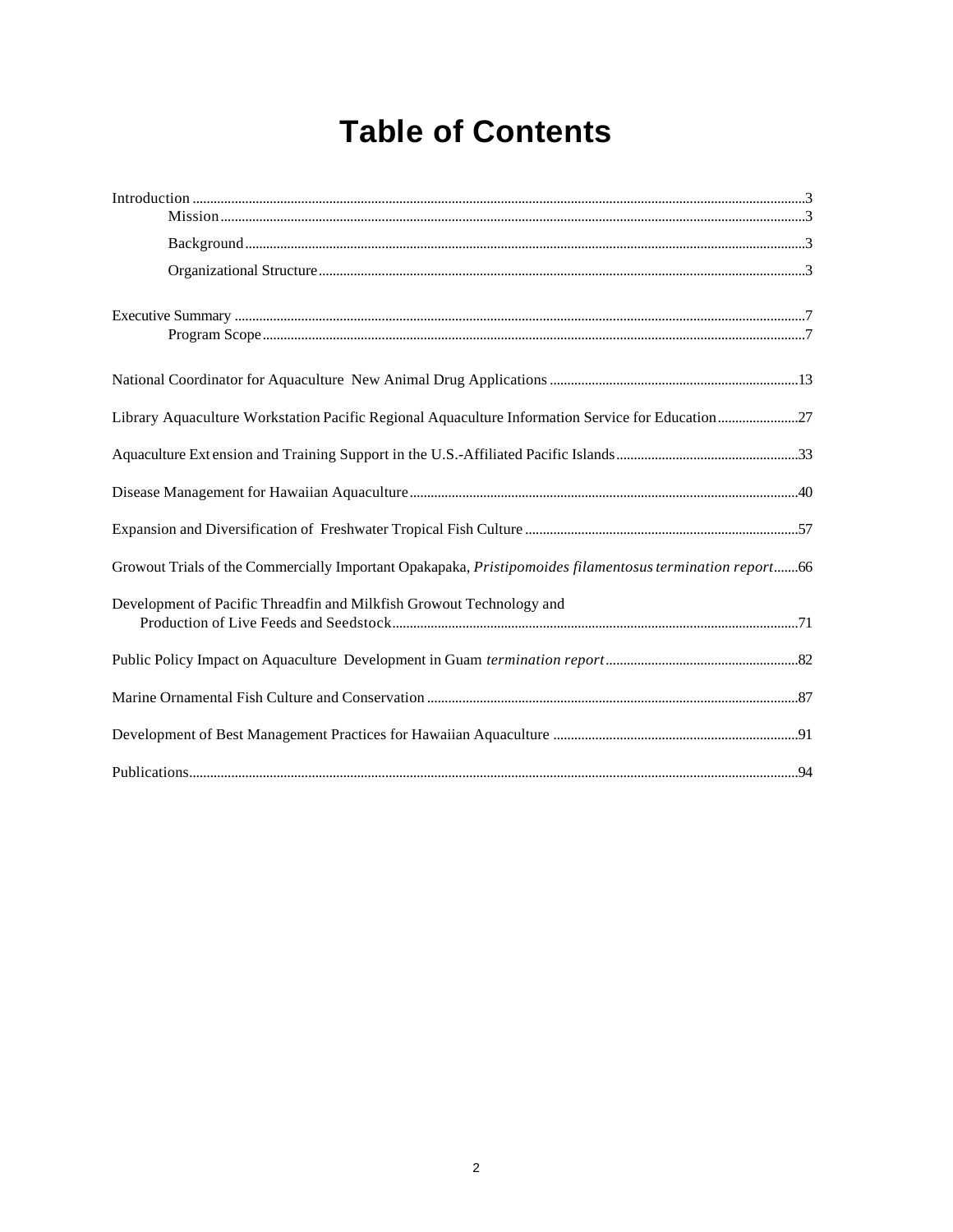# **Introduction**

# **Mission**

The mission of CTSA is to support aquaculture research, development, demonstration and extension education to enhance viable and profitable U.S. aquaculture.

# **Background**

Title XIV of the Agriculture and Food Act of 1980 and the Food Security Act of 1985 authorized establishment of aquacultural research, development and demonstration centers in the United States (Subtitle L, Sec. 1475[d]) in association with colleges and universities, state departments of agriculture, federal facilities, and non-profit private research institutions.

The Center for Tropical and Subtropical Aquaculture (CTSA) is one of five regional aquaculture centers funded by the U.S. Department of Agriculture. Research projects span the American Insular Pacific, using its extensive resource base to meet the needs and concerns of the tropical aquaculture industry.

The five Regional Aquaculture Centers encourage cooperative and collaborative aquaculture research and extension education programs that have regional or national applications. Center programs complement and strengthen existing research and extension educational programs provided by the U.S. Department of Agriculture and by other public institutions. The Centers' objectives are to:

promote aquaculture research, development and demonstration for the enhancement of viable and profitable commercial aquaculture production in the United States for the benefit of producers, consumers and the American economy;

utilize the Regional Centers in a national program of cooperative and collaborative research, extension and development activities among public and private institutions having demonstrated capabilities in support of commercial aquaculture in the United States.

The Center for Tropical and Subtropical Aquaculture is jointly administered by the University of Hawaii and The Oceanic Institute. The Center offices and staff are located at The Oceanic Institute's Makapu`u Point site on windward Oahu.

# **Organizational Structure**

CTSA funds aquaculture research, development and demonstration projects. Each year's program is the result of several groups working together for many months. A Board of Directors oversees the Center's programmatic functions, and an Executive Committee is responsible for the Center's administrative policy and functions.

In addition, CTSA has two working groups. The Industry Advisory Council (IAC) comprises members from financial institutions, aquacultural and agricultural enterprises, government agencies and other business concerns. The Technical Committee (TC) is made up of researchers, extension agents and fisheries officers.

The Board, the IAC and the TC draw their members from American Samoa, the Commonwealth of the Northern Mariana Islands, the Federated States of Micronesia, Guam, Hawaii, the Republic of Palau and the Republic of the Marshall Islands.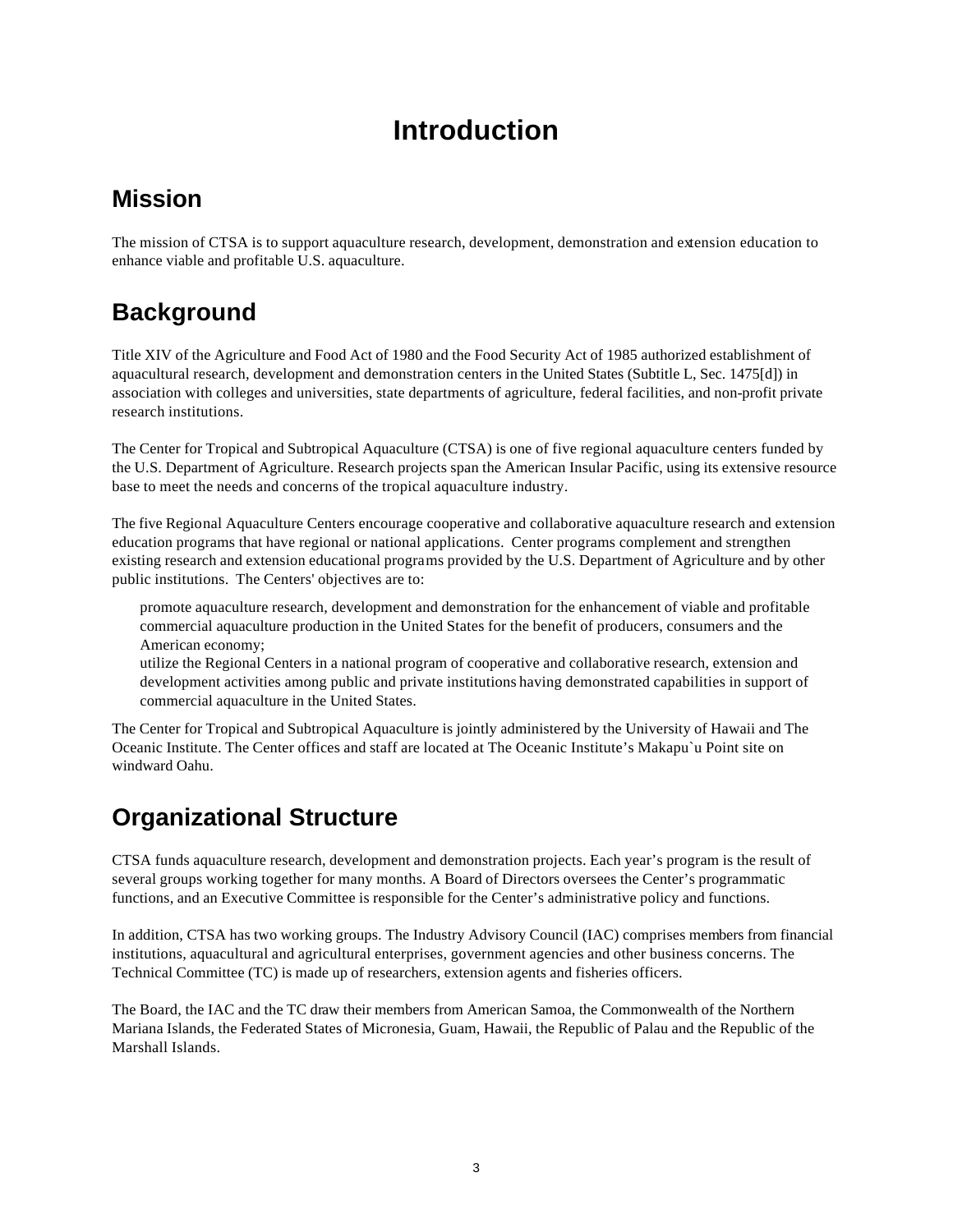#### *Administrative Center*

The Center for Tropical and Subtropical Aquaculture is co-administered by the University of Hawaii and The Oceanic Institute. CTSA's Administrative Center is located at The Oceanic Institute, on the island of Oahu in Hawaii. The Administrative Center staff provides all necessary support services for the Executive Committee, the Board of Directors, the Industry Advisory Council, the Technical Committee, various project review panels and delegations and project work groups. Dr. Cheng-Sheng Lee, Center Director, supervises operation of the Center.

#### *Executive Committee*

The Executive Committee is the legal entity responsible for the Center's overall administrative policy formulation, budget and procedures. It also appoints the CTSA Director. The members of the Executive Committee are:

Dr. Gary D. Pruder, The Oceanic Institute, {Executive Committee Chairman}; Dr. Dean Smith, University of Hawaii.

#### *Board of Directors*

The Board of Directors is responsible for the development and implementation of the Center's program policy, including concurrence on total budget issues. The Board is also responsible for development of ancillary agreements with other agencies and institutions.

The members of the Board of Directors represent educational, state and non-profit private research institutions throughout the region. The Board of Directors:

establishes initial guidelines for regional aquaculture research, development and demonstration activities; appoints and removes members of the Industry Advisory Council and the Technical Committee; approves the proposed strategy for project selection;

approves the priority areas and goals for industry development identified by the Industry Advisory Council and Technical Committee;

approves the Annual Plan of Work, including budget allocations;

approves the Annual Accomp lishment Report for consistency with the goals and objectives of CTSA and the authorizing legislation;

develops ancillary agreements with other institutions.

The members of the Board of Directors, in alphabetical order, are:

Dr. Jeff Barcinas, College of Agriculture and Life Sciences, University of Guam; Mr. John Corbin, Hawaii State Aquaculture Development Program; Dr. Michael Harrington, Hawaii Institute of Tropical Agriculture and Human Resources, University of Hawaii; Dr. Charles Helsley, Sea Grant College Program, University of Hawaii; Dr. Gary D. Pruder, The Oceanic Institute {Executive Committee Chairman}; Dr. Singeru Singeo, Land Grant Program, College of Micronesia; Dr. Dean Smith, University of Hawaii, {Board Chairman}.

#### *Industry Advisory Council*

Members of the Industry Advisory Council include commercial aquaculture farmers, aquaculture suppliers and members of government bodies and financial institutions. Members are appointed by the Board of Directors for three-year, renewable terms. In the Industry Advisory Council's capacity as an advisory body, it provides an open information exchange forum for those involved in the aquaculture business. With the approval of the Board of Directors, contributions of the IAC can be incorporated into annual and ongoing plans for CTSA. The Industry Advisory Council:

recommends research and development needs and priorities from the perspective of the aquaculture industry; participates as needed in the review of proposals, project progress reports, program review delegations and other functions of the Center;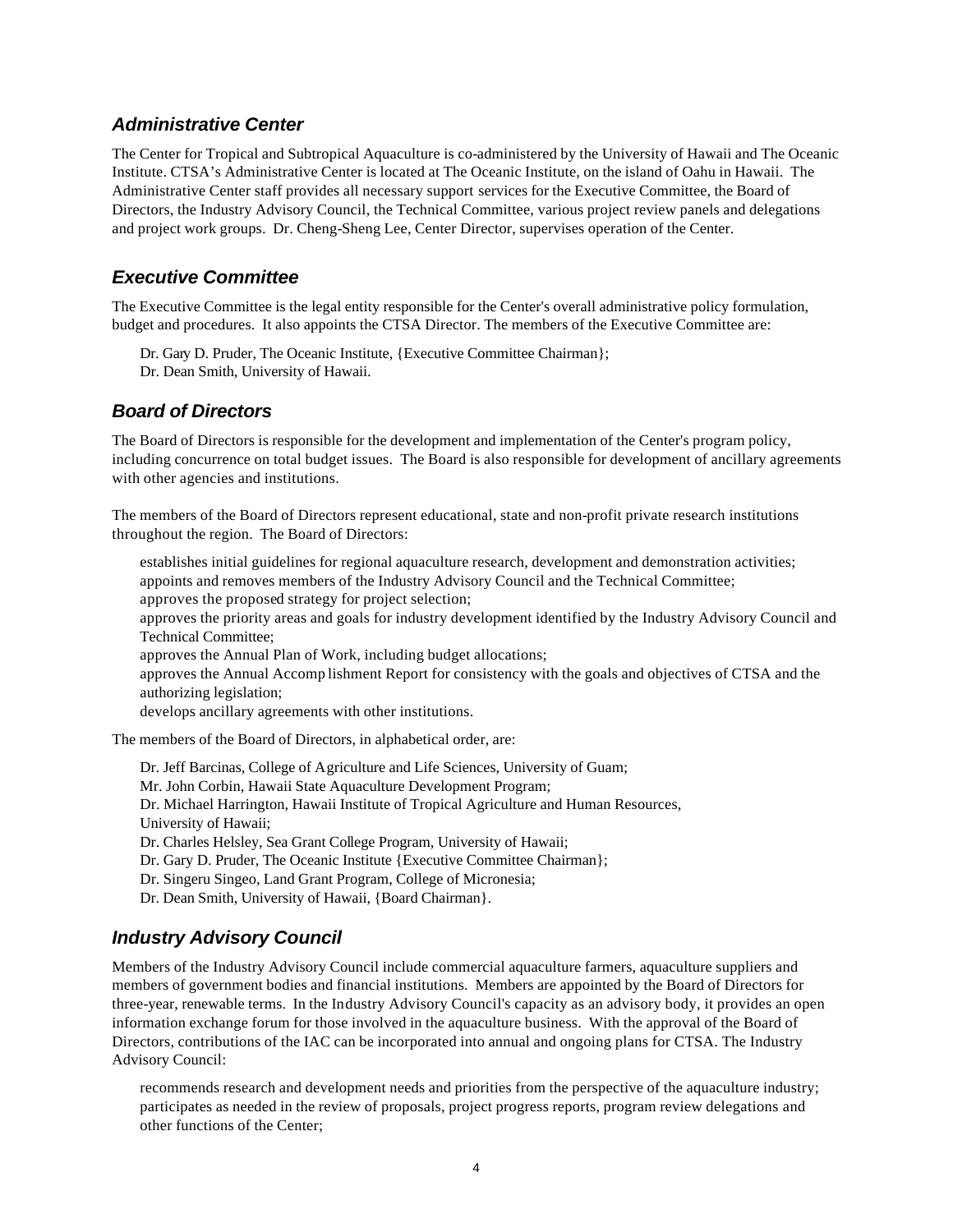recommends to the Board actions regarding new and continuing proposals, proposal modifications and terminations.

Members of the Industry Advisory Council are:

- Mr. Bo Alexander, Hawaii Institute of Marine Biology, University of Hawaii;
- Mr. David Barclay, Aquatic Culture and Design;
- Mr. Michael Bauerlein, Guam Aquaculture Development and Training Center;
- Dr. Paul Bienfang, CEA Tech USA Inc.;
- Mr. Dennis Bishop, Kona Mariculture;
- Ms. Rebecca Bishop-Yuen;
- Ms. Mary Brooks, Pacific Aquaculture;
- Mr. Steve Chaikin, Molokai Sea Farms;
- Mr. Michael Crisostomo, Kurumaya Seahorse Restaurant;
- Mr. Richard Croft, Pohnpei Natural Products;
- Mr. Yimnang Golbuu, Palau Community College;
- Mr. John Gourley, Micronesia Clam Company;
- Ms. Linda Gusman, Island Aquaculture;
- Mr. Steve Katase, Royal Hawaiian Sea Farms;
- Mr. Robert Kern, Tropical Ponds of Hawaii;
- Mr. Jeff Koch, Mokuleia Aquafarm;
- Mr. Andrew Kuljis, Aquatic Farms;
- Dr. Todd Lorenz, Cyanotech;
- Dr. Craig MacDonald, Hawaii State Ocean Resources Development;
- Mr. Richard Masse, Mangrove Tropicals
- Mr. Jerry Norris, Pacific Basin Development Council;
- Mr. Ramsey Reimers, Robert Reimers Enterprises;
- Mr. Toshiuki Rudolph, Kukuoro Municipal Government;
- Dr. Richard Spencer, Hawaiian Marine Enterprises {Industry Advisory Council Chairman and *ex officio* member of the BOD}
- Mr. Ron Weidenbach, Hawaii Fish Company;
- Dr. James Wyban, High Health Aquaculture;
- Dr. Leonard Young, Hawaii State Aquaculture Development Program.

#### *Technical Committee*

The Technical Committee's members represent participating research institutions and state extension services, other state or territorial public agencies as appropriate, and non-profit private research institutions. The Technical Committee provides research expertise to address priorities set by the Industry Advisory Council. Members are appointed by the Board of Directors for three-year, renewable terms. The Technical Committee:

prepares Problem Statements for priority areas identified by the Industry Advisory Council; participates as needed in project review panels, Program Review Delegations and other functions of the Center.

The members of the Technical Committee are:

- Dr. Harry Ako, University of Hawaii {Technical Committee Chairman and *ex officio* member of the BOD};
- Dr. Maqsudul Alam, University of Hawaii; Ms. Kristen Anderson, Hamilton Library, University of Hawaii; Dr. Brad Argue, The Oceanic Institute;
- Mr. Richard Bailey, Sea Grant Extension Service, University of Hawaii;
- Dr. James Brock, Hawaii State Aquaculture Development Program;
- Dr. Christopher Brown, Hawaii Institute of Marine Biology, University of Hawaii;
- Dr. John Brown, College of Agriculture and Life Sciences, University of Guam;
- Mr. David Crisostomo, University of Guam Cooperative Extension Service;
- Mr. Simon Ellis, Land Grant College Program, College of Micronesia;
- Dr. Kevin Hopkins, University of Hawaii;
- Dr. Robert D. Howerton, Sea Grant Extension Service, University of Hawaii;
- Mr. Tom Iwai, Anuenue Fisheries Research Center;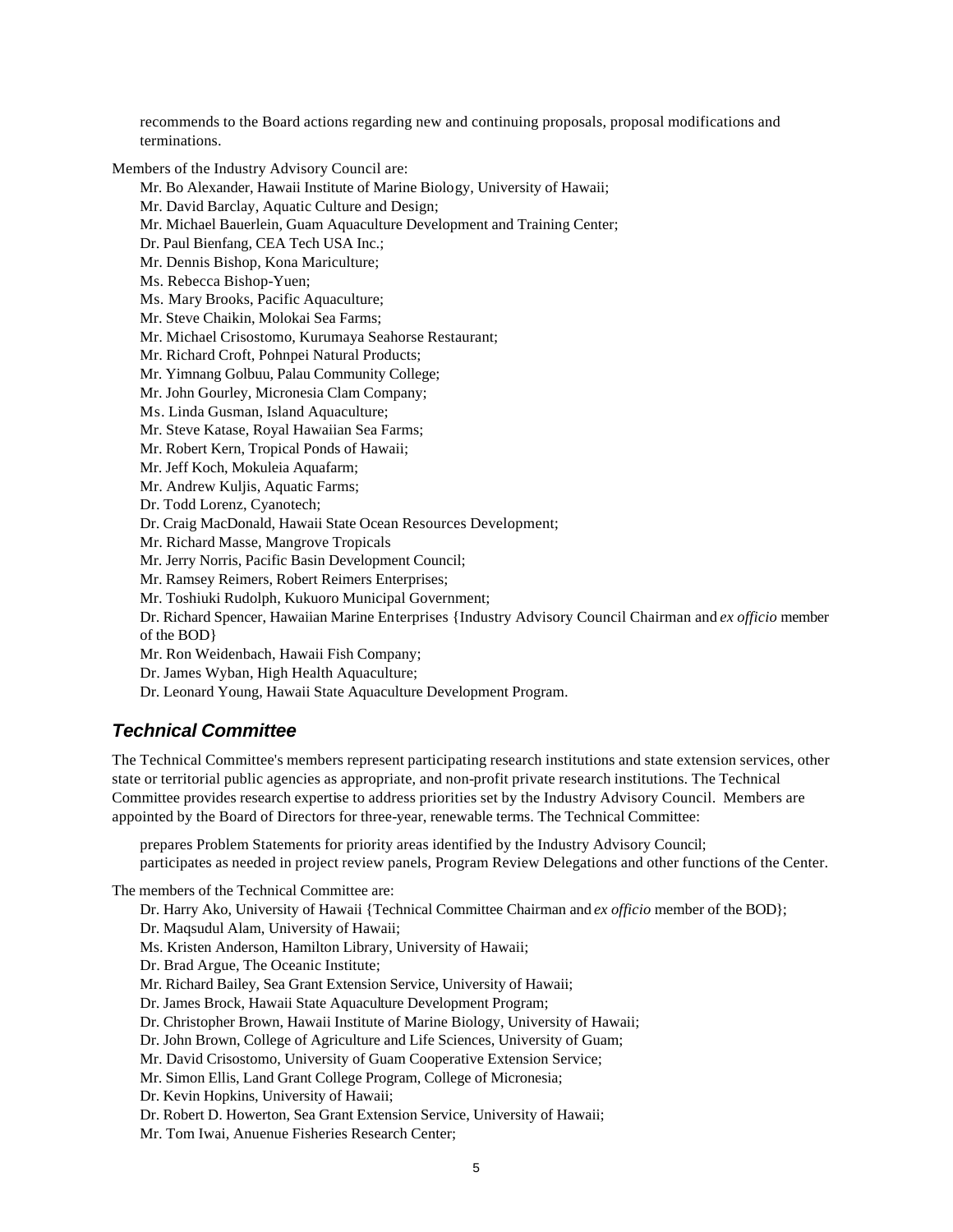Dr. Christopher Kelley, Hawaii Institute of Marine Biology;

- Dr. Andrew Kuniyuki, Cooperative Research and Extension, College of the Marshall Islands;
- Dr. PingSun Leung, University of Hawaii;
- Dr. Shaun Moss, The Oceanic Institute;
- Mr. Obichang Orak, Palau Mariculture Demonstration Center;
- Dr. Anthony Ostrowski, The Oceanic Institute;
- Dr. James Szyper, Hawaii Institute of Marine Biology;
- Dr. Albert Tacon, The Oceanic Institute;
- Mr. Howard Takata, Sea Grant Extension Service, University of Hawaii
- Dr. Clyde Tamaru, Sea Grant Extension Service, University of Hawaii.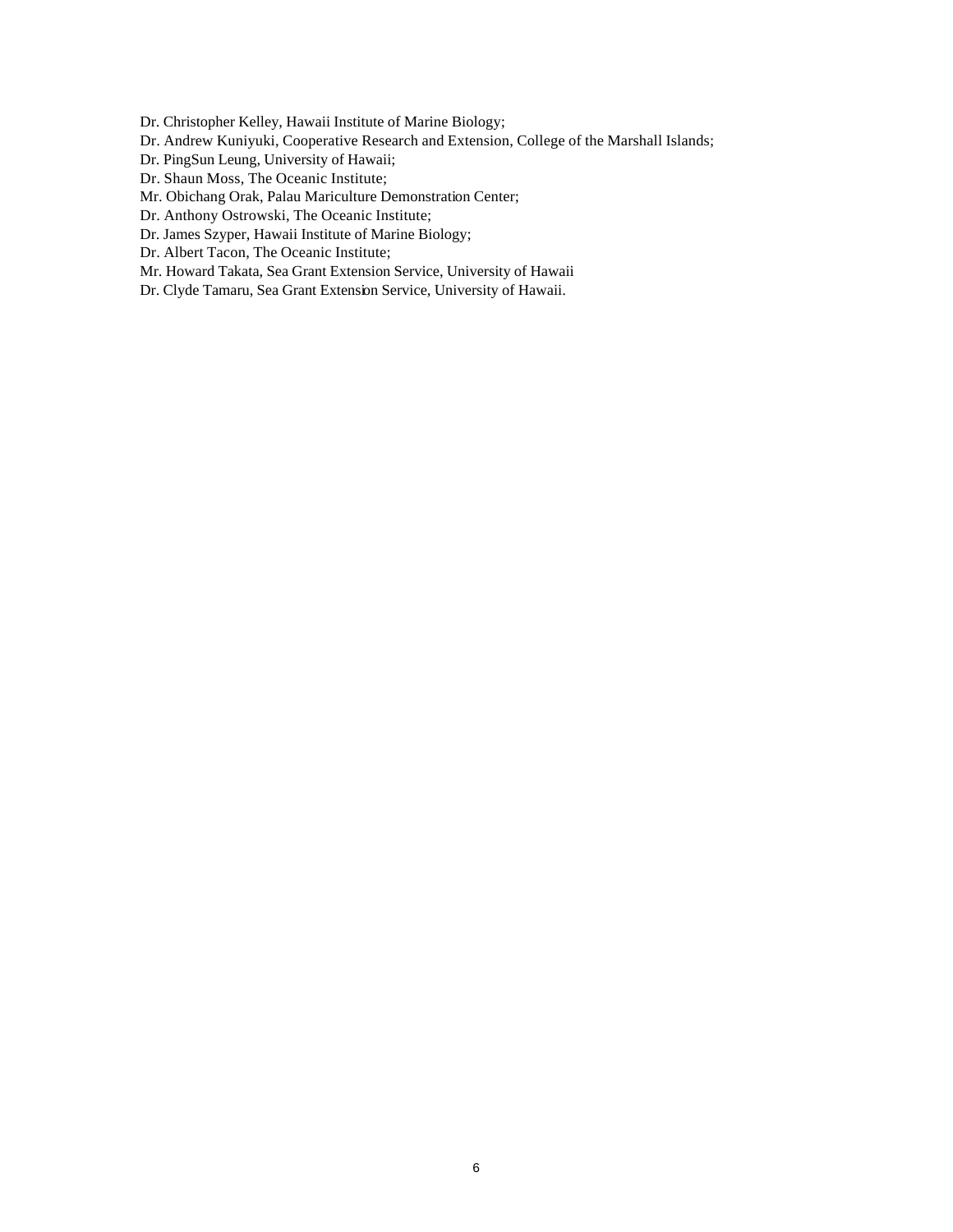# **Executive Summary**

# **Program Scope**

During 1999, the Center for Tropical and Subtropical Aquaculture completed work on projects funded under its Ninth Annual Plan of Work and continued work on projects funded under its Tenth and Eleventh Annual Plans of Work. In addition, in June 1999, the Center initiated work on projects developed under its Twelfth Annual Plan of Work and began developing its Thirteenth Annual Plan of Work.

Five projects were funded under the Center's Twelfth year program, which was approved by the Center's Board of Directors on December 1, 1998. Two projects were new, and three were continuations of projects begun under the programs of previous years.

One sign of the effectiveness of the Center's program is the willingness of other agencies to provide supplemental funding for projects. Over the life of CTSA, other agencies provided \$3,504,948 in additional or in-kind support to projects.

The development of the Year Thirteen program was initiated in February 1999 at the annual meeting of the Industry Advisory Council (IAC). The IAC reviewed the progress of funded projects and recommended Year Thirteen research priorities that would aid industry development. Members identified ten project areas, three of which were new or expanded areas, and five of which were continuations of projects funded under previous years. Two are continuations of projects funded under previous years with new project components added. The priority areas were:

- 1. Library Aquaculture Workstation -- Year Thirteen *(continuing priority)*;
- 2. Extension and Training Support for the U.S.-Affiliated Pacific Islands -- Year Twelve *(continuing priority with additional component);*
- 3. National Coordinator for Aquaculture New Animal Drug Applications -- Year Five *(continuing priority);*
- 4. Disease Management for Hawaiian Aquaculture -- Year Eight *(continuing priority with additional component)*;
- 5. Improving Hatchery and Nursery Methods for Sturgeon *(new priority)*;
- 6. Guam Tilapia Seed Production *(new priority)*;
- 7. Transitioning Hawaii's Freshwater Ornamental Aquaculture Industry *(continuing priority)*;
- 8. Marine Food Fish Seedstock Production *(continuing priority)*;
- 9. Aquaculture of Marine Ornamental Species *(new priority)*;
- 10. Publications *(continuing priority).*

In February 1999, the Technical Committee (TC), acting on the IAC's recommendations, drafted problem statements for new or expanded projects. Those formed the basis for the Preliminary Plan of Work, which was approved by the Board of Directors in March 1999. The Center staff then solicited proposals for projects, and nine proposals were submitted.

In June, the Center began its four-month review process. New proposals were first subjected to external peer review by at least three experts in the project topic area. The expert peer reviewers were identified with the assistance of the directors of the other Regional Aquaculture Centers and the U.S.D.A. program administrators. Proposals for both new and continuing projects then underwent review by panels comprising members of the Industry Advisory Council and the Technical Committee. The final version of the proposals are incorporated into the Thirteenth Annual Plan of Work, which will be presented to the Center's Board of Directors for approval in December 1999. Following Board approval, the plan will be submitted to the U.S. Department of Agriculture Cooperative State Research, Education and Extension Service for final approval.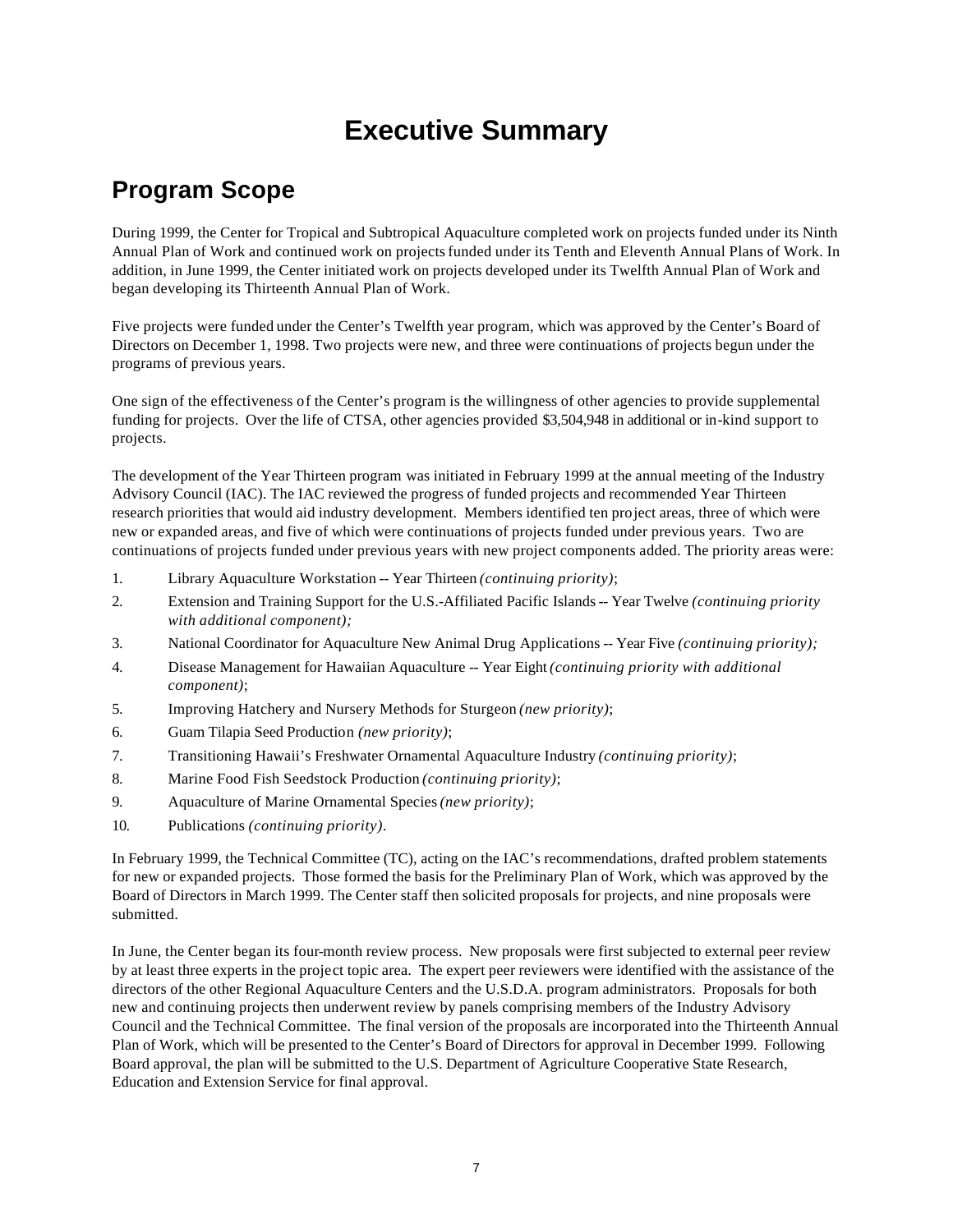Since the inception of the Center for Tropical and Subtropical Aquaculture in 1988, it has funded 131 research, demonstration, development and extension projects. Eleven projects were active during 1999. These projects fall into six categories:

National Aquaculture Priorities; Information Dissemination; Extension Support to Further Industry Development; Marketing and Economics; Development of New Technologies; Demonstration and Adaptation of Known Technologies.

Projects addressing national aquaculture priorities comprise:

National Coordinator for New Animal Drug Applications; Development of Best Management Practices for Hawaiian Aquaculture.

Projects addressing information dissemination comprise:

Library Aquaculture Workstation; Publications

Projects addressing extension support to further industry development comprise:

Aquaculture Extension and Training Support in the U.S.-Affiliated Pacific Islands; Disease Management for Hawaiian Aquaculture; Public Policy Impact on Aquaculture Development in Guam.

Projects addressing development of new technologies comprise:

Development of Pacific Threadfin and Milkfish Growout Technology and Production of Live Feeds and Seedstock.

Projects addressing demonstration and adaptation of known technologies comprise:

Expansion and Diversification of Freshwater Tropical Fish Culture; Marine Ornamental Fish Culture and Preservation; Growout Trials of the Commercially Important Opakapaka, *Pristipomoides filamentosus*

A brief listing of the principal accomplishments of the active projects in these categories during 1999 is presented below. Details on each project's funding, participants, objectives, anticipated benefits, progress and future plans are presented in individual sections on each project.

# **National Aquaculture Priorities**

#### *National Coordinator for Aquaculture New Animal Drug Applications*

#### *Accomplishments*

As a direct result of the project, the U.S. Food and Drug Administration (FDA) announced on February 12, 1996, that it will "defer regulatory enforcement against the unapproved sales and use of an approved Human Chorionic Gonadotrophin (HCG) product as a spawning aid in fish by or on the order of a licensed veterinarian." This provides aquaculture farmers with a means of legally obtaining and using HCG until it is approved by the FDA.

In July 1998, the FDA approved Western Chemical Inc.'s supplemental New Animal Drug Application (NADA) for formalin solution to be used in the water of all finfish as an external parasiticide and all finfish eggs as a fungicide. This approval means that Western Chemical is the only manufacturer whose formalin can be labeled and sold for those uses. FDA's amendment of the animal drug regulations to reflect approval of Western Chemical's NADA became effective July 16, 1998.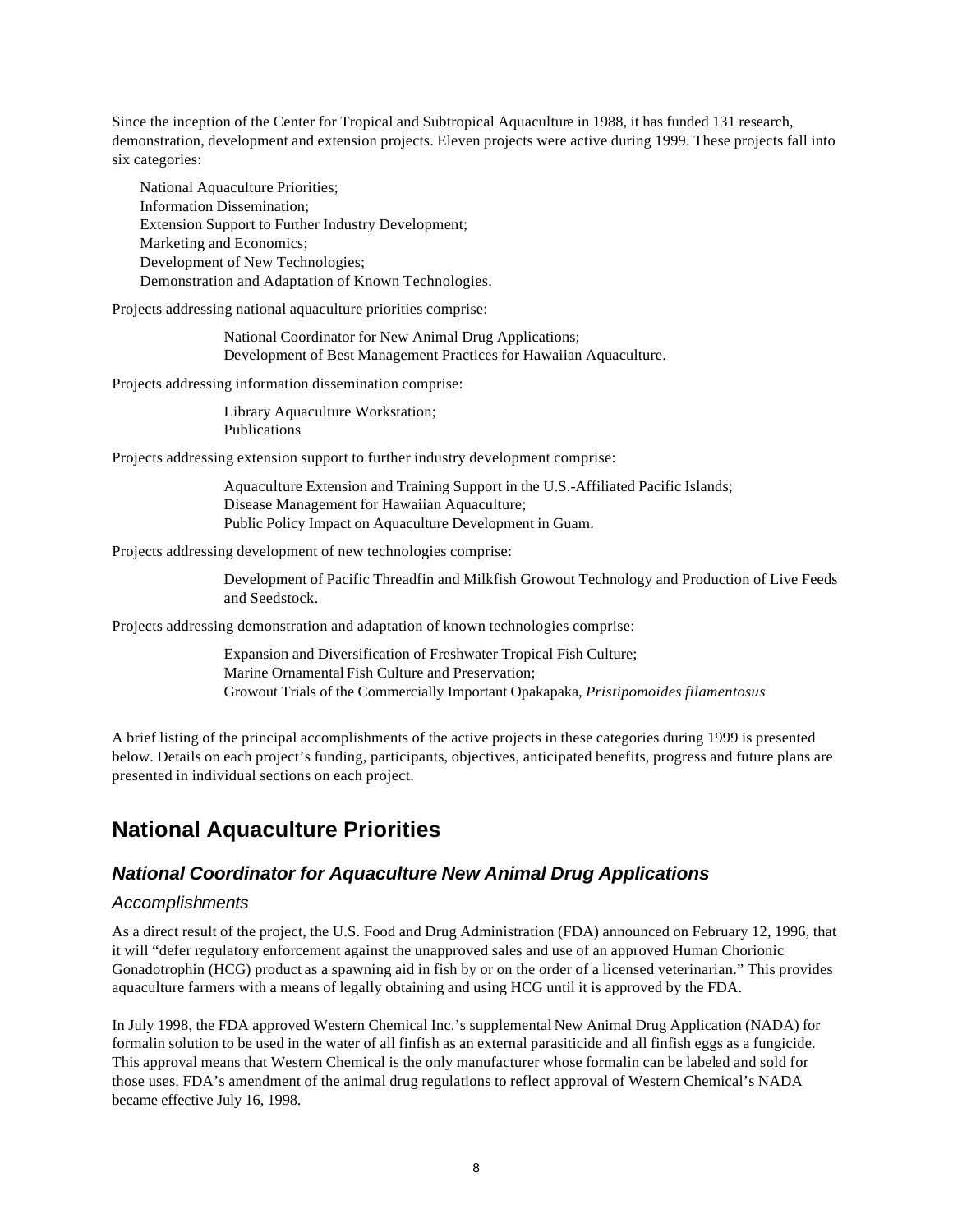In August 1999, CVM announced the NADA approval of Chorulon . On April 12, 1999, a Web site at http://ag.ansc.purdue.edu/aquanic/jsa/Aquadrugs.htm was established for the National NADA coordinator. The coordinator worked to obtain INADs, NADAs and approvals for a number of drugs that are considered high priority by the public and private aquaculture community.

On April 12, 1999, a Web site was established for the National NADA coordinator. The site, which is located at the Joint Subcommittee on Aquaculture's homepage, provides information on the goals, objectives, background, current position, international activities and progress reports of the coordinator.

#### *Development of Best Management Practices for Hawaiian Aquaculture*

#### *Accomplishments*

This project, initiated under the CTSA Eleventh Annual Plan of Work, will develop a general, standardized set of best management practices for Hawaii aquaculture. This will aid farmers in obtaining necessary permits, which has proved a major constraint to the aquaculture industry in Hawaii.

A literature review has been conducted covering best management practices for trout and channel catfish. A more thorough literature search continues to be conducted which also covers BMPs for the salmon industry in the Northwestern portion of the US.

Through the use of the Internet, a literature review has begun to detail BMPs used by the livestock and poultry industry in the US. Contact has been made with a number of both State and National agriculture industry councils and a dialogue has begun. Many state industry councils have begun to develop a proactive stance on waste management. These industry representatives have begun the development of best management practices specific to their needs.

# **Information Dissemination**

#### *Library Aquaculture Workstation*

#### *Accomplishments*

This project, known as the Pacific Regional Aquaculture Information Service for Education or PRAISE, established remote workstations equipped with modems. From these workstations, users can connect to the information service at the University of Hawaii to perform CD-ROM database searches 24 hours a day. Six remote sites were established in Hawaii and two were established in Guam. PRAISE entered a cooperative agreement with PEACESAT, a federally funded communications satellite, whereby residents at five Pacific Island sites can directly access the Aquatic Sciences and Fisheries Abstracts (ASFA) database through an Internet connection between the local PEACESAT station and the mainland vendor. In addition, PRAISE established a home page on the WorldWide Web. Search requests can be sent to PRAISE personnel via the web page.

During 1998, the project provided PRAISE switched to Worldwide Web access of the *Aquatic Sciences and Fisheries Abstracts* database, thereby simplifying and expanding access to Hawaii users. All those with \*@hawaii.edu email accounts log on to the Internet and conduct database searches via the Worldwide Web. Other users can submit search requests to PRAISE via the Worldwide Web site. In addition, PRAISE has established two remote sites, one of which is housed in the CTSA Administrative Offices at The Oceanic Institute, that can access Internet database searches.

During 1999, the PRAISE Web site, which is accessed, on average, more then 6,000 times per month, has been continually updated and enhanced. Both the Gray Literature Bibliography and the PRAISE use database are now updated regularly. A new brochure detailing services and contact information for the PRAISE services has been developed and is being distributed. This project has increased the accessibility of scientific information throughout the Pacific region.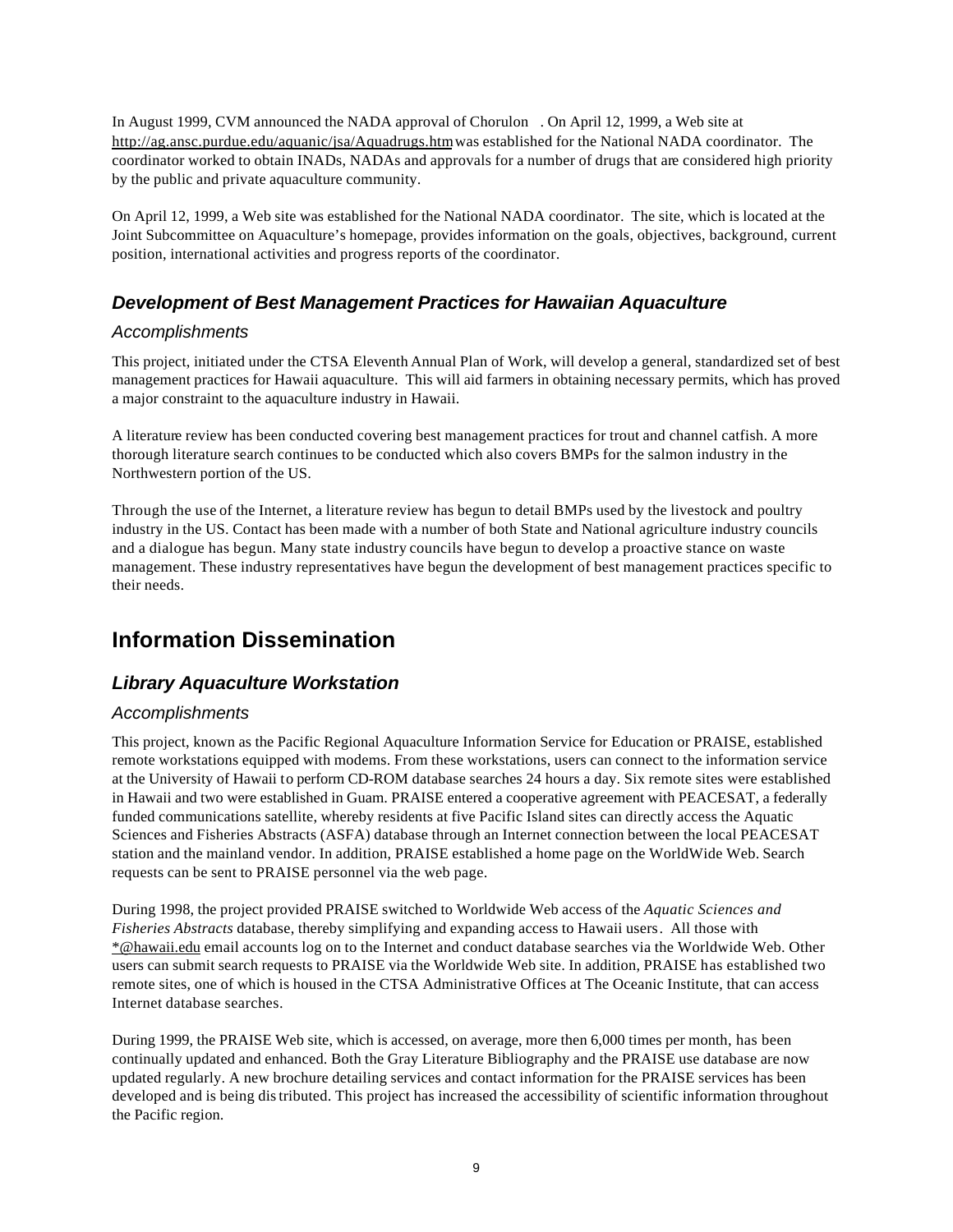#### *Publications*

#### *Accomplishments*

In 1999, this project produced a quarterly newsletter and continued to maintain a home page on the worldwide web. In addition, Center staff assisted with layout, editing and printing of a CTSA-funded project manual titled, *The Culture of Soft Corals for the Marine Aquarium Trade*. In addition, Center staff assisted in the publication of the extension fact sheets, *Spawning the tinfoil barb,* Barbodes schwanenfeldi *in Hawaii, Lagoon farming of giant clams (Bivalvia: Tridacnidae),* and *Farming Soft Corals for the Marine Aquarium Trade*, CTSA publication #140.

# **Extension Support to Further Industry Development**

#### *Aquaculture Extension and Training Support in the U.S.-Affiliated Pacific Islands*

#### *Accomplishments*

At the start of this project in 1989, aquaculture was virtually non-existent in American Samoa, the Commonwealth of the Northern Mariana Islands, the Federated States of Micronesia and the Republic of the Marshall Islands. Today, the region has six giant clam hatcheries, four pearl oyster farms, six sponge farms, three coral production facilities and four tilapia farms. In addition, awareness of aquaculture and its income potential is growing rapidly.

This project provides extension and training support to aquaculturists and to government fisheries and aquaculture staff throughout the region. This support includes conducting aquaculture training courses at various locations, providing scientific advice to the FSM National Aquaculture Center and other private and public concerns, and assisting with reef surveys and reseeding programs for giant clams, sponges, pearl oysters and other species as requested by local authorities. Simon Ellis, the extension agent since January 1997, has continued the hands-on training of local individuals, which has led to substantial capacity building in the region. Native islanders operate most of the giant clam farms. As the industry grows, this knowledge will spread to other species and will achieve the ultimate goal of a self-sustaining, economically viable aquaculture industry within the region.

The project continues to produce informational publications on the culture of a variety of species. In 1998, the project produced a manual and companion video titled "Spawning and Early Larval Rearing of Giant Clams." In 1999, Ellis published *The Culture of Soft Corals for the Marine Aquarium Trade*, completed the soft coral video and published two Aquafarmer Information sheets titled: *Farming soft corals for the marine aquarium trade* and *Lagoon farming of giant clams*. A draft of a third Aquafarmer Information sheet titled *Producing pearls using the Black-lip pearl oyster* has been completed and will be published after final editing and layout work is completed.

#### *Disease Management for Hawaiian Aquaculture*

#### *Accomplishments*

This project is identifying factors that may contribute to the occurrence of bacterial disease during growout of Chinese catfish (*Clarias fuscus*) and developing strategies to control those diseases. In addition, methods of decontaminating shrimp ponds infected with the IHHN virus are being tested, groups of imported freshwater tropical fish are being surveyed to document mortality patterns, portray environmental conditions and determine the presence and prevalence of certain parasites and bacterial pathogens, and the effects of ectoparasites on cultured tilapia and mullet are being assessed.

Work in 1999 included development of a protocol for monitoring of subclinical *Amyloodinium* sp. infection of cultured moi and the use of the procedure on a commercial farm, assessment of the effect of low light conditions as an approach to control *Amyloodinium* disease in cultured moi, and investigation of the cause and control of the rickettsia-like organism (RLO) infection of cultured tilapia in Hawaii.

During year four, investigators made 172 site visits to 14 locations. During year five, investigators made 188 site visits to aquaculture sites on Oahu to assist producers address disease or production problems, or to carry-out activities related to the year five work.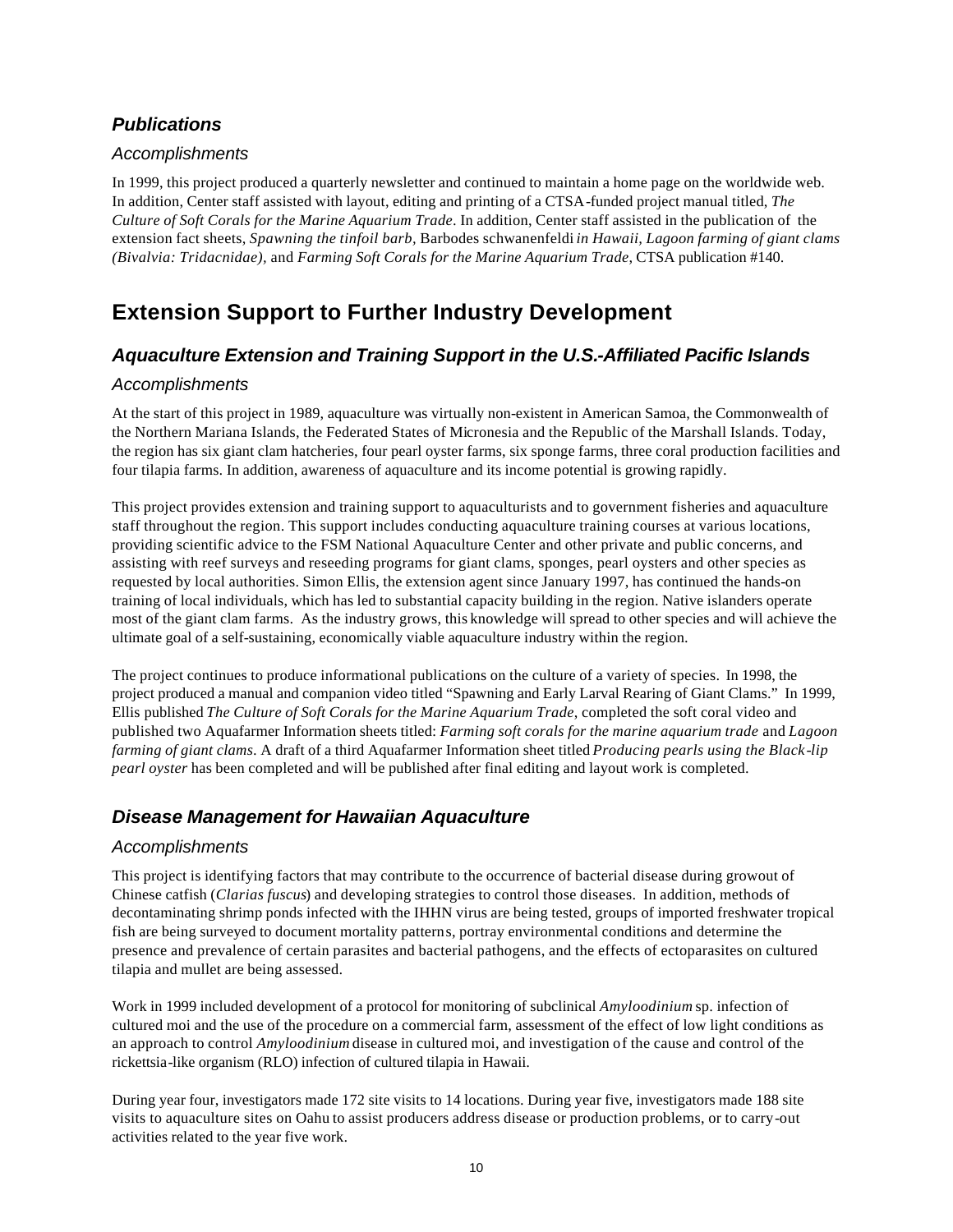#### *Public Policy Impact on Aquaculture Development in Guam*

#### *Accomplishments*

This project promoted cooperation between the Guam legislature, Guam Environmental Protection Agency (GEPA), Department of Commerce (DOC), Department of Agriculture (DOA), Bureau of Planning (BOP), Chamorro Land Trust Commission (CLTC), U.S. Army Corps of Engineers (ACOE), Department of Land Management (DLM), University of Guam, Marine Lab (UOGML) and others in the consideration and formation of sound aquaculture policy. At the Guam Aquaculture and Environmental Awareness Forum, which was held in August 1997 and videotaped, both public policies of environmental line agencies and aquaculture farmers' responses to the constraints imposed by these policies were reviewed. A total of 400 copies of the publication *Aquaculture on Guam: prospects, permits and assistance* was published and distributed under the auspices of the Agriculture Experiment Station of the University of Guam. The video "Aquaculture on Guam" was produced in-house using student help by the Agriculture Experiment Station.

Benefits were achieved through the distribution of accurate and current information affecting aquaculture development worldwide. Media coverage of the activities of the project resulted in a greater awareness and open discussion of the permitting process. Coverage included television news stories, op-ed page pieces, and letters to the editors. The project also prompted a visit by the Governor to the GADTC facility, which resulted in identification of additional local funding for the facility. During the course of the project, several new farmers began operations onisland and were given information and encouragement from the workshop.

# **Development of New Technologies**

#### *Development of Pacific Threadfin and Milkfish Growout Technology and Production of Live Feeds and Seedstock*

#### *Accomplishments*

Results from experiments and nursery runs at commercial farms indicate that farmers can be very successful at raising threadfin, given proper guidance through extension activities. Farmers have gained confidence that survival and growth can be kept at profitable levels provided that proper facilities and techniques are employed. Feeding trials for both threadfin and milkfish have aided both in identifying the best commercial feeds and formulations for threadfin growout and in ways to minimize feed costs, which typically represent 50 percent of the production costs of any fish farming operation. Water use costs can also be lowered with the identification of threadfin loading rate requirements. Market tests have shown that threadfin is a versatile, high quality product that can be sold for \$6 to \$7 per pound. Markets will purchase and sell threadfin that range from 0.5 pounds to 2 pounds. The most appropriate size for farmers to grow threadfin is between 0.5 and 1 pound, which can be attained at 6 to 8 months of age at most Hawaii farms. Given estimated survival rates of fish produced under this project, the average price of \$6 per pound in the round and 0.75 pound harvest weight, this CTSA Year 9 project will contribute an estimated \$414,000 in net sales to Hawaii threadfin farmers. Total net sales attributed to this project during CTSA Year 8 and Year 9 is estimated at percent \$508,500. The project continued to provide seedstock and technical assistance to participating farmers. This has resulted in improved on-farm survival rates averaging 98 percent.

# **Demonstration and Adaptation of Known Technologies**

#### *Expansion and Diversification of Freshwater Tropical Fish Culture*

#### *Accomplishments*

Supporting the expansion and diversification of tropical fish culture in Hawaii is consistent with Hawaii's long-term strategy for economic diversification through fostering the development of aquafarms that can produce commercial quantities of various ornamental fish species. This project supported this strategy in a variety of ways, including successfully establishing broodstock for several popular freshwater species to distribute to Hawaii farmers; conducting a variety of feeds studies; providing extension activities in the form of technical workshops, site visitations, and verbal consultations; and producing literature regarding the culture of freshwater tropical fish.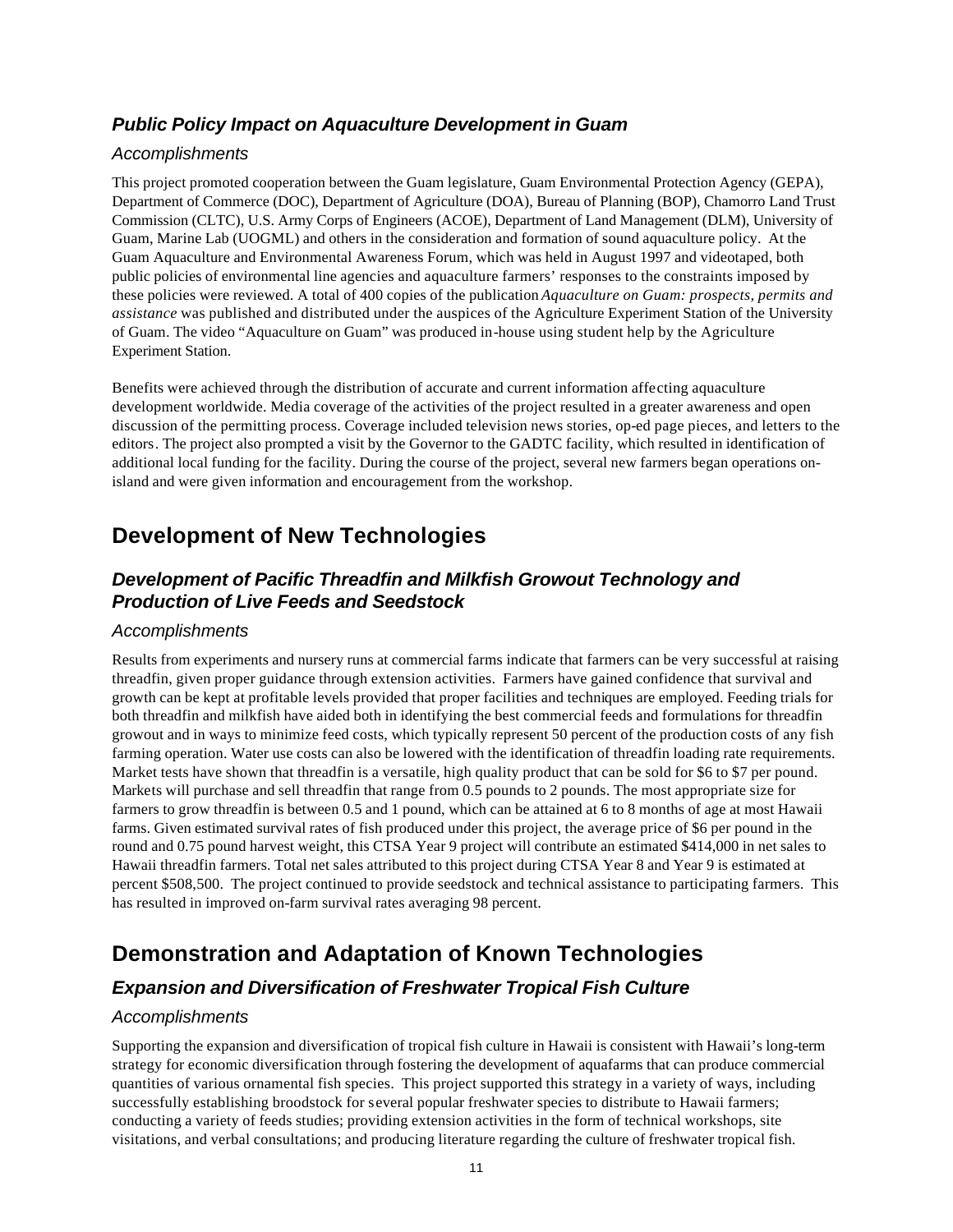#### *Marine Ornamental Fish Culture and Preservation*

#### *Accomplishments*

This project was designed to test the feasibility of two alternative means of providing fish for the development of a foundation for a marine ornamental fish culture industry. Both approaches involve the use, rather than the care of existing broodstock animals, one drawing upon wild stocks and the other taking advantage of animals in public display aquaria. It is anticipated that the marine ornamental fish trade will also benefit from the delivery of a species priority list and data on larval collection and growout.

#### *Growout Trials of the Commercially Important Opakapaka,* **Pristipomoides filamentosus**

#### *Accomplishments*

This project provided the first rigorous examination of the culture potential of opakapaka. It was demonstrated that opakapaka can be captured alive from deep water, can survive in captivity for at least 6 months, and can be weaned onto a pelleted diet. However, due to the poor survival of the fish during the growout experiment, the opakapaka culture does not appear to be feasible using standard techniques developed for shallow water species. Specialized techniques for deepwater species need to be developed in the future.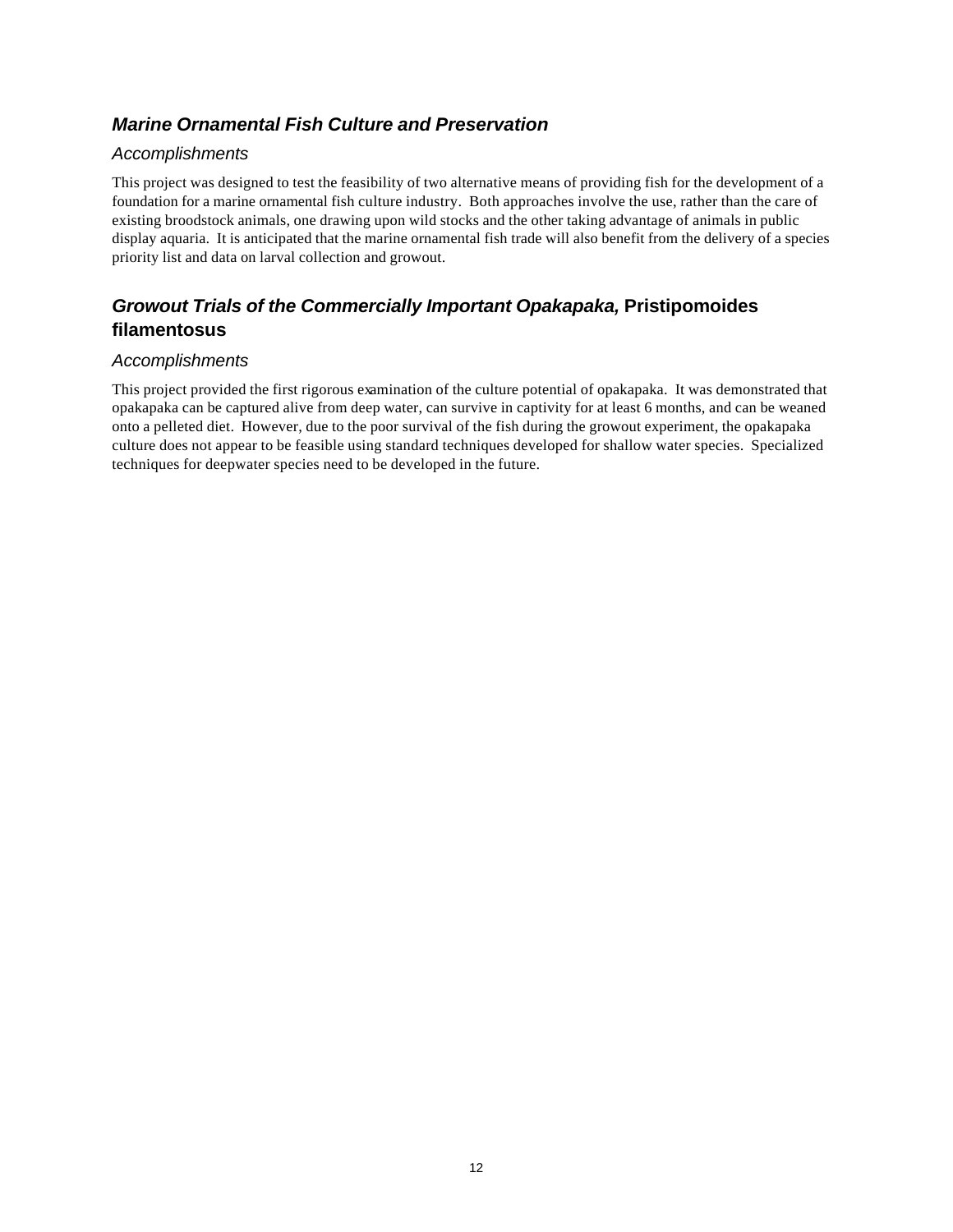# **National Coordinator for Aquaculture New Animal Drug Applications**

#### **Dates of Work**

May 1995 through September 1999

### **Funding Level**

\$35,000

# **Participants**

Rosalie Schnick

# **Objectives**

The overall goal of this project, which first received funding under the CTSA Eighth Annual Plan of Work, is coordination of activities for investigational new animal drug exemptions (INADs) and new animal drug applications (NADAs) to expedite approval for the use of various drugs in aquaculture. Specific objectives related to that goal are to:

serve as an information conduit between INAD and NADA applicants and the U.S. Food and Drug Administration's Center for Veterinary Medicine (CVM);

identify and encourage prospective INAD participants to become involved in specific investigational studies and NADA approval-related research;

seek the support and participation of pharmaceutical sponsors for INAD studies and NADAs and coordinate with INAD and NADA sponsors to achieve CVM approval more quickly;

guide prospective and current INAD holders on the format for INAD exemption requests and related submissions to CVM;

identify existing data and remaining data requirements for NADA approvals;

review, record, and provide information on the status of INADs and NADAs;

act as liaison and provide coordination among all the federal agencies involved in the INAD/NADA process; provide public education related to training and guidance in obtaining INAD exemptions and pursuing NADA approval.

# **Principal Accomplishments**

On April 12, 1999, a website at http://ag.ansc.purdue.edu/aquanic/jsa/Aquadrugs/index.htm was established for the National NADA coordinator. The site, which is located at the Joint Subcommittee on Aquaculture's homepage, was established to provide information on the goals, objectives, background, current position, international activities and progress reports of the coordinator. The coordinator worked to obtain INADs, NADAs and approvals for a number of drugs that are considered high priority by the public and private aquaculture community.

The coordinator organized, chaired and gave the keynote address at a session on worldwide cooperation toward aquaculture drug approvals at the World Aquaculture '99 conference April 26 to May 2, 1999 in Sydney, Australia.

In August 1998, comments were submitted to the Food and Drug Administration regarding the FDA Modernization Act of 1997. The FDA was urged to increase the number of aquaculture reviewers and submit to Congress the document titled "Proposals to increase the availability of approved animal drugs for minor species and minor uses."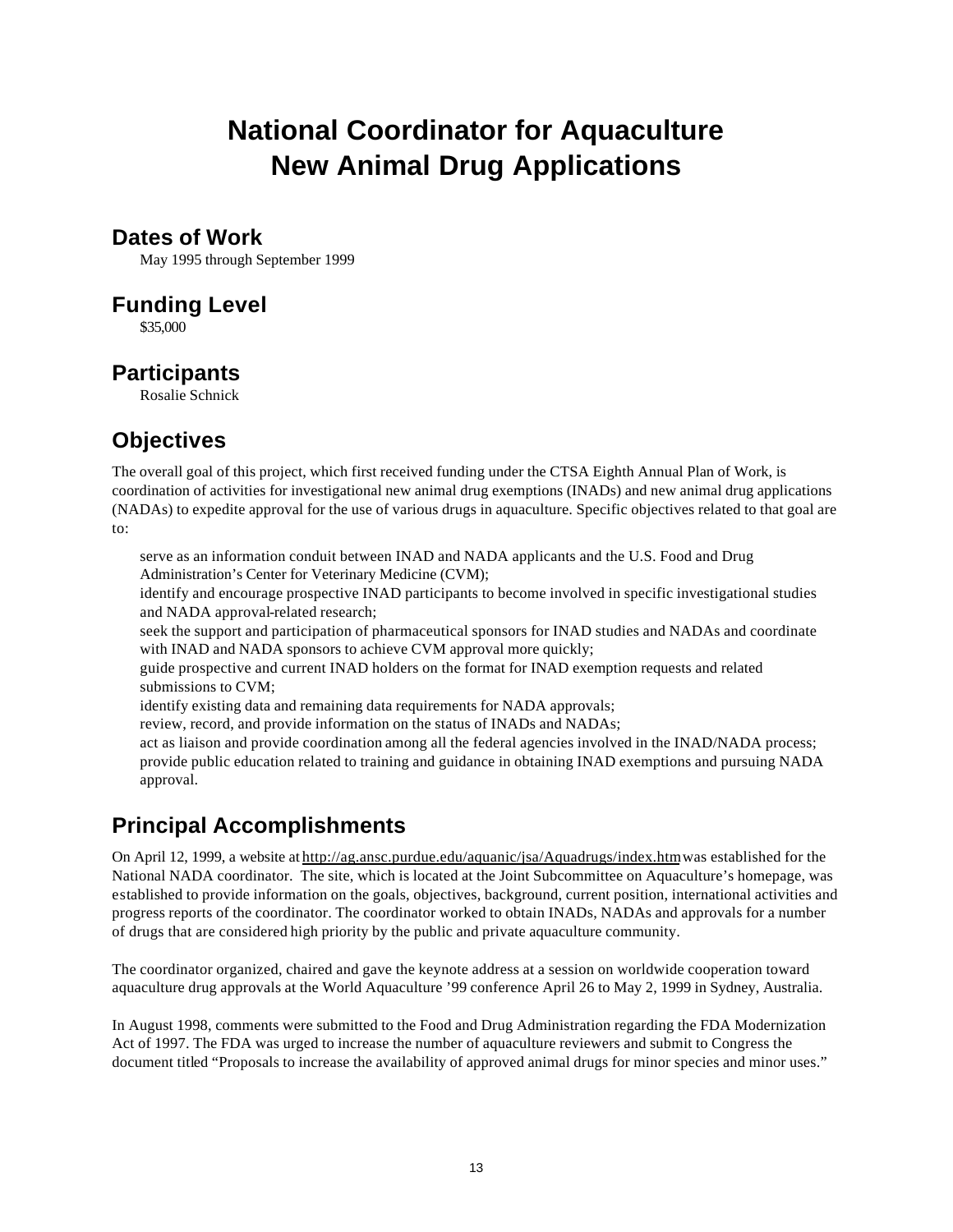#### *Objective: Interest major pharmaceutical firms in developing their products, especially broadspectrum antibacterial compounds, for aquaculture.*

A major breakthrough occurred in developing a new, oral antibacterial for aquaculture. Schering-Plough Animal Health has agreed to allow the development of florfenicol as a broad spectrum antibacterial for public and private aquaculture and as the model oral drug for crop grouping research. A ballot was sent on December 31, 1997 to the stakeholders in the Federal-State Aquaculture Drug Approval Partnership program (IAFWA Project) to vote on whether to replace sarafloxacin with florfenicol as the oral antibacterial and model drug for the crop grouping research and to respond to a confidential questionnaire to determine the priority systemic bacterial diseases. The overwhelming response has been for florfenicol to replace sarafloxacin (28 votes for, none against).

New sponsors have also recently been obtained for Aqui-S™ (new drug), formalin (amended NADA), gonadotropin releasing hormone (new drug to replace LHRHa), 17 -methyltestosterone, MS-222, Ovaprim™ (new drug to replace LHRHa), and Pyceze™ (new drug).

#### *Objective: Pursue new animal drug application sponsors for benzocaine, copper sulfate, Cutrine-Plus™, diquat dibromide, erythromycin, fumagillin, potassium permanganate, and LHRHa and work with them to obtain approvals.*

**Progress:** Sponsors have been obtained for copper sulfate, fumagillin, and potassium permanganate. A sponsor has been obtained for Aqui-S™, a candidate anesthetic to replace benzocaine. A sponsor has stepped forward to develop Ovaprim™ and gonadotropin releasing hormone to replace LHRHa as spawning aids. No progress has been made on obtaining drug sponsors for the other drugs.

*Objective: Coordinate approval activities for amoxicillin, chloramine-T, common carp pituitary, copper sulfate, EarthTec™, hydrogen peroxide, 17 -methyltestosterone, oxytetracycline and sarafloxacin.*

**Progress**: No significant, reportable activities occurred during April 1, 1998 and March 31, 1999 for EarthTec ; however, significant, reportable activities did occur on amoxicillin, florfenicol (new drug), formalin, potassium permanganate, Pyceze (new drug), and trichlorfon.

#### *Antibacterials*

Recently the Centers for Disease Control and Prevention presented concerns about the use of all fluoroquinolones in animal health because of the potential for developing pathogen resistance to drugs used in humans. Because of this, it is doubtful that CVM will grant a new NADA on sarafloxacin or any fluoroquinolone for aquaculture uses.

#### *Florfenicol*

Schering-Plough Animal Health agreed to allow development of its florfenicol as a broad spectrum oral antibacterial for aquaculture and as the model oral drug for crop grouping research. Florfenicol is not in the class of compounds that is of concern for raising resistance in humans, and it has already been approved for aquaculture in other countries. In August 1998, representatives of Schering-Plough met with CVM regarding the development of florfenicol for aquaculture in light of CVM's new policy on disease resistance issues. CVM indicated that they would schedule a November meeting to develop a broad-based policy on this issue for all animal drugs.

The coordinator is working with the sponsor and CVM to identify existing data and outstanding requirements for approval of florfenicol in salmonids. A coordination meeting was held in La Crosse, Wisconsin on March 17-18, 1999 to discuss plans for implementation of a general U.S. Fish and Wildlife Service (FWS) investigational new animal drug (INAD) exemption for florfenical.

The coordinator met with a representative of Schering-Plough Animal Health during World Aquaculture '99 to discuss the potential for drug approval of florfenical in Chile and worldwide.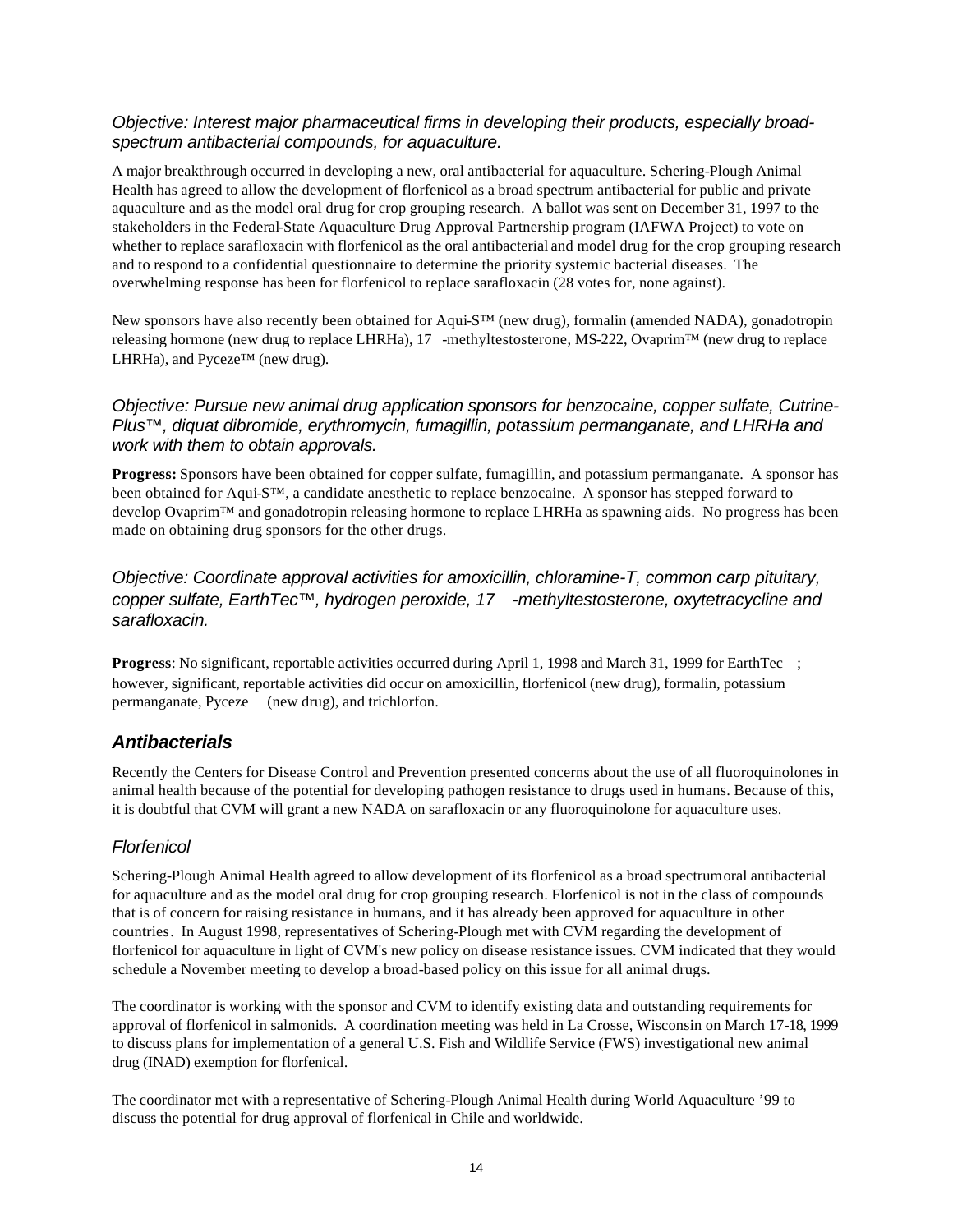#### *Amoxicillin*

The Coordinator obtained a sponsor for amoxicillin, an oral antibacterial. Vetrepharm Limited of Fordingbridge, United Kingdom (UK), submitted an INAD/NADA letter of intent to the Center for Veterinary Medicine on January 5, 1996. On January 16, 1996, the company was granted INAD #9659, which named AquaFuture as the U.S. representative. The NADA Coordinator met with representatives of Vetrepharm in May 1996 to discuss an action plan for the development of the INAD/NADA on amoxicillin. Two sponsors submitted INAD/NADA letters of intent.

During 1997, sponsors began considering studies on catfish, salmonids, hybrid striped bass, tilapia, walleye and yellow perch. The coordinator met with Gurvey and Berry Co. Inc., a potential amoxicillin NADA sponsor, and several industry members to discuss a strategic plan. Gurvey and Berry obtained an exemption on INAD #9853. The coordinator participated in a June 1997 conference call on a proposal to evaluate and gain approval for amoxicillin to control bacterial infections in aquaculture. The full proposal was submitted in July to the National Coastal Resources Research and Development Institute for funding but was not accepted. The coordinator met with Gurvey & Berry representatives to discuss their progress toward a NADA.

On October 19, 1998, the coordinator met with representatives of CVM and the amoxicillin sponsor GB Research Inc. to discuss the development of data that will lead to an approved NADA for amoxicillin trihydrate. The sponsor presented a plan for funding the needed research and CVM provided insight on the technical sections necessary for completion of a NADA submission.

The US representative sent out the funding plan to INAD holders through individual mailings, the USDA mailgroup and the National Coordinator in January 1999.

The coordinator requested and was able to establish a Public Master File on amoxicillin at CVM.

#### *Chloramine-T*

During H & S Chemical Co. Inc. was given information on obtaining an INAD/NADA for Chloramine-T, an external antibacterial, as a control for bacterial gill disease and flexibacteriosis. INADs for Chloramine-T were consolidated and coordinated, label claims were developed and pivotal study sites were identified. Akzo Nobel Chemicals Inc., the NADA sponsor of Chloramine-T, committed to provide the information necessary for the approval of their product in the United States and Europe. CVM concluded that para-toluene sulfonamide (p-TSA) is the major metabolite and that data necessary for calculating a tolerance for Chloramine-T in juvenile rainbow trout have been completed. A June 1996 letter to CVM's Office of Science requesting that the agency administer and monitor three required genotoxicity studies on p-TSA for the IAFWA Project has been withdrawn until studies identified by Akzo Nobel Chemicals Inc. can be acquired and evaluated. It may be possible that no funds will need to be expended on any genotoxicity studies on p-TSA.

In 1997, the coordinator sent a draft letter of intent to commit to development of Halamid, Akzo Nobel Chemicals' chloramine-T, to control or prevent external flavobacterial infections on freshwater fish. In July, Akzo Nobel Chemicals sent to CVM a letter of intent to pursue an INAD exemption that will lead to a new Animal Drug Application for chloramine-T under the company's existing INAD.

In May 1997, under the auspices of the IAFWA project, UMSC and the coordinator requested that the CVM Office of Research administer and monitor three genotoxicity studies for support of approval for chloramine-T. The request was withdrawn when Akzo Nobel Chemicals committed to fund the required studies on para-toluene sulfonamide, the major metabolite of chloramine-T.

Several active compassionate INADs are held by public aquaculture organizations. The International Association of Fish and Wildlife Agencies (IAFWA) project at the Upper Mississippi Science Center (UMSC) is developing target animal safety, efficacy, analytical methods in water and fish tissue, residue/metabolism data and the environmental assessment.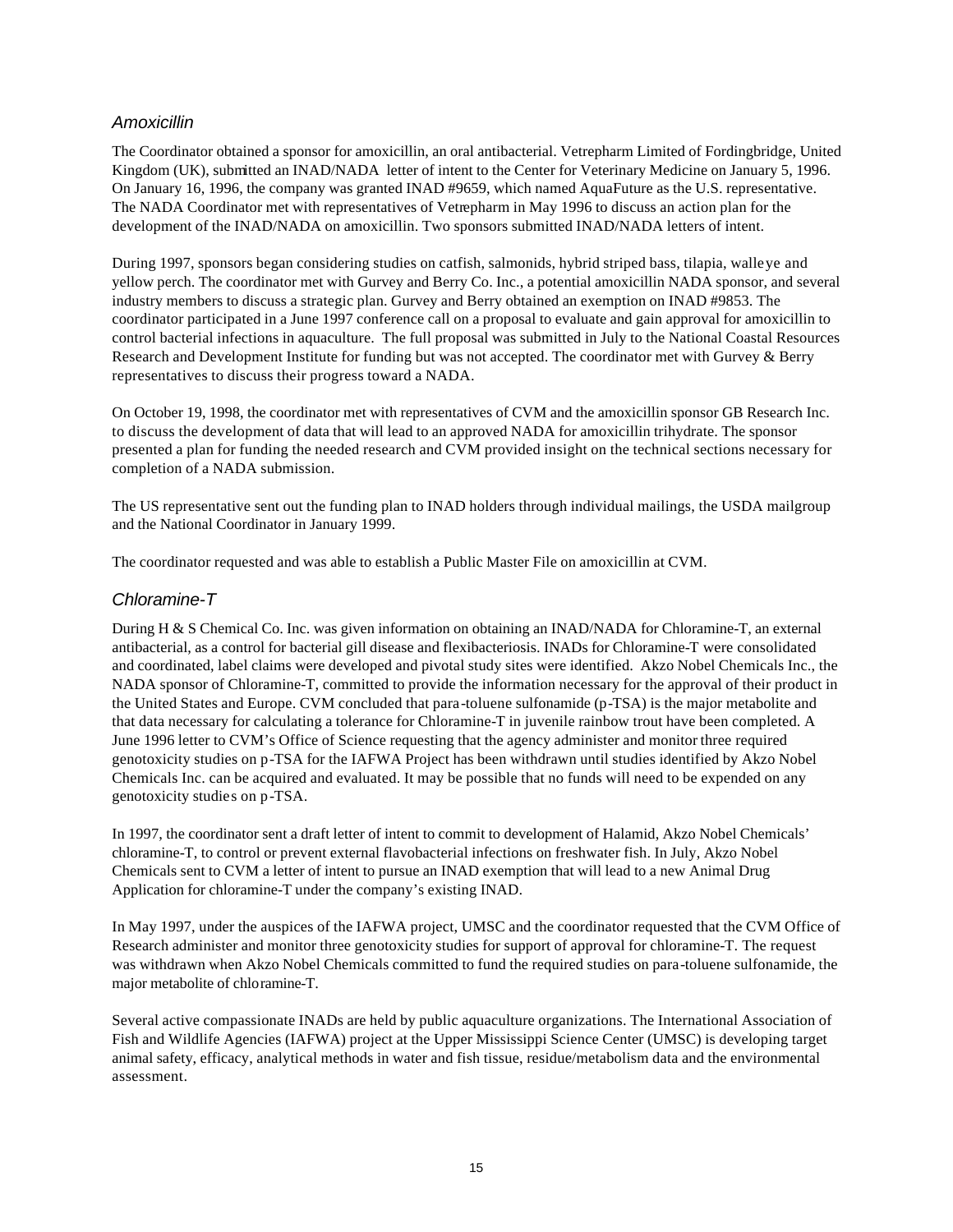The U.S. Fish and Wildlife Service and other INAD holders are performing pivotal chloramine-T efficacy studies and reporting good results. CVM concluded that a colorimetric method, developed by the Upper Mississippi Science Center (UMSC) under the IAFWA project, is acceptable for monitoring chloramine-T in pivotal efficacy studies.

In May 1998, the Upper Mississippi Science Center (UMSC) developed a proposed regulatory analytical method for para-toluenesulfonamide in tissues of cultured fish to support residue depletion studies and submitted it to CVM for review and comment. UMSC also issued a data call-in, organized and evaluated chloramine-T INAD efficacy data to control or prevent mortalities resulting from bacterial gill disease of cultured freshwater fish species and submitted it to CVM for review and comment.

In early 1998, data were received in response to a data call-in for all efficacy data that can support a label claim to control or prevent mortalities related to external flavobacterial infections in cultured freshwater fish. In July 1998, summary reports prepared to address efficacy technical sections to both prevent and control bacterial gill disease in selected species were submitted to CVM.

On October 24, 1998, a draft proposal was sent to CVM to review and consider for approval of chloramine-T for exclusive use on early life stage fish at public aquaculture facilities. The acceptance of this course of action is critical if the compound is to be approved for public aquaculture use under the IAFWA Project. A major impediment to approval is the lack of several acceptable mammalian toxicology studies that CVM reviewers feel are required to establish a tolerance for the marker residue of chloramine-T in rainbow trout, paratoluenesulfonamide. Such studies would cost the sponsor \$700,000, which couldn't be recouped in a reasonable time based on potential use by public aquaculture. If the compound were used only on fish in early life stages, no residue should remain in fish eaten by consumers. This premise is based on setting an inherent withdrawal time well before treated fish have entered a legal public fishery. After CVM completes the preliminary review, a final proposal will be submitted to CVM in November 1998, and a December 1998 meeting will be requested to discuss implementation of the proposal.

On May 15, 1998, a regulatory analytical method for para-toluenesulfonamide in fish tissue to support residue depletion studies was submitted to CVM for review.

Akzo Nobel Chemicals, Inc. informed the NADA coordinator on March 24, 1999 that the company will not fund any additional studies to support the approval for chloramine-T, including the additional genotoxicity work that is required to establish a tolerance for chloramines-T in fish tissues. The company will continue to act as a sponsor for their product in the United States and to provide any existing materials such as protocols, environmental safety data, and product chemistry information. Because of this change, UMESC has opted to spend Akzo contributed funds being held at UMESC on the required genotoxicity studies. Formerly, UMESC was recommending that these funds be used to support target animal safety studies in salmonids. Instead, the work on salmonids will be completed by Bozeman Fish Technology Center and UMESC will conduct target animal safety studies on representative cool- and warmwater species with public funds.

The coordinator developed a fact sheet on March 29, 1999 entitled "What is needed to gain an approval of chloramines-T for salmonids?" in an attempt to answer questions concerning the drug's status.

On June 8, 1999, the coordinator met with representatives of Akzo Nobel Functional Chemicals to discuss the remaining data requirements

All submissions should be completed in 2000 for control of mortalities associated with bacterial gill disease in cooland warmwater fish and external flavobacteriosis on salmonids, and in 2002 for control of mortalities associated with external flavobacteriosis on cool- and warmwater fish.

#### *Erythromycin*

In 1996, the coordinator met with representatives of Vetrepharm Limited to discuss the possibility of the company becoming the erythromycin NADA sponsor. In follow-up efforts, the coordinator worked with Dr. Christine Moffitt of the University of Idaho at Moscow to determine how Vetrepharm can become the NADA sponsor of erythromycin.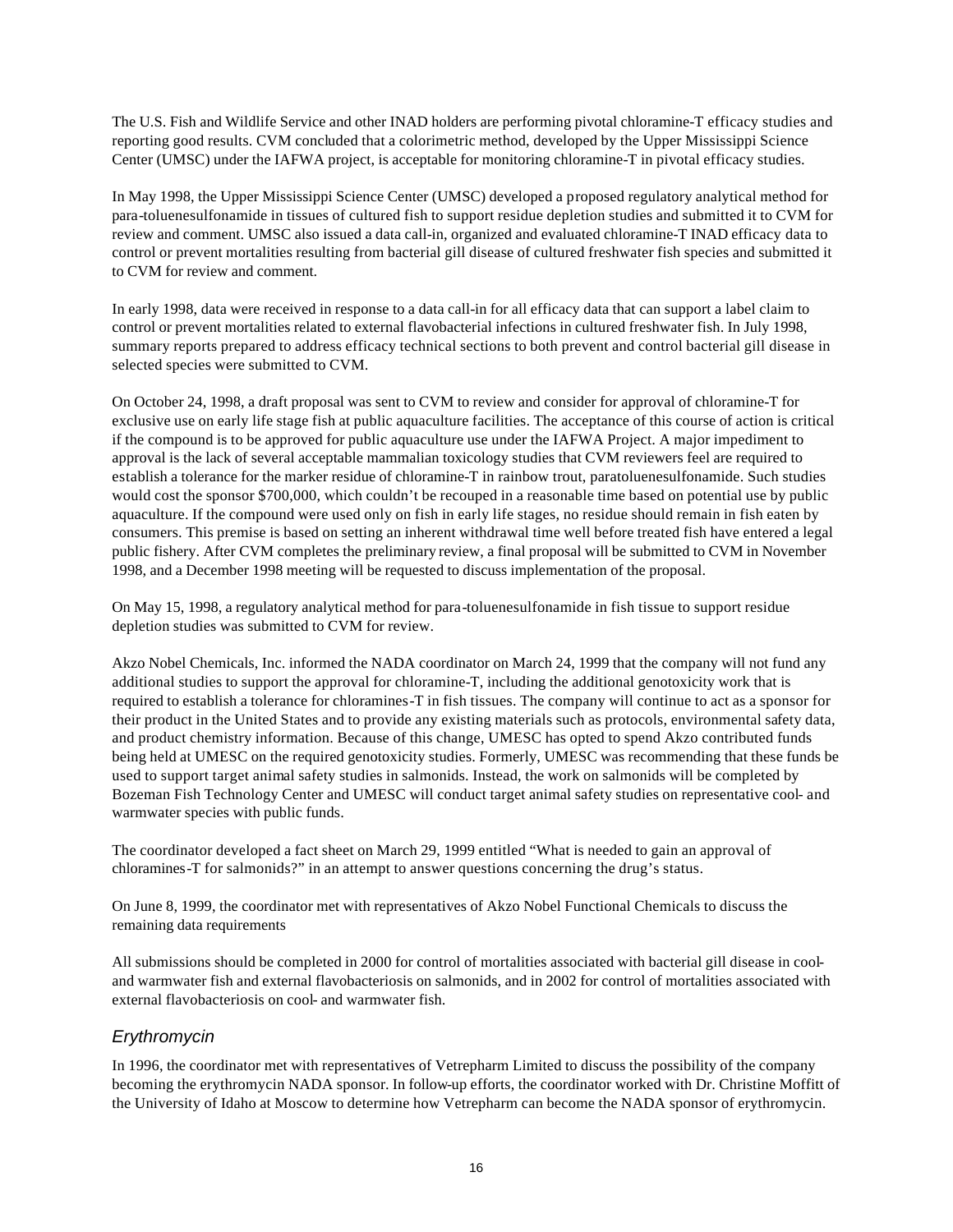In 1997, the University of Idaho developed all the required NADA data with funding from the Bonneville Power Administration and submitted the data to CVM. Several pharmaceutical and chemical companies in the United States and the United Kingdom are interested in becoming sponsors of the drug for the prevention and control of bacterial kidney disease in salmonids. The coordinator met with one potential sponsor and Dr. Chris Moffitt of the University of Idaho to discuss the final stages of NADA development. Interest has been expressed in developing the drug to control streptococcal infections in tilapia and hybrid striped bass.

Sponsorship needs to be resolved; all technical sections except sponsor product chemistry submitted; risk assessment needed on potential for disease resistance; near NADA approval for bacterial disease in salmonids if gain sponsor.

#### *Oxytetracyline*

In 1996, CVM indicated that INADs for the use of oxytetracyline (OTC) as a marking agent will continue but that the agency was close to a decision about extending the NADA for that purpose to all fish. The coordinator worked with UMSC staff to coordinate the IAFWA project activities regarding OTC as an antibacterial, especially concerning the development of pivotal efficacy data. The HPLC analytical method was adapted for determining OTC levels in edible tissues of several species of fish. Bridging studies between microbiological and HPLC analytical methods were planned. INADs were consolidated under the direction of the state of Texas.

In 1997, a major effort began to obtain NADA extension and expansions under the IAFWA project and compassionate INADs. The effort is expected produce amended NADAs to:

extend OTC's use as an otolith marking agent to all cultured freshwater fish;

to include OTC as an oral antibacterial in at least one salmonid below 9 C;

to extend OTC's label as an oral antibacterial to allow use of higher dosage levels in salmonids and at least one cool or warmwater fish species;

to expand OTC's label for use as an oral antibacterial to control mortalities associate with systemic flavobacterial infections;

to extend OTC's label as an oral antibacterial to include use in at least one cool or warmwater species.

OTC is currently approved for control of certain bacterial diseases in catfish, salmonids and lobsters and as a marking agent Pacific salmon. The coordinator estimates that in the near term CVM will decide whether to approve OTC's use as a marking aid on all cultured freshwater fish and as a control for bacterial diseases on shrimp. The coordinator also estimates that CVM is one year from approving certain expansions and extensions for OTC.

A call-in of efficacy data initiated in October 1997 for any and all efficacy data on OTC that can support the extension and expansion of the NADA was evaluated beginning in May 1998, and the summary report was submitted to CVM on January 25, 1999. Assessment by UMESC scientists suggests that the data from the call-in support extending the label to include treatment of *Aeromonas hydrophila* in esocids.

An analytical method to analyze for oxytetracycline in fis h feeds in support of INAD pivotal efficacy testing at participating INAD hatcheries was accepted by CVM on July 29, 1998.

An oxytetracycline residue depletion study was recently completed at low temperatures at the Quilcene National Fish Hatchery. The data should allow treatment of yearling salmonids below  $9^{\circ}$ C. The report was submitted to CVM in February 1999.

The coordinator submitted a request to Pfizer, Inc. to petition CVM to recalculate the current withdrawal time for all fish treated with OTC based on a recent UMESC submission to CVM documenting the loss of OTC residues in fryfingerling coho salmon below 9<sup>o</sup>C and the new OTC tolerance in tissues of 2  $\mu$ g/gm.

Oxytetracycline is currently approved for control of certain bacterial diseases in catfish, salmonids, and lobsters and as a marking agent in Pacific salmon; IAFWA Project drug; near-term approval as marking aid on all cultured freshwater fish and as a control for bacterial diseases on shrimp.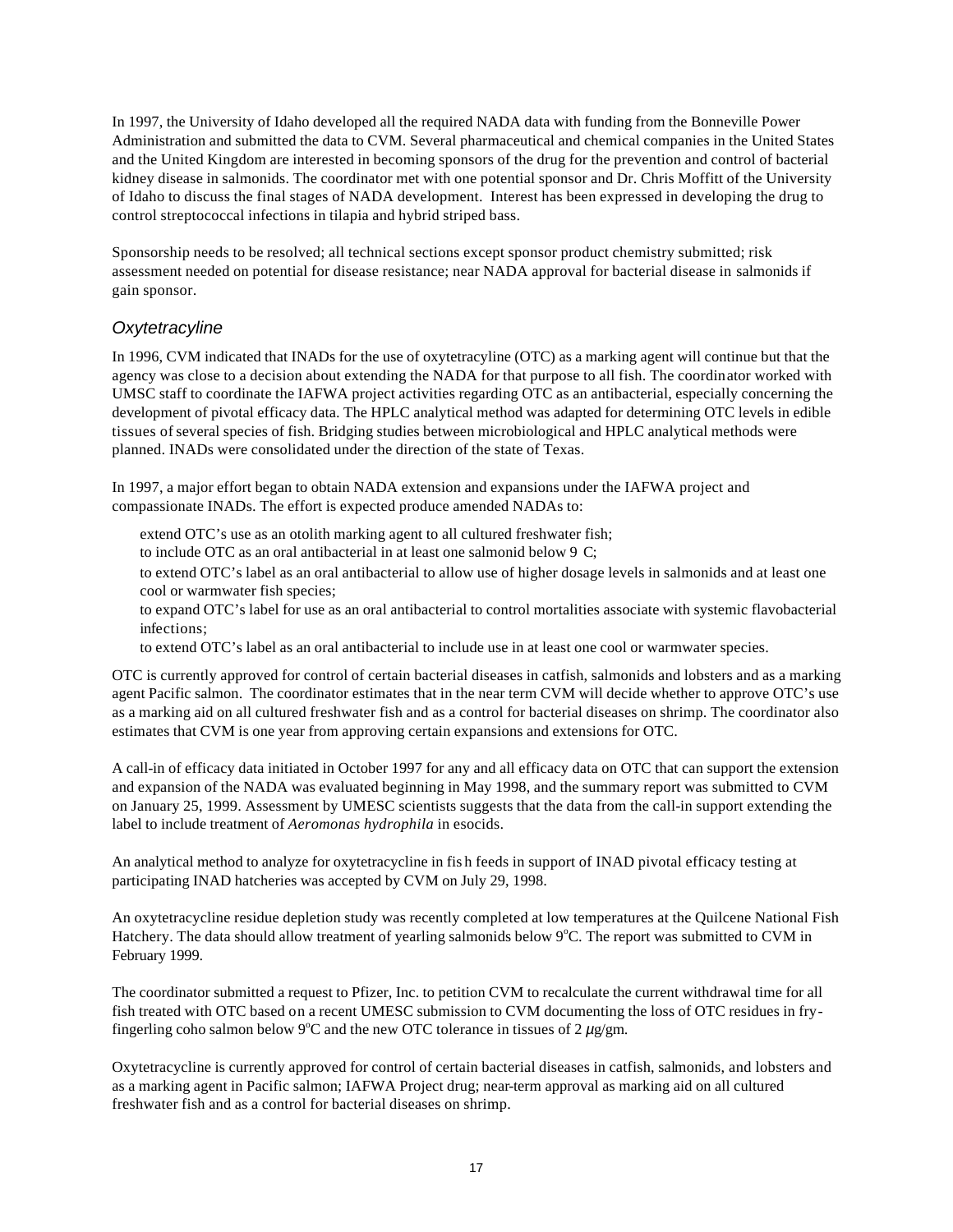All submissions should be completed in 1999 for control of *Aeromonas* sp. in esocids, in 2000 for systemic flavobacteriosis in salmonids, and in 2001 for control of mortalities associated with systemic columnaris disease in cool- and warmwater fish.

#### *Sarafloxacin*

In 1996, the coordinator assisted the efforts of the National Research Support Program Number 7 (NRSP-7) to complete the approval process for sarafloxacin to control enteric septicemia in channel catfish.

In 1997, Abbott Laboratories, which holds the NADA, began preparing the last portion of a technical section to complete the data requirements for NADA approval. The coordinator met with company representatives to discuss completion of the data requirements and a strategy for risk assessment. The catfish industry, researchers and the U.S. Department of Agriculture agreed to consider developing a risk assessment on the use of sarafloxacin in catfish to control enteric septicemia to alleviate concerns of disease resistance developing in humans from the use of this fluoroquinolone in catfish.

Previously, most of the NADA technical sections were submitted by Abbott Laboratories and accepted by CVM for control of enteric septicemia in catfish. Recently, the Centers for Disease Control and Prevention have presented concerns about the use of all fluoroquinolones in animal health because of the potential for developing pathogen resistance to drugs in humans. It is doubtful that a new NADA on sarafloxacin or any fluoroquinolone will be allowed for aquaculture uses by CVM. Sarafloxacin was replaced by florfenical as the oral antibacterial and model drug for crop grouping research in January 1998 by an unanimous vote of the IAFWA Project stakeholders.

#### *Microbicides*

#### *Copper sulfate*

In 1996, copper sulfate INADs were consolidated under the direction of the state of Nebraska. In July 1996, CVM determined that it has no human food or environmental safety concerns over the use of copper sulfate as a microbicide, thus making approval relatively easy. The coordinator met with a potential representatives of Phelps Dodge Refining Corporation to discuss the company's interest in sponsoring an INAD/NADA on copper sulfate, data requirements for approval, and coordination activities. The company applied for an INAD/NADA on copper sulfate.

In 1997, the coordinator reviewed a draft efficacy technical section written by the Stuttgart National Aquaculture Research Center under the IAFWA project. CVM established Public Master file #5590 for those submissions on copper sulfate. The file includes reports from studies on copper sulfate residues in channel catfish, an environmental assessment on the use of copper sulfate in aquaculture, and efficacy of copper sulfate to control or prevent mortalities or the diseases associated with external aquatic parasites, bacteria and fungi of culture fresh and brackish water fish.

The Coordinator reviewed Phelps Dodge Refining Corporation's draft product chemistry technical section, which was submitted to CVM in March 1998. The sponsor received comments and responded with clarifications in July 1998. All technical sections need for copper sulfate approval have been submitted to CVM.

Efficacy and target animal safety data and the environmental assessment have been submitted to CVM by the Stuttgart National Aquaculture Research Center. All the data needed for an approval of copper sulfate have been submitted as of early 1998 and all the technical section packages are under review by CVM.

All submissions should be completed in 1999 for *Ichthyopthirius* on all fish. The claims for control or prevention of other external microbes on all fish would be based on efficacy studies that would be completed in 2001 if stakeholders are interested.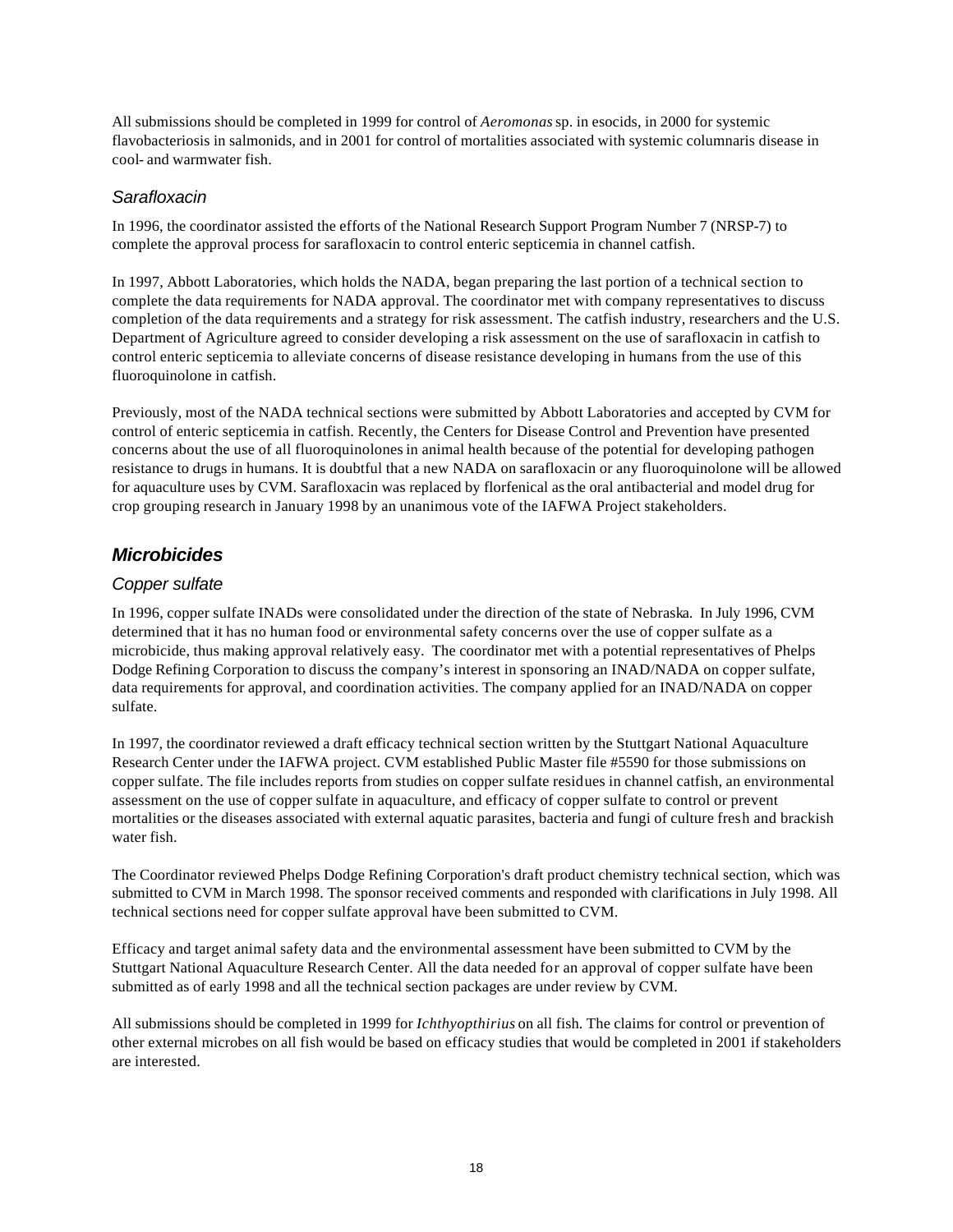#### *Diquat Dibromide*

In July 1996 the coordinator sent a letter suggesting a potential licensee for Diquat to Zeneca Professional Products after Zeneca decided not to pursue an INAD/NADA package for Diquat because Zeneca is not in the aquaculture business. The state of Illinois generated efficacy data under INAD #8110.

The current status is that there is no commitment by potential sponsors and so is in the early development stage.

#### *Formalin*

In July 1996, CVM stated that formalin could be used safely on all fish eggs to control and prevent fungal infections if a statement is added to the label concerning the need for a preliminary bioassay on a sub-sample before the entire group is treated.

In 1997, CVM accepted data to support a NADA or supplemental NADA for formal to control certain fungi on all finfish eggs and certain external protozoa and monogenetic trematodes on all finfish. At least one NADA sponsor submitted a supplemental NADA for those purposes.

In 1997, CVM called for all formalin INAD holders to submit efficacy data that has been generated to extend the formalin NADA for the control or prevention of mortalities associated with saprolegniasis on all cultured freshwater fish. The coordinator estimates that within a year the NADA will be expanded for that purpose.

Effective July 16, 1998, CVM approved Western Chemical Inc.'s supplemental new animal drug application (NADA) for formalin solution to be used in the water of all finfish as an external parasiticide and all finfish eggs as a fungicide. The approval means that Western Chemical is the only manufacturer whose formalin can be labeled and sold for those uses. The amendment of the animal drug regulations to reflect approval of Western Chemical's NADA became effective June 18, 1998.

At the Work Planning/Coordination Meeting of the IAFWA Project held November 19-20, 1998 in La Crosse, Wisconsin, CVM reviewers indicated that a broad label of all fish to treat external fungal infections was not possible because of the lack of information for cool- and warmwater fish. IAFWA members attending the meeting voted to have UMESC proceed immediately to perform pivotal efficacy studies on cool- and warmwater fish to support an amended NADA and to delay pivotal efficacy studies at UMESC on potassium permanganate and AQUI-S™.

A study protocol was developed at UMESC to determine the efficacy of formalin for treating saprolegniasis in channel catfish and laboratory testing began in early 1999.

All submissions should be completed in 1999 for control or prevention of mortalities associated with fungal infections on salmonids and in 2000 for control or prevention of mortalities associated with fungal infections on all fish.

#### *Fumagillin*

The coordinator contacted several potential researchers about studies to determine the potential of Fumagillin to control or prevent hamburger gill disease in catfish and whirling and proliferative kidney diseases in salmonids. The compound has the potential to test the "early life stage concept" because it would be used in starter feed of very young fish. The coordinator met and corresponded with a potential NADA sponsor of Fumagillin, Sanofi Sante Nutrition Animale, about the development of an INAD/NADA in the United States.

In June 1997, Sanofi Sante Nutrition Animale submitted to CVM a letter of intent to pursue U.S. approval of fumagillin. The company is working with the coordinator to obtain a U.S. representative.

Several efforts are being made to collect efficacy data in public and private sector.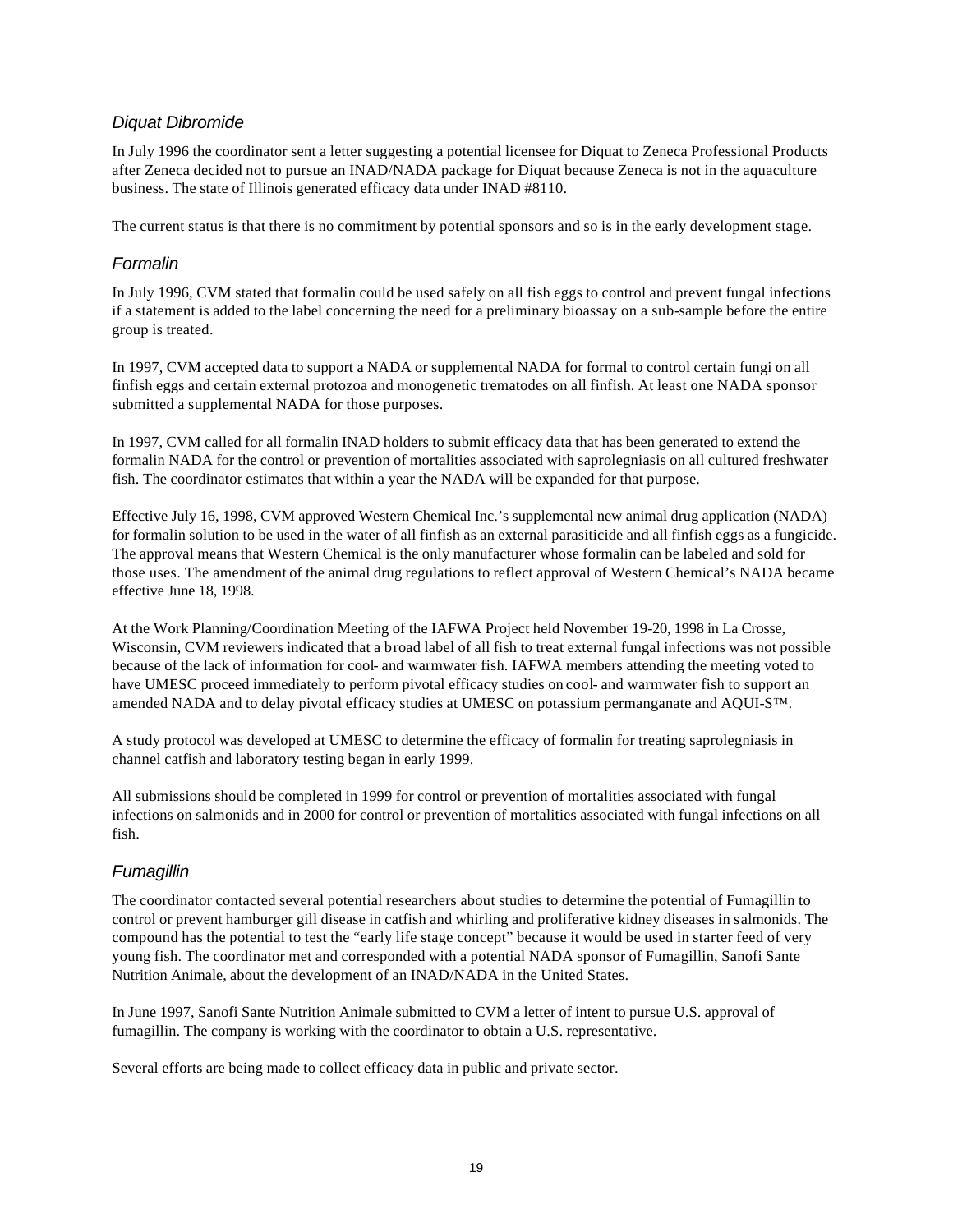#### *Hydrogen peroxide*

The coordinator worked with Eka Nobel Inc. to submit an INAD/NADA letter of intent for hydrogen peroxide as a fungicide. In January 1996, CVM granted INAD #9671 to the company. In June, the coordinator met with Eka Nobel Inc. to discuss the procedures for the INAD/NADA for hydrogen peroxide as a fungicide and the potential for its use to control and prevent external bacteria and parasites. A Canadian environmental and safety package on hydrogen peroxide will be submitted to a veterinary master file at CVM. The coordinator reviewed a UMSC petition that CVM increase the low regulatory priority ruling on hydrogen peroxide to maximum levels of 1,000 ppm when used to control fungus on eggs.

In 1997, the IAFWA project undertook a major effort to gain approval for hydrogen peroxide. UMSC has developed efficacy and target animal safety data on the use of hydrogen peroxide to control or prevent mortalities associated with saprolegniasis on fish eggs and is developing pivotal efficacy and target animal safety data for its use to control or prevent mortalities associated with saprolegniasis on freshwater fish. UMSC is also assessing hydrogen peroxide's use to control or prevent mortalities associated with external flavobacterial infections and its use to control or prevent external parasitic infestations on cultured freshwater fish.

In April 1998, the efficacy and target animal safety technical sections for a NADA were submitted to CVM for the use of hydrogen peroxide to control or prevent mortalities associated with saprolegniasis on eggs of all fish. In June 1998, the coordinator met with CVM to discuss remaining hydrogen peroxide data requirements and an approach to obtaining them. They discussed the mechanisms for transferring the Canadian dossier to CVM and setting up a Public Master File. Enough data may exist for an early approval in the United States. CVM determined that the human food safety data requirements have been met.

UMSC submitted efficacy and target animal safety data to CVM September 18, 1998 for review and comment to support a NADA for the use of hydrogen peroxide to control and/or prevent mortalities associated with saprolegniasis on all cultured freshwater fish.

UMSC is in the process of completing experiments in collaboration with state hatcheries to determine the efficacy of hydrogen peroxide to control external parasitic infestations and to control mortalities associated with external flavobacterial infections on representative cultured freshwater fish.

FWS is modifying the protocol for hydrogen peroxide and plans to initiate an INAD in early 1999 through the National Research Support Program Number Seven (NRSP-7) for its use to control or prevent mortalities associated with external bacterial infections and control external parasitic infestations.

The sponsor is negotiating with a company to do the marketing of hydrogen peroxide for fisheries use in Canada.

All submissions should be completed in 1999 for control or prevention of mortalities associated with fungal infections on all fish eggs in the US if data from Canada is acceptable, in 2000 for control or prevention of mortalities associated with fungal infections on all fish, and in 2001 for external flavobacteriosis and bacterial gill disease on all fish and to control parasitic infestations on all fish.

#### *Pyceze*

In April 1998, the coordinator met with catfish and salmonid interests and with CVM regarding the potential development of Pyceze , a general external microbicide. In September 1998, the sponsor of the compound submitted to CVM a data package containing product chemistry, mammalian toxicology, human food safety, environmental assessment, efficacy, and target animal safety for use of the compound to control pr prevent saprolegniasis on fish eggs.

A summary data package containing product chemistry, mammalian toxicology, human food safety, environmental assessment, efficacy, and target animal safety was submitted to CVM on September 3, 1998 by the sponsor of Pyceze for its use to control and prevent saprolegniasis on fish eggs.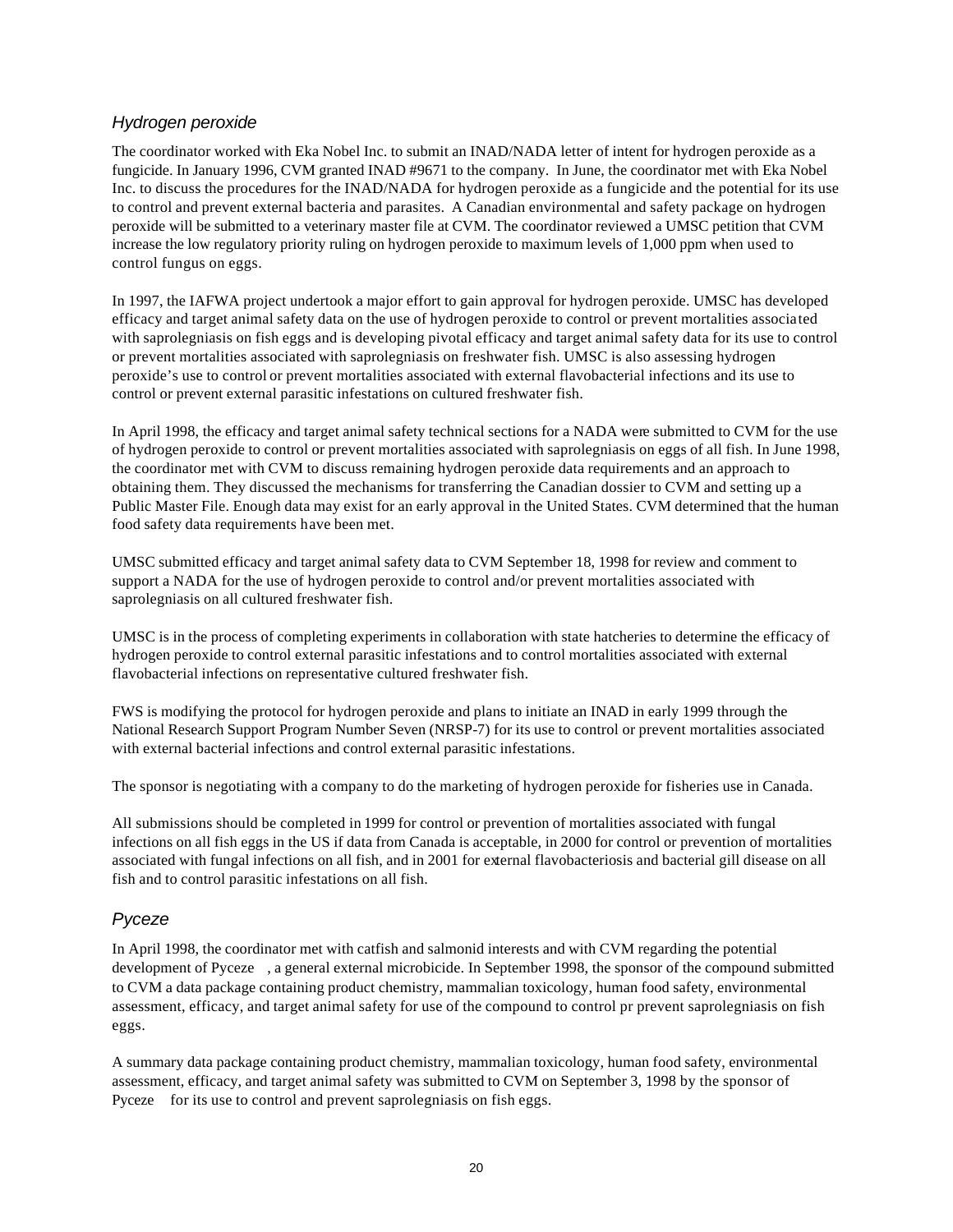Meetings were held in April 1998 with salmonid and catfish interests and then with CVM regarding the potential development of Pyceze , a general external microbicide, in the United States.

#### *Trichlorfon*

In 1997, a potential sponsor, Bayer AG of Germany, expressed interest in pursuing an INAD/NADA for this drug. The coordinator sent to Bayer AG a draft letter of intent as an example of the letter Bayer can send to CVM .

In 1998, Special Local Need pesticide permits were granted by several states for use of trichlorfon on non-food fish to control predaceous insects and zooplankton.

#### *Sea Lice Control*

 In September 1996, the coordinator attended a joint Canada-United States workshop on the jurisdiction of drugs and pesticides used to control and prevent sea lice on salmon. The coordinator consulted with John Pitts of Bellwether Consulting and Rob Armstrong of Sahnon Health Consortium in Canada on which chemicals to pursue as a control for sea lice on salmon. INADs for Cutrine-Plus, a parasiticide, fungicide and control for columnaris in cool and warm water fishes, were consolidated under the direction of the state of Iowa. The coordinator communicated with Applied Biochemists about its interest in sponsoring Cutrine-Plus.

In May 1997, the coordinator interacted with Cutrine-Plus INAD holders and sent a draft letter of intent to potential sponsor Applied Biochemists for its consideration.

Various drugs and pesticides (azamethiphos or Salmosan , cypermethrin or Excis ) are being pursued by the US and Canada and are at various stages of registration and approval.

#### *Pet Fish Therapeutants*

In 1996, the coordinator met with the American Pet Products Manufacturers Association to develop strategies and discuss progress toward approval of drugs of interest to the pet fish industry.

There is a major effort to resolve non-food fish issues for these drugs by private consultant.

#### *Anesthetics*

#### *Aqui-S*

Aqui-S, which is approved in New Zealand, has a zero withdrawal time and offers a potential alternative to benzocaine. Because of the potential for gaining approval of an anesthetic with a zero withdrawal time in the United States, the coordinator and UMSC staff decided in 1996 to evaluate the efficacy and overall performance of Aqui-S before committing additional funds under the IAFWA Project to gain approval of benzocaine. In June 1996, the U.S. representative of Aqui-S New Zealand Ltd. met the coordinator and UMSC staff to discuss the potential for development of Aqui-S in the United States under the IAFWA Project.

In June 1997, the coordinator provided the U.S. representative of Aqui-S New Zealand with information on contracting residue chemistry studies.

UMSC, under the IAFWA project, is completing an efficacy and safety evaluation of Aqui-S in two size ranges of six representative freshwater fish species. The results will be submitted to all federal and state partnership stakeholders and cooperators of the IAFWA project for assessment. In July 1997, the coordinator surveyed all federal and state partnership stakeholders and cooperators of the IAFWA project about whether Aqui-S or benzocaine should be the candidate anesthetic for public aquaculture.

Aqui-S contains an ingredient that is similar to a major component in clove oil that also has anesthetic qualities in fish. CVM has no intention of granting low regulatory priority to clove oil, although it is designated as "generally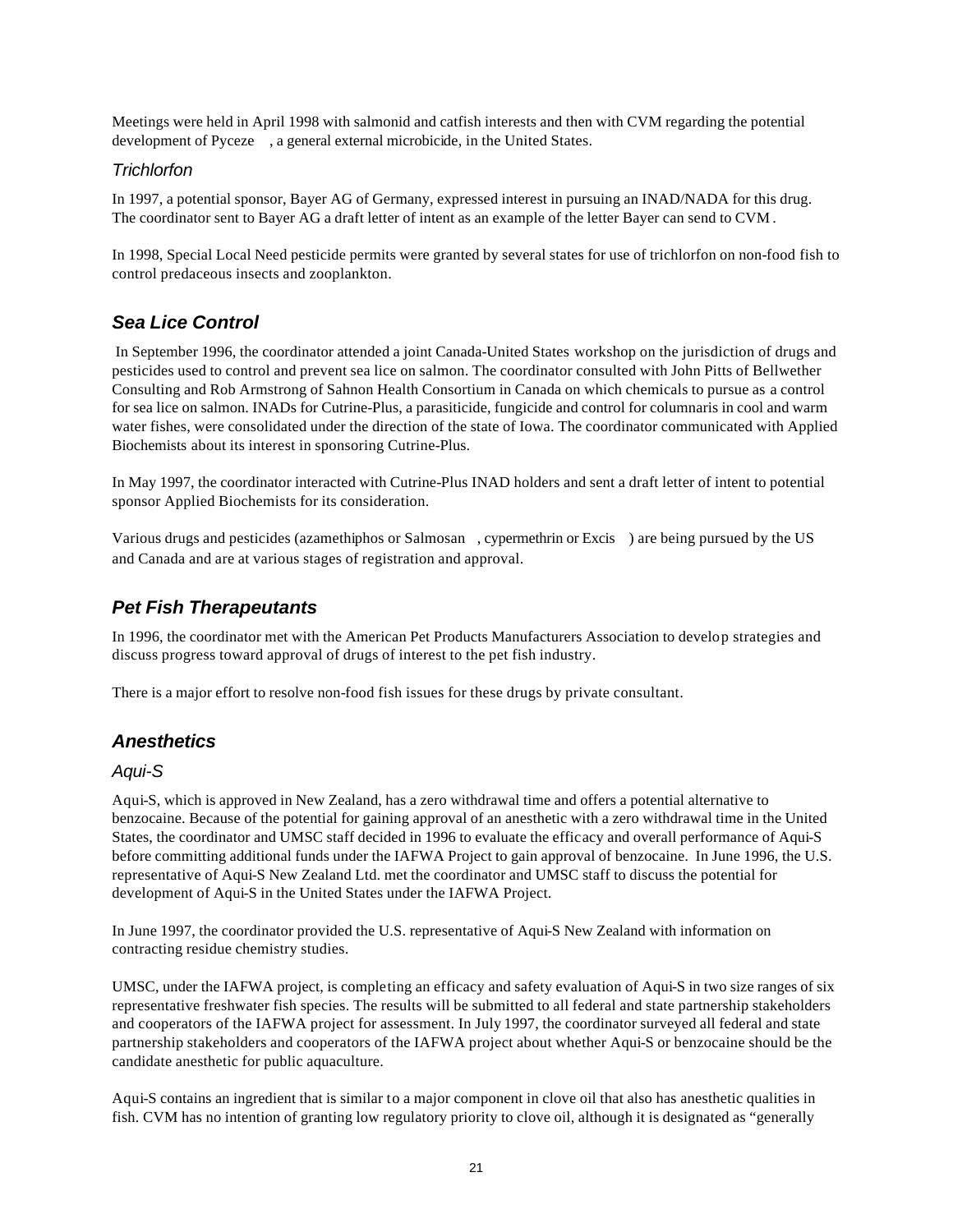recognized as safe" as a food additive. Approval of clove oil would require efficacy and target animal safety data; however, it does not have a sponsor.

On November 13, 1998, the sponsor submitted an environmental assessment of Aqui-S to the CVM and has recent information from a National Toxicology Program study at the University of Arizona that the major ingredient in Aqui-S is not a carcinogen. They are close to submitting the product chemistry technical section for the drug and will provide funding for a residue chemistry study in Aqui-S at UMESC.

The FWS is initiating an INAD on Aqui-S to cover all public and private facilities in early 1999. A study protocol was developed to determine the target animal safety of Aqui-S treatments to various cultured freshwater fishes and laboratory testing has begun at UMESC.

A cooperative research and development agreement is being developed between UMESC and the sponsor to cover cooperative efforts on Aqui-S as a short withdrawal time anesthetic.

The sponsor is proceeding with worldwide drug approval and the drug is being assessed by the IAFWA Project. All submissions should be completed by 2000 for zero or low withdrawal time anesthetic for Atlantic Salmon and in 2002 for all fish.

#### *Spawning and Gender Manipulation Aids*

#### *Common Carp Pituitary*

In May 1996, as a follow-up to the April 1996 Common Carp Pituitary (CCP) meeting at CVM headquarters, CVM coordinated a conference call that covered (1) identification of researchers and design of target animal safety studies; (2) writing of the environmental assessment through the NRSP-7; and (3) potential funding sources for the target animal safety studies. A target animal safety study protocol on CCP using channel catfish written by Auburn University was reviewed. Efforts were made to find funding for the target animal safety studies needed to obtain approval of CCP.

In 1997, the sponsor and interested parties are proceeding toward obtaining NADA approval for CCP, which the coordinator estimates is at least one year away. The coordinator urged the sponsor Stoller Fisheries to submit the data package on the CCP product chemistry. The National Aquaculture Association provided funding for target animal safety studies at Auburn University. The coordinator determined the status of National Aquaculture Association funding for CCP target animal safety studies at Auburn University, the status of the studies and the status of the efficacy and target animal safety technical sections.

In addition, the U.S. Fish and Wildlife Service is completing efficacy, target animal safety and environmental assessment portions from the literature and compassionate INAD data for a NADA submission.

In August 1998, the literature review was presented at an FWS-INAD Coordination Workshop. Plans call for the document to be prepared for submission to CVM.

A researcher was identified from Mississippi State University who will complete the target animal safety studies for CCP.

#### *Human Chorionic Gonadotropin (HCG)*

In February 1996, CVM announced it will defer regulatory action on HCG as a spawning aid by or on the order of a veterinarian and strongly encouraged use of Intervet's product, Chorulon . Intervet submitted a complete NADA package for final review by CVM. In 1997, the coordinator contacted CVM to determine the status of HCG in the review process. In August 1999, CVM announced the NADA approval of Chorulon .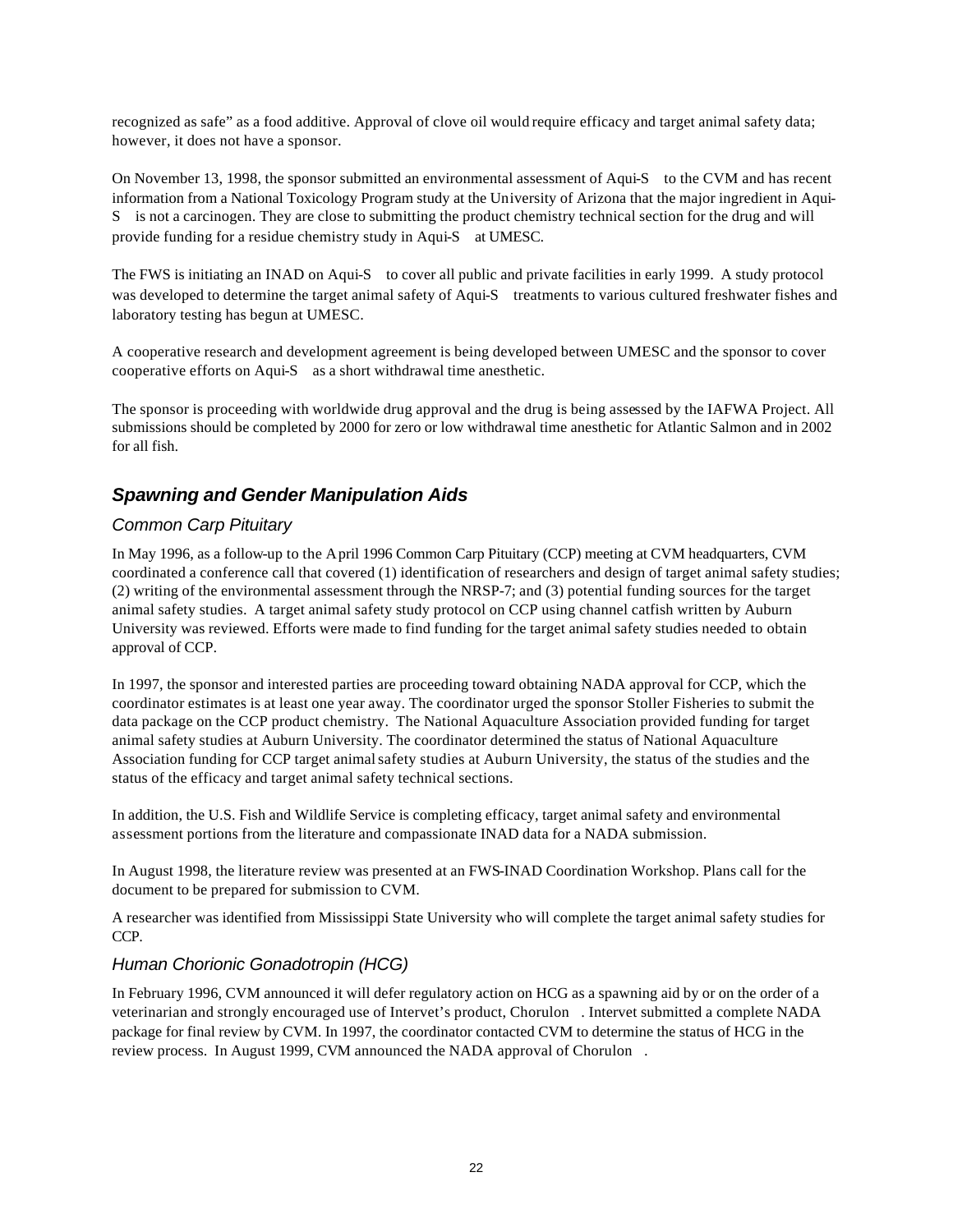#### *17 -methyltestosterone*

In 1996, the coordinator helped the INAD holder for the use of 17 -methyltestosterone (MT) on yellow perch in implementing that portion of the MT INAD under the authorization of Auburn University. The coordinator reviewed a protocol written by Southern Illinois University for a target animal safety study on MT using walleye as a surrogate percid. The study has begun and is funded by the North Central Regional Aquaculture Center (NCRAC). The coordinator reviewed a proposal by Auburn University to write an environmental assessment of MT for a NADA submission to CVM. This project will be funded by the NCRAC.

In 1997, the INAD sponsors are actively pursuing a NADA approval, which is at least one year away, according to the coordinator's estimates. In June 1998, CVM responded to the environmental assessment submitted in November 1997. A response to CVM was submitted in October 1998.

The sponsor (Rangen, Inc.) is working on the chemistry section of the NADA.

# **Work Planned**

During the fourth year of this project, the Coordinator will continue facilitating activities for investigational new animal drug exemptions and new animal drug applications to expedite approval of the use of various compounds in aquaculture.

### **Impacts**

Establishment of the National NADA Coordinator position in May 1995 has resulted in coordination, consolidation, and increased involvement in the INAD/NADA process on 18 of the 19 high priority aquaculture drugs and activities on thirteen new drugs of interest to aquaculture. Twenty INAD/NADA sponsors have initiated INADs or confirmed their commitment to gaining approvals of their products for the aquaculture industry. Progress has been made toward unified efforts on existing and new INADs/NADAs for a variety of priority drugs. Data packages have recently been submitted to CVM for the following drugs: chloramine-T, copper sulfate, formalin (extension), hydrogen peroxide, 17 -methyltestosterone, oxytetracycline, potassium permanganate, and Pyceze™.

This enhanced coordination will help gain extensions and expansions of approved NADAs and gain approvals for new NADAs. Data on formalin were accepted by CVM and an amended NADA was granted to Western Chemical Inc., one of the current NADA sponsors of formalin. In addition, Western Chemical Inc. obtained a new NADA on MS-222, an anesthetic. An approved NADA is anticipated soon for human chorionic gonadotropin, a spawning aid.

The approval of the candidate drugs will aid the aquaculture industry to reduce mortalities associated with infectious and handling diseases and to increase their efficiency by using spawning aids and gender manipulation aids. The domestic aquaculture industry will be better able to compete with foreign producers because there will be more legal drugs to use.

# **Support**

A number of public and private entities contribute funding for this project. In addition to the Center for Tropical and Subtropical Aquaculture (CTSA), they include Abbott Laboratories, American Pet Products Manufacturers Association (APPMA), American Veterinary Medical Association (AVMA), Catfish Farmers of American (CFA), the Center for Veterinary Medicine (CVM), Florida Tropical Fish Farms Association (FTFFA), IAFWA Project (IAWFA), Northeastern Regional Aquaculture Center (NRAC), North Central Regional Aquaculture Center (NCRAC), Western Regional Aquaculture Center (WRAC), Simaron Freshwater Fish Inc. (SFFI), Hybrid Striped Bass Producers Association (HSBPA), and the National Aquaculture Council (NAC), Fish Health section of the American Fisheries Society, Natchez Animal Supply, American Tilapia Association, U.S. Dept. of Interior NBS, Gurvey and Berry Inc., Sanofi Sante Nutrition Animale.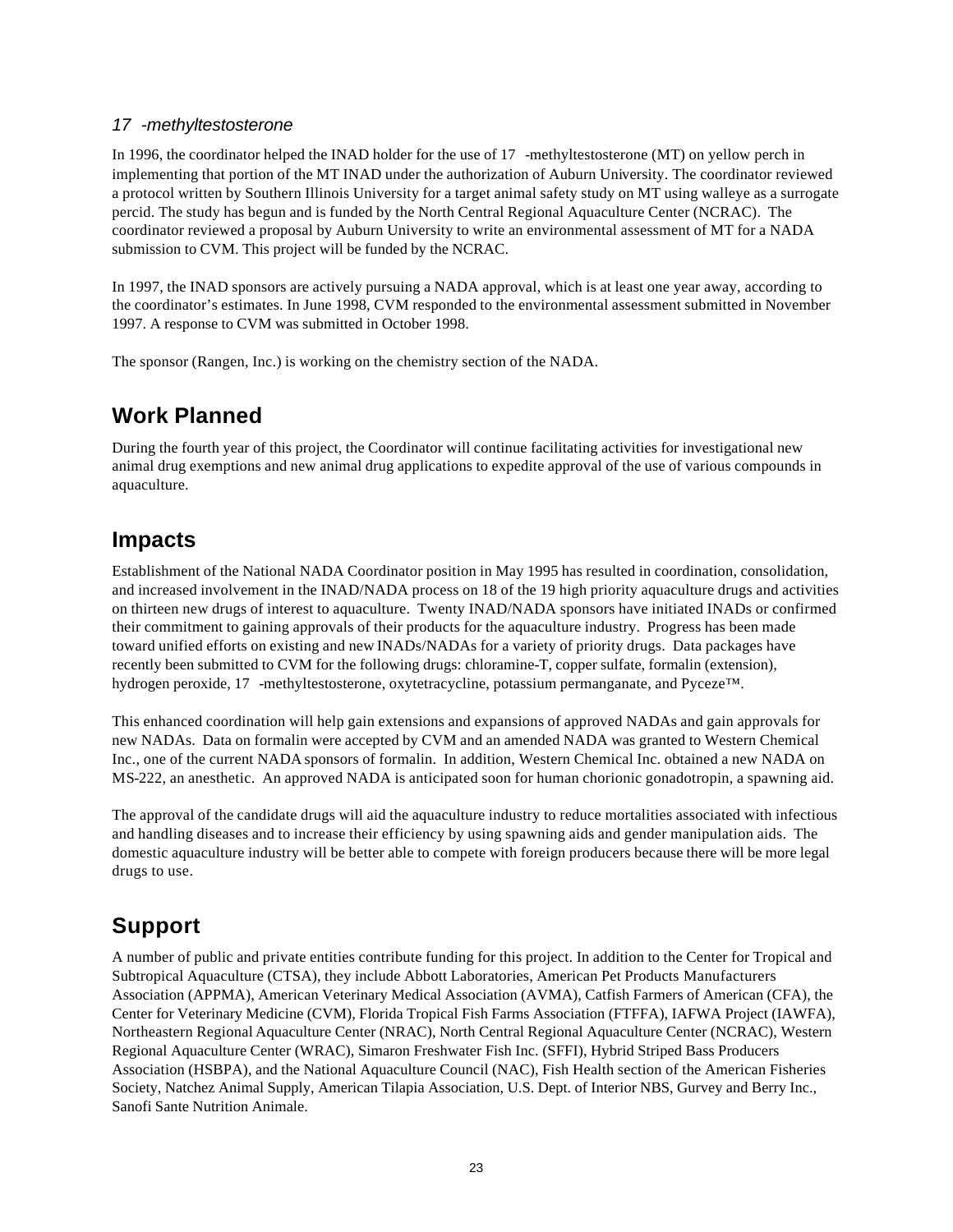| Yearl         | <b>CTSA</b> | Industry    |              |              | Other Federal   Total Other   Total Support |
|---------------|-------------|-------------|--------------|--------------|---------------------------------------------|
| <b>IOne</b>   | \$5,000.00  | \$23,750.00 | \$80,000,00  | \$103,750.00 | \$108,750.00                                |
| <b>ITwo</b>   | \$10,000,00 | \$30,000,00 | \$719200     | \$101.920.00 | \$111.920.00                                |
| <b>IThree</b> | \$10,000.00 | \$43,500,00 | \$76 631 00  | \$120.131.00 | \$130,131.00                                |
| <b>Four</b>   | \$10,000,00 |             | $\star$      | \$1226000    | \$132 600 00                                |
| <b>Total</b>  | \$35,000.00 | \$97.250.00 | \$228.551.00 | \$325.801.00 | \$350.801.00                                |

\* Detailed numbers for other support unavailable.

### **Publications, Manuscripts and Papers Presented**

- Gingerich, W. H. and Schnick, R. A. 1997. Federal-state aquaculture drug approval partnership program. *In:* Book of Abstracts, World Aquaculture '97, Seattle, WA. 174.
- Gingerich, W.H., G.R. Stehly, V.K. Dawson, M.P. Gaikowski, G.E. Howe, J.R. Meinertz, J.J. Rach, R.A. Schnick, and B.R. Griffin. 1998. Approval of Drugs for Public Fish Production: Fourth annual report of progress [performance period: July 1, 1997 to June 30, 1998]. Biological Resources Division, Upper Mississippi Science Center, La Crosse, Wisconsin. August 27, 1998. 47 pp.
- Schnick, R. A., W. H. Gingerich and K. H. Koltes. 1996. Federal-State Aquaculture Drug Registration Partnership: A Success In the Making. *Fisheries* 21(5):4.
- Schnick, R. A. 1996. Aquaculture drug approval progress in the United States. Presented at Aquaculture Canada '96, 13th Annual Meeting of the Aquaculture Association of Canada, Ottawa, Ontario, June 2-5, 1996.
- Schnick, R. A. 1996. Chemicals and Drugs. Pages 135-142 *in* R. C. Summerfelt, editor. The Walleye Culture Manual. NCRAC Culture Series # 101, North Central Regional Aquaculture Center Publications Office, Iowa State University, Ames.
- Schnick, R. A. 1996. Cooperative Fish Therapeutic Binding Initiative: States in Partnership with Federal Agencies to Ensure the Future of Public Fish Culture. Transactions of the 61st North American Wildlife and Natural Resources Conference. 61:6-10.
- Schnick, R. A. and R. D. Armstrong (In review). Aquaculture drug approval progress in the United States. *Northern Aquaculture Supplement (Salmon Health Report)*. 22-28.
- Schnick, R. A. Overview of partnerships for aquaculture drug approvals. Book of Abstracts, World Aquaculture '97, Seattle, WA. 415-416.
- Schnick, R. A. 1997. International regulatory aspects of chemical and drug residues. *In:* Fish Inspection, Quality Control and HACCP: A Global Focus. R. E. Martine, R. L. Collette, and J. W. Slavin, eds. Technomic Publishing Company, Lancaster, PA. 186-194.
- Schnick, R. A. (In press). Progress with registration of drugs and vaccines for aquaculture. Abstract for Workshop and round Table at the EAFP Eighth International Conference on Diseases of Fish and Shellfish, Edinburgh, Scotland, September 14-19, 1997.
- Schnick, R. A. (In press). Approval of drugs and chemicals for use by the aquaculture industry. *Veterinary and Human Toxicology.*
- Schnick, R. A. 1997. Aquaculture drug approval progress in the United States in June 1997. Office of the NADA Coordinator, Michigan State University, La Crosse, WI. 3 pp.
- Schnick, R. A. 1997. Regulatory and research status of IAFWA Project drugs. Submitted to the Drug Oversight Committee. Office of the NADA Coordinator, Michigan State University, La Crosse, WI. 5 pp.
- Schnick, R. A. 1997. INAD and drug clearance update. Presented at the Midcontinent Warmwater Fish Culture Workshop. Springfield, MO. February 3-5, 1997.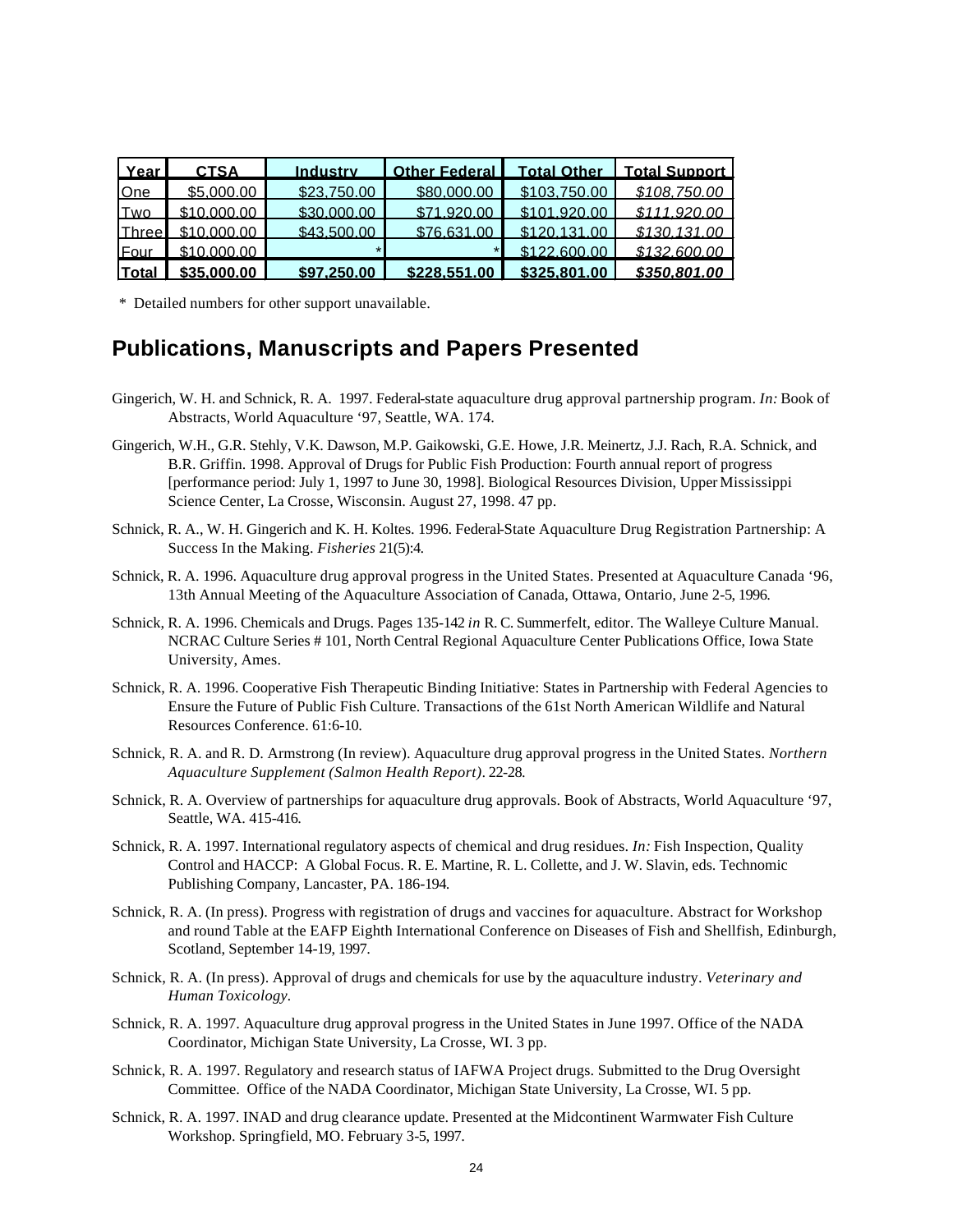- Schnick, R. A. 1997. Current status and future needs for drugs in aquaculture: regional needs. Presented at the Workshop on International Harmonization for Drugs and Biologics, Seattle, WA. February 24, 1997.
- Schnick, R. A. (In press). Upcoming successes for aquaculture drug approvals in the United States through unique partnerships. Presentation for a special session titled "The Aquaculture Drug Approval Process – The Good, The Bad and The Future is Now" to be held at Aquaculture '98, Las Vegas, Nevada, February 15 - 19, 1998.
- Schnick, R.A. (In press). Use of chemicals in fish management and fish culture: past and future. In D.J. Smith, W.H. Gingerich, and M. Beconi-Barker, editors. Xenobiotic Metabolism in Fish. Plenum Publishing Corporation, New York.
- Schnick, R.A. 1998. Package on extension of the IAFWA Federal-State Aquaculture Drug Approval Partnership Project. Submitted to Mike Gibson, IAFWA Drug Approval Oversight Subcommittee, Hot Springs, Arkansas. May 18, 1998. 8 pp.
- Schnick, R.A. 1998. Minutes to the hydrogen peroxide meeting (April 11, 1997). Submitted to the Center for Veterinary Medicine, Rockville, Maryland. May 20, 1998. 2 pp.
- Schnick, R.A., W.H. Gingerich, and B.R. Griffin. 1998. Approval of Drugs for Public Fish Production: Year 4 Progress to Date (July 1, 1997 to May 15, 1998) and Year 5 projected work (July 1, 1998 to June 30, 1999). Biological Resources Division, Upper Mississippi Science Center, La Crosse, Wisconsin. May 22, 1998. 15 pp
- Schnick, R.A. 1998. Worldwide aquaculture drug approvals through partnerships in the United States. Submitted to Dow Agrosciences LLC, Indiana. June 9, 1998. 10 pp.
- Schnick, R.A. 1998. Year 12 Proposed Project Area IV: National Coordinator for Aquaculture New Animal Drug Applications - Year 4. Submitted to CTSA Administrative Center, Waimanalo, Hawaii for funding. July 10, 1998. 15 pp. (Revised September 4, 1998; October 8, 1998).
- Schnick, R.A. 1998. 1998 annual report of the AFS Task Force on Fishery Chemicals. Submitted to AFS President, Bill Taylor. July 23, 1998. 5 pp.
- Schnick, R.A. 1998. Response to FDA objectives on the FDA Modernization Act of 1997 (Docket No. 98N-0339). Submitted to the U.S. Food and Drug Administration, Washington, DC. August 21, 1998. 8 pp.
- Schnick, R.A. 1998. Aquaculture drug approval progress in the United States in September 1998. Office of the NADA Coordinator, Michigan State University, La Crosse, Wisconsin. September 3, 1998. 3 pp.
- Schnick, R.A. 1998. Report to the Working Group on Quality Assurance in Aquaculture Production. Submitted to the Working Group on Quality in Aquaculture Production, Washington, DC. September 4, 1998. 5 pp.
- Gingerich, W.H., and R.A. Schnick. 1998. Approval of Drugs for Public Fish Production: Year 5 Project Work Plan and updates of Project status. Submitted to the IAFWA Drug Approval Oversight Subcommittee (DAOS), Savannah, Georgia. Biological Resources Division, Upper Mississippi Science Center, La Crosse, Wis consin. September 11, 1998. 9 pp.
- Schnick, R.A. 1998. Quarterly report for Contract No. #97-106 (National Coordinator for Aquaculture New Animal Drug Applications: reporting period, April 1, 1998 to September 30, 1998. Submitted to Center for Tropical and Subtropical Aquaculture, The Oceanic Institute, Waimanalo, Hawaii. September 30, 1998. 1 pp.
- Schnick, R.A. 1998. Status of the aquaculture drug approvals in the United States (as of October 7, 1998). Office of the NADA Coordinator, Michigan State University, La Crosse, Wisconsin. October 7, 1998. 3 pp.
- Schnick, R.A. 1998. Status of the IAFWA Project Study Plans (as of October 7, 1998). Office of the NADA Coordinator, Michigan State University, La Crosse, Wisconsin. October 7, 1998. 53 pp.
- Schnick, R.A. 1998. Semi-annual report for Contract No. #97-106 (National Coordinator for Aquaculture New Animal Drug Applications): reporting period, April 1, 1998 through September 30, 1998. Submitted to Center for Tropical and Subtropical Aquaculture, The Oceanic Institute, Waimanalo, Hawaii. October 10, 1998. 7 pp.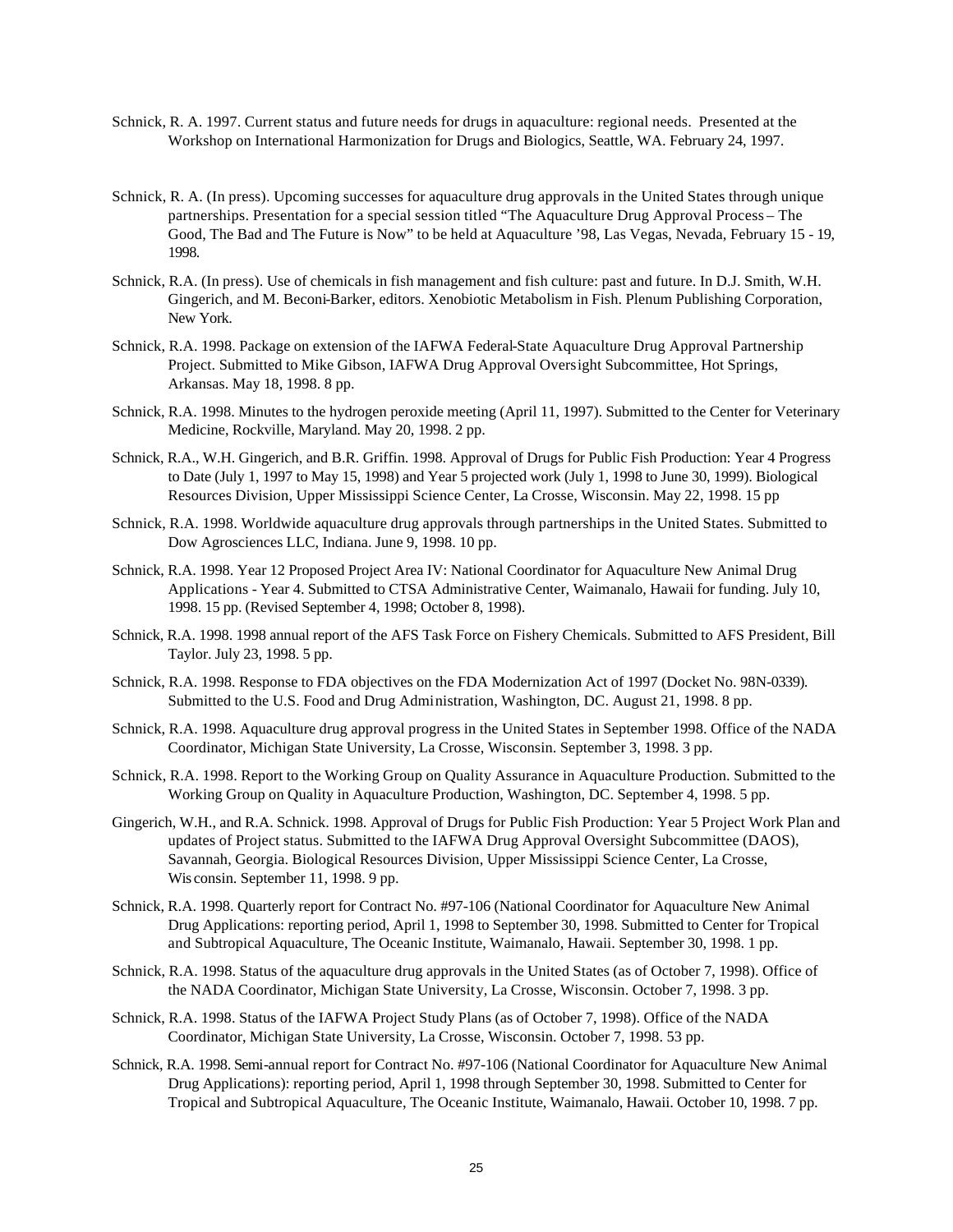- Schnick, R.A. 1998. Minutes to Hydrogen Peroxide Meeting with the Center for Veterinary Medicine (June 18, 1997). Submitted to Eka Chemicals for transmittal to the Center for Veterinary Medicine, Rockville, Maryland. October 14, 1998. 3 pp.
- Schnick, R.A. 1998. Aquaculture drugs (INADs/NADAs): Progress report for the period, September 1, 1992 to August 31, 1998. Submitted to North Central Regional Aquaculture Center, Michigan State University, East Lansing, Michigan. October 23, 1998. 18 pp.
- Schnick, R.A. 1998. Minutes to the pre-submission conference on amoxicillin with CVM, GB Research Inc. and the National NADA Coordinator (October 19, 1998). Submitted to the Center for Veterinary Medicine, Rockville, Maryland. October 24, 1998. 3 pp.
- Schnick, R.A. 1998. Draft proposal to gain aquaculture drug approval of chloramine-T under the early life stage policy. Submitted to the Center for Veterinary Medicine, Rockville, Maryland. October 24, 1998. 20 pp.
- Schnick, R.A. 1998. National Coordinator for Aquaculture New Animal Drug Applications (NADAs): Mid-year report of activities, May 15, 1998 to November 9, 1998. Submitted to North Central Regional Aquaculture Center, Michigan State University, East Lansing, Michigan. October 30, 1998. 9 pp.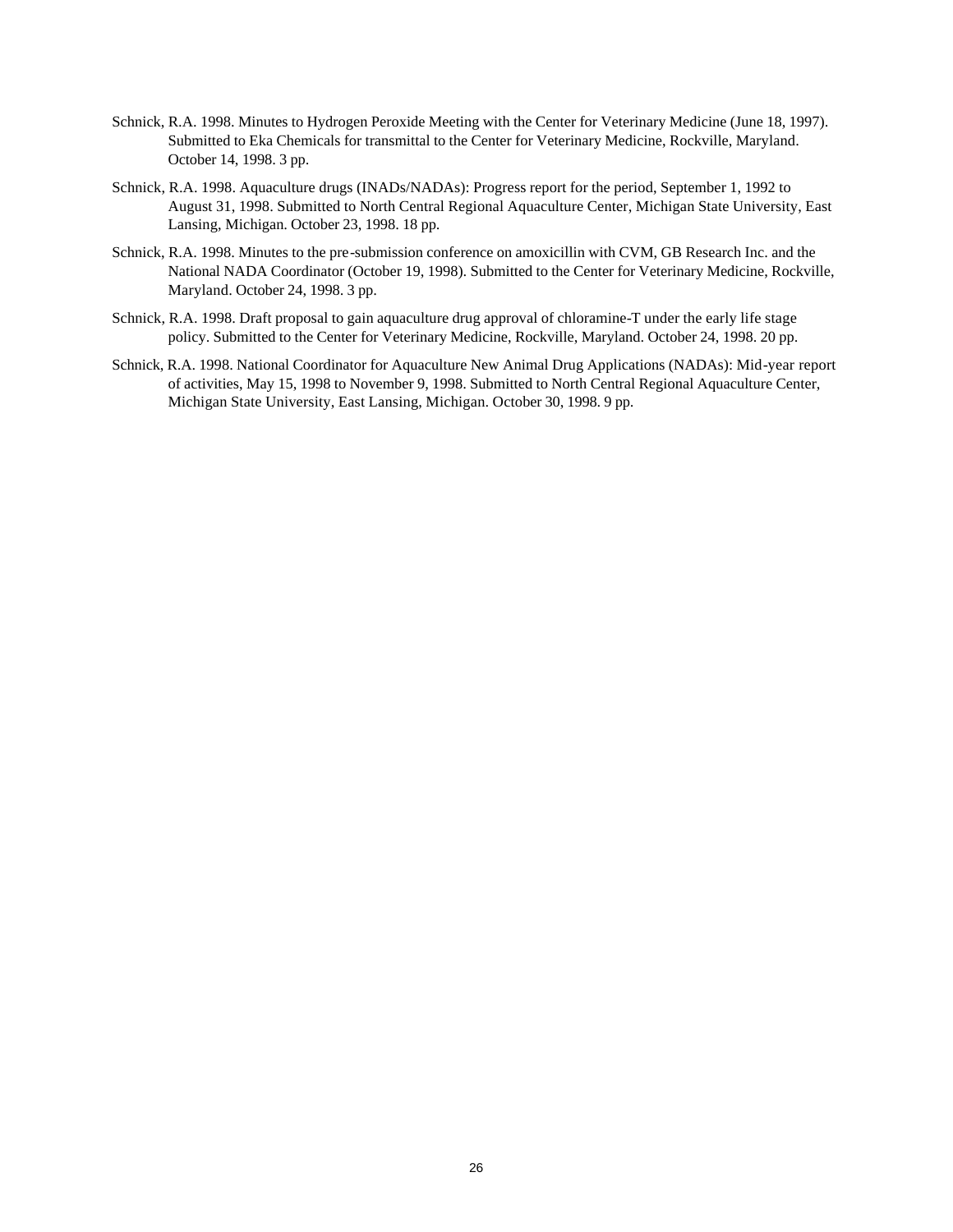# **Library Aquaculture Workstation** *Pacific Regional Aquaculture Information Service for Education*

#### **Dates of Work**

March 1988 through September 1999

# **Funding Level**

\$244,600

# **Participants**

David E. Coleman (project coordinator through June 1997), Randall Buettner, Kristen Anderson (project coordinator as of July 1997), Rachel Hu, Jue Wang,Catherine Stewart Edington, Alex Stroup and Lois Kiehl-Cain, Hamilton Library, University of Hawaii; Bin Zhang, Kapiolani Community College.

**Objectives**

The overall goal of this project, which was initiated under the CTSA First Annual Plan of Work and is now in its twelfth year, is to make scientific information more accessible to the aquaculture community. Specific year twelve objectives related to that goal are to:

continue to provide established services; develop programs for user education; canvas aquaculturists to determine other ways in which the PRAISE Web page can be used to promote Pacific aquaculture; transfer the technology to users.

# **Principal Accomplishments**

In 1988-1989, the Center for Tropical and Subtropical Aquaculture provided funding to establish an aquaculture workstation operated and managed by the staff of Hamilton Library, University of Hawaii. That program is known as the Pacific Regional Aquaculture Information Service for Education, or PRAISE. The workstation is a computer equipped with a multi-disk CD-ROM player, fax and modem. The service subscribes to a number of CD-ROM databases, including Aquatic Sciences and Fisheries Abstracts (ASFA), CINAHL Nursing Index, AGRICOLA, and Biological Abstracts. These databases list articles on thousands of aquaculture topics from hundreds of scientific journals.

During the first two years of the project, those interested in conducting a search could either travel to Hamilton Library at the University of Hawaii Manoa campus or call David Coleman, who would then conduct the search and fax the results to the PRAISE patron. The patron then selected the desired articles, which Coleman photocopied and faxed or mailed to the patron. Initially, a limit of 10 articles was set, but that proved too restrictive and was eliminated. An average of 15 articles are sent to patrons who can't otherwise obtain them.

During the third and fourth years of the project, investigators compiled and published *A Union List of Aquaculture Journals in Hawaii*. The catalog listed science journals held at seven key libraries that have a large collection of aquaculture literature. The catalog assisted the aquaculture community with locating journal literature. In addition, PRAISE exchanged journal holdings data with the Scripps Institute of Oceanography, the California Academy of Sciences and the Pacific Island Marine Resources Information Service of the University of the South Pacific.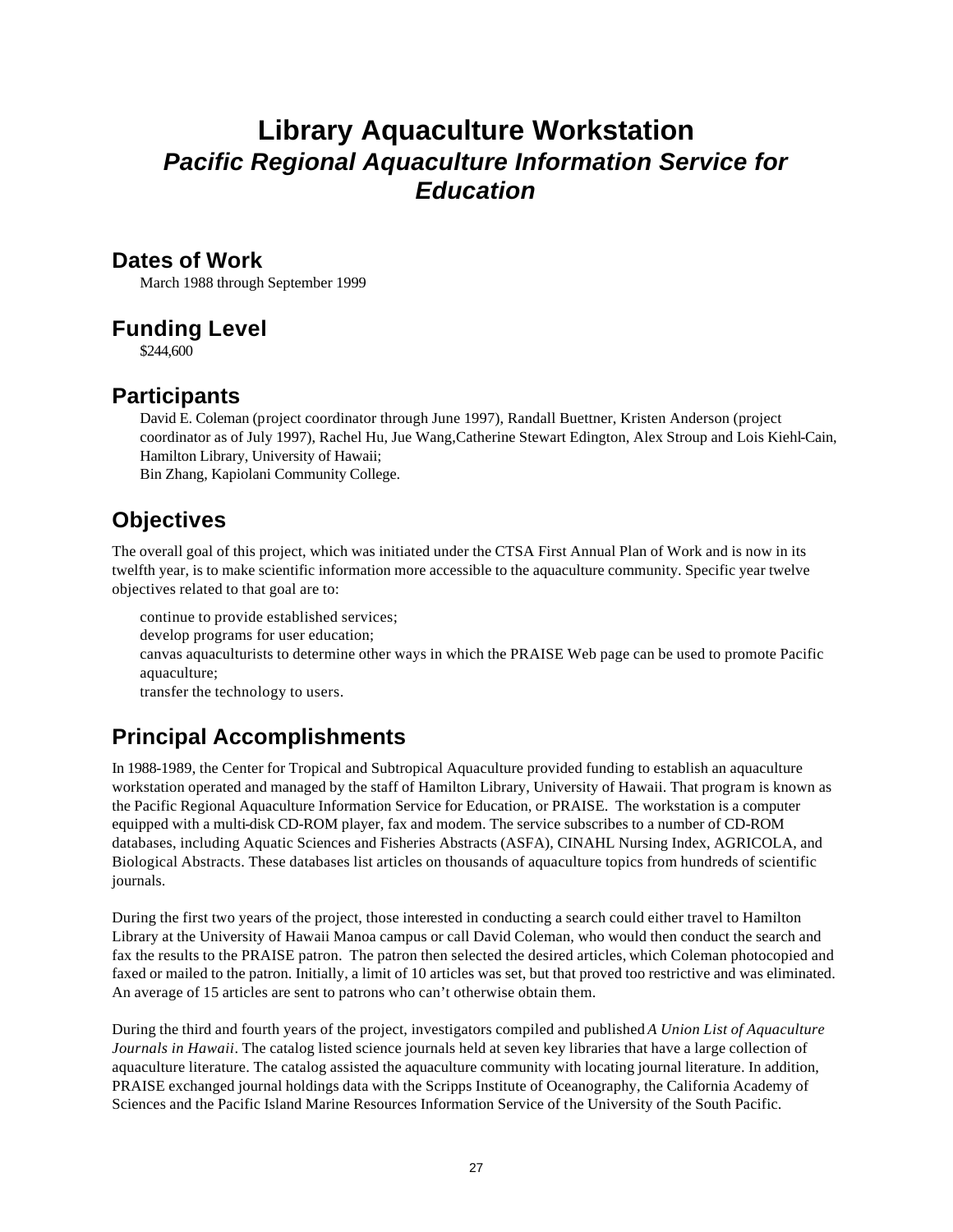During the fifth year of the project, remote workstations were established at the CTSA office, the Hawaii Institute of Marine Biology, the Aquaculture Development Program office, the Sea Grant office, the Pacific Island Network office and the University of Hawaii at Hilo. From these remote workstations equipped with modems, users can dial into PRAISE to perform database searches 24 hours a day, 365 days a year. The remote sites increased the efficiency of the service, which was demonstrated by the vastly increased numbers of searches that have been performed since their establishment.

During the sixth year of the project, additional remote workstations were established at The Oceanic Institute's site at Keahuolu on the island of Hawaii, at Anuenue Fisheries Research Center, and at the Hawaii Institute of Marine Biology computer lab. A breakthrough in the Pacific Islands' ability to access scientific information came in August 1993, when two remote workstations were established on Guam. Users at the site at the offices of the University of Guam's Cooperative Extension Service and at the Guam Department of Commerce gained access to PRAISE through a toll-free telephone line. The investigator conducted training sessions at both locations.

The establishment of two remote workstations, from which users dial into PRAISE via a toll-free telephone number, marked the first time a toll-free line was established from the Pacific Islands for CD-ROM data transmission. The vendor, MCI, exp erienced a number of problems before instituting reliable service. The cost of establishing the line and monthly charges totaled \$2,000. A total of 54 calls--an average of 3.9 calls per month--were made. The average call lasted 20 minutes and cost \$1.85 per minute or \$37 per call. Providing ready access to aquaculture information has proven to be useful to the aquaculturists of Guam. However, the service was quite costly, and the system continued to experience problems.

During the seventh year of the project, PRAISE submitted data to the U.S. Department of Agriculture Science and Evaluation Study Working Committee on Aquaculture. Results of the study showed that aquaculturists were particularly interested in sources of aquaculture information from various government agencies and educational facilities. Based on this information, the Joint Subcommittee on Aquaculture approved publication of the Resource Guide to Aquaculture Information. PRAISE participated in the creation of this publication.

PRAISE entered a cooperative agreement with the Pacific Education and Communications Experiment by Satellite, or PEACESAT, to improve information access for five Pacific Island sites. Under the agreement, residents of Guam, Saipan, Pohnpei, Palau and Majuro can directly access the Aquatic Sciences and Fisheries Abstracts (ASFA) database through an Internet connection between the local PEACESAT station and the mainland vendor. This system cost \$1,000 per year per locale.

A wealth of reports containing valuable, unique information are produced throughout the Pacific but never integrated into journals and conference proceedings. The inaccessibility of gray literature is a particularly serious problem in the Pacific, where libraries and other organizations that collect and disseminate information are few. Also, important work done in the region is not shared with the rest of the scientific community, which means regional work does not get the recognition it deserves. The Pacific Islands Gray Literature project was established to address this impediment to information. To date, nearly 170 Pacific Islands publications have been gathered for inclusion in the Aquatic Sciences and Fisheries Abstract (ASFA) database. In addition, *Pacific Islands Gray Literature Project: A Bibliography* was published.

PRAISE hosted the 20th Annual Conference of the International Association of Marine Science Libraries and Information Centers in Waikiki from October 9-13, 1994. Participants from more than 12 countries, including Iceland, Malaysia and Russia, attended.

#### *Objective: Increase and ensure the continued usefulness of the PRAISE program through the use of CD-ROM database searching, telecommunications and new technologies as they develop, and disseminate information products as needed by the industry.*

Use of the workstations at both Hamilton Library and remote sites continued to increase. Since establishing the electronic network, the total number of system uses increased from about 400 per year to more than 8,000 per year. The 2,000 percent rise in use of the service was accomplished with no increase in staff.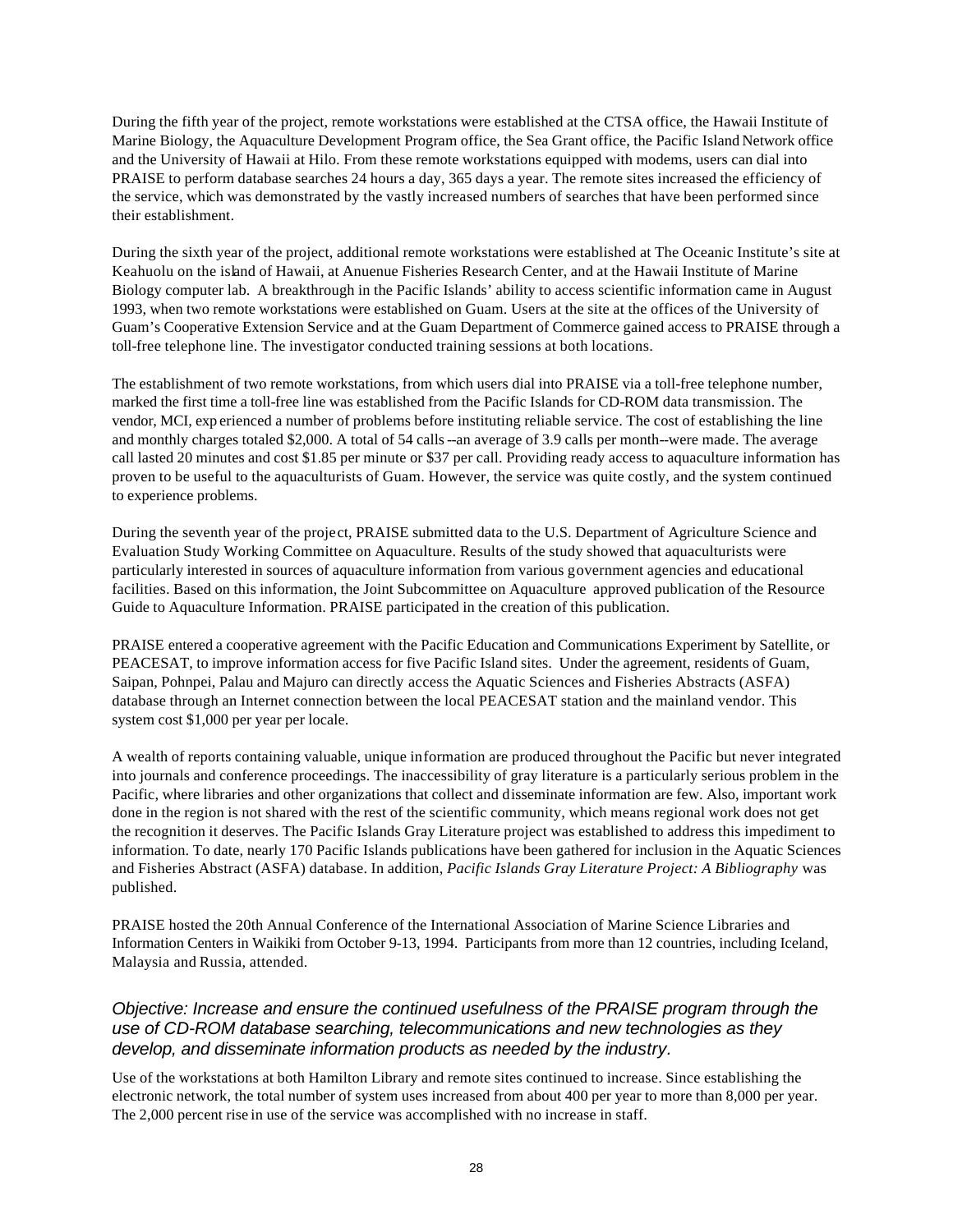The primary focus of the Year Eight project was preparing PRAISE for integration into the Worldwide Web. To do this, the existing CD-ROM system was upgraded to effectively handle the tremendous increase in the use of the service. Hamilton Library adapted eight in-house workstations to Pentium computers. This was done in anticipation of allowing these machines to access both the Kapiolani Community College CD-ROM Local Area Network (LAN), which has better capability than the Hamilton Library LAN and the Internet. This provided access to the PRAISE WorldWide Web page as well as the aquaculture database. Test results of this system allowed progress toward other objectives. Tests were conducted at the CTSA office and Hamilton Library to determine whether it was most efficient to allow access to the aquaculture CD-ROM database either via direct telnet to Kapiolani Community College Library or via the PRAISE home page on the WorldWide Web.

In conjunction with the Joint Subcommittee on Aquaculture and the Aquaculture National Information Center, the project developed programming to allow Internet access to PRAISE. The project instituted methods to allow the Pacific Islands to have cost-effective access to PRAISE, including making PRAISE Internet-compatible. A PRAISE home page on the WorldWide Web was established and is available to Guam, Saipan and other Pacific Island sites with Internet connectivity.

In addition, the PRAISE program was positioned to take advantage of the upcoming national integration of aquaculture information, specifically by interacting with the U.S.D.A. Aquaculture Extension Service.

A new program was installed to record usage of the PRAISE Web page. In the 11-month period from February 1996 to January 1997, the Web site was accessed 61,868 times. In addition, the vendors page was accessed 454 times. In addition, the project responded to 135 requests for literature from the Pacific Islands and 95 requests for information from areas as diverse as the U.S. mainland, South America, Asia and the Middle East.

During Years 10 and 11, service for PRAISE users has been greatly enhanced by advances in electronic technology. Three major changes have taken place:

- 1. PRAISE switched to Worldwide Web access of the *Aquatic Sciences and Fisheries Abstracts* database, thereby simplifying and expanding access to Hawaii users. All those with \*@hawaii.edu email accounts log on to the Internet and conduct database searches via the Worldwide Web. In addition, PRAISE has established two remote sites, one of which is housed in the CTSA Administrative Offices at The Oceanic Institute, that can access Internet database searches.
- 2. An increasing number of people are accessing the PRAISE Web site and submitting database search requests via the online forms found at the site.
- 3. The Pacific Islands within the CTSA region have greatly advanced in their ability to electronically access the Internet.

During Year 10, the PRAISE Web site was accessed more than 5,700 times per month, and an average of 28 research or journal search requests were submitted monthly. The Pacific vendors page was accessed 1,200 times.

During the six month period from April 1 through September 30, 1998, PRAISE users logged onto the ASFA database 2,520 times and submitted 11,300 queries. During the first half of Year 11 (April 1 through September 30, 1998), the PRAISE Web site was accessed an average of 5,550 times month. An average of 25 research or journal requests were submitted via the PRAISE web site during this period. PRAISE delivered 255 documents to users during this period. The turn-around time on research and article requests has been reduced from 4 weeks to 1 week or less due to the increased availability of stable electronic mail on many Pacific Islands.

In the subsequent 12 month period from October 1, 1998 through September 31, 1999, PRAISE users logged onto the ASFA database 5,300 times and submitted 14,259 queries. During this period, the PRAISE Web site was accessed an average of 12,788 times month. An average of 24 research or journal requests were submitted per month via the PRAISE web site during this period. PRAISE delivered 658 documents to users during this period.

During Year 11 and 12, the PRAISE Web site has been continually updated and enhanced. Both the Gray Literature Bibliography and the PRAISE use database are now updated regularly. A new brochure detailing services and contact information for the PRAISE services has been developed and is being distributed. It had been hoped that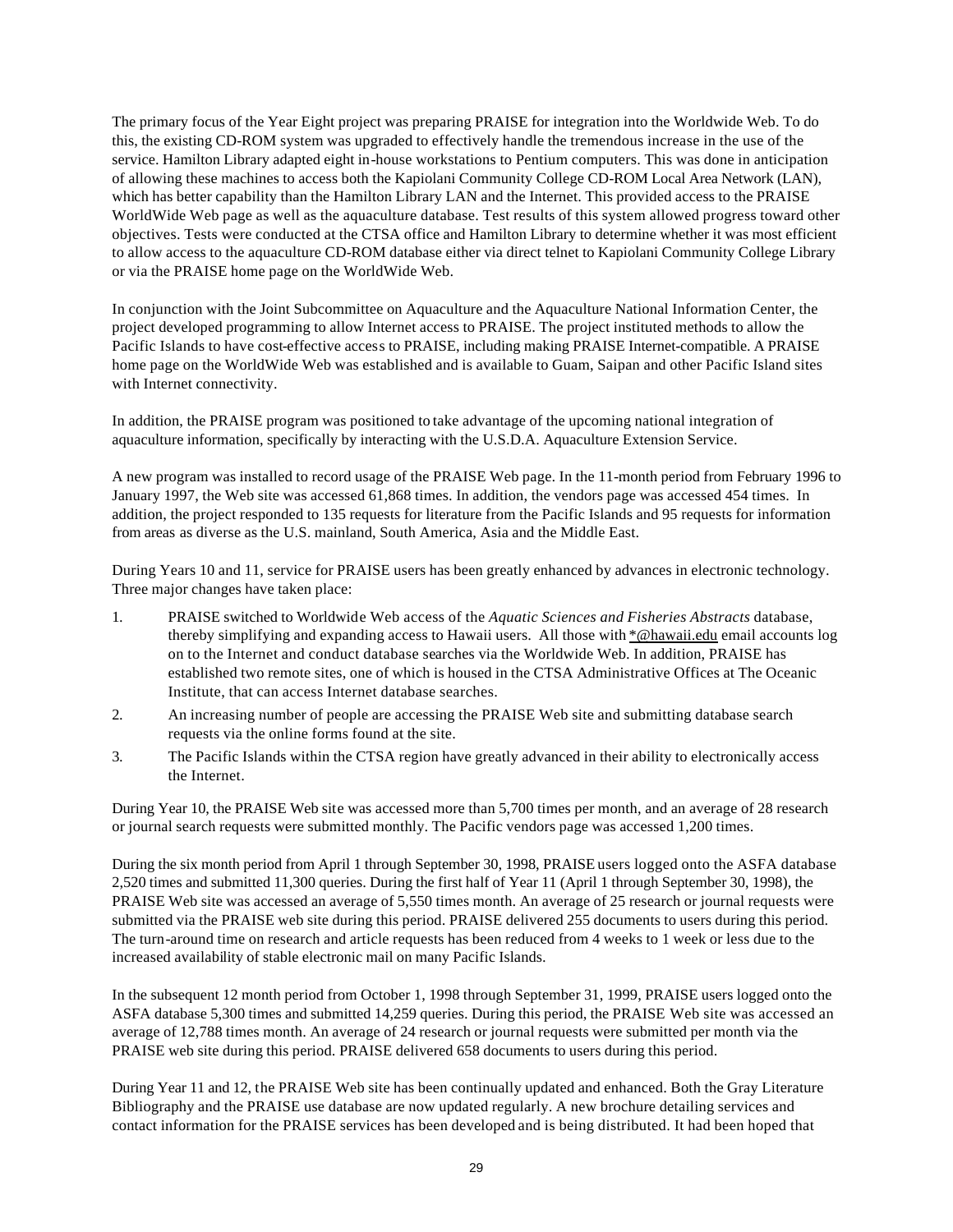PRAISE would become a center for videoconferencing as a method to increase communication and expand educational opportunities, however, extensive research revealed that the cost for reliable equipment and technical knowledge to maintain it was beyond the scope of this program. In addition, PEACESAT is currently developing videoconferencing for the Pacific Islands.

#### *Objective: Increase the efficiency of PRAISE through interaction with other information agencies.*

The Joint Subcommittee on Aquaculture (JSA) decided that legislative materials on the development and support of aquaculture should be included on AquaNIC, an Internet gateway to the world's electronic resources in aquaculture that is supported by the U.S. Department of Agriculture. David Coleman, a member of the JSA's Aquaculture Information and Technology Transfer Task Force, is attempting to gather relevant legislative materials from Hawaii and the Pacific Islands for AquaNIC. He met with AquaNIC coordinators in October 1995 to establish a procedure for downloading the information. Coleman gave a presentation on the cooperative project between PRAISE and PEACESAT and participated in discussions of Internet uses and procedures at the 1995 CYAMUS Marine Librarians Meeting.

In 1997, a Pacific Aquaculture Legislation section was established on the PRAISE home page on the WorldWide Web. Legislation information has been provided by the Hawaii Legislative Reference Bureau. Information from other Pacific islands is being sought.

During Year 11, Kristen Anderson, PRAISE principal investigator, presented a poster session at the annual conference of the International Association of Marine Science Libraries and Information Centers (IAMSLIC). The poster explained the benefits of an established information dissemination service for a geographically diverse region. In addition, she participated in discussions about broadening *Ariel* document delivery services, which could be an important improvement to the PRAISE service.

#### *Objective: Increase the support base for the project through cooperative agreements with other agencies and information facilities.*

The cost to establish the remote workstations was shared by all the hosting institutions. The work on the gray literature bibliography received additional funding from the Pacific Island Network, USDA's National Agricultural Library and the vendor for the ASFA database, into which the bibliography materials will be incorporated. The National Agricultural Library also provided co-funding to publish the bibliography. Additional base project funding was secured from the University of Hawaii, the Pacific Island Network and the University of Hawaii Sea Grant Extension Service.

The Pacific Aquaculture Association purchased a photocopy machine for PRAISE use. The machine has significantly sped the process of providing documents for document delivery. It will also be used to provide clean copy for scanning of Pacific Islands documents that will then be indexed in the Aquatic Sciences and Fisheries Abstracts database.

PRAISE continued to gather and provide access to Pacific Islands-specific literature for the bibliography of Pacific Islands gray literature known as the PRAISE "gray literature project." The bibliography was published in November 1995 and is available through PRAISE. An electronic version was made available on the PRAISE Web site. The National Agricultural Library, NOAA, the Pacific Aquaculture Association, and Cambridge Scientific Abstracts, the commercial vendor of the Aquatic Sciences and Fisheries Abstracts database.

In the ninth year of the project, the PRAISE Web site was expanded to allow users to download a version of the Hawaii Aquaculture Module Expert System, a software program that helps farmers to diagnose and treat disease problems in cultured tilapia. The program was developed for DOS, Windows and Macintosh computers under another CTSA-funded project. In addition, PRAISE began a "Pacific Islands Aquaculture Vendors" section of its Web site in cooperation with UH Sea Grant Extension Service. The page allows aquaculture producers a free place to advertise their products and services.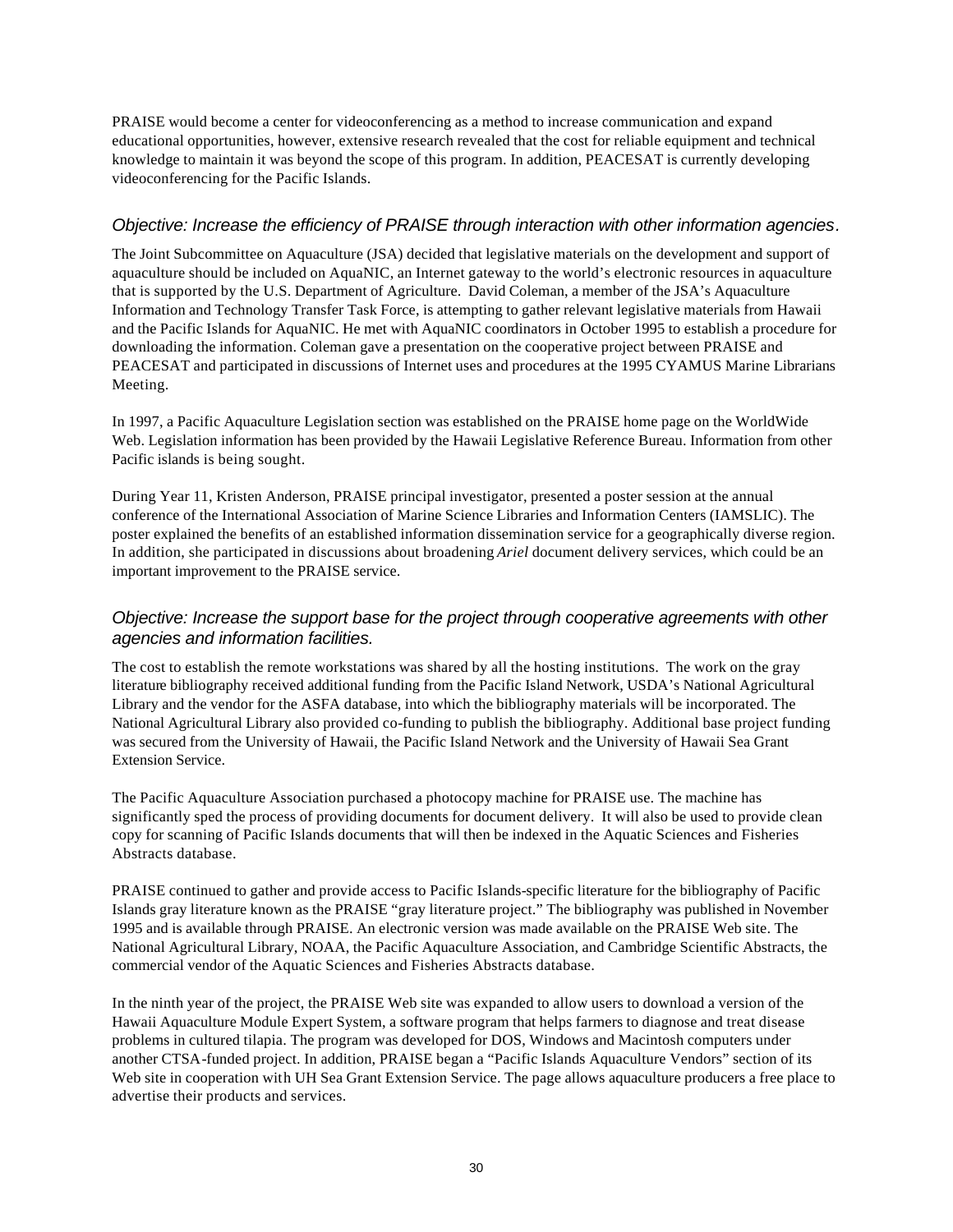#### *Objective: Transfer the technology to users and develop programs for user education.*

User education workshops were held in Palau, Pohnpei, and the Marshall Islands. The workshops were held to train librarians, extension agents, government officials and aquaculturists in use of the PRAISE system. The workshops were conducted with the cooperation of the Sea Grant College Program and the Pacific Islands Library Association.

During Year 10, Kristen Anderson, PRAISE principal investigator, visited Palau, Saipan and Pohnpei in July 1997 to promote the PRAISE program and educate residents on the services available. In each locale, she met with Sea Grant extension agents, Fish and Wildlife personnel, college faculty, librarians and students, aquafarmers and those interested in aquaculture

During Year 10, PRAISE joined Ariel, a nationwide network of research libraries that provide electronic access to journal articles, and was listed in the IAMSLIC directory.

During Year 10 and the first part of Year 11, the principal investigator consulted at length with Dr. Leonard Young, aquaculture specialist with the Hawaii State Aquaculture Development Program, regarding ongoing user education programs. Dr. Young advocated an increase in available research education for local Hawaii aquaculture workers and producers. As a result of this, the PRAISE coordinator has taken a course in writing Web tutorials, which will provide ongoing educational opportunities, plans to incorporate increased interisland education opportunities in the Year 12 program and given individual and small group instruction to 37 individuals at UH-Manoa on how to access ASFA and Web resources for aquaculture.

#### *Objective: Canvas aquaculturists to determine other ways in which the PRAISE Web page can be used to promote Pacific aquaculture.*

During Year 10, an online electronic form was created so that Pacific vendors could submit their company and product information directly via the web site.

During Year 11, a brief questionnaire was prepared for distribution to PRAISE users via email, postal mail and the Web site. In addition, the investigator has analyzed the queries received over the past year in order to determine what additions might be beneficial. One addition currently being prepared will provide resources for those interested in aquaculture education opportunities.

The major suggestions from the questionnaire were for an aquaculture education page, a marketing page, and more concise organization. In response to these suggestions:

educational resources are being gathered to develop an education page that will be available later in 1999; a marketing page has been established with the assistance of the business librarian at Hamilton Library; several of the longer pages are being re-categorized to make them more accessible.

# **Work Planned**

PRAISE will continue to provide established services of database searching and document delivery. The Web site and the Gray Literature Bibliography will be continually updated and improved. Methods to improve database access for Pacific Island residents will continue to be explored. Educational workshops for farmers, students, and researchers will be held on the island of Oahu and distribution of the information brochure will continue.

#### **Impacts**

This project has increased the accessibility of scientific information throughout the Pacific region. Based on rates charged by the information industry's major commercial suppliers, (Dialog Information Service Inc. for access to Aquatic Sciences and Fisheries Abstracts, and UnCover Inc. for document delivery charges), the dollar value for PRAISE's primary services for the period April 1 through September 30, 1999, would be as follows: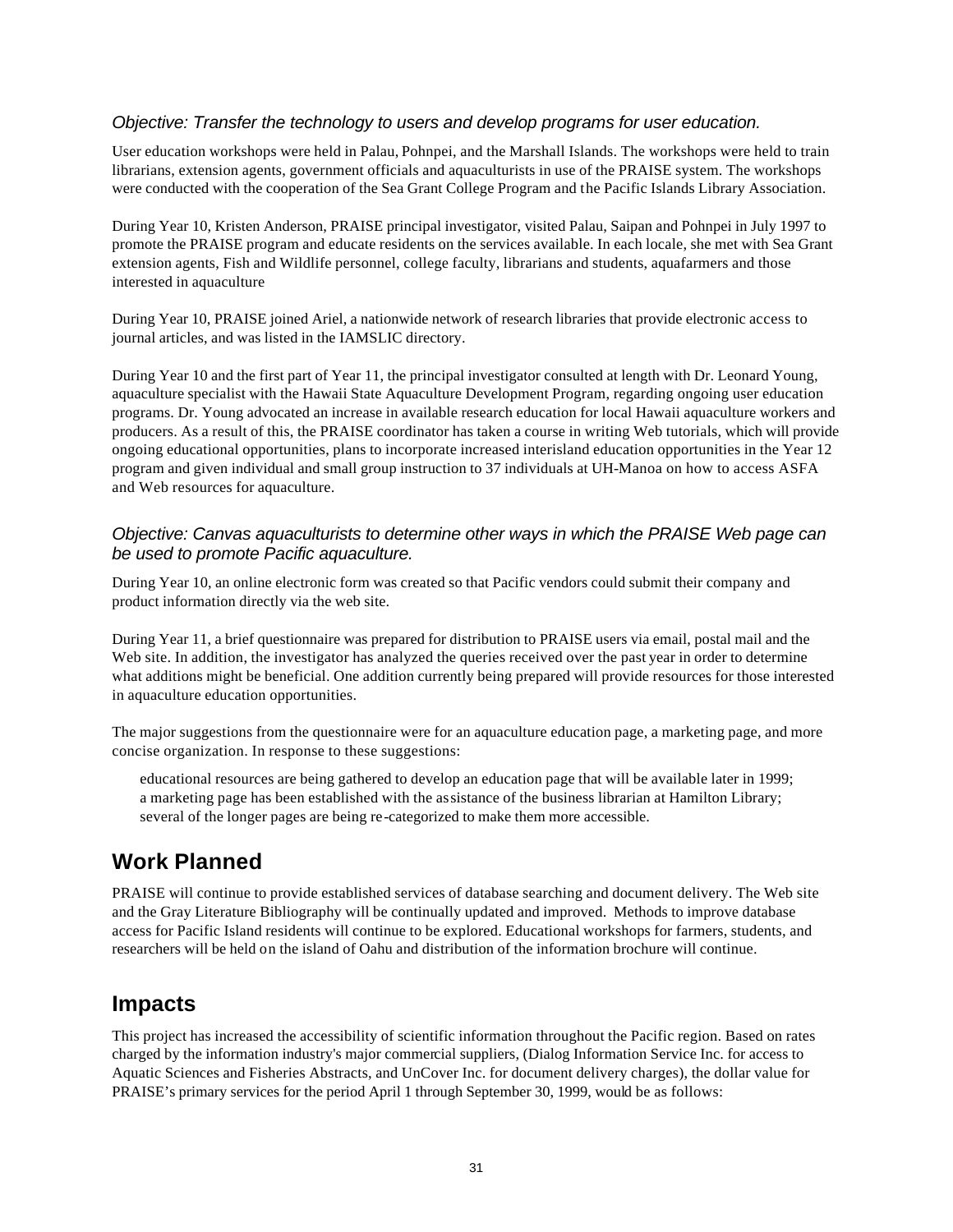| 2,701 log-ins at \$1.20 each =         | \$ 3.241.20 |
|----------------------------------------|-------------|
| 6,265 queries averaging 3 minutes each |             |
| or 313.25 hours online @ $$60/hour$ =  | \$18,795.00 |
| 367 articles at \$13.50 each $=$       | \$4,954.50  |
| <b>TOTAL</b>                           | \$26,990.50 |

The PRAISE Web site is a bonus. It allows users to make requests online, publicizes research being done in the Pacific via the Gray Literature Bibliography, and gives local vendors a venue to advertise themselves to the world.

# **Support**

This project received funding from CTSA, the University of Hawaii (UH), Sea Grant Extension Service (SGES), the National Agricultural Library (NAL), the U.S. Department of Agriculture (directly), the Center for Applied Aquaculture (CAA), the National Oceanic and Atmospheric Administration (NOAA) and jointly from the Pacific Island Network (PIN) and the Pacific Aquaculture Development Program (PADP).

|            | <b>CTSA</b>  | Other Support |             |             |             |             |             |             |                                         |
|------------|--------------|---------------|-------------|-------------|-------------|-------------|-------------|-------------|-----------------------------------------|
| Year       |              | <b>UH</b>     | <b>SGES</b> | PIN / PADP  | <b>NAL</b>  | <b>USDA</b> | <b>CAA</b>  | <b>NOAA</b> | <b>Total</b><br>Other<br><b>Support</b> |
|            | \$7,000.00   | \$13,400.00   | \$1,500.00  | \$0.00      | \$0.00      | \$0.00      | \$0.00      | \$0.00      | \$14,900.00                             |
| $\Omega$   | \$6,700.00   | \$12,600.00   | \$0.00      | \$0.00      | \$0.00      | \$0.00      | \$0.00      | \$0.00      | \$12,600.00                             |
| 3          | \$6,000.00   | \$12,600.00   | \$3,300.00  | \$0.00      | \$0.00      | \$0.00      | \$0.00      | \$0.00      | \$15,900.00                             |
|            | \$7,000.00   | \$14,100.00   | \$4,000.00  | \$0.00      | \$2,500.00  | \$0.00      | \$0.00      | \$2,500.00  | \$23,100.00                             |
| 5          | \$20,000.00  | \$44,175,00   | \$3,500.00  | \$10,800.00 | \$0.00      | \$0.00      | \$15,000.00 | \$0.00      | \$73,475.00                             |
| $\epsilon$ | \$17,900.00  | \$24,000.00   | \$0.00      | \$5,800.00  | \$0.00      | \$0.00      | \$0.00      | \$0.00      | \$29,800.00                             |
|            | \$28,000.00  | \$12,600.00   | \$0.00      | \$5,500.00  | \$0.00      | \$0.00      | \$0.00      | \$0.00      | \$18,100.00                             |
| 8          | \$49,000.00  | \$11,400.00   | \$0.00      | \$5,500.00  | \$0.00      | \$0.00      | \$0.00      | \$0.00      | \$16,900.00                             |
| 9          | \$25,000.00  | \$10,500.00   | \$0.00      | \$5,000.00  | \$7,500.00  | \$0.00      | \$0.00      | \$0.00      | \$23,000.00                             |
| 10         | \$24,000.00  | \$19,200.00   | \$0.00      | \$0.00      | \$0.00      | \$6,700.00  | \$0.00      | \$0.00      | \$25,900.00                             |
| 11         | \$30,000.00  | \$10,500.00   | \$2,500.00  | \$0.00      | \$6,500.00  | \$0.00      | \$0.00      | \$0.00      | \$19,500.00                             |
| 12         | \$24,000.00  | \$10,500.00   | \$0.00      | \$0.00      | \$0.00      | \$0.00      | \$0.00      | \$0.00      | \$10,500.00                             |
| Total      | \$244,600.00 | \$195,575.00  | \$14,800.00 | \$32,600.00 | \$16,500.00 | \$6,700.00  | \$15,000.00 | \$2,500.00  | \$283,675.00                            |

### **Publications, Manuscripts or Papers Presented**

- Brown, C. L. and D. E Coleman. 1991. Testing and Development of an Efficient, Remote CD-ROM System. *CD-ROM Librarian*. 13-18.
- Coleman, D. E. 1990. Pacific Regional Aquaculture Information Service: Applied Technology and Development of a Long-Distance Information Service. *In:* International Association of Marine Science Libraries and Information Centers Conference Series: Proceedings of the Fifteenth Annual Conference.
- Coleman, D. E 1991. Remote CD-ROM Searching and Satellite Communications: From Pie in the Sky to Application. *In:* International Association of Marine Science Libraries and Information Center Conference Series: Proceedings of the Sixteenth Annual Conference.
- Coleman, D. E 1993. Gray Literature Project of the Pacific Regional Aquaculture Information Service. *In:* Proceedings of the Nineteenth Annual Conference of the International Association of Marine Science Libraries and Information Centers (IAMSLIC). Bethesda, MD.
- Coleman, D. E and R. L. Buettner. 1989. *A Union List of Aquaculture Journals in Hawaii*. Center for Tropical and Subtropical Aquaculture Publication #104. Waimanalo, Hawaii.
- Coleman, D. E, D. Hanfman and S. J. Tibbet, eds. 1991. *Interactions of Aquaculture, Marine Coastal Ecosystems and Near Shore Waters: A Bibliography*. Bibliography and Literature of Agriculture #105. National Agricultural Library. Beltsville, Maryland.
- Guenther, K. and D. E Coleman. 1994. *Pacific Islands Gray Literature Project: A Bibliography*. Center for Tropical and Subtropical Aquaculture Publication #115. Waimanalo, Hawaii.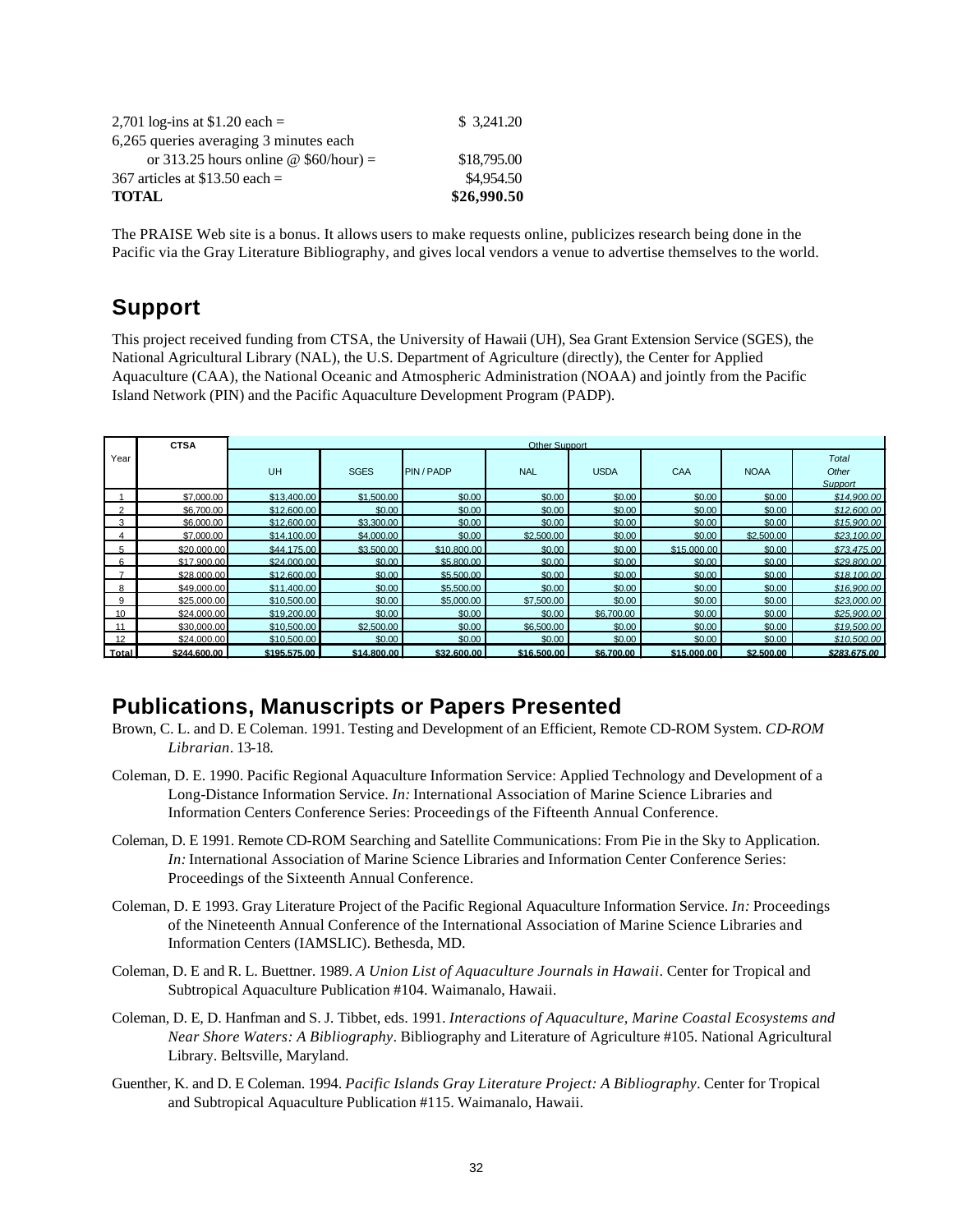# **Aquaculture Extension and Training Support in the U.S.-Affiliated Pacific Islands**

### **Dates of Work**

August 1989 through September 1999

### **Funding Level**

\$902,470

### **Participants**

Dr. Christine Crawford (August 1989 through July 1991), Stephen Lindsay (July 1991 through January 1996), Dr. Maria Haws (May through July 1996), and Simon Ellis (January 1997 to present), College of Micronesia, Pohnpei, Federated States of Micronesia.

# **Objectives**

The overall goal of this project, which was initiated under the CTSA Second Annual Plan of Work and is now in its eleventh year, is to provide extension and training support to private aquaculturists and to government fisheries and aquaculture staff to develop commercial and subsistence aquaculture crops within American Samoa, the Commonwealth of the Northern Mariana Islands (CNMI), the Federated States of Micronesia (FSM), the Republic of Palau and the Republic of the Marshall Islands (RMI). Specific objectives related to that goal are to:

conduct training courses in culture techniques and general biology of aquaculture species;

- provide extension support to private aquaculturists and government fisheries and aquaculture staff to develop commercial and subsistence aquaculture crops within the region;
- help develop and support hatcheries and growout farms for giant clams and other aquatic plant and animal species, including sponges, pearl oysters, seaweed, trochus and green snails;

assist in reef reseeding programs and surveys for giant clams, sponges and other species as requested by local authorities;

continue to act as the scientific and aquaculture advisor to the FSM National Aquaculture Center in Kosrae.

# **Principal Accomplishments**

This project began in 1989, when the Center for Tropical and Subtropical Aquaculture funded an aquaculture extension specialist for the region. Additional funding has been provided by Sea Grant Extension Service, the Pacific Island Network, the Pacific Aquaculture Development Program, the College of Micronesia and the Federated States of Micronesia government.

Dr. Christine Crawford served as the extension specialist from 1989 to 1991, when Mr. Stephen Lindsay assumed the position. He resigned in February 1996; Dr. Maria Haws assumed the post from May through July 1996. Simon Ellis served as the extension specialist starting in January 1997.

The extension specialist provided technical advice and assistance to establish the FSM National Aquaculture Center in Kosrae and established a demonstration ocean growout farm on the reef outside the National Aquaculture Center. The specialist assisted with development of the major field site, including building and deploying enough off-bottom culture racks to hold all the clams. A training course in giant clam culture was conducted, after which trainees induced spawning in *T. gigas* and in 6-year-old *Hippopus hippopus*. A project was conducted to encourage the women of Kosrae to grow clams on the reef outside their homes. The specialist continues to act as the scientific and technical advisor to the facility and makes site visits to all the giant clam culture facilities in the region upon request.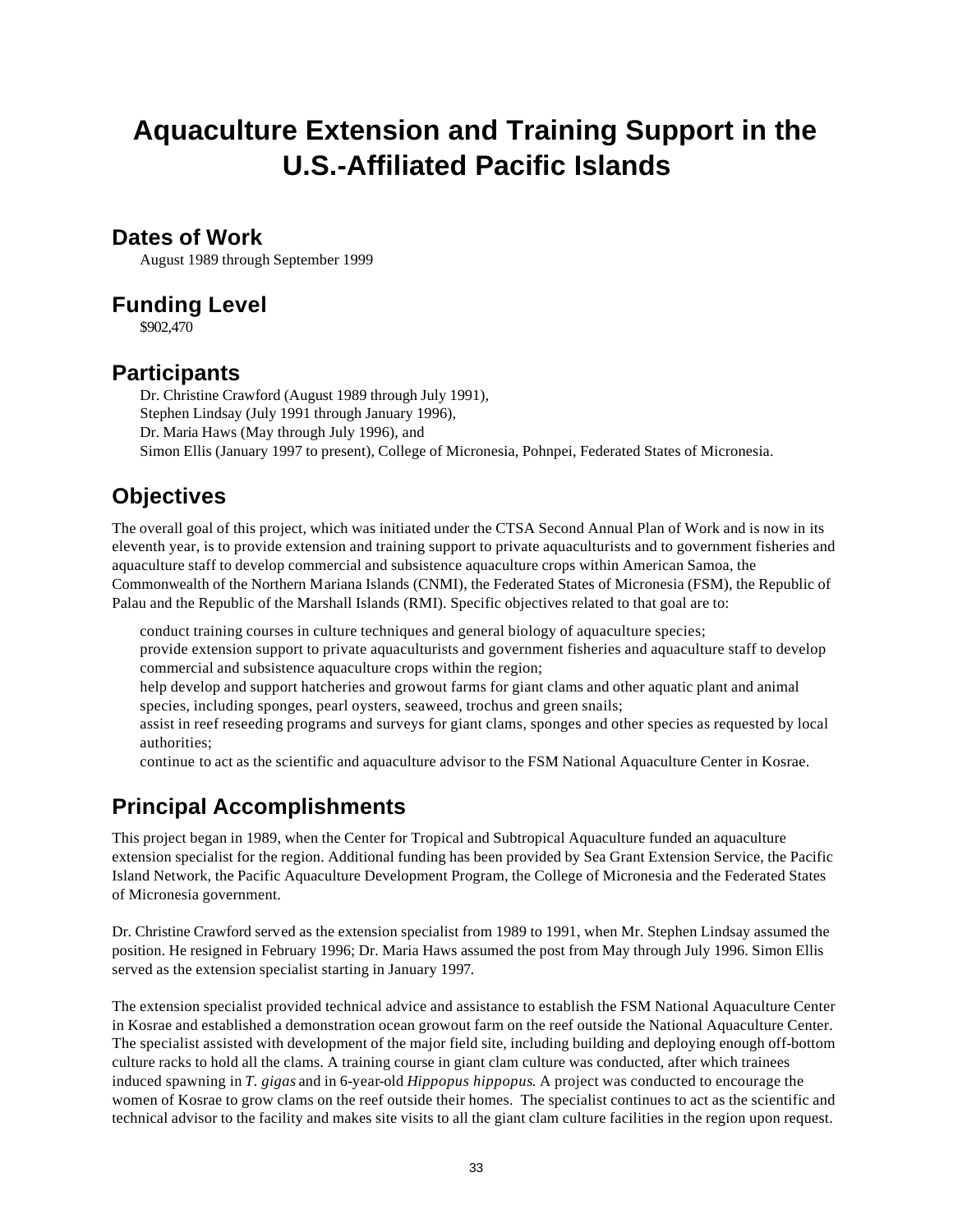Training courses in all aspects of giant clam spawning and culture were conducted in various locations throughout the region. Assistance was provided with giant clam reef reseeding programs, and surveys for giant clams, sponges and other species were completed as requested by local authorities. During the project's seventh year, the following training courses were held:

A training course in the culture of the marine gastropods trochus and turbot was conducted in the Marshall Islands;

More than 40 people attended an aquaculture workshop held in the Marshall Islands. The workshop included presentations on planning aquaculture projects, conducting feasibility studies and pearl oyster culture; Presentations on various aquaculture topics were given for schools and the general public throughout the region. Presentations included "Aquaculture in the Pacific," "Reproduction in Tropical Bivalves and Gastropods," "Giant Clam Farming," "Marine Gastropod Farming," "Pearl Oyster Culture," "General Aquaculture" and "Aquaculture in the U.S.-Affiliated Pacific Islands."

A black-lip pearl oyster stock assessment was conducted in Arno Atoll, RMI, and three people were taught survey techniques.

A series of lectures on aquaculture topics were presented to science classes at the American Samoa Community College and at the FSM Community College and to groups of Peace Corps volunteers in the FSM. In addition, lectures on pearl farming and giant clam culture were given to staff of the American Samoa Department of Marine and Wildlife Resources and to staff of the Marshall Islands Development Authority.

A giant clam demonstration farm was established in Pohnpei, FSM. Three sponge demonstration farms were established in various states of the FSM, and assistance was provided in marketing a colonial tunicate that grows on sponge farming lines. All giant clam culture facilities in the region received information on aquarium markets, local and international food markets and reef reseeding. A private giant clam wholesaler in Saipan was assisted with obtaining the necessary permits and provided with information on clam availability and pricing from hatcheries in the region.

The agent provided information on aquaculture of various species in response to requests from parties throughout the region. The information covered mangrove crab, marine and freshwater shrimp, sponges, soft coral, giant clams, pearl oysters, aquacultured live rock, freshwater aquarium fish and marine ornamental fish.

Subscriptions to a relevant magazine were provided to operators of giant clam facilities, including the Marshall Islands Marine Resources Authority (MIMRA), Robert Reimers Enterprises (RRE), FSM National Aquaculture Center (NAC) in Kosrae and the American Samoa Department of Marine and Wildlife Resources (DMWR).

Slide presentations and accompanying written materials on general aquaculture were developed. In addition, the project provided funding to produce a manual and accompanying video titled *Clams to Cash: How to Make and Sell Giant Clam Shell Products*. The manual and video provide details on how to produce value-added products from giant clam shells.

Literature and advice on aquaculture of various species were provided to private concerns and government agencies in the CTSA region

The species covered included mangrove crabs, pearl oysters, marine shrimp, freshwater prawns, marine sponges, live rock, soft coral, giant clams, mullet, grouper, trochus, eels, sea cucumbers, tilapia and ornamental species. Field site evaluations were done in several cases.

Approximately 3 percent of those who requested information and advice initiated aquaculture projects.

All locations were provided with information on the documentation required under the Convention on International Trade in Endangered Species (CITES) and by U.S. Fish and Wildlife Service to allow the export of giant clam products.

The Republic of Palau, the Republic of the Marshall Islands and the Federated States of Micronesia have completed the necessary steps and obtained permits to export giant clam products for non-food uses.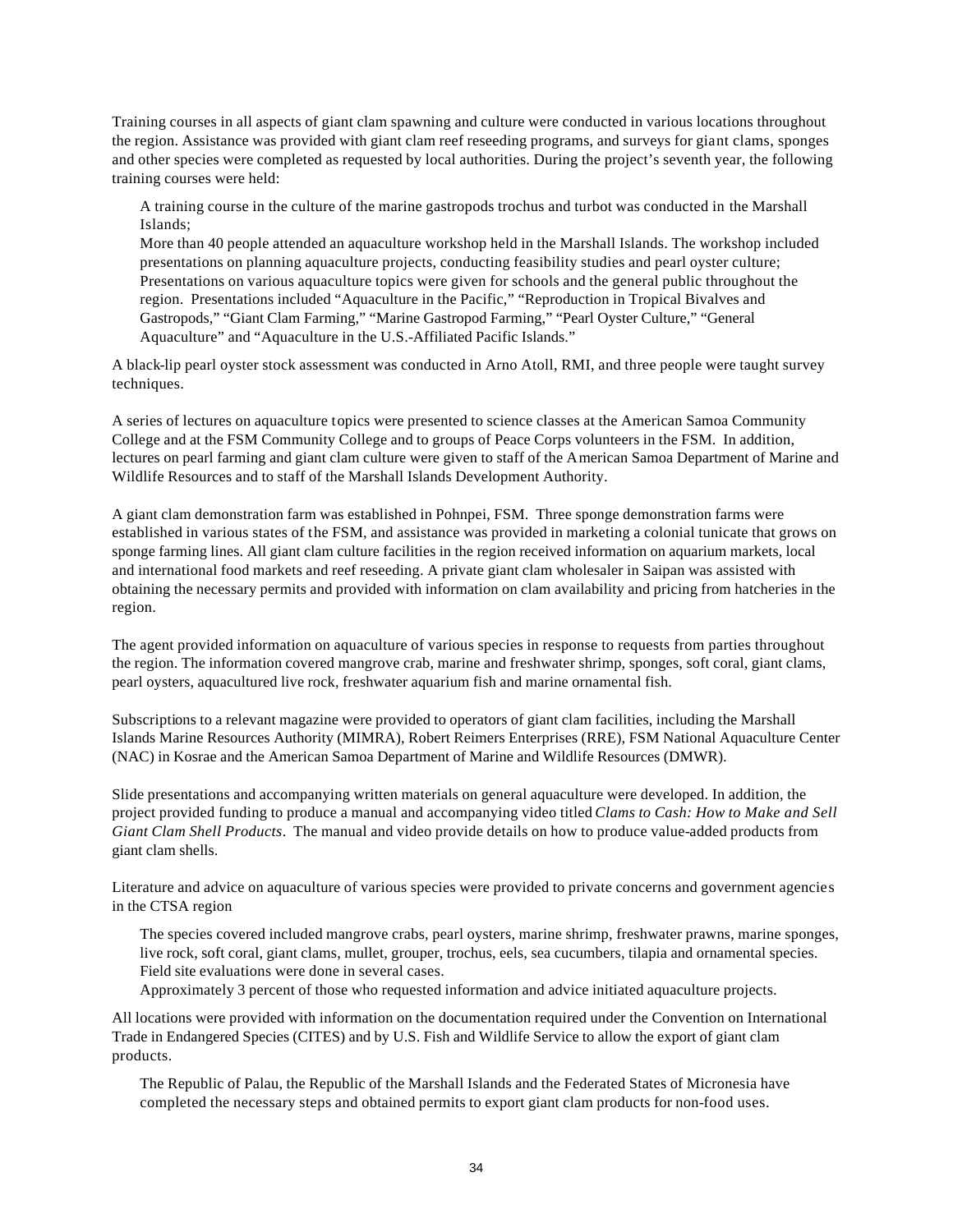Regional aquaculture businesses were assisted with developing markets for their products. Assistance with marketing and business matters remains a major concern of regional aquaculturists, most of whom have had marketing difficulties and have extensive questions regarding the topic.

#### *Objective: Provide extension support to private aquaculturists and government fisheries and aquaculture staff to develop commercial and subsistence aquaculture crops within the region.*

The extension specialist worked to help a private farm in the Marshall Islands to diversify its product line and improve soft coral culture techniques.

During the lapse between extension specialists, American Samoa requested assistance in developing a product line that included live rock, corals and invertebrates. In 1997, Ellis visited American Samoa to meet Department of Marine and Wildlife Resources personnel and to determine the status and needs of aquaculture in that locale. He also visited tilapia and eel farms there to determine if they required technical assistance.

In 1997, the extension specialist met several times with the CNMI aquaculture extension agent to coordinate a site visit to established private aquaculture facilities on Guam for six farmers from CNMI. This will be funded from the extension agent's budget.

In 1997, the extension specialist evaluated three Pohnpei sites for baitfish culture. He also participated in planning meetings for the aquaculture division of the Marine and Environmental Research Institute of Pohnpei, a facility planned for the campus of the Pohnpei Agriculture and Trade School. The Institute will initially focus on sponges, pearl oysters and baitfish.

In 1998, he designed a saltwater intake and filter system for MERIP. He also trained the staff of these schools in sponge culture and soft coral culture and helped them to establish a small soft coral farm. Further, he held a soft coral culture workshop at the MERIP facility.

The extension specialist spent eight days helping to install a flow-through holding tank system for giant clams and pearl oysters for the Marshall Islands Marine Resources Authority (MIMRA).

During 1998, Ellis arranged for Mark Inouye of the Waianae Backyard Aquaculture Program in Hawaii to conduct workshops in the CNMI on developing a rotating biological contact filter and on the pros and cons of backyard recirculating systems. In addition, he supported training in hatchery culture techniques for red tilapia in the CNMI by designing a system for which quotes were obtained. When the system is completed, training sessions will be conducted.

During 1998, he also coordinated an aquaculture planning session in Pohnpei involving interested parties from Sea Grant, COM-FSM, the FSM government and the private sector. In addition, Ellis provided technical assistance and materials for a new marine science teacher at COM-FSM. He also conducted a three-day workshop in backyard aquaculture in American Samoa.

During 1999, Ellis provided site assessment assistance to a prospective milkfish farmer in Kitti, Pohnpei, to  $B + K$ Farms in Laura, Majuro, RMI, and to a local business man in Pohnpei for a small scale prawn farm. He provided assistance to Marine and Environmental Research Institute of Pohnpei (MERIP) in design of their aquaculture facilities and seawater system, the design of their experiments on optimum coral farming practices, and continued training activities at the MERIP soft corals farm for PATS/MERIP staff and students. He conducted training for residents of Jaluit, RMI in manufacture and deployment of pearl oyster spat collectors, assisted Yap MRD with a plan for conducting pearl oyster surveys in the outer islands of YAP, advised staff and managers of the Nukuoru pearl farm on harvest timing, grant sources and future direction for their farm, and continued assisting staff of RRE with problems associated with the pearl oyster spat project in Jaluit. He assisted Pacific Water Resources in husbandry techniques for their milkfish bait farm in Pohnpei, assisted Pacific Water Resources in husbandry techniques for their milkfish bait farm in Pohnpei. Ellis initiated and continued extension and marketing assistance with the Pohnpei State MRD Lenger Island clam hatchery, continued the planning and ordering process for the tilapia hatchery in CNMI, and provided planning and design assistance to the Aquaculture Cooperative of American Samoa (AQCAS).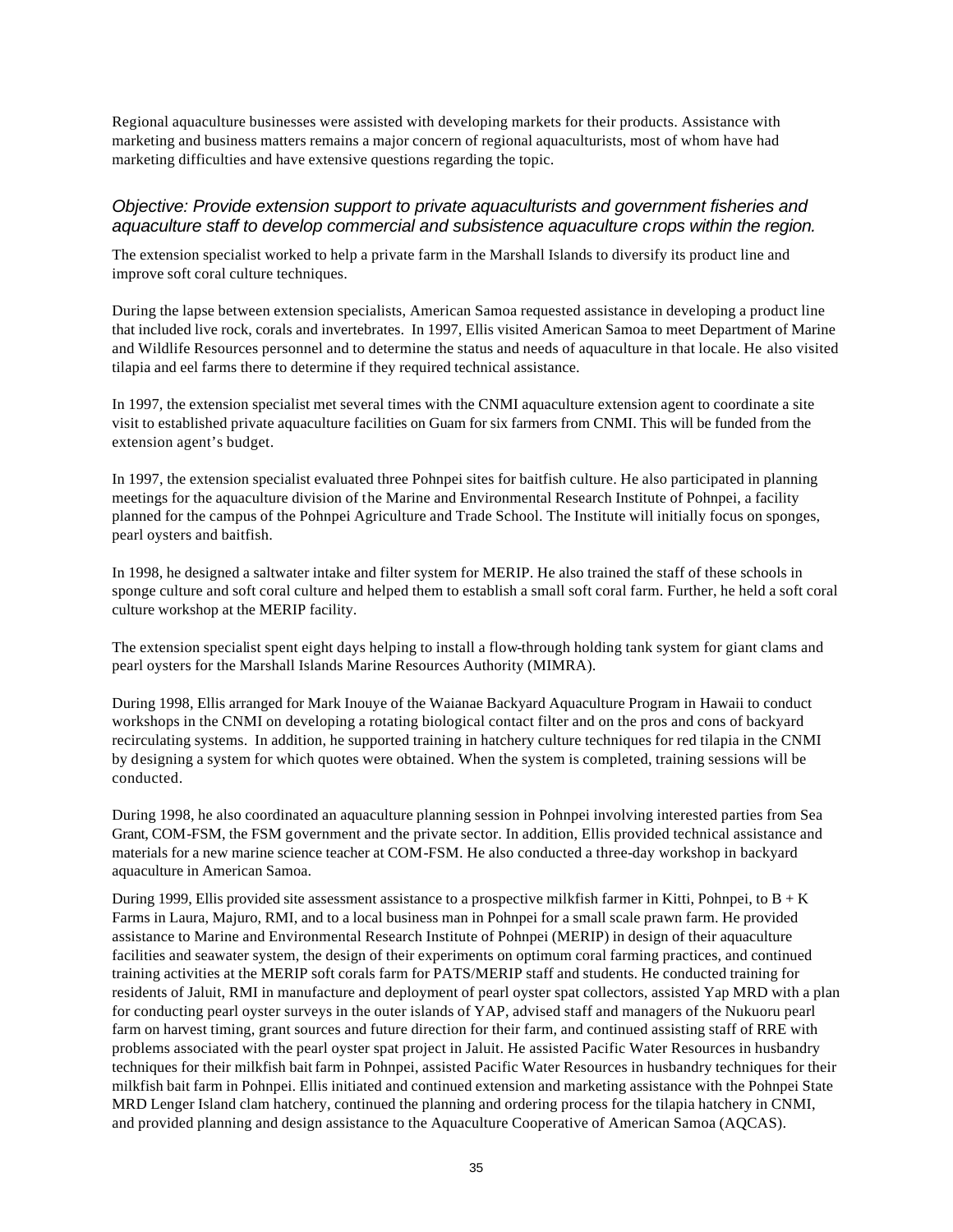#### *Objective: Conduct training courses in culture techniques and general biology of giant clams, sponges, black pearl oysters, soft corals, aquarium fishes and baitfish. Training courses will be tailored to meet the needs of individuals involved.*

The extension specialist provided training and technical assistance, including demonstrations of spawning methods and husbandry techniques, to a private company with giant clam farm sites in Majuro and Mili, Marshall Islands. He also conducted a staff training course in how to cut and plant soft corals. He coordinated a pearl oyster culture training session in Majuro for staff of both a government agency and a private company. In 1998, the company began selling cultured *Sarcophytons*.

In 1997, the extension specialist twice visited the giant clam farm in Pohnpei, FSM, and once visited the FSM National Aquaculture Center (NAC) in Kosrae. He conducted a training course for the NAC technical staff to improve hatchery techniques and husbandry for giant clams, and he conducted a soft coral culture workshop at the NAC. In 1998, he provided technical assistance to the NAC in planning its new lab and seawater system.

In 1998, Ellis spent a week in Palau providing technical assistance and advice to two new private coral farms, Western Pacific Mariculture and Palau Aquaculture.

During 1998, Ellis trained staff of the Mariculture Education and Research Institute of Pohnpei in soft coral culture techniques and assisted in setting up a soft coral farm off the island of Nah Pohli. He also trained RRE personnel on Jaluit Atoll in pearl oyster spat collection techniques.

During 1998, Ellis assisted in establishing a collaborative research project between Robert Reimers Enterprises, Dr. Maria Haws and the regional extension specialist to determine the potential for black-lipped pearl oyster spat collection in Jaluit Lagoon, RMI. He coordinated equipment orders and travel arrangements for Dr. Haws. During July 1998, he and Haws visited Jaluit for two weeks to training residents in spat collection techniques, identify four sites for spat collection and deployed long lines to house the spat collectors, which will be deployed at six-week intervals.

During 1999, Ellis made a number of site visits to various clam and pearl farms throughout the region to assess their need for technical assistance and training. In response to MERIP's strong interest in coral farming, Ellis made five visits to the MERIP soft coral farm and has continued to provide training and extension support to staff on coral culture techniques.

Two followup visits were made to the black lipped pearl oyster project now operating in Jaluit, RMI and scheduled to run through February 2000. Visits were made to all collector sites, training was given in manufacturing techniques for collectors and spat identification and care.

In 1999, Ellis also surveyed the Nam lagoon to determine if oyster populations had improved since the last visit in 1997. He also assisted Yap MRD in a plan to conduct pearl oyster surveys in the outer islands of Yap.

#### *Objective: Develop extension fact sheets, manuals and videos to educate existing and potential aquaculture producers in the region.*

During 1997, the extension specialist collected footage for a video on giant clam spawning and has began writing the script. He reviewed literature for brochures or manuals or soft coral culture, giant clam spawning and handling and transport of aquarium species.

In the summer of 1998, Ellis published *Spawning and Early Larval Rearing of Giant Clams (Bivalvia: Tridacnidae)*, which is being distributed throughout the region. The companion video of the same title was also completed. He began work on a soft coral culture manual and began reviewing literature for a manual on transporting aquarium species.

In 1999, Ellis published *The Culture of Soft Corals for the Marine Aquarium Trade*, completed the soft coral video and published two Aquafarmer Information sheets titled: *Farming soft corals for the marine aquarium trade* and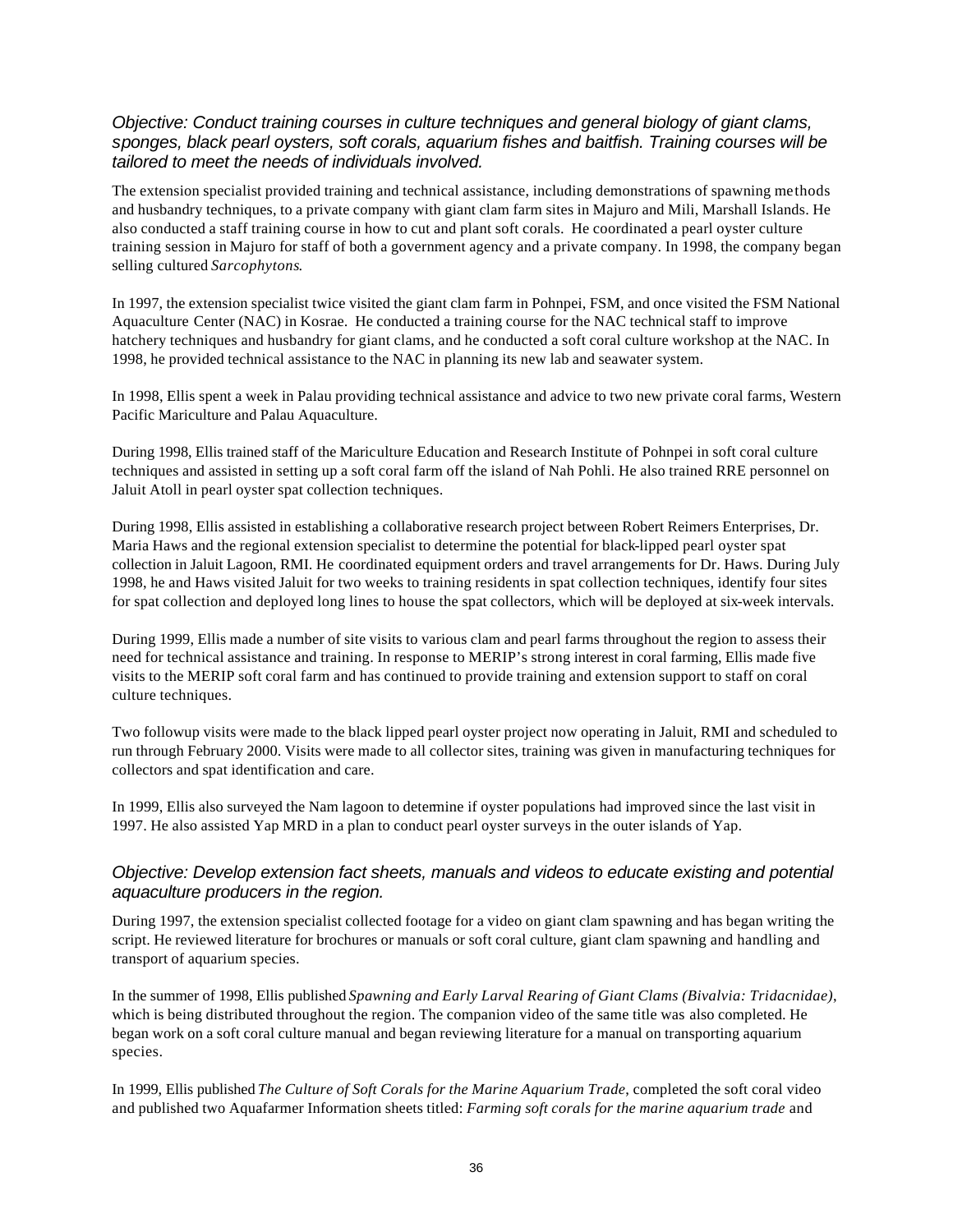*Lagoon farming of giant clams*. A draft of a third Aquafarmer Information sheet titled *Producing pearls using the Black-lip pearl oyster* has been completed and will be published after final editing and layout work is completed.

#### *Objective: Conduct or organize general aquaculture information sessions and workshops on established and potential aquaculture species.*

In 1997, the extension specialist prepared a slide presentation on basic aquaculture for presentations at community colleges throughout the region. In 1998, presentations were given in Pohnpei three times, and in Yap, Palau and Majuro twice.

In October 1997, Ellis coordinated workshops in Pohnpei and Majuro at which Joan Rolls of the Cook Islands taught production of handcrafts from the shells of pearl oysters and giant clams. Coordination efforts included travel arrangements, consultant agreements, workshop location and participants and materials. The agent also trained Peace Corps volunteers in various aquaculture techniques.

In 1999, Ellis continued a series of educational presentations covering basic aspects of aquaculture and potential culture species. Ellis gave a presentation at the April 1999 World Aquaculture Society (WAS) meeting in Sydney, Australia on the status of aquaculture in the region.

Ellis spent considerable time and effort in 1999 providing assistance in designing and constructing tilapia hatchery system at the local Department of Land and Natural Resources (DLNR). Followup visits will be made to provide training in tilapia spawning and hatchery techniques.

#### *Objective: Continue to search for island residents to participate in an aquaculture internship program. Assist with development of the Pacific Regional Aquaculture Extension Program, which will be filled with local residents and eventually assume all the responsibilities of the regional extension specialist.*

During 1997, the extension specialist met with the director of the Hawaii Sea Grant Micronesia and American Samoa Student Internship Program (MASSIP) program to try to identify suitable candidates for training. The program trains students to conduct research on environmental issues, which they then do in their home islands, using the results to educate local residents. He continues to seek candidates while in Micronesia.

During 1998, Ellis reached an agreement with Sharon Zeigler of MASSIP that an aquaculture internship would be an excellent placement for a MASSIP student and a job description was submitted. An intern was hired June, July and August of 1998.

The program hired Mr. Richard Croft as a part-time sponge extension specialist. During 1998, Croft accompanied Ellis on a visit to Palau to set up a sponge farm for a prospective farmer. They trained the farmer in sponge collection, cutting and stringing and assisted him in establishing a small farm of 150 sponge cuttings.

#### *Objective: Provide aquaculture information in the form of papers, manuals and videos for producers, government representatives and interested parties throughout the region upon request.*

In 1997, the extension specialist reorganized and catalogued the office collection of aquaculture literature and videos, expanded the literature collection and renewed lapsed subscriptions.

He provided books and posters on corals to MIMRA and RRE, a private aquaculture company in the Marshall Islands. He has filled request for videos and literature on giant clams, pearl oysters, sponges, mangrove crabs, corals, baitfish, shellcraft, sea cucumbers, trochus and fish transportation.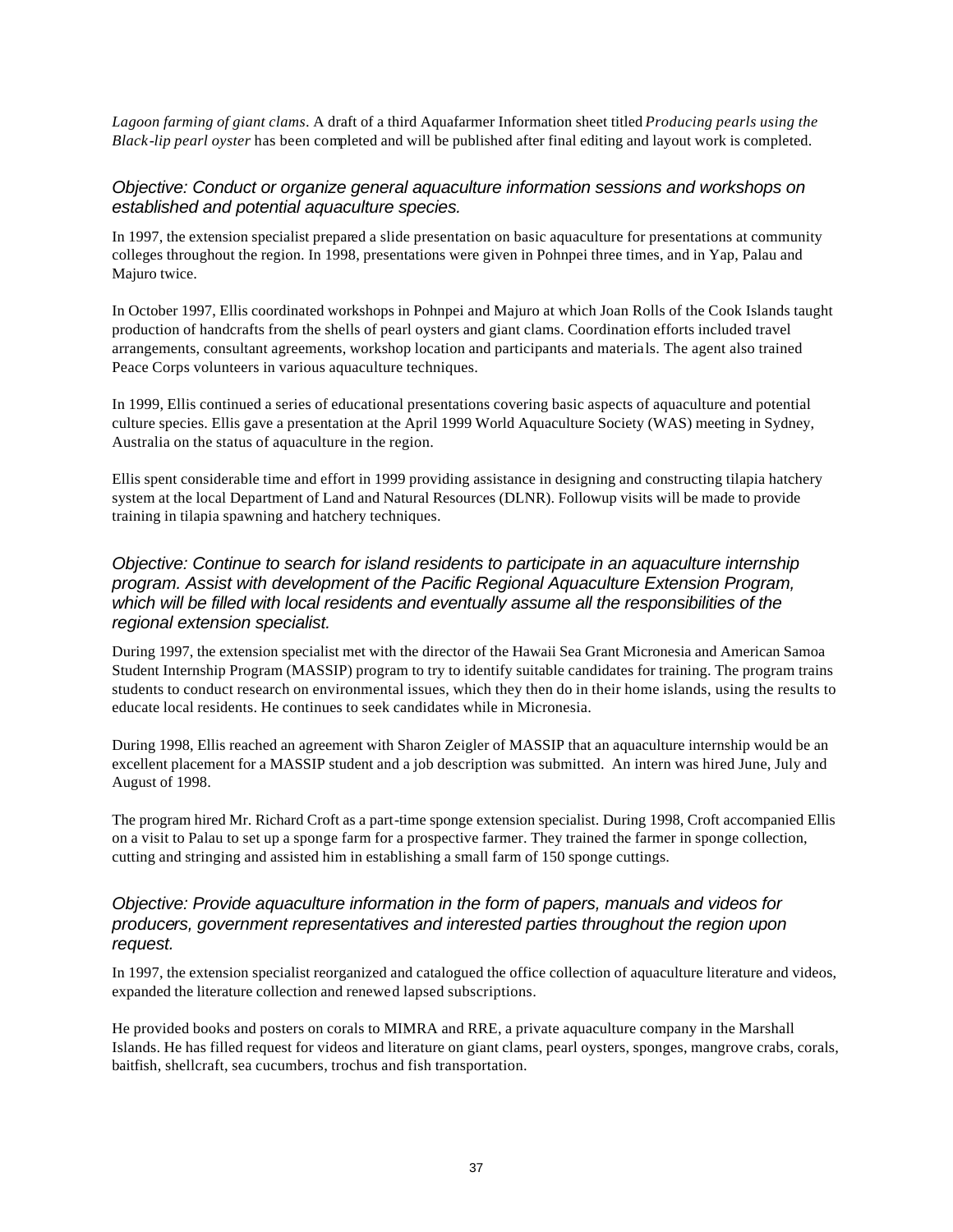In 1999, Ellis continued to expand the literature collection at the office in Pohnpei by making literature searches and working with other information centers around the region. He continues to fill requests on an ongoing basis for a wide variety of manuals and videos.

## **Work Planned**

The project will continue to provide extension support and training throughout the region. In addition, the pearl oyster information sheet will be published.

### **Impacts**

At the start of this project in 1989, aquaculture was virtually non-existent in American Samoa, the Commonwealth of the Northern Mariana Islands, the Federated States of Micronesia, and the Republic of the Marshall Islands. Today the region has six giant clam hatcheries, four pearl oyster farms, six sponge farms, four coral production facilities and four tilapia farms. In addition, awareness of aquaculture and its income potential is growing rapidly. This project has provided vital technical assistance in all phases of aquaculture to farmers and government employees. The extension agent's hands-on training of local individuals has led to substantial capacity building in the region. Most of the giant clam farms are operated by native islanders. As the industry grows, this knowledge will spread to other species and will achieve the ultimate goal of a self-sustaining, economically viable aquaculture industry within the region.

## **Support**

This project received funding from CTSA, the Federated States of Micronesia government (FSM), Sea Grant Extension Service (SGES), the Pacific Island Network (PIN), the College of Micronesia (COM), the Pacific Aquaculture Development Program (PADP), and the United Nations Food and Agriculture Organization (FAO).

| Extension and Training Support in the U.S.-Affiliated Pacific Islands |                |             |             |             |             |              |            |             |                |  |
|-----------------------------------------------------------------------|----------------|-------------|-------------|-------------|-------------|--------------|------------|-------------|----------------|--|
| Project                                                               | <b>CTSA</b>    |             | Total       | Total       |             |              |            |             |                |  |
| Year                                                                  | <b>Support</b> | <b>FSM</b>  | <b>COM</b>  | <b>SGES</b> | <b>PIN</b>  | <b>PADP</b>  | FAO        | Other       | <b>Support</b> |  |
|                                                                       | \$100,000.00   | \$24,000.00 | \$7,00000   | \$5,00000   | \$4,000.00  | \$10,000.00  | \$000      | \$50,000,00 | \$150,000.00   |  |
| っ                                                                     | \$85,870.00    | \$26,700.00 | \$7,000.00  | \$4,500.00  | \$4,500.00  | \$4,500.00   | \$2,500.00 | \$49,700.00 | \$135,570,00   |  |
| 3                                                                     | \$83,600.00    | \$27,754.00 | \$7,00000   | \$10,800.00 | \$10,80000  | \$21,000.00  | \$6,000.00 | \$8335400   | \$166,954.00   |  |
| 4                                                                     | \$70,000.00    | \$15,000,00 | \$2,000.00  | \$000       | \$6,000,00  | \$4,000,00   | \$0.00     | \$27,000,00 | \$97,000,00    |  |
| 5                                                                     | \$75,000.00    | \$000       | \$3,00000   | \$000       | \$2,000.00  | \$10,000.00  | \$000      | \$15,000,00 | \$90,000.00    |  |
| 6                                                                     | \$98,000,00    | \$000       | \$3,000.00  | \$2,000.00  | \$2,000,00  | \$16,000.00  | \$0.00     | \$23000.00  | \$121,000,00   |  |
|                                                                       | \$70,000.00    | \$000       | \$3,00000   | \$2,000.00  | \$2,000.00  | \$12,000.00  | \$000      | \$19,000.00 | \$89,000.00    |  |
| 8                                                                     | \$75,000.00    | \$000       | \$3,000,00  | \$2,000.00  | \$2,000.00  | \$19,000.00  | \$000      | \$26,000,00 | \$101,000.00   |  |
| 9                                                                     | \$85,000.00    | \$000       | \$3,00000   | \$000       | \$2,000.00  | \$29,500.00  | 000        | \$34,50000  | \$119,500.00   |  |
| 10                                                                    | \$85,000.00    | \$000       | \$3,000,00  | \$000       | \$0.00      | \$31,500.00  | \$000      | \$34,500.00 | \$119,500.00   |  |
| 11                                                                    | \$75,000.00    | \$000       | \$3,00000   | \$000       | \$000       | \$31,500.00  | \$0.00     | \$34,50000  | \$109,500.00   |  |
| Total                                                                 | \$902,470.00   | \$93,454.00 | \$44,000.00 | \$26,300.00 | \$35,300.00 | \$189,000.00 | \$8,500.00 | \$396554.00 | \$1,299,024,00 |  |

## **Publications, Manuscripts or Papers Presented**

- Crawford, Christine. 1990. *Giant Clam Mariculture Information Sheet Number 1: Giant Clam Activities in the South Pacific*. College of Micronesia. Kosrae, Federated States of Micronesia.
- Crawford, Christine. 1991. *Giant Clam Mariculture Information Sheet Number 2: CITES Requirements for the Export of Giant Clams*. College of Micronesia. Kosrae, Federated States of Micronesia.
- Crawford, Christine. 1991. *Giant Clam Mariculture Information Sheet Number 3: U.S. Food and Drug Authority Ruling on Giant Clams*. College of Micronesia. Kosrae, Federated States of Micronesia.
- Crawford, Christine. 1992. *A Review of U.S. Food and Drug Administration Requirements to Market Giant Clam Meat in the United States of America*. CTSA Publication #109. Waimanalo, Hawaii.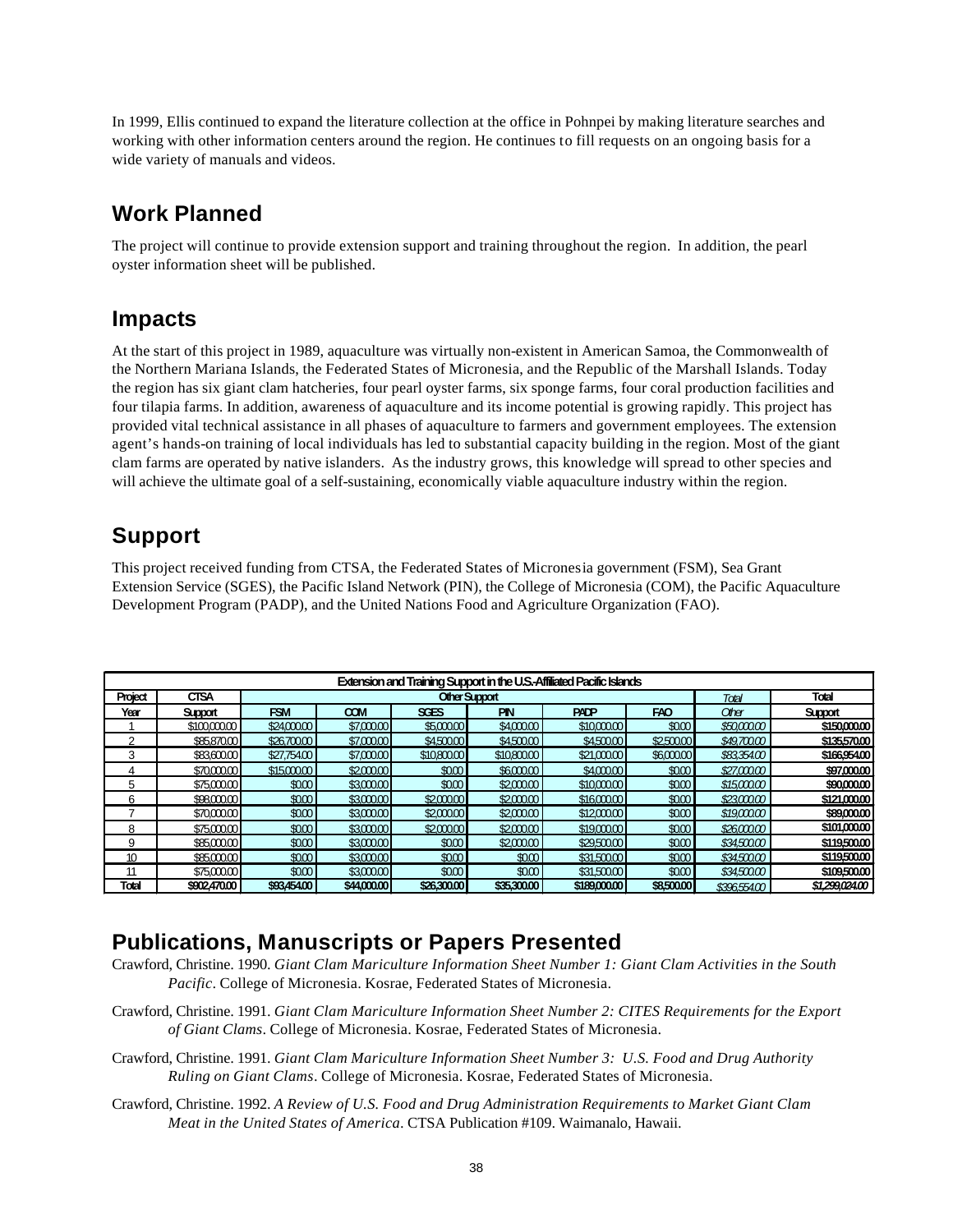- Lindsay, S. R 1991. Survival and Growth of Introduced Populations of the Giant Clam, *T. derasa*, on the Island of Yap Proper and the Outer Atoll of Woleai, FSM. Yap Marine Resources Division. Yap, FSM.
- Lindsay, S. R. 1995. Future trend of aquaculture sponge culture. *In:* Friend, K. (ed.) Present and future of aquaculture research and development in the Pacific Island countries. Proceedings of the International Workshop, Ministry of Fisheries, Tonga. November 20 - 24, 1995. 423 pp.
- Haws, Maria. 1996. *Gems from the Sea: A Pearl Oyster Culture Manual.* Center for Tropical and Subtropical Aquaculture Publication Number 127. Waimanalo, Hawaii.
- Heslinga, Gerald. 1996. *Clams to Cash: How to Make and Sell Giant Clam Shell Products*. Center for Tropical and Subtropical Aquaculture Publication Number 125. Waimanalo, Hawaii.
- Heslinga, Gerald. 1996. *Clams to Cash: How to Make and Sell Giant Clam Shell Products*. Center for Tropical and Subtropical Aquaculture Video Number V002. Waimanalo, Hawaii.
- Ellis, S. C. 1998. *Spawning and Early Larval Rearing of Giant Clams (Bivalvia: Tridacnidae).* Center for Tropical and Subtropical Aquaculture Publication Number 130. Waimanalo, Hawaii.
- Ellis, S. C. and G. Samson. 1998. *Spawning and Early Larval Rearing of Giant Clams*. Center for Tropical and Subtropical Aquaculture Video Number V003. Waimanalo, Hawaii.
- Ellis, S. C. and Samson, G. (Producers) 1998. Video production: *Farming soft corals for the marine aquarium trade.*  Center for Tropical and Subtropical Aquaculture video #137. Waimanalo, Hawaii, USA.
- Ellis, S. C. and Sharron, L. 1999. Manual: *The culture of soft corals (Order: Alcyonacea) for the Marine Aquarium Trade.* Center for Tropical and Subtropical Aquaculture Publication Number 137. Waimanalo, Hawaii.
- Ellis, S. C., 1999. Aquafarmer Information Sheet: *Lagoon Farming of Giant Clams (Bivalvia: Tradacnidae).* Center for Tropical and Subtropical Aquaculture Publication Number 139. Waimanalo, Hawaii.
- Ellis, S. C., 1999. Aquafarmer Information Sheet: Farming Soft Corals for the Marine Aquarium Trade. Center for Tropical and Subtropical Aquaculture Publication Number 140. Waimanalo, Hawaii.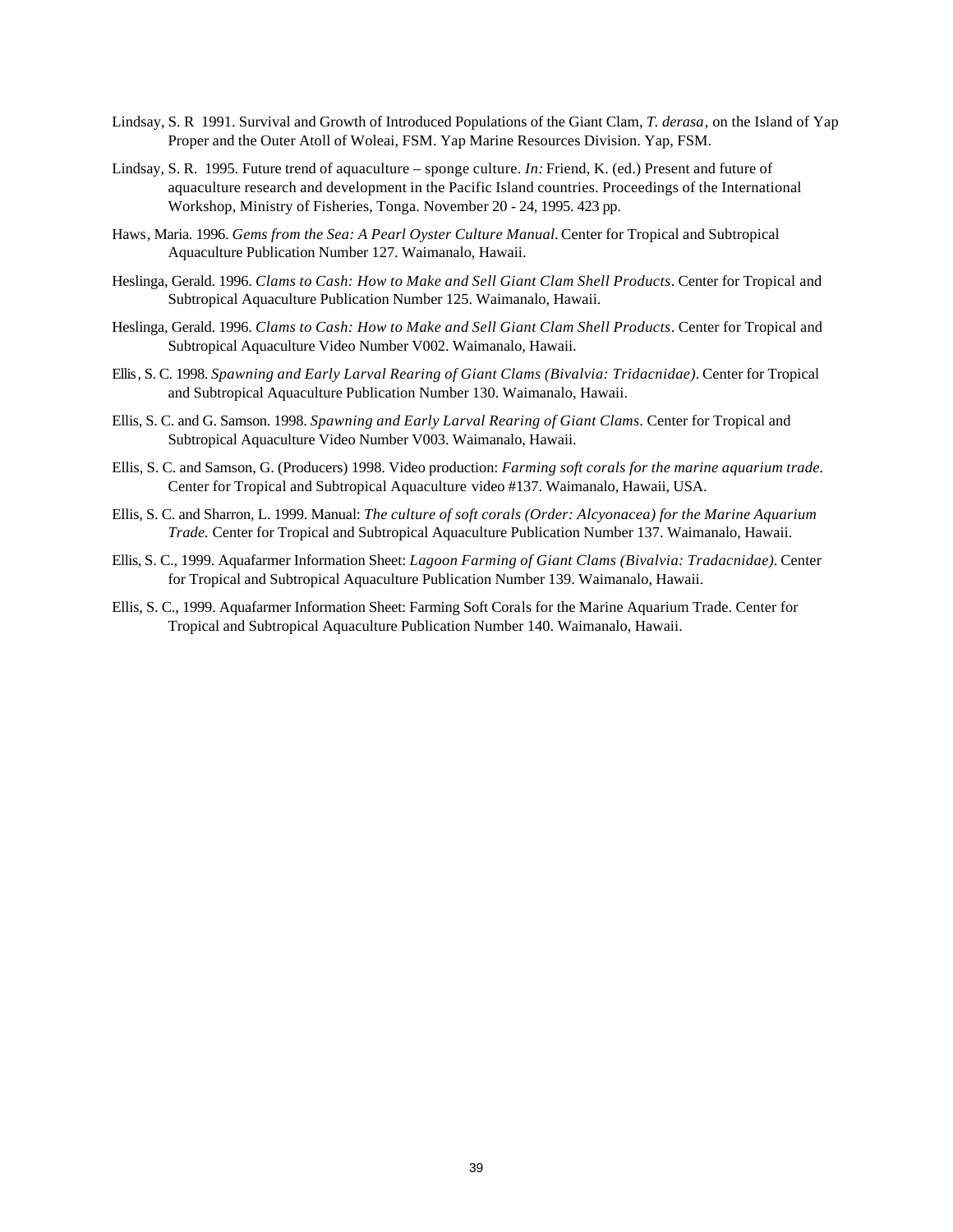# **Disease Management for Hawaiian Aquaculture**

### **Dates of Work**

April 1993 through May 1999

### **Funding Level**

\$351,072

### **Participants**

- Dr. James Brock and Diana Montgomery, Hawaii State Aquaculture Development Program;
- Dr. Brad LeaMaster, Department of Animal Sciences, University of Hawaii;
- Dr. Clyde Tamaru, Sea Grant Extension Service, University of Hawaii.

### **Objectives**

The overall goal of this project, which was initiated under the CTSA Sixth Annual Plan of Work and is now in its sixth year, is to develop management strategies to minimize losses from diseases at aquaculture farms in Hawaii. Specific objectives related to that goal are to:

provide aquaculture health management extension support to commercial farms;

identify contributing factors that may be important to the occurrence of bacterial disease during growout of Chinese catfish (*Clarias fuscus*);

field test a preventive strategy to mitigate losses of cultured Chinese catfish (*Clarias fuscus*) during growout in Hawaii due to two bacterial diseases, *Aeromonas hydrophila* and *Edwardsiella tarda* septicemia; screen juvenile and adult cultured Chinese catfish and tilapia (*Oreochromis mossambicus*) for potential pathogenic fish viruses;

assess the infectivity of IHHN virus in feces after passage through the digestive tract of a species of water bird; provide diagnostic and health management support to the CTSA-funded project titled "Ornamental Aquaculture Technology Transfer" and implement management practices and standard disease treatment strategies to improve fish survival and reduce the abundance of pathogenic parasites in imported groups of freshwater tropical aquarium fish;

document the principal ectoparasites and assess their effects on cultured tilapia and mullet in a traditional Hawaiian fishpond;

assess samples of *Gracilaria* spp. for the presence of *Gracilaria* Gall Syndrome (GGS), determine how the syndrome is transmitted, and identify potential chemical controls for it.

provide diagnostic support to the CTSA-funded project titled "Expansion and Diversification of Freshwater Tropical Fish Culture," and to ornamental fish hatcheries and farms;

investigate the role of contributing factors and identify control options for the rickettsia-like organism (RLO) disease of tilapia in Hawaii;

produce an operational manual for the application of the probiotic technology for shrimp hatcheries in Hawaii; continue work on vaccination protection for control of bacterial disease of cultured Chinese catfish in Hawaii.

## **Anticipated Benefits**

This project focuses on problems that directly affect production of crops in Hawaii's aquaculture farms and provides disease screening for other CTSA-funded projects. Examples of assistance include developing procedures for control of bacterial diseases in cultured Chinese catfish, initial investigation of a serious new disease in cultured seaweed, a study to increase the understanding of transmission of selected viruses in cultured shrimp, documentation of ectoparasites on fish cultured in Hawaiian fishponds, and work focusing on disease control in ornamental fish culture in Hawaii. These efforts will improve production of Hawaii aquaculture facilities or procure new information that will eventually lead to improved health management strategies for improved aquaculture productivity in Hawaii.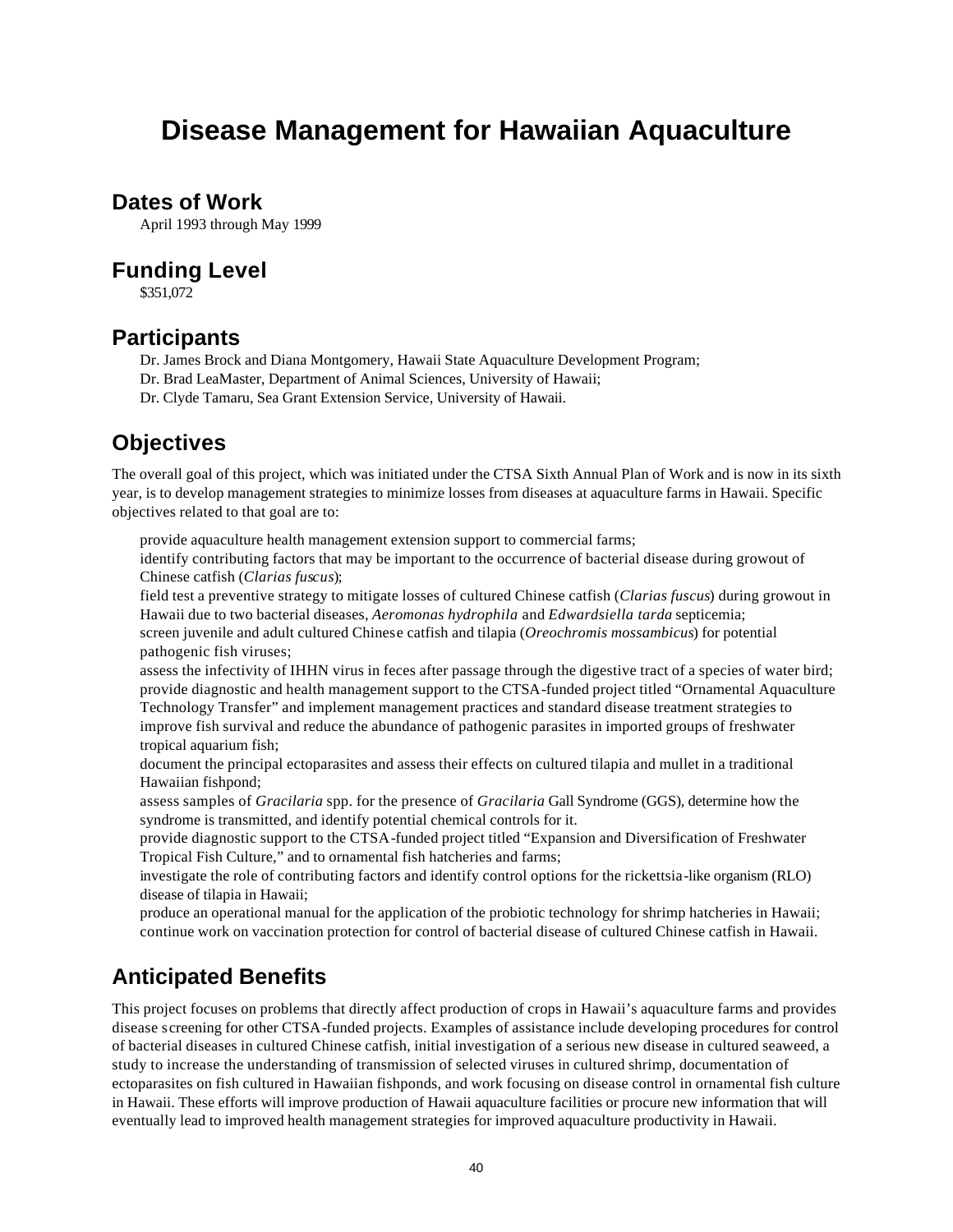## **Principal Accomplishments**

### *Objective: Provide aquaculture health management support to commercial farms.*

During year one, investigators made 80 site visits to 10 farms to provide health management extension assistance under this project. During year two, investigators made 240 site visits to 10 aquaculture farms on Oahu and Hawaii to provide health management extension assistance. During year three, investigators made 158 site visits to 15 locations. During year four, investigators made 172 site visits to 14 locations. During year five, investigators made 188 site visits to aquaculture sites on Oahu to assist producers address disease or production problems, or to carryout activities related to the year five work.

### *Objective: Work on the development of practical, on-farm measures to mitigate the impact of Taura syndrome on penaeid shrimp farming.*

In May 1994, the second year of this project, a serious disease outbreak occurred in farmed *Penaeus vannamei* in Kahuku, Hawaii. It caused mortality rates higher than 95 percent within 14 to 30 days of stocking. Studies initiated to determine the cause and a means of controlling the disease led to the discovery of a new shrimp virus in Hawaii. The virus was thought to be the Taura Syndrome agent, which was confirmed in subsequent studies by other laboratories. Additionally, this study found that *P. stylirostris* is largely resistant to Taura Syndrome. The Hawaii farm that was affected by Taura Syndrome then began culturing *P*. *stylirostris* and achieved production levels equal to or greater than those achieved with *P. vannamei.*

Two bioassay studies were conducted to assess the effect of vaccination with a commercial bacterial lipopolysaccharide (LPS) preparation on acute, lethal exposure to TSV in juvenile SPF *Penaeus vannamei*. High mortality was observed after TSV exposure in both the vaccine and the control groups of shrimp.

Kahuku Shrimp Company's reproduction and hatchery operations have had limited production due to technical, feed, and disease problems. This project provided advisory and diagnostic assistance to the farm. Nauplii production improved, but hatchery output continued to be unstable.

Diagnostic testing as well as assessment of the population impact from IHHNV infection are being done at a commercial shrimp farm. Shrimp populations in all areas of the farm are being monitored. During year three, evaluation of 116 specimens by dot-blot gene probe indicated that IHHNV infection was in the growout area of the farm, but not in the broodstock, reproduction or hatchery facility. Because the farm was working with *P. stylirostris*, the initial strategy for control in grow-out was to switch to *P. vannamei*. This strategy appears to be working; Taura Syndrome has not recurred on that farm.

Taura syndrome disappeared in Spring 1995. The project investigators continued to monitor shrimp farms in Kahuku, Hawaii, examining 248 shrimp taken in 25 case submissions from two farms. Histopathology examinations of the shrimp revealed no lesions diagnostic for Taura syndrome, which supports the conclusion that TSV is no longer present in shrimp populations in Hawaii.

#### *Objective: Field test an approach for IHHNV decontamination of shrimp ponds.*

During year one, six ponds at the site of the former Amorient Aquafarm in Kahuku, Hawaii, were selected for the study. All six ponds were drained, and the soil's moisture content and pH balance were measured. The three control ponds were refilled with water within three days of draining. The surfaces of the three remaining ponds were spread with a layer of lime at a rate of 2,500 pounds per acre and were left undisturbed for two weeks.

Investigators sampled soil from the limed ponds weekly to determine the moisture content and pH level. The lime distribution was uneven, so the pH rose to 11 in some areas while remaining unchanged in other areas. After two weeks, the limed ponds were refilled and stocked at a per-acre rate of 60,000 *Penaeus vannamei* and 10,000 *P. stylirostris*; the latter are highly susceptible to IHHNV. Results were very disappointing. *P. stylirostris* survival and shrimp production levels were no better in the limed ponds than in the control ponds.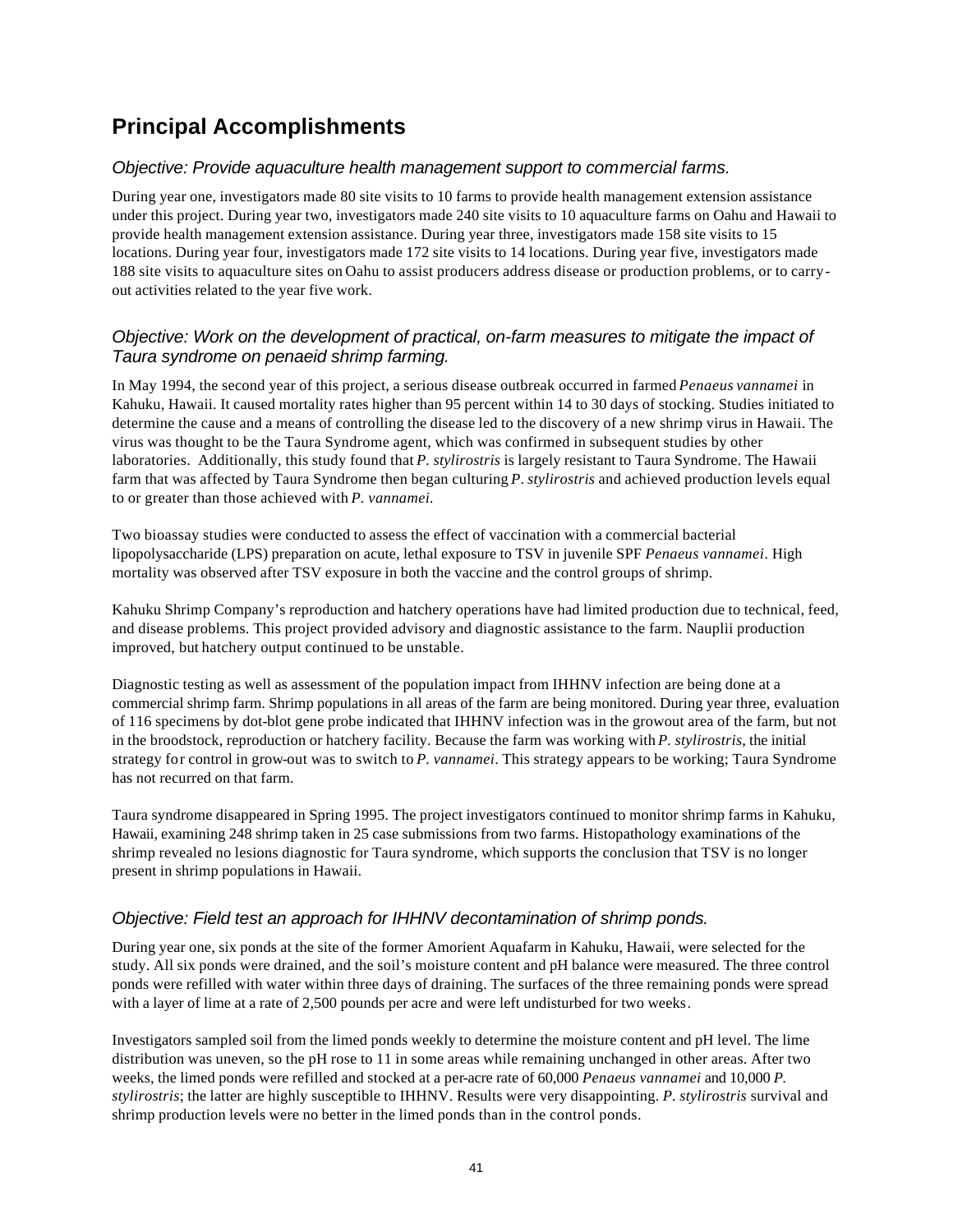Investigators also conducted several trials to measure the effect of solar heating on the surface temperature of soil. Soil surface temperatures were recorded at 64 to 66 C for one to two hours in the afternoon in soils exposed to direct sunlight. Because these temperatures are high enough to inactivate the known penaeid shrimp viruses, solar heating should be considered as a practical means to disinfect shrimp pond bottoms.

### *Objective: Assess the infectivity of IHHN virus in feces after passage through the digestive tract of a species of water bird.*

During year one, two cages were constructed to hold the two juvenile night herons obtained for the study. The birds adapted well to captivity and readily ate fish and fresh shrimp.

During year two, three trials were conducted in which IHHNV-infected frozen shrimp carcasses (100 grams) were fed to an avian vector host and the feces from the bird were collected over five to six days following ingestion of the infected shrimp. The feces collected in the trial have been stored frozen and will be analyzed for IHHNV and infectivity to juvenile *P. stylirostris.* The studies to identify IHHNV in the feces from the bird vector have been postponed because of a backlog of work in our bioassay facility. The bird fecal samples for IHHNV evaluation by PCR-plus dot blot will be examined by the Aquaculture Pathology Group at the University of Arizona.

In year three, six aquaria were each stocked with juvenile SPF *P. vannamei* from a population shown to be susceptible to TSV infection and disease. The resident avian vector was not fed for one day (Day Zero) because prior work showed that this bird clears the gut of contents within 12 to 18 hours. On Day One, the avian vector was fed 100 grams of previously frozen shrimp carcasses known to harbor infective TSV. The following morning, feces were collected from the plastic sheet on the bottom of the cage, and the majority of the feces were inoculated into the first shrimp tank in the bioassay room. The avian vector was not fed on Day One, and a small amount of droppings (0.5 gram) were collected and inoculated into the water of shrimp tank #2. On Day Two, the bird was fed its normal ration of fish, and the plastic sheet was cleaned, disinfected, dried and replaced on the bottom of the cage. On Day Three, the bird feces were collected and inoculated into the water of shrimp tank #3. The process was repeated on Days Four and Five so that five tank groups of indicator shrimp were exposed to feces of the bird. The sixth tank group of indicator shrimp served as the negative control for the trial. Feces collected after ingestion of shrimp were inoculated into aquaria with susceptible indicator shrimp. The bioassay was run through Day 21 and terminated. Shrimp survival in the six tank groups was 90 percent or higher, and no clinical indication of Taura Syndrome (TS) appeared in any animals in the study. Histologically, none of the 60 shrimp examined had tissue changes suggestive of TS. These results indicated the absence of transmission of the Taura Syndrome virus from avian feces to the susceptible juvenile *P. vannamei* indicator shrimp. However, infection of the bioassay shrimp did not occur in the two trials, and the findings do not support the hypothesis that TSV survived through the digestive tract of the shrimp -eating bird.

Three trials were conducted in which IHHNV-infected shrimp carcasses were fed to the avian vector. Two of three feces samples collected within 24 hours after the birds ingested the shrimp were positive for IHHNV by the PCR method. Fecal samples collected on subsequent days were negative for IHHNV by the PCR method.

In addition, a trial was conducted to assess whether the tilapia RLO organism could be transmitted in bird feces to susceptible tilapia. Known RLO-infected dying tilapia were fed to the avian vector over five consecutive days. Each day the feces on the plastic sheet covering the bottom of the bird cage were collected and added to the water in a tank containing juvenile, RLO-free tilapia. Thirty days following addition of bird feces neither clinical, gross pathological or histological signs of RLO disease were found in the exposed or the unexposed control groups of tilapia. Survival was 95 to 100 percent in both groups of fish. These findings indicate that the Hawaiian tilapia RLO does not appear to survive in an infectious form in feces after passage through an avian digestive tract.

### *Objective: Test the susceptibility of the endemic caridean shrimp,* Halocaridina rubra*, to infection and disease by the penaeid shrimp viruses IHHN and the newly discovered Taura Syndrome virus (TSV).*

During year three, work was conducted on two fronts. The first continued studies on birds as vectors of shrimp viruses. The second front tested *H. rubra* as a possible reservoir host for IHHN and TSV. A colony of about 100 *H. rubra* was established in a 300-gallon holding tank in the isolation area at AFRC. The population of *H. rubra* were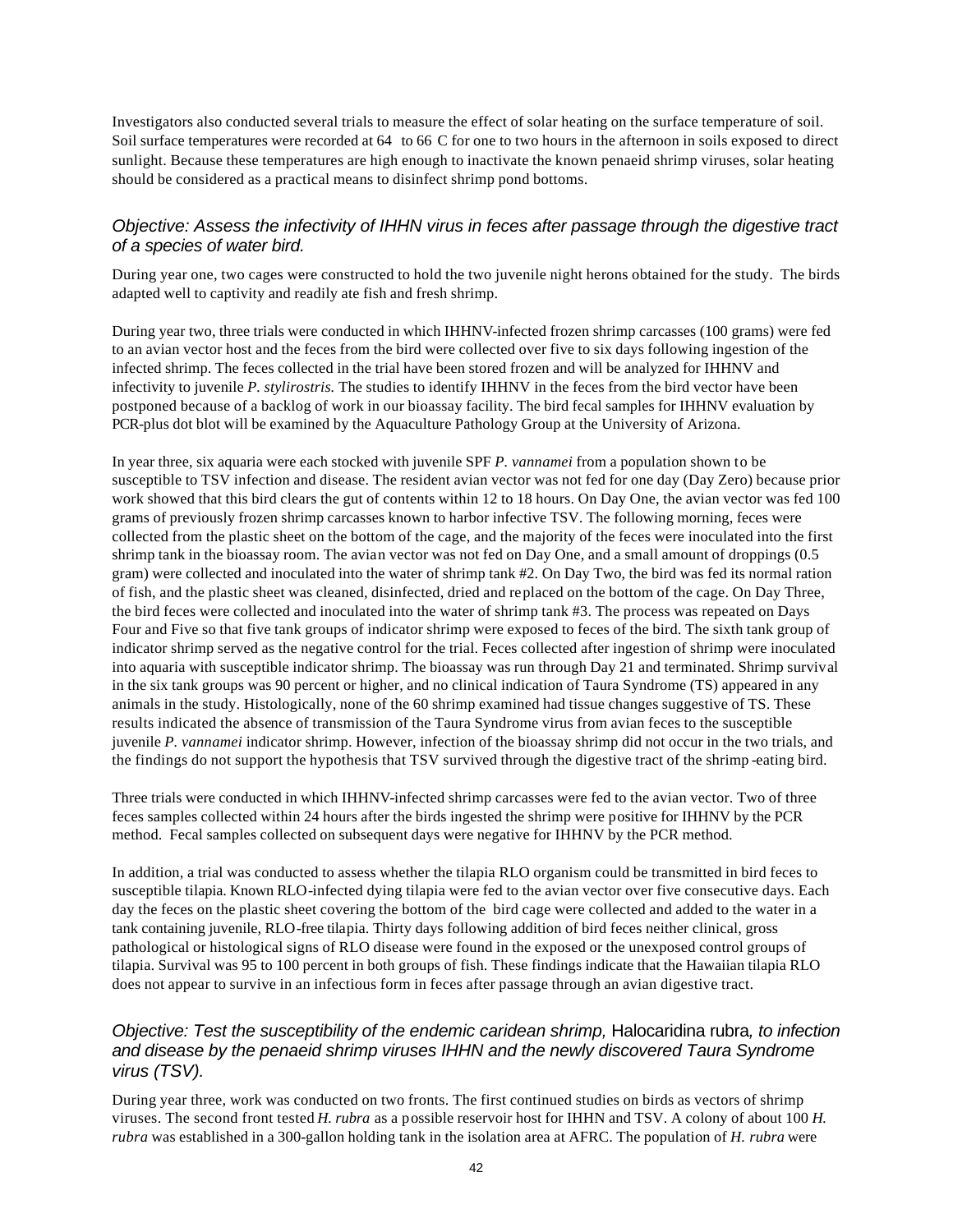provided by Dr. Richard Brock, who collected the animals from a coastal pond in Kona, Hawaii. Virus challenge bioassay trials with *H. rubra* began in December 1996. The results indicate that *H. rubra* is not susceptible to disease from either IHHNV or TSV and does not serve as a reservoir host for IHHNV.

#### *Objective: Produce an operation manual for application of the probiotic technology for shrimp hatcheries in Hawaii.*

During year four, information was gathered on procedures used for probiotic application at two commercial shrimp hatcheries in Central and South America.

### *Objective: Test the efficacy of hydrogen peroxide to control common ectoparasite infestation of culture fishes.*

Work continued to test hydrogen peroxide, which the Food and Drug Administration (FDA) has classified as a low regulatory priority compound for aquaculture, as a chemical control agent for treatment of common ectoparasite infestation of cultured freshwater and marine fish. During year five of the project, juvenile moi (*Polydactylus sexfilis*) with *Amyloodinium* sp. infection of the gills were treated with hydrogen peroxide to determine the fish's tolerance to hydrogen peroxide (e.g. concentration and duration) and to test the compound's efficacy as a chemical control of *Amyloodinium*.

Juvenile moi were found to tolerate exposure to hydrogen peroxide at 150 ppm for 30 to 60 minutes. Twenty-six fish were used in the study; 13 were hydrogen-peroxide treated and 13 were untreated control fish. Gill wet-mounts of treated juvenile moi showed significantly reduced numbers of *Amyloodinium* sp. This indicates that hydrogen peroxide may be an effective chemical for the treatment of ectoparasite disease caused by *Amyloodinium* species.

Hydrogen peroxide was also tested as a treatment to control two Chinese catfish ectoparasites, *Gyrodactylus* sp. and *Trichodina* sp. Juvenile Chinese catfish were found to tolerate 30 minute treatment with 250 ppm hydrogen peroxide. Twenty-four hours after treatment, no *Gyrodactylus* sp. or *Trichodina* sp. were observed in wet-mounts of skin scrapings from the treated catfish, but an average of 18.4 *Gyrodactylus* sp. and 12.4 *Trichodina* sp. per fish appeared in wet mounts of skin scrapings of untreated control fish. This indicates that hydrogen peroxide may be useful as a chemical treatment for the control of ectoparasite infections in Chinese catfish.

However, some producers experienced mortalities in Chinese catfish following treatment with hydrogen peroxide. Rach *et al.* (1997) reported a reduced tolerance of fish to hydrogen peroxide exposure when fish were held in higher water temperature. During year five, a study was conducted to test whether hydrogen peroxide toxic to Chinese catfish when administered in "warm" rather than "cool" water. Forty juvenile catfish weighing between 5 and 48 grams each were divided into two groups, which were subdivided into four batches of five fish each. Each batch of five fish was released into a bucket filled with 12.5 liters of water. Four buckets were placed into a tank in which the level of water was adjusted so that buckets were immersed to about 75 percent of the depth of the bucket. In each group, two buckets of fish were unexposed controls and two buckets of fish were administered hydrogen peroxide. In the high temperature group, the four buckets of fish were acclimated overnight in heated 29 C water. The second group of four buckets of fish were held in a tank with water at the ambient temperature of 23°C. Two buckets in the each group were administered hydrogen peroxide at a rate of 150 ppm for 30 minutes, after which they were transferred to buckets with clean water at their treatment temperatures. The control groups were handled in a similar fashion. Following treatment, all bucket groups of fish were held and observed for 24 hours. None of the Chinese catfish died during the study, which did not demonstrate increased toxicity of hydrogen peroxide to Chinese catfish at higher temperatures.

### *Objective: Develop a protocol for monitoring of subclinical Amyloodinium sp. Infection of cultured moi and the use of the procedure on a commercial farm.*

Experience has shown that once the moi have started dying from OD, the losses will be high even if the fish are treated with hydrogen peroxide and/or transferred to a clean raceway. An analysis of these problems led to the conclusion that the outcome for hydrogen peroxide treatment or management procedures practices for the control of OD would be more favorable if intervention was initiated prior to the onset of clinical disease (morbidity and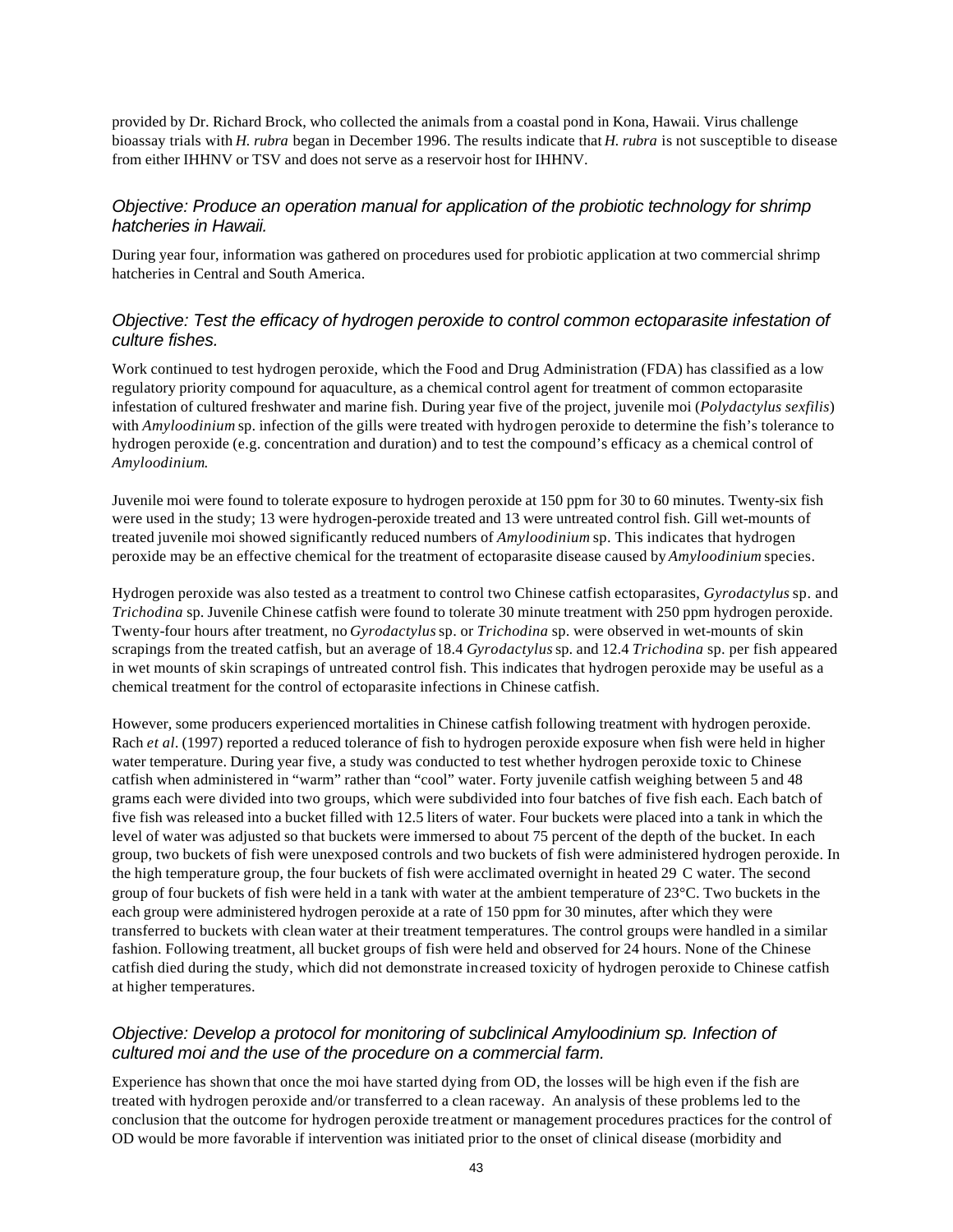mortality) of the fish. In year five of the project, a protocol was devised, tested, modified and found to be suitable for the monitoring of subclinical infection by *Amyloodinium sp*. of moi.

The gill biopsy/microscopic trophont count method was applied weekly by project members or farm staff to check moi for *Amyloodinium* sp. infection. The moi tanks were sampled 85 times over a period of 22 weeks. In a few cases for specific problem tanks, the trophont counts were made every few days. Fifty-five (65%) of the tanks sampled had one or more fish positive for trophonts. For 30 of the tank samples (35%) the gill biopsy samples from the five fish were negative for trophonts. Even with a five fish sample size, *Amyloodinium* sp. infection was detected well in advance of the occurrence of clinical disease. When trophont counts were observed to rise, steps were taken to mitigate an outbreak of OD.

A study was undertaken to evaluate if a larger sample size of fish per tank would increase the sensitivity of detection of trophonts. The frequency of trophont positive biopsy specimens for samples of 10 fish were compared with samples from five fish. The frequency of trophont positive biopsy specimens was not statistically different  $(P=0.65)$ for the 10 or five fish groups. These findings indicated that a sample size of five fish per tank provided adequate sensitivity for the gill biopsy procedure.

The gill biopsy procedure was found to be effective as a means to monitor subclinical *Amyloodinium* sp. infection in cultured moi. The observations indicated that moi were asymptomatic and feeding well in tank populations when the average trophont count/field remained at 5 or less. There was danger of an impending outbreak of OD when the average trophont count/field score rose to 20 or higher. Average trophont count/field scores of >75 were associated with clinical signs of OD in the moi.

### *Objective: Assess the effect of low light conditions as an approach for the control of Amyloodinium sp. disease of moi cultured in Hawaii.*

Weekly monitoring of the *Amyloodinium* sp. trophont count coupled with hydrogen peroxide treatment and transfer to a clean tank was found to help advert losses from OD. However, complications arose when there were no empty tanks available for the fish to be transferred to and the procedures were found to be time consuming and labor intensive. A simpler approach was needed for the prevention of OD. This led to studies to evaluate the maintenance of low light as a means to inhibit the life cycle of *Amyloodinium* sp. in moi culture tanks. The rationale for using darkness to combat OD was based on the belief that a significant reduction in light would slow down or stop the proliferation of macro algal on the bottom of the moi tanks and that this would reduce the favorable substrate for *Amyloodinium* sp. Investigators also speculated that the low light conditions would be unfavorable to the dinoflagellate (swimming) stage of this parasite.

The first experiment was conducted in small circular tanks at Anuenue Fisheries Research Center (AFRC). Eight moi were transported to AFRC from the commercial moi farm on Oahu. These fish were collected from a raceway where the fish were exhibiting clinical signs of *Amyloodinium* infection (flashing, not eating, discolored and mottled appearance). The eight fish were separated into two groups of four fish each and randomly assigned to two, 270 liter tanks with continuous aeration and flow through of salt water. One of the tanks was covered to almost complete darkness with the use of a cover and shade cloth. The other tank was left uncovered.

On the day of arrival at AFRC, each of the eight fish were examined separately, gill biopsies made, trophonts counted and the results recorded. Three days later all of the fish were re-examined and trophont count determined. The gill exam was repeated one month after the fish had been stocked into the tanks. During the holding period the fish were fed daily a commercial pelleted fish feed.

After one month, the covered tank was uncovered to expose the tank sides and bottom to sunlight. Likewise, the uncovered tank was covered to greatly reduce exposure to sunlight. Twenty-seven days later the fish were reexamined by gill biopsy and the trophont count determined.

A companion study was also carried out at the commercial moi farm. Moi from a tank population with high trophont count were moved into a covered tank. Gill biopsy/trophont counts were made from fish in the darkened tank on days 14 and 25 following transfer.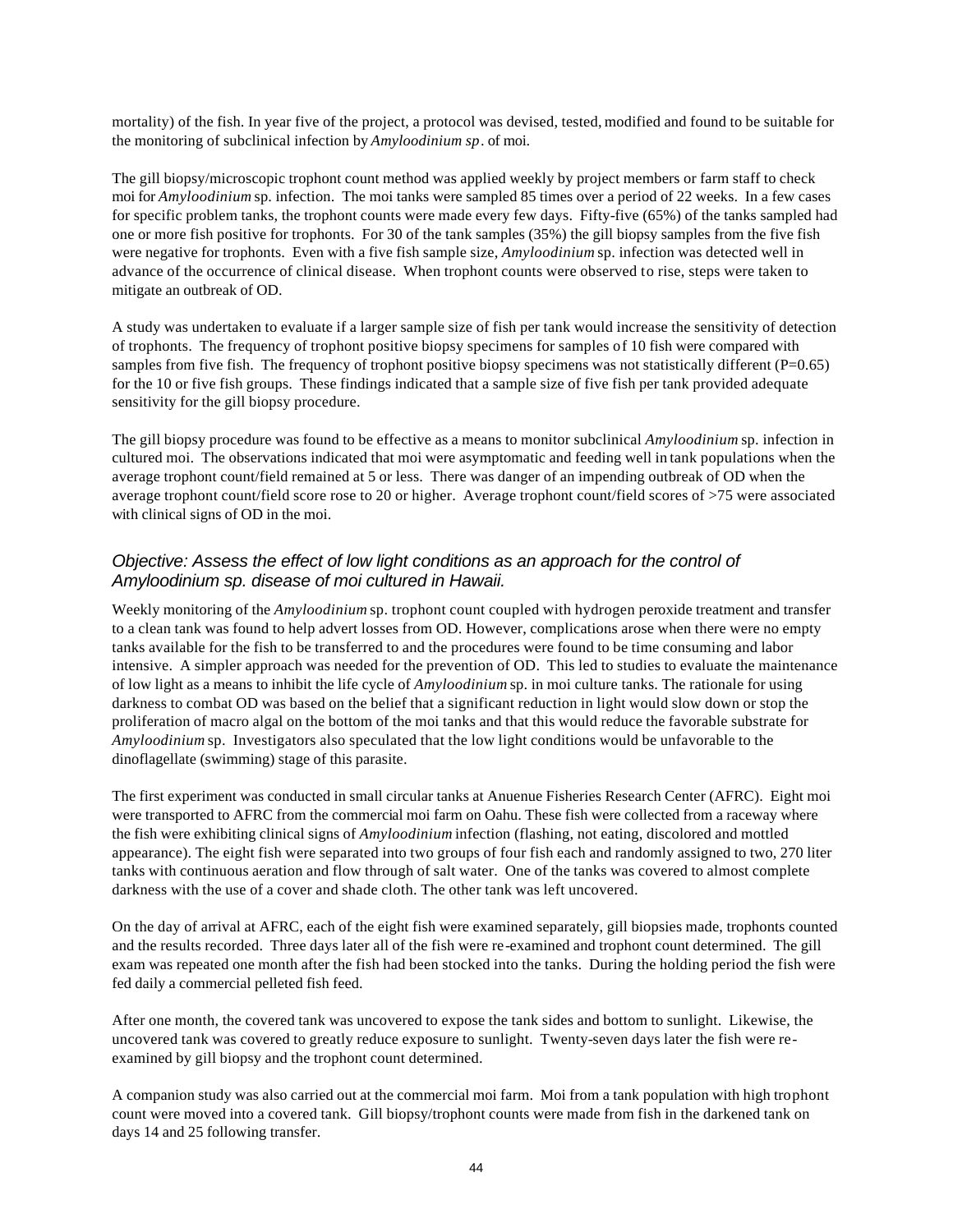In the AFRC trial the bottom of the covered tank remained clean while the sides and bottom of the uncovered tank had a thick algal growth. In the covered tank, by one month the trophont count had declined below a level detectable by the gill biopsy/microscopic examination procedure. When the light conditions were switched, trophonts were detected at a low level in the now uncovered tank, but had declined below detectable in the then covered tank. Similar observations were found for the moi transferred to the covered tank at the commercial moi farm. The trophont count declined to a very low level within the 25 days of the observation period.

The results of these trials strongly suggest that maintenance of moi under limited light conditions may be an effective means for the prevention of OD.

### *Objective: Identify contributing factors that may be important to the occurrence of bacterial disease during growout of Chinese catfish (*Clarias fuscus*) and develop practical strategies for the control of bacterial diseases during their growout.*

During year one, scientists in Thailand who have experience with disease management in freshwater aquaculture fishes in Asia were contacted for information. They forwarded a series of publications on the culture, environmental quality and disease problems for *Clarias* spp. The publications provided comparative information on diseases that have been a problem in Hawaii.

A study was initiated to determine the occurrence and severity of disease episodes in Chinese catfish reared in tanks. The study tracked the occurrence and severity of disease episodes in six tanks of catfish given the same feed. Fourteen dead fish were retrieved from the six tanks during the first sampling period. Those fish and, to a far lesser degree, the fish sampled for weighing showed physical changes that suggested internal bacterial infection, such as swelling of the abdomen over the anterior lobes of the kidney or small skin sores.

Investigators collected a set of water specimens from the six tanks and measured bacterial levels. The bacterium *A. hydrophila* was retrieved in samples from five of the tanks; the bacterium *E. tarda* was not identified from any of the samples.

Skin scrapings from a sample of five fish per tank were done to monitor the prevalence and the relative abundance of ectoparasites. The scrapings showed two types of ectoparasites, *Tricodina* sp. and *Gyrodactylus* sp. that are commonly associated with cultured Chinese catfish in Hawaii. The findings suggest that *Tricodina* sp. infestation had declined in the older groups of fish. *Gyrodactylus* sp. were found in fish from only one tank.

An initial database was developed on the physical and chemical water quality parameters in Chinese catfish culture tanks. Water samples were collected four times over approximately 24 hours. The samples were evaluated for temperature, dissolved oxygen, pH, carbon dioxide, hydrogen sulfide, secchi disc turbidity, hardness, alkalinity, chloride, total ammonia, nitrite, nitrate and ortho-phosphate.

Water quality and commercial diet factors were evaluated in relation to the onset of disease episodes in Chinese catfish populations under farm conditions. The initial sample findings suggested that juvenile Chinese catfish can tolerate large diurnal variations in temperature, dissolved oxygen, carbon dioxide and pH without the occurrence of high mortality episodes of bacterial or ectoparasitic disease. However, evaluation of the physical and chemical measurements during disease outbreaks suggested a positive correlation between occurrence of disease and elevated levels of ammonia or nitrate. Elevated levels of these compounds were associated with one of two factors: either the water supply is temporarily lost due to mechanical or electrical failure, or the phytoplankton/biological filtration community in the culture tank failed.

Bacterial pathogens were isolated from dead Chinese catfish during disease outbreaks. *A. hydrophila* accounted for an average of 80 percent of viable bacteria in the water samples. *E. tarda* rarely was isolated from catfish culture tank water. In addition, the bacterial pathogen *A. hydrophila* is the dominant flora in the water of these catfish culture tanks during periods of minimal losses to bacterial infection. This suggests that the animals are normally exposed to relatively stable numbers of *A. hydrophila* continuously throughout the culture period and that disease events involving this pathogen involve the contribution of more etiological variables than the bacteria and the host fish.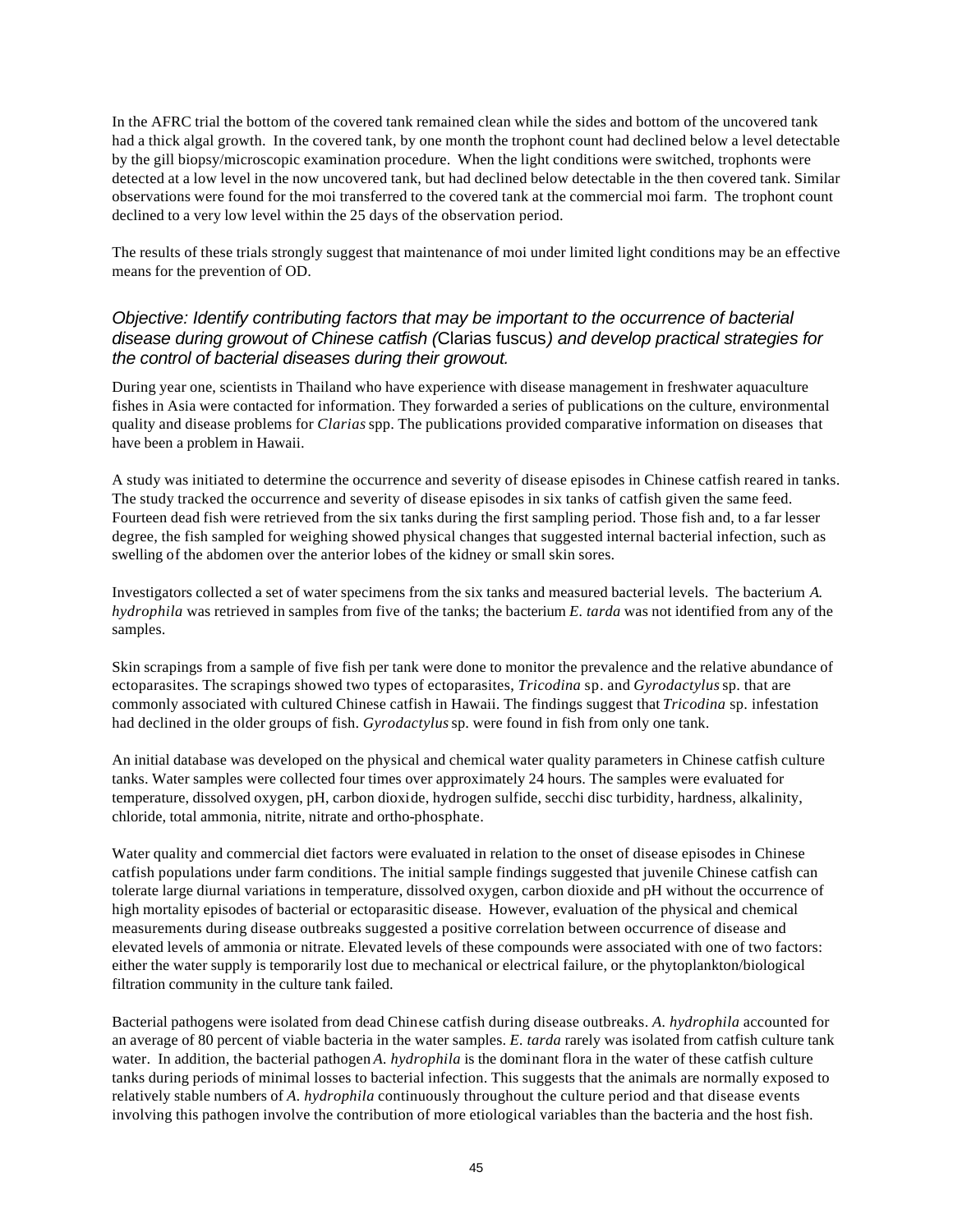During year three, Vitamin-C-fortified feed was obtained for a trial to examine effect of high dietary vitamin  $C \geq 1,000$ mg per kilogram) as a treatment to reduce bacterial disease losses in Chinese catfish farmed in Hawaii. Six cages were installed in the Hawaii Fish Company's reservoir in Mokuleia, which had suffered persistent crop losses due to bacterial diseases. Three hundred juvenile Chinese catfish were stocked into each of the six cages at densities of 100 fish per cubic meter and grown for 30 weeks. Catfish survival rates ranged from 77 percent to 95 percent, with an average survival rate of 86 percent. Those catfish fed a diet not fortified with Vitamin C had higher survival rates. Growth of catfish was slightly higher in the control diet group, but the difference was not statistically significant. No beneficial effect was found for growth or survival in those Chinese catfish fed the ration with a high level of Vitamin C. The findings indicate that farmers would not realize improved production by feeding a ration fortified with a high concentration of Vitamin C.

### *Objective: Assess the effect of low versus high stocking density on survival and final harvest production of Chinese catfish.*

During year three, investigators evaluated whether holding juvenile Chinese catfish under crowded conditions would predispose the fish to fatal bouts of bacterial and/or parasitic dis eases. For 14 weeks, subadult Chinese catfish were held in plastic bucket within a raceway tank. The catfish were stocked in some bucket replicates at densities of 10 to 50 catfish per bucket (800 to 4,000 fish per cubic meter). By week 14, the biomass of fish reached 2.9 kilograms per bucket (200 kg per cubic meter) in some bucket replicates. During weeks 10 through 12, an outbreak of fatal mouth and head rot occurred in some of the bucket groups of fish. Fish mortality was independent of catfish density and biomass. Catfish deaths ceased within two weeks following clearing the detritus that had accumulated around the buckets in the holding tank. Investigators suspect that one or more factors associated with the accumulation of particulate detritus in the experimental system was important to the onset of the disease. The study results did not support the hypothesis that crowding predisposes Chinese catfish to increased prevalence of fatal infectious disease from opportunistic bacterial pathogens, fungi, protozoa or a monogenetic trematode.

### *Objective: Assess the antibody response of Chinese catfish held in cool versus warmer water conditions.*

Two trials were conducted to determine the antibody response of juvenile Chinese catfish inoculated with an *A. hydrophila* FKC bacterin and held in cool vs. warm water conditions. The null hypothesis was that the fish maintained in the warmer water would have a greater antibody response when compared to the fish maintained in the cooler water.

The mean water temperature was 22.5°C with a range of 20.5 to 24.0°C in the cool water treatment and the mean water temperature was 29.1°C with a range of 27.0 to 30.7°C in the warm water treatment. At 28 days post bacterin inoculation, the surviving catfish in the four buckets were bled and the antibody titers determined to *A*. *hydrophila*. There was no measurable antibody titer in any of the serum samples from the bacterin and control groups in the two temperature treatments. Investigators suspect that the lack of detectable antibody response in the bacterin treatment groups resulted because of 1) the lower titer (2.0 x 105 CFU/fish) of *A. hydrophila* in the bacterin preparation used for the trial and 2) because the fish were not given a booster inoculation.

The second trial was carried out from February through April, 1999. Two rectangular raceway troughs (46 cm wide x 222 cm long x 14 cm deep) were used in the study. In each trough the water flow was adjusted to allow for at least 100% exchange every other day. In one of the troughs, the water temperature was heated by four Visi Therm® 150 volt, 200 watt immersion heaters. Water temperature was measured and recorded twice daily in each trough with the use of a centigrade thermometer. One hundred juvenile, 10 to 20 gram, Chinese catfish were obtained from a commercial farm for the trial. The fish were randomly stocked into the two troughs and allowed to acclimate for three weeks prior to the start of the experiment. During the acclimation period and the trial the fish were fed a commercial pelleted feed to satiation two to three times daily.

At the start of the trial the fish were divided into two groups in each trough. Each group of fish was placed into a 20 liter bucket immersed in the trough. The volume of water was maintained at approximately 9.5 liters in the buckets. The sides of the buckets were modified with multiple 1 cm in diameter holes to allow the trough water to circulate in and out of the bucket. In the warm water treatment, the immunized and control bucket groups were stocked with 26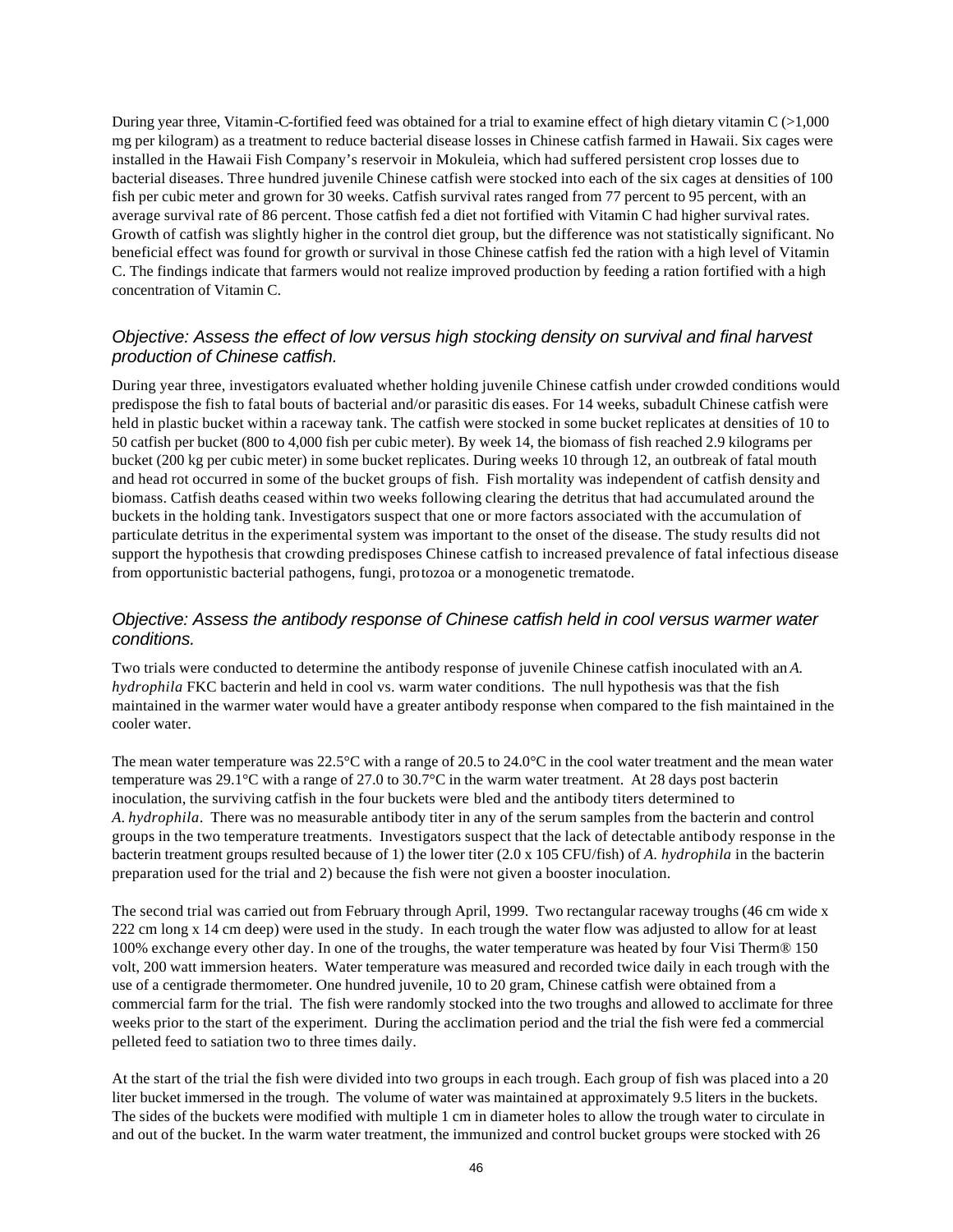and 31 juvenile catfish, respectively. In the ambient temperature (cool) water trough, we stocked 24 and 19 juvenile catfish into the immunized and control buckets, respectively.

The fish were immunized by an IP (intraperitoneal) injection of 0.1 ml (2.0 x 106 CFU/ml) of the formalin-killed bacterin. The controls were injected IP with 0.1 ml of 0.85% sterile saline solution. Booster injections of bacterin and saline were administered three weeks after the initial dose.

The optimal water temperature conditions for Chinese catfish are  $26^{\circ}$ C -  $35^{\circ}$ C (Klein, 1996). The findings from the trial suggest that juvenile Chinese catfish have reduced capacity to mount an antibody response when held in cooler water.

#### *Objective: Assess bath immersion exposure of Chinese catfish to live A. hydrophila*

In year five of the project, investigators conducted two trials to test the possibility that immersion exposure of juvenile Chinese catfish to live *A. hydrophila* could be applied as a practical means to induce protective immunity in juvenile catfish to Aeromonas disease.

Sixty juvenile Chinese catfish were obtained from a commercial farm for the first trial. The average weight of the catfish was 14.2 grams. The fish were divided into two groups of thirty fish each and stocked into 270 liter circular tanks with constant flow through. The fish were allowed to acclimate for one week prior to starting the trial. Thirty of the fish were placed into a 4-liter beaker that contained a 2 x 106 CFU ml-1 of live *A. hydrophila* in Trypticase Soy Broth (TSB). The immersion treated fish were treated for one hour. The remaining 30 fish (controls) were held for one hour in a 4 liter beaker filled with fresh water. The exposed fish started showing signs of stress almost immediately after being placed in the bacterial broth. After a few minutes the fish settled down to the bottom of the beaker and were very still. Forty minutes into the treatment the fish were once again very active in the beaker, breathing frequently and appeared stressed. After one hour, all the exposed fish were dead, while the control fish appeared to be fine. Following the immersion treatment, the surviving fish in the control group were replaced into their holding tank.

One week later a second trial was conducted, using the control fish from the first trial. The 30 fish were divided into three groups of 10 fish per group. These fish were immersed in the same concentration of bacterial broth as used in the first trial, but for a shorter exposure time. Group 1 was immersed for ten minutes, Group 2 for twenty minutes, and Group 3 for thirty minutes. The fish tolerated the three exposure times with no apparent signs of stress. They were returned to the holding tank and four weeks later blood samples were collected to test for antibody response to *A. hydrophila*. A control group was not used in this preliminary trial. The 30 catfish survived the shorter immersion exposure times, but measurable antibody was not detected in the blood of the fish in the three groups.

### *Objective: Field test a preventive strategy to mitigate losses of cultured Chinese catfish during growout in Hawaii due to two bacterial diseases,* Aeromonas hydrophila *and* Edwardsiella tarda *septicemia.*

During year one, an isolate of *Aeromonas hydrophila* was propagated and used to produce an autogenous bacterin for a vaccination trial that was conducted in year two. Fifty-four days following inoculation challenge with a known lethal dose of the same strain of *A. hydrophila*, survival of the bacterin-treated fish was 53 percent compared to 24 percent for the unvaccinated control group. No antibody titer to A. *hydrophila* was measured in the salinevaccinated control fish tested in either the day 22 or day 54 samples. The results suggest that vaccination may be a practical tool to advert or reduce *A. hydrophila*-induced mortality of farmed Chinese catfish.

An autogenous formalin-killed bacterin was prepared from *Edwardsiella tarda* isolated from diseased Chinese catfish. In February and April when water temperatures were cooler, vaccination-plus-booster-plus-challenge trials were conducted with juvenile Chinese Catfish following a similar protocol to that applied in the *A. hydrophila* study. Following inoculation challenge with a known lethal dose of the same strain of *E. tarda*, survival was low in both the vaccinated and the control groups.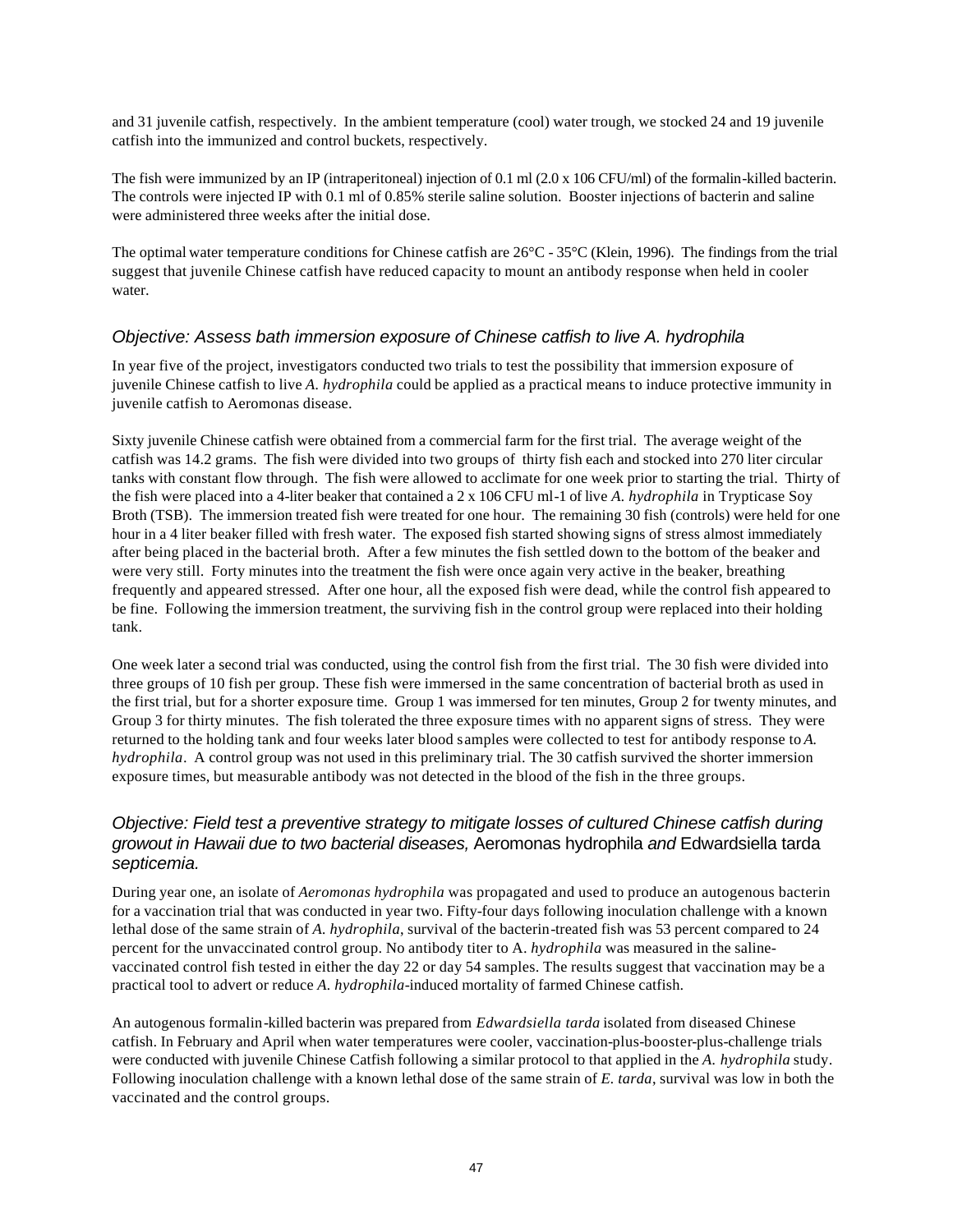The two *E. tarda* vaccination trials gave different results than the trial with *A. hydrophila*: exposure of the *E. tarda* vaccinated fish did not elicit development of a serum antibody response, and no inoculation challenge was observed. Although further study is necessary before the reason is understood for the lack of an antibody response in the experimental fish, cooler water temperature is a plausible explanation. If this is the reason, then seasonal temperature changes will be an important criteria in the administration of bacterins to Chinese catfish.

During 1998, a second trial was started to assess the effect of vaccination with a killed bacterin on the survival of juvenile Chinese catfish that are subsequently given a high titer intramuscular inoculation of *E. tarda*. One hundred juvenile Chinese catfish were obtained from a commercial farm on Oahu, transported alive to AFRC, divided into two groups and released into two 300-liter tanks equipped with running freshwater and continuous aeration. The fish were fed a commercial catfish floating pellet and observed daily. A formalin-killed bacterin with Freunds adjuvant was prepared using an isolate of *E. tarda*, which was recovered from Chinese catfish with edwardsiellosis. The catfish in one group were inoculated with the bacterin on Day One, and will be given a booster on Day 30 of the trial. On the same days, fish in the control group will be inoculated with saline.

*Saprolegnia* sp. and, perhaps, other aquatic saprophytic fungi cause losses of eggs and post-hatched fry Chinese catfish. The Food and Drug Administration's Center for Veterinary Medicine (CVM) classified hydrogen peroxide as a low regulatory priority compound. Hydrogen peroxide was evaluated as a treatment for fungal infection of Chinese catfish eggs and fry at two farms. Chinese catfish hatching tanks dosed at 300 to 500 ppm hydrogen peroxide for 15 minutes as a single or multiple treatments had increased hatch of catfish fry and obviously lower presence of fungal mats than untreated control tank batches. These observations indicated that hydrogen peroxide is a useful chemical control for fungal infections of Chinese catfish eggs and fry.

During year three, three preliminary experiments were conducted to test the hypothesis that elevated ammonia in Chinese catfish culture water results in the fish becoming more susceptible to lethal bacterial septicemia from *Aeromonas hydrophila*.

The first trial tested the feasibility of a static bath exposure to ammonia to find an ammonia level that, with moderate duration exposure (e.g., five to 10 days), was likely to be stressful but not lethal to juvenile Chinese catfish. Water for the trials had total hardness and alkalinity of 150 to 170 mg liter and 60 to 80 mg per liter, respectively. A 100-gallon treatment tank and a 100-gallon control tank were set up in the Anuenue Fisheries Research Center (AFRC) hatchery. Each tank was stocked with 10 juvenile Chinese catfish. One day after stocking, ammonium chloride was added to the treatment tank to achieve a total ammonia level of about 5 mg per liter. Daily thereafter for six days, total ammonia, pH and temperature were measured in both tanks. Total ammonia, pH and temp erature varied from 4.0 to 5.2 mg per liter, 7.4 to 7.6 and 27 to 30 C, respectively, in the treatment tank and from 0.5 to 0.6 mg per liter, 7.2 to 7.6 and 27 to 30 C, respectively, in the control tank. The catfish in both groups fed actively and showed no difference in behavior or survival.

On Day Seven, additional ammonium chloride was added to the treatment tank to achieve a calculated total ammonia level of about 20 mg per liter. This ammonia level is at least twice as high as the highest level measured in local Chinese catfish culture systems. Total ammonia, pH and temperature level varied from 22 to 24 mg per liter, 6.9 to 7.2 and 29.5 to 30 C, respectively, in the treatment tank and from 1.0 to 1.5 mg per liter, 6.9 to 7.2 and 28 to 29.5 C, respectively in the control tank. The fish were held for four days under these water conditions with no apparent difference between the control or the treatment groups.

Water in the two tanks was exchanged, and the temperature allowed to stabilize for 24 hours. Sodium carbonate was added to increase the pH in both the treatment and control tanks. The pH varied between 8.9 and 9.6 over a period of two days in the two tanks. Fish in both tanks displayed no adverse behavior and fed well. Ammonium chloride was added to the treatment tank to achieve an estimated 5 mg per liter of total ammonia. The fish remained active over the four-day test period in both the control and treatment tanks. The pH level varied from 8.5 to 8.9 during this period, but total ammonia began to decline. Nitrite and nitrate were found to be elevated in the treatment tank water.

Both tanks were drained, cleaned, filled and restocked with the juvenile catfish. After one day of acclimation, sodium carbonate was introduced to each tank, and, after several hours, ammonium chloride was added to achieve about 10 mg per liter total ammonia in the treatment tank water. The fish were held under these conditions for several days, and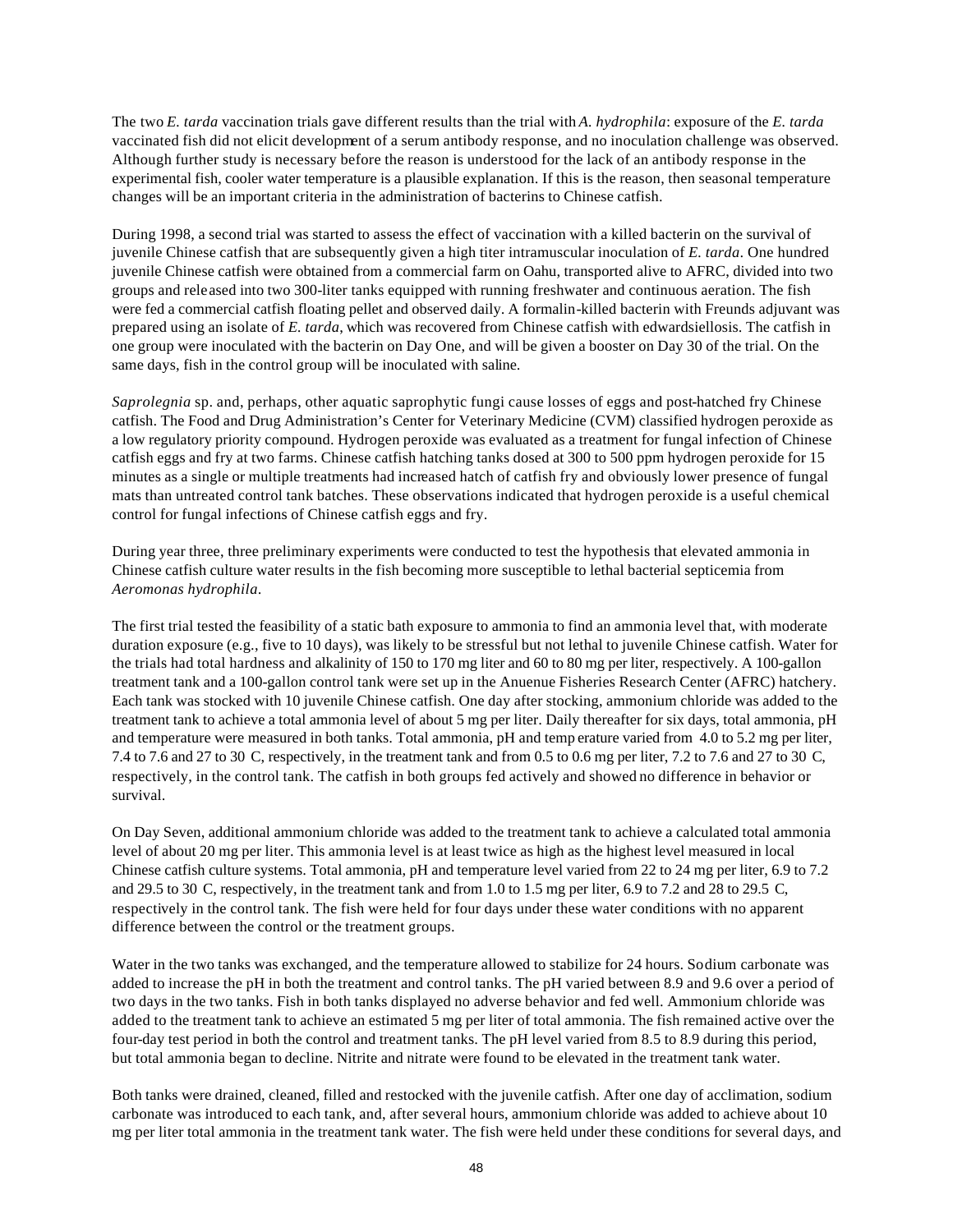then the trial was terminated. Total ammonia and pH remained elevated in the treatment tank through the exposure period with no apparent adverse effect on the fish.

The results of the trials suggested that Chinese catfish could tolerate moderate duration exposure to total ammonia of about 10 mg per liter in water with pH of 8.5 to 9.0 and temperature of 28 to 30 C. This would result in the fish being held in water with an unionized ammonia concentration in the approximate range of 2 to 4 mg per liter. The level generally regarded as safe is 0.02 mg per liter for prolonged exposure to unionized ammonia in freshwater fish. This protocol subjects the experimental fish to about 100 times the safe level for a moderate duration, which should be sufficiently high to elicit a stress-induced effect on the immune function of Chinese catfish, if ammonia has this effect on this species of fish.

Preliminary studies to test the protocol for injection exposure of Chinese catfish to a predetermined concentration of the bacterium, *Aeromonas hydrophila*, demonstrated that an inoculum of about 105 viable bacteria per fish can be delivered for the bacterial challenge aspect of the study.

In year five of the project, a survey was conducted to determine if Chinese catfish in commercial production systems had circulating antibodies to *Aeromonas hydrophila* and *Edwardsiella tarda*. The null hypothesis was that the catfish did not have circulating antibodies to *A. hydrophila* and *E. tarda* and this was an important reason why farm raised fish periodically suffered disease episodes from these bacterial pathogens. The survey showed that the antibody to the bacterial pathogens was detected in some of the Chinese catfish sampled from the three farms. The findings clearly refute the null hypothesis and demonstrated that farm-raised catfish may have antibody titer to one or both of the two bacteria. Antibody titers were observed in juvenile through the adult life stages of the fish and differences were found for the prevalence of catfish with antibody titers between the three locations.

Investigators felt that the differences reflect the variability in the exposure of groups of catfish to the two organisms due to differing farm and batch specific culture circumstances. For example, the fish sampled from Farm 1 were collected during a clinical outbreak of *edwardsiellosis* on the farm. In that case 88% of the fish sampled had measurable antibody to *E. tarda*. On the other hand, none of the 30 fish sampled and tested from farm 3 had an antibody titer to *E. tarda*. Of importance here is that we have never diagnosed *edwardsiellosis* from fish sampled from farm 3.

### *Objective: Screen juvenile and adult cultured Chinese catfish and tilapia (*Oreochromis mossambicus*) for potential pathogenic fish viruses.*

During year one, 60 tilapia of various ages and sizes were collected from five Oahu locations for a virus isolation study. Evaluation of various organ tissues revealed no viruses. These results support findings from previous tilapia disease cases on Oahu. Both wild and cultured tilapia (*Sarotherodon melanotheron* and *Oreochromis mossambicus*) populations have been afflicted by a previously unrecognized syndrome that causes high mortalities and has negatively affected production at several Oahu farms. Analysis of dying tilapia from various Oahu sites suggests that the cause is an intracellular rickettsia-like organism (RLO).

Dead and dying Chinese catfish from an Oahu farm that has a history of chronic disease problems were evaluated by cell culture methods for viruses. Evaluation of various organ tissues showed no evidence of an infectious virus.

During year two, about 300 juvenile to adult tilapia collected from five locations on Oahu were tested for pathogenic viruses. The results indicate that pathogenic viruses are not obviously present in cultured populations of tilapia on Oahu.

However, efforts under this objective were re-focused after the outbreak of a new disease observed in both wild and cultured tilapia populations on Oahu. *S. melanotheron* and *O. mossambicus* juveniles to adults were found susceptible to the disease, which has resulted in a high rate of mortality of fish populations. The disease has negatively affected production on the majority of commercial tilapia farms on Oahu.

Pathologically, tilapia affected by this syndrome have multiple, large pyo-granulomas systemically. An intracellular bacteria-like organism was identified by special histological stains and in transmission electron microscopy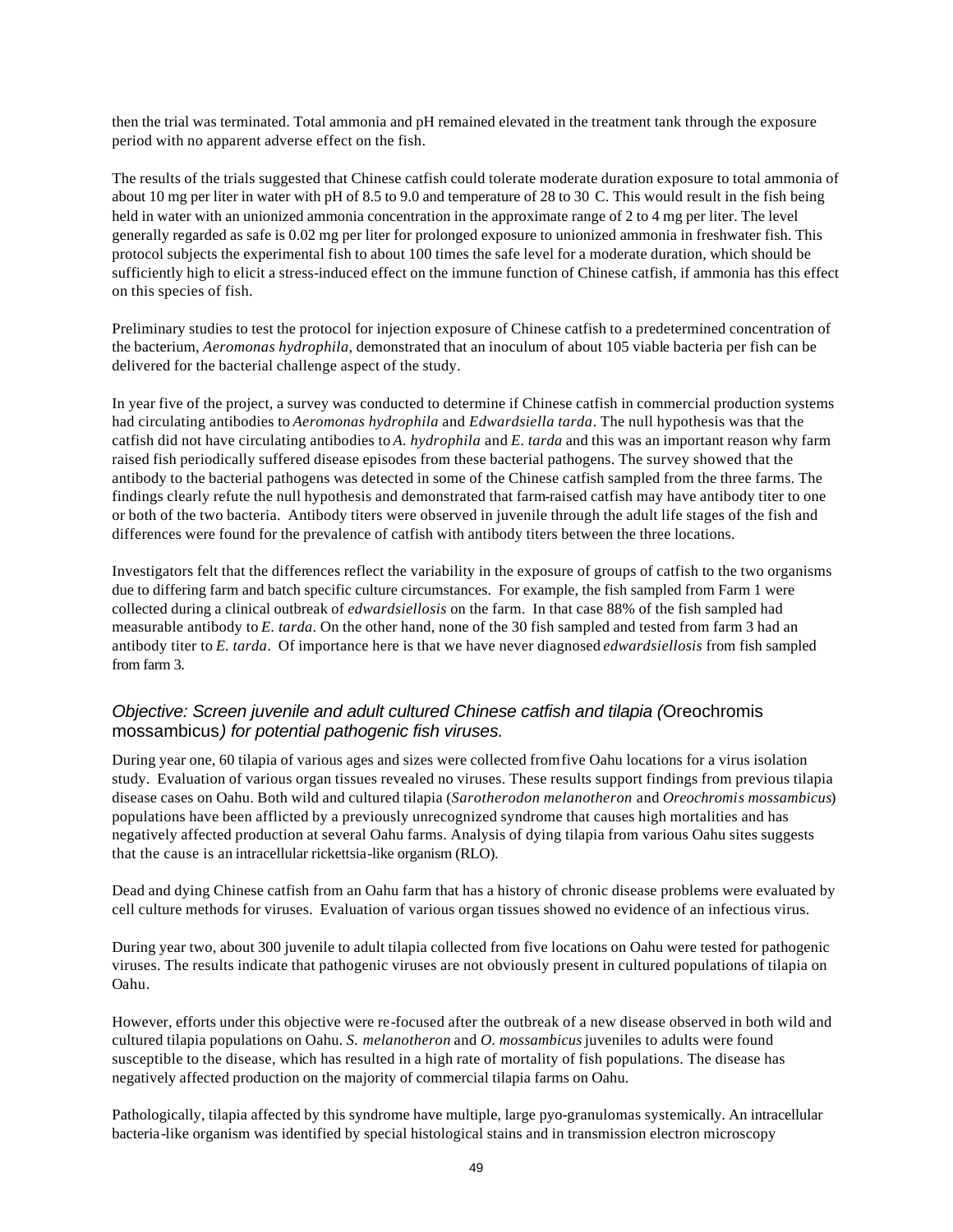preparations of lesions from affected fish. Attempts to culture the organism on a variety of artificial bacterial media have been unsuccessful, as have attempts to grow the intracellular organism in cell culture.

Work on this new tilapia disease revealed the causative agent to be a species of rickettsia. The Hawaiian tilapia RLO is the most important disease facing tilapia farmers on Oahu because of the disease's potential to cause high mortalities of fish. Further work on the agent and the disease are detailed below.

### *Objective: Investigate the cause and control of the rickettsia-like organism (RLO) infection of cultured tilapia in Hawaii.*

At warmer water temperature, RLO apparently occurs in tilapia as a subclinical infection. With the present diagnostic methods available for this agent, it is difficult to know if asymptomatic tilapia are carriers or free of the RLO organism. A trial was completed to assess the effect of corticosteroid administration on the expression of RLO disease in tilapia. Investigators obtained 25 tilapia from a population believed to have subclinical infection by RLO. The fish were divided into two groups of 12 and 13 fish and were stocked into two tanks. The tanks were set up with a continuous flow-through freshwater and aeration. The fish were acclimated for one week prior to the start of the experiment. Statistical relationships were determined for some of the data collected in the trial using the statistical program, StatView™ 4.0. Comparison of the means were preformed by paired T-test.

The mean±standard deviation (S.D.)was 35.0±13.31 grams and 29.7±14.26 grams and not statistically different (P=0.48) for the weight of the tilapia in the treatment and control groups, respectively, in the trial. On day one the tilapia in the treatment group were administered 20 mg/kg methylprednisolone [Depo-Medrol®] by intramuscular injection. The tilapia in the control group were administered a similar volume of sterile 0.85% saline by intramuscular injection. The trial was carried-out for 15 days during which time the groups were monitored for signs of morbidity and mortality. The temperature was measured daily in each tank in the morning. The mean±standard deviation for the water temperature measured values was 21.28±0.50°C and 21.0±0.40°C (P=0.02) for the treatment and control tanks, respectively.

On day 15 all of the fish were killed with an overdose of MS-222 anesthetic, given a necropsy examination and tissues were processed by routine histopathology methods. The results for the trial suggest an increase in the activity of RLO infection in the methylprednisolone-exposed group when compared to the control group during the 15 day period of observation. There was a 23% mortality in the depo-treated group, and no losses in the control batch of fish. The prevalence of fish with gross skin sores and/or changes in the spleen (multifocal granulomas and/or enlargement of the spleen) was approximately 30% higher in the depo-treatment group when compared to the control group. The mean microscopic count of granulomas in the spleens was about 1.8 times greater in the depo-treated group as compared to the control group.

The findings support the conclusion that immunosuppression is probably an important feature in the expression of RLO disease in tilapia. Further, prior treatment with a corticosteroid could be applied to enhance the activity of the RLO in tilapia and may be useful as an approach to improve detection of RLO in batches of tilapia in regions where RLO is endemic.

#### *Objective: Assessment for RLO Infection and the Sensitivity to RLO Challenge of a Group of Juvenile Tilapia From the Waianae Coast Community Alternative Development Corporation (WCCADC), Waianae, Oahu*

Over the past decade tilapia have been produced in tanks at the Waianae Coast Community Alternative Development Corporation (WCCADC) and distributed to participating community members on the Leeward Coast of Oahu. There has never been a reported or documented case of RLO disease in the tilapia grown in the WCCADC facility. Studies were undertaken with tilapia from WCCADC to achieve the following two objectives: 1) assess tilapia from the WCCADC for infection by the tilapia RLO, and 2) determine the susceptibility of juvenile tilapia from WCCADC to RLO challenge.

Thirty juvenile tilapia were obtained from a tank at the WCCADC and transported live to Anuenue Fisheries Research Center, Sand Island. The tilapia were anesthetized in MS-222, killed by severing the spinal cord at the base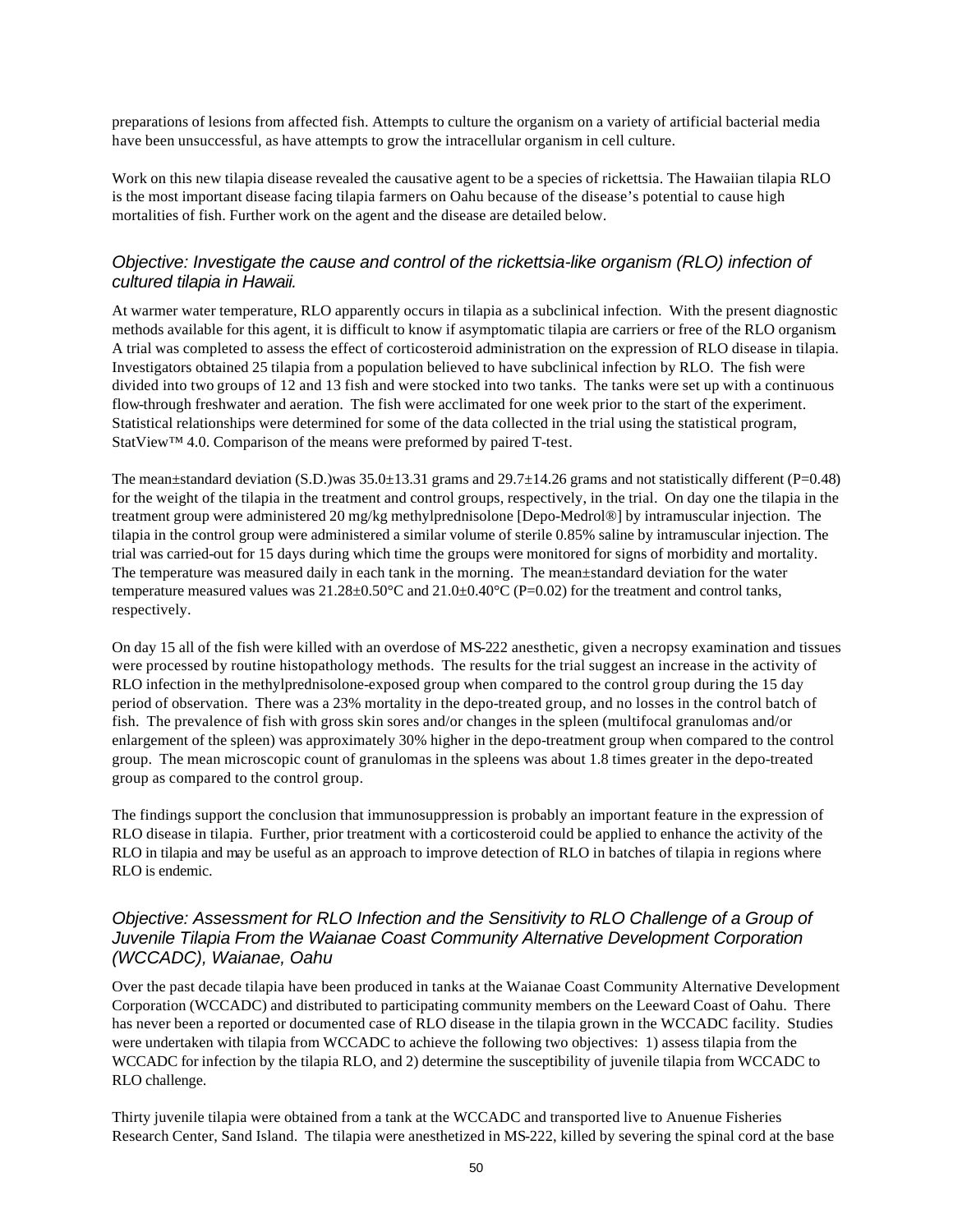of the skull, visually examined for skin sores or other external lesions, the abdomen was dissected, the spleen examined, removed and placed in Davidson Fixative. The spleens were processed by routine histopathology methods. The slides were stained with hematoxylin and eosin (H&E). Skin sores, gross changes in the spleen or granulomas were not found in the 30 fish.

A second group of 40 juvenile tilapia was obtained from another tank group and brought to AFRC for evaluation. The animals were divided into two groups of 20 fish and stocked into two tanks. The tanks were set up with a continuous flow-through of freshwater and aeration. The morning water temperature averaged  $21.0\pm1.0^{\circ}$ C during the trial. The fish were fed a commercial pelleted fish feed daily during the course of the trial. The fish were acclimated for one week prior to the exposure to RLO. Five adult tilapia from a tank at AFRC in which RLO infection was known to occur were placed into one of the tanks. This tank group was designated as the "exposed" group. The two groups of fish were maintained for 51 days of observation. Moribund and dying tilapia were removed daily and suitable specimens were preserved in Davidson Fixative. On day 51, all of the tilapia were removed from the two tanks, anesthetized in MS-222, killed, necropsied and tissues collected and preserved in Davidson Fixative. The tissues were processed and prepared as described previously. At the termination of the trial, the mean±S.D. body weight was  $26.9 \pm 14.08$  grams for the tilapia in both groups.

Tilapia mortality started on day 15 from exposure to the RLO carrier fish in the exposed group of tilapia. The mortality was 60% in the RLO-exposed group and 0% in the control group of tilapia. By histopathology, 100% of the moribund or dead tilapia (n=8), collected and preserved from the exposed group during the trial, were found to have numerous granulomas in the spleen and other organs. Of the eight surviving tilapia on day 51 in the exposed group, 100% of the fish had moderate to abundant granulomas in the spleen. None of the 20 tilapia in the control group had granulomas in the spleen or other organs examined microscopically. Five of five (100%) of the original, AFRC, RLO carrier tilapia survived through the course of the trial. All of these fish were found to have RLO-type granulomas in the spleen.

The findings from the study of the tilapia from the WCCADC project indicated that 1) the tilapia tested from the WCCADC tanks were free of the tilapia RLO, and 2) the strain of tilapia grown at WCCADC is susceptible to high morbidity and mortality, when exposed to the tilapia RLO, when held at cooler (<24°C) water temperature

#### *Objective: Evaluate the effect of low temperature on expression of RLO disease.*

In this trial, juvenile tilapia that had been raised in warm water were split into two sub-populations, and 250 fish were stocked in each of two aquaria placed in different locations at the Pacific Discus Hatchery in Kaimuki. One aquarium held warm water, and the other held water that was chilled by exposure to strong trade winds. The group was split into two sub-populations, and temperature data loggers were placed in both aquaria. Fish were fed a commercial pelleted ration.

Water temperatures averaged 24.45 1.01 C in the treatment cold water group and 26.96 1.01 C in the control warm water group. For the first nine days of the trial, water temperature in the control tank fluctuated between 26.5 C and 29.2 C on most days, and the water temperature in the treatment tank fluctuated between 21.5 C and 26.3 C. On day 15, the first mortalities were noticed in the treatment tank; they progressed from then, doubling almost daily. The trial was terminated on Day 24 with 4 percent survival of the tilapia stocked in the treatment cold water tank. No tilapia died in the control tank although the water temperature dropped on Day 11 of the trial. RLO disease in fish sampled from the treatment tank on Days 15 and 21 was confirmed by histopathology. Fish sampled from the control tank on Day 21 did not exhibit histopathology lesions diagnostic for RLO disease despite the tank's exposure to a low temperature period. The results support the hypothesis that exposure to low water temperatures for more than 1 week is a permissive factor for expression of RLO disease in tilapia. The group of fish used in the experiment originated from a location where RLO is believed to be endemic in tilapia populations and apparently were asymptomatic carriers of the RLO agent. RLO disease expression occurs when the fish are exposed to a stressor. Future studies to control the RLO status of asymptomatic populations of tilapia can be designed using exposure to a period of low water temperature as the permissive stressor for the expression of RLO disease.

A population of 50 juvenile tilapia were received from a Molokai farm and stocked into an outdoor, flow-through tank at Anuenue Fisheries Research Center. The fish were observed for mortality and assessed for RLO disease for 93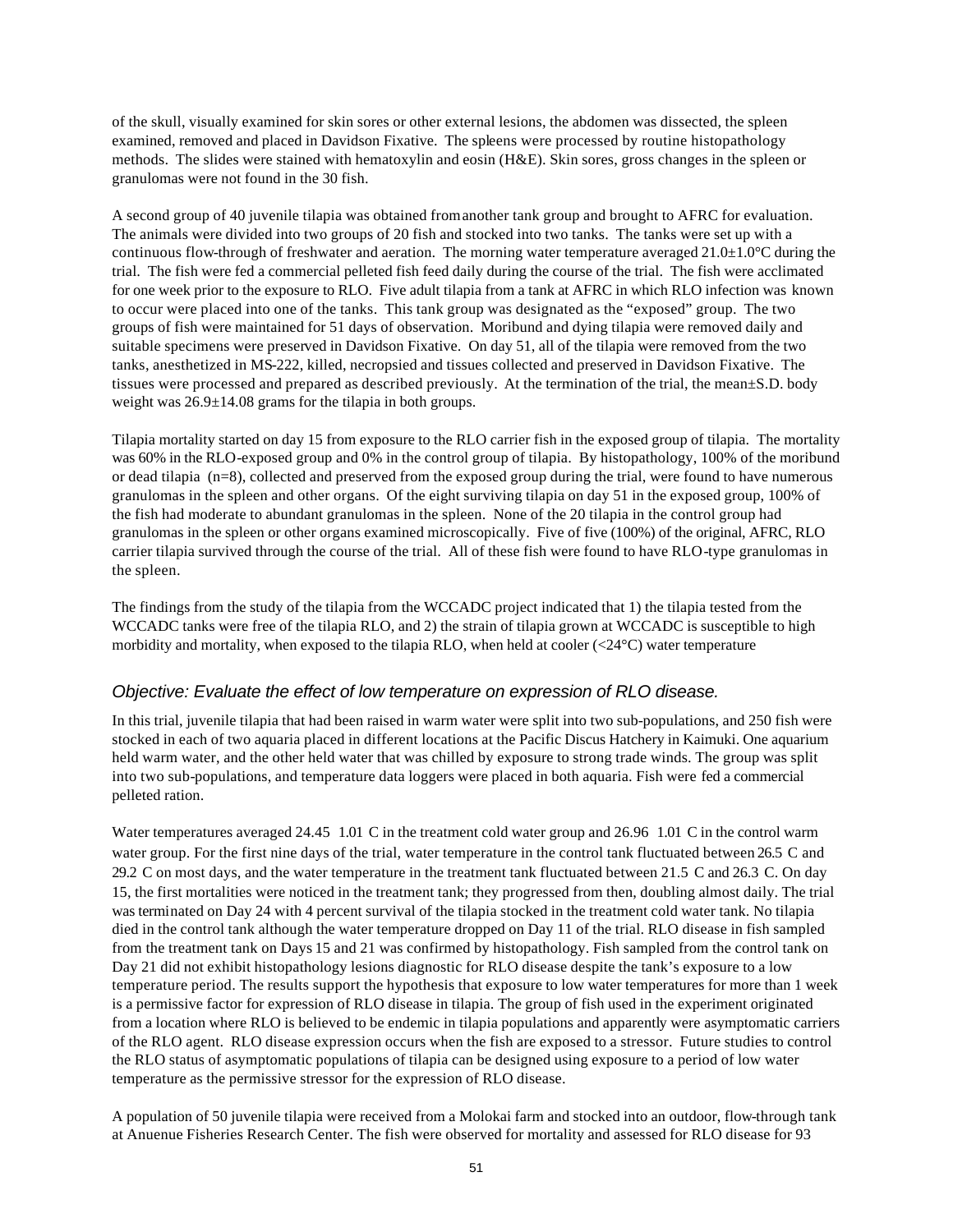days. Daily water temperatures varied between 21 and 25 C, and fish were fed a commercial trout chow. On Day 50, 12 larger tilapia from Nuuanu reservoir were stocked into the tank with the Molokai fish. The tilapia in Nuuanu reservoir are known to be free of RLO and highly susceptible to RLO disease. The Nuuanu fish were stocked into the tank to give an additional means to detect the RLO agent. Mortality of tilapia was negligible in the tank over the entire observation period. On the day the fish were received, the spleens of 10 fish in both the Molokai group and the Nuuanu group were collected and examined histologically. Histological evidence of RLO disease was not found in any fish from either group. The results indicate that the RLO agent was not present in the tilapia submitted from the Molokai farm.

#### *Objective: Provide diagnostic and health management support to the CTSA-funded project titled "Ornamental Aquaculture Technology Transfer," and implement management practices and standard disease treatment strategies to improve fish survival and reduce the abundance of pathogenic parasites in imported groups of freshwater tropical aquarium fish.*

During year one, eight groups of freshwater tropical fish, imported for the CTSA-funded project titled "Ornamental Aquaculture Technology Transfer," were evaluated and found to be free of diseases.

During year one, diagnostic assistance was provided to three farmers who were losing fry and juvenile discus (*Symphysodon discus*) stock. Parasite and water quality problems were found. Parasite treatments were suggested and solutions to the water quality problems were recommended. Water quality monitoring data on temperature, dissolved oxygen, pH, carbon dioxide, alkalinity, hardness, chloride, total ammonia, nitrite and nitrate are being gathered at one of the ornamental fish farms. The data will help in determining appropriate water quality parameters for tropical fish culture in Hawaii.

During year two, 13 diagnostic case submissions were processed from the Ornamental Aquaculture Technology Transfer project. Diagnostic assistance was provided for 26 case submissions of freshwater and marine aquarium fishes. Parasites and water quality problems were found, and recommendations were provided for treatment and improving the environmental conditions in the holding tanks or aquaria. During year three, project personnel made 158 site visits to 15 farms. Forty-five of the 326 case submissions (14 percent) processed for laboratory diagnosis comprised tropical ornamental fish.

During year five, 457 case submissions were received and processed for necropsy, bacteriology or histopathology examination. Of these cases, 114 submissions (25%) made up of 1138 animals, were ornamental aquatic animals (predominantly fishes). Five were processed for electron microscopy evaluation.

A study was conducted to assess the efficacy of oral treatment with praziquentel HCL for elimination of the Asian tapeworm (*Bothriocephalus* sp.), which was found in adult live-bearers imported by a commercial farm. Thirty adult gold-and-black tuxedo swordtails from an imported group held in a tank at a commercial farm were obtained for the treatment study. The fish were divided into two groups of 15 and stocked into separate buckets, which were placed in a larger holding tank. The buckets were supplied with continuous flow-through freshwater and aeration. The water level in the holding tank was held at 2 cm below the level in the test buckets, and the water temperature ranted between 23 and 24 C. Dr. Harry Ako of the University of Hawaii prepared a test diet by grinding Feline Droncit tablets into a fine powder and adding it to Nutra diet #0 at a rate of 400 mg per 100 grams of feed. The tuxedo swordtails in on budget were fed the medicated feed once a days for 10 days, while the control group was fed the Nutra diet without medication for the same period. Each group of fish were examined daily, and dead fish were removed and necropsied. The trial was terminated 48 hours after the last application of feed on Day 10. At termination of the trial, all fish were necropsied; their entire intestinal tracts were removed and examined for tapeworms under the light microscope. Two fish in the Droncit treatment group were found dead during the study (day 0 and day 4). An Asian tapeworm was recovered from the intestine of one of these two fish. Asian tapeworms were not found in the intestine of any of the 28 fish examined at the end of the trial. Thus, the level of infection by Asian tapeworms in the study animals was insufficient to allow for a meaningful assessment of the efficacy of Droncit for tapeworm elimination. The study must be repeated using fish with a higher prevalence of tapeworm infection.

During year five of the project, a study was conducted to test the hypothesis that the *Henneguya* sp. might be capable of infecting gouramis by fish to fish horizontal transmission. *Henneguya* sp. is a genera of myxosporidian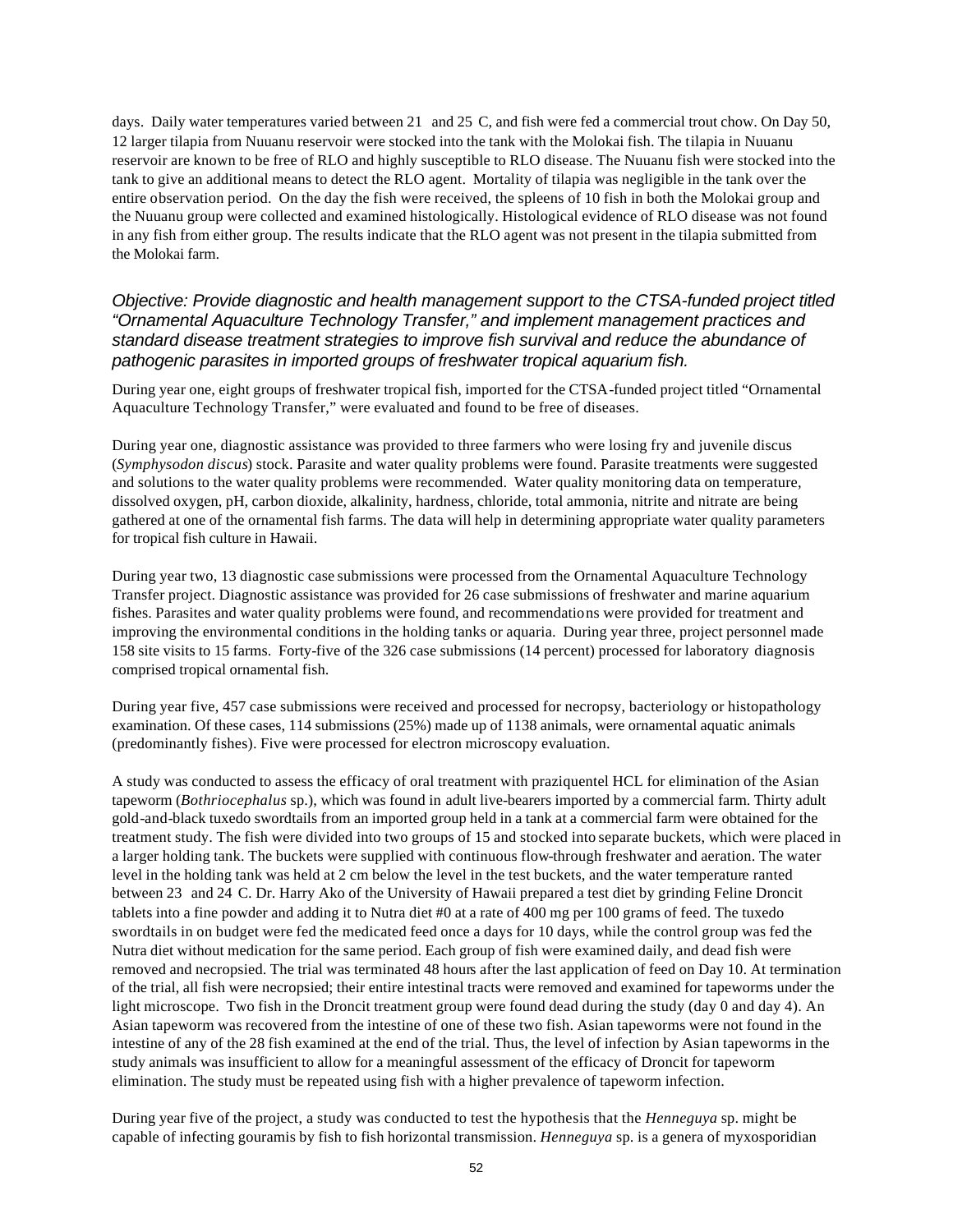parasite that has many species that infect fish in the wild. Juvenile gouramis (*Colisa* sp.) in two shipments imported into Honolulu from Asia were found by histopathology examination to have moderate to heavy infection by what appeared to be an intralemallar (capillary) form of *Henneguya* sp. The disturbing features of these cases were the high prevalence of the *Henneguya* sp. cysts and the heavy mortality in the two imported groups of gouramis.

Although *Henneguya* sp. is known at times to cause high mortalities of fish, there appears to be scant information on the life cycle of this parasite. It was unclear to us if the heavy infection by *Henneguya* sp. was the result of contamination before the fish were shipped or occurred during and after (direct horizontal transmission) the fish were shipped.

Ten juvenile gouramis were donated to the study by Brian Cole, Windward Community College Sea Grant College Program, the University of Hawaii. The fish were divided into two groups of five fish and stocked into two 270 liter circular tanks with continuous aeration and water exchange. Four juvenile gouramis were obtained from the population with the *Henneguya* sp. infection of the gills. These fish were placed into a screen enclosure setup in one of the two circular tanks. The fish in the trial were fed a commercial pelleted fis h feed. The period of exposure was maintained for 33 days. Fish were observed daily and the observations recorded. At the termination of the trial, all of the surviving fish were preserved in Davidson Fixative and later the gills and other organs were prepared and processed by routine histopathology methods. The tissue sections were stained with hematoxylin and eosin. During the 33 days of the trial, three of the four gouramis died in the imported, *Henneguya* sp. infected group. None of the five gouramis in the exposed and non-exposed tanks died. Histologically, the single remaining imported gourami had a heavy infection of the gills by *Henneguya* sp. None of the five gouramis in the exposed group or the five gouramis in the control tank group had microscopic evidence of infection by *Henneguya* sp.

The results of the trial suggest that the imported gouramis arrived in Honolulu with the heavy and often fatal infection by *Henneguya* sp. Furthermore, there was no indication found that horizontal transmission by *Henneguya* sp. occurred in the exposed group of gouramis.

### *Objective: Document the principal ectoparasites and assess their effects on cultured tilapia and mullet in a traditional Hawaiian fishpond.*

Two species of tilapia (*O. mossambicus* and *S. melanotheron*) and mullet (*M. cephalus*) were collected from cages or net pens in Heeia Fishpond, a traditional Hawaiian fishpond, and examined for ecto-parasites in histological preparations. A total of 250 tilapia, most of which also were examined for infestation levels of *Caligus* sp. and *Neobenedia melleni* and 46 juvenile mullet were evaluated in the study. Tilapia exhibited infestation or infection with *Caligus* sp., *Neobenedenia melleni, Trichodina* sp., and *Scyphidia* sp. Mullet exhibited ectoparasite infestation or pathogenic infections with digenetic trematode metacercaria, Epitheliocystis, *Trichodina* sp., *Scyphidia* sp., *Myxobolus equisquamalis,* and *Eimeria* sp.

### *Objective: Assess samples of Gracilaria spp. for the presence of Gracilaria Gall Syndrome, determine how the syndrome is transmitted, and identify potential chemical controls for it.*

During year one, a cooperating commercial seaweed farmer constructed a greenhouse for on-site experiments with infected *Gracilaria*. A series of observations on the farm led to the suspicion that the fresh water might be a potential source of GGS. In March, a two-month experiment was undertaken to compare the onset and severity of GGS in *Gracilaria* exposed to different freshwater treatments. Two replicates were done of each of the following experiments:

seaweed held in seawater and rinsed in unsterilized freshwater every three days; seaweed held in a mixture of 80 percent seawater and 20 percent unsterilized freshwater; seaweed held in a mixture of 80 percent seawater and 20 percent UV-sterilized freshwater; seaweed held in full strength seawater with no exposure to freshwater.

The effect of adding penicillin to seawater containing GGS-positive seaweed was tested. Preliminary observations suggest that penicillin reduces or eliminates GGS symptoms, which supports previous tests in flask cultures of GGSpositive *Gracilaria*. This finding implies that a bacterial agent may cause GGS.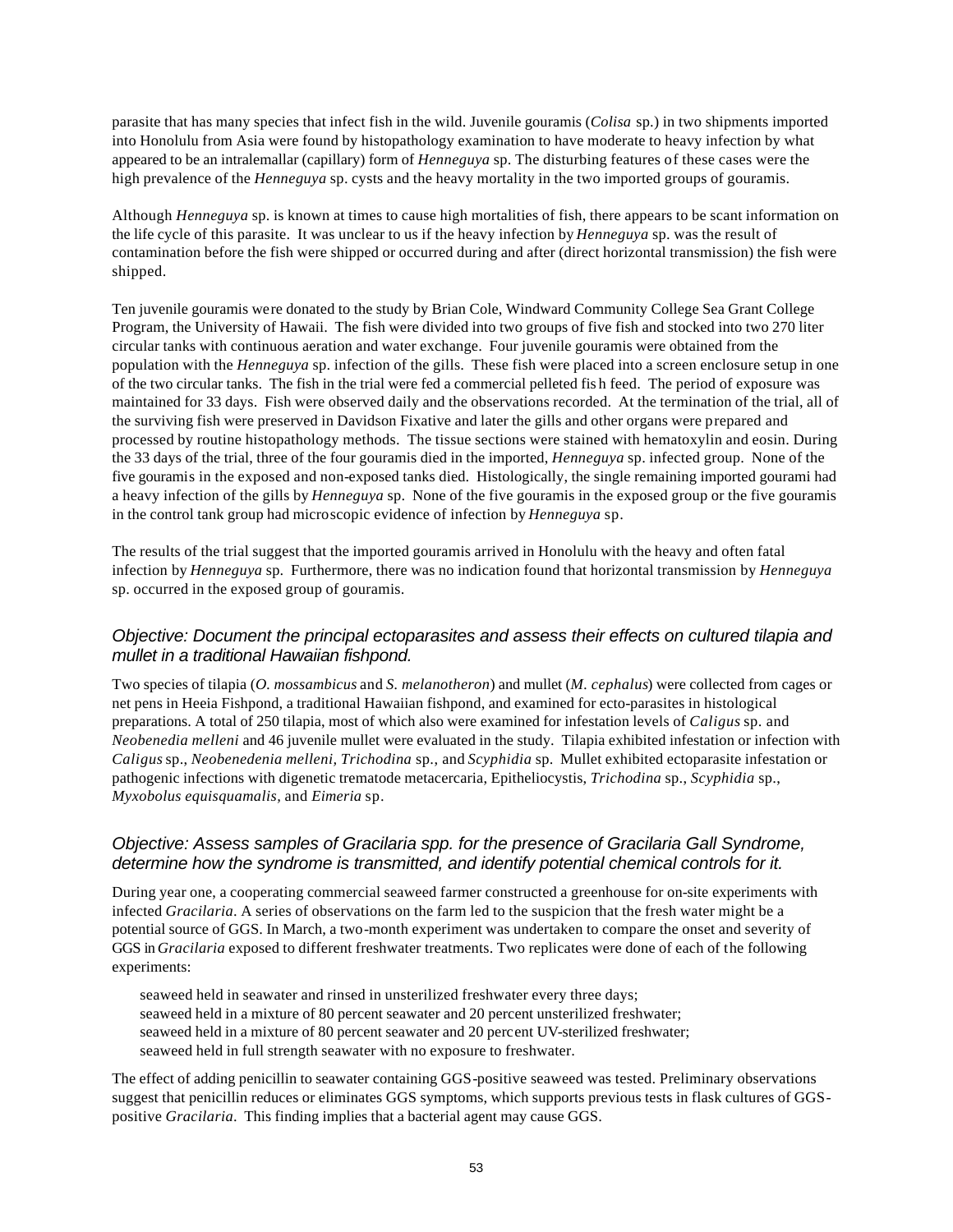In Year Two, further experiments at Hawaiian Marine Enterprises showed that the farm's fresh water supply was not a factor in GGS and that the trace nutrient solution used in seaweed culture was not a GGS contaminant. A series of trials were carried out to determine *Gracilaria* sp.'s tolerance level to each of seven fisheries therapeutants and the efficacy of the chemicals to control clinical GGS.

During the follow-up chemical treatment trials, the HME staff noted that GGS-afflicted seaweed in both chemically treated groups and untreated control groups in test aquaria recovered. Meanwhile, *Gracilaria* grown in the commercial culture tanks on the farm remained afflicted with GGS. This finding, confirmed repeatedly, led the investigators to think that some condition in the greenhouse had a curative effect on GGS. Further experiments led to the hypothesis that constant circulation in the aquaria seemed to have curative effect on GGS-afflicted seaweed.

The commercial seaweed culture tanks were aerated for 12 hours per day. As a result of the experiments, the air blowers in the commercial farm tanks have been run continuously with good results. This indicates that this physical factor can effectively control GGS on this farm. However, another land-based *Gracilaria* farm continues to have GGS outbreaks despite the use of constant aeration.

## **Impacts**

This project assisted producers and research groups to understand the cause of diseases in groups of cultured ornamentals, food fish and marine crustaceans. Recommendations were provided to producers and researchers for the control of disease episodes, which resulted in more effective management of disease problems.

This work has had eight principal impacts to date. The first was the demonstration that Chinese catfish respond to vaccination with a formalin-killed preparation of *Aeromonas hydrophila*. This opens the possibility of using vaccination as a means to mitigate disease from *A. hydrophila*.

The second impact was the demonstration of the usefulness of hydrogen peroxide as a means to control fungus infections of eggs and fry and as a chemical control agent for the ectoparasites *Trichodina* sp. and *Gyrodactylus* sp.

The third impact was the discovery that the new tilapia mortality syndrome is caused by a rickettsia-like organism (RLO). The identification of the etiological agent for the disease will help in developing practical control strategies.

The fourth impact was the discovery that Taura Syndrome is caused by a virus. Since the disease was first recognized in Ecuador in 1992, Taura Syndrome was believed to be caused by exposure to banana fungicides. This project, working in cooperation with Dr. Donald Lightner at the University of Arizona, was first to demonstrate that Taura Syndrome was caused by an infectious agent, which was a small virus. Work in several laboratories has confirmed this. This discovery has fundamentally changed the way many shrimp farmers in the Western Hemisphere view Taura Syndrome.

The fifth impact was the experimental determination and later field confirmation that *Penaeus stylirostris* is relatively resistant to disease impacts from Taura Syndrome. This finding led to the use of *P. stylirostris* at a shrimp farm in Kahuku, Hawaii, and the subsequent demonstration of the alternate species approach as a practical option for controlling Taura Syndrome.

The sixth impact was the discovery that continuous aeration reversed the progression of GGS in afflicted seaweed. This discovery led to the change to continuous aeration in the commercial culture tanks on the farm and, to date, an absence of re-occurrence of GGS on the HME farm site.

A seventh impact was the determination that the horizontal transmission of *Henneguya* sp. indicated a low risk of fish to fish transmission in the captive fish held in isolation tanks.

The eighth impact was the indication of strategies for the prevention and control of *Amyloodinium* sp. disease in farmed moi. For *Amyloodinium* sp. the deliverables from the project were the development of a gill biopsy procedure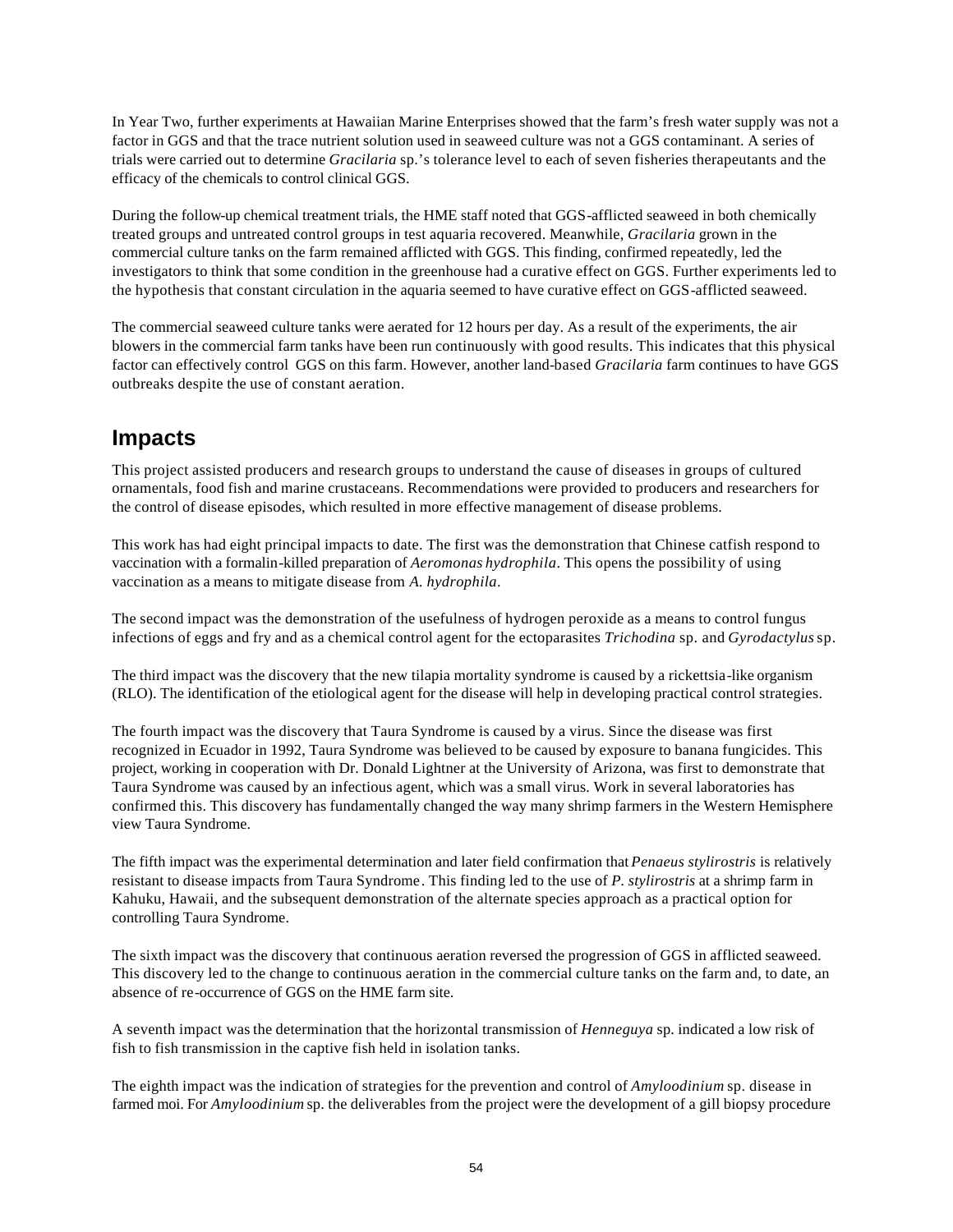for monitoring subclinical infection by *Amyloodinium* sp. and the demonstration that low light conditions are likely to be an effective means for prevention of OD in farmed moi.

### **Work Planned**

During year six of the project, investigators plan to:

- continue providing diagnostic support for the CTSA-funded ornamental fish projects, commercial hatcheries and farms;
- investigate the role of contributing factors and identify control options for the rickettsia-like organism disease of tilapia in Hawaii;
- produce an operational manual for the application of the probiotic on shrimp farms in Hawaii;
- assist the high health shrimp producers in Hawaii acquire additional family lines of high health shrimp;
- determine the efficacy of hydrogen peroxide as a treatment for the control of columnaris disease;
- continue work on vaccination protection for control of bacterial diseases in cultured Chinese catfish;
- develop extension publications reporting project results.

### **Support**

This project received funding from the Center for Tropical and Subtropical Aquaculture (CTSA), the University of Hawaii (UH), the Hawaii State Aquaculture Development Program (ADP) and Sea Grant Extension Service (SGES).

|              |             |           | Total      |             |                    |                |
|--------------|-------------|-----------|------------|-------------|--------------------|----------------|
| Year         | <b>CTSA</b> | <b>UH</b> | <b>ADP</b> | <b>SGES</b> | <b>Total Other</b> | <b>Support</b> |
|              | \$41,638    | \$15,988  | \$5,329    | \$0         | \$21,317           | \$62,955       |
| 2            | \$68,116    | \$10,658  | \$5,329    | \$0         | \$15,987           | \$84,103       |
| 3            | \$49,916    | \$13,323  | \$5,329    | \$0         | \$18,652           | \$68,568       |
| 4            | \$49,989    | \$13,323  | \$7,600    | \$1,000     | \$21,923           | \$71,912       |
| 5            | \$66,451    | \$13,323  | \$5,329    | \$0         | \$18,652           | \$85,103       |
| 6            | \$74,962    | \$13,323  | \$5,329    | \$0         | \$18,652           | \$93,614       |
| <b>Total</b> | \$351,072   | \$79,938  | \$34,245   | \$1,000     | \$115,183          | \$466,255      |

### **Publications, Manuscripts or Papers Presented**

- Brock, J. A. 1997. Taura syndrome: history, distribution and current status. Presented at the Special Session on Shrimp Virus Disease. World Aquaculture Society Meeting 1997. Seattle, Washington.
- Brock, J. A., D. V. Lightner, K. Hasson and R. Gose. 1996. An Update on Taura Syndrome of Farmed Shrimp in the Americas. *In:* book of Abstracts, World Aquaculture Society '96. Bangkok, Thailand p. 50.
- Brock, J. A., R. Gose, D. V. Lightner and K. Hasson. 1995. An Overview on Taura Syndrome, An Important Disease of Farmed *Penaeus vannamei*. *In*: Swimming Through Troubled Waters, Proceedings of the Special Session on Shrimp Farming. Aquaculture '95. Browdy, C. L. and J. S. Hopkins (eds.). pp. 84-94. World Aquaculture Society. Baton Rouge, Louisiana, U.S.A.
- Brock, J. A. 1995. Update on Recent Research Findings on Taura Syndrome of Farmed *Penaeus vannamei*. *In*: Proceedings of the III Simposio Centroamericano Sobre Camaron Cultivado. April 3-5, 1995. Tegucigalpa, Honduras. In press.
- Klien, M. R. G. 1996. An Epizootiological Study of Chinese Catfish, *Clarias fuscus:* Mortalities on Two Farms in Hawaii. Master of Science Thesis in Animal Sciences. Submitted to the Graduate Division, University of Hawaii. 70 pp.
- Montgomery, D., J. Brock, V. Sato, and B. LeaMaster. 1998. The Use of Hydrogen Peroxide to Treat Amyloodinium Ocellatum on Moi (Polydactylus sexfilis). Vol. 20, No. 11, November 1998.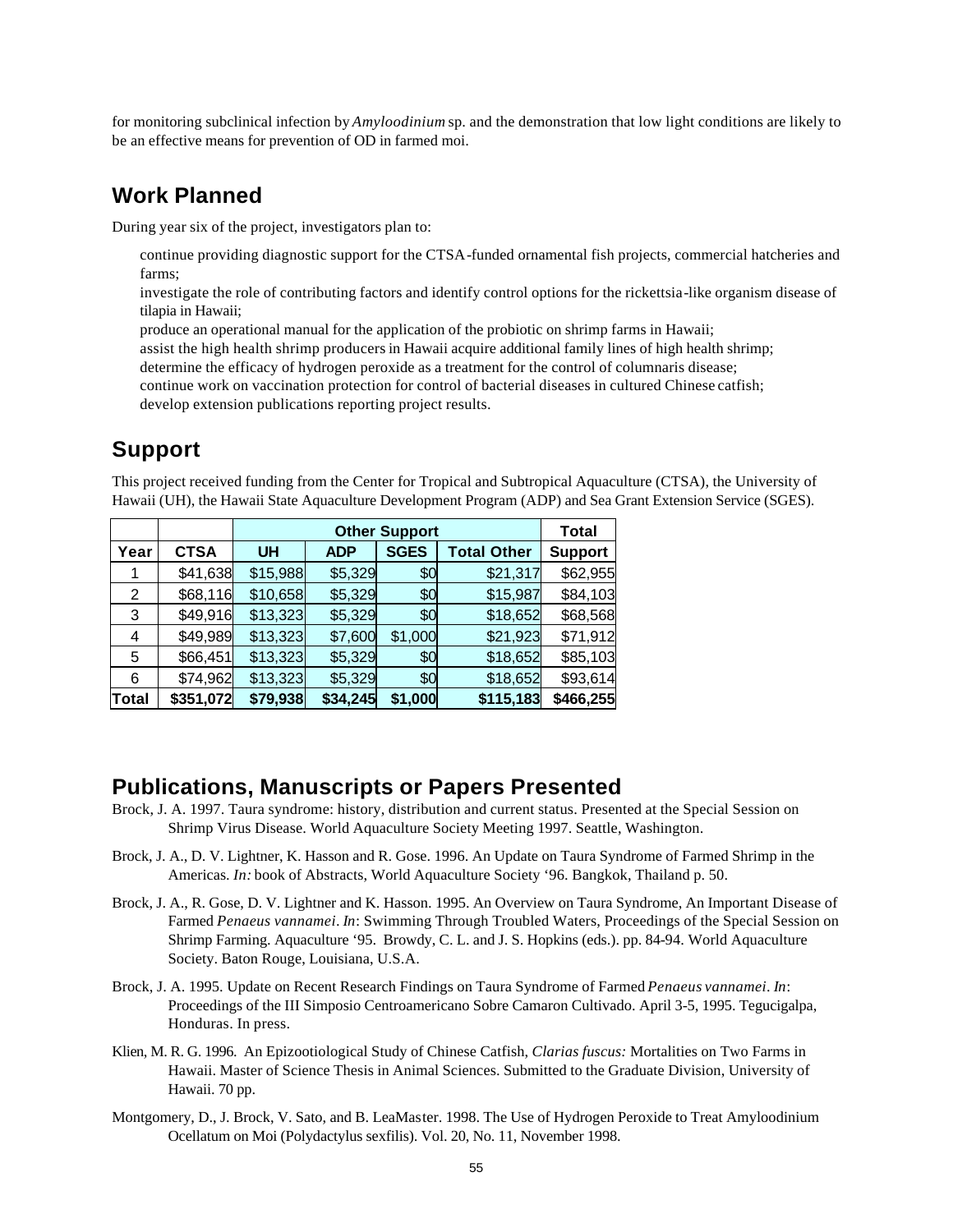- Montgomery, D., J.A.. Brock and V.T. Sato.1998. Aquatips Using hydrogen peroxide for Pacific Threadfin infected by Amy loodinium ocellatum. Center for Tropical and Subtropical Aquaculture - Regional Notes., 1998, 10:2, pp. 4-5.
- Montgomery, D., R. Weidenbach, E. Weidenbach, B. LeaMaster, C. Tamaru, and C. Carlstrom. 1998. The Use of Ultrasound Technology to Determine Gender of Snakehead Fish (Channa striatus). Vol. 20, No. 9, September 1998.
- Montgomery, D. R. and J. A. Brock. 1997. Preliminary trials on the application of hydrogen peroxide for treatment of the ectoparasites *Gyrodactylus* sp. And *Trichodina* sp. On the Chinese catfish (*Clarias fuscus*) and *Amlyoodinium* sp. on the Pacific threadfin (*Polydactylus sexfilis*). Presented at the World Aquaculture Society Meeting 1997. Seattle, Washington.
- Tamaru, C. S., F. Lum and J. Brock. 1998. Monitoring Water Temperature with Miniature Data Loggers. Vol. 20, No 7, July, 1998.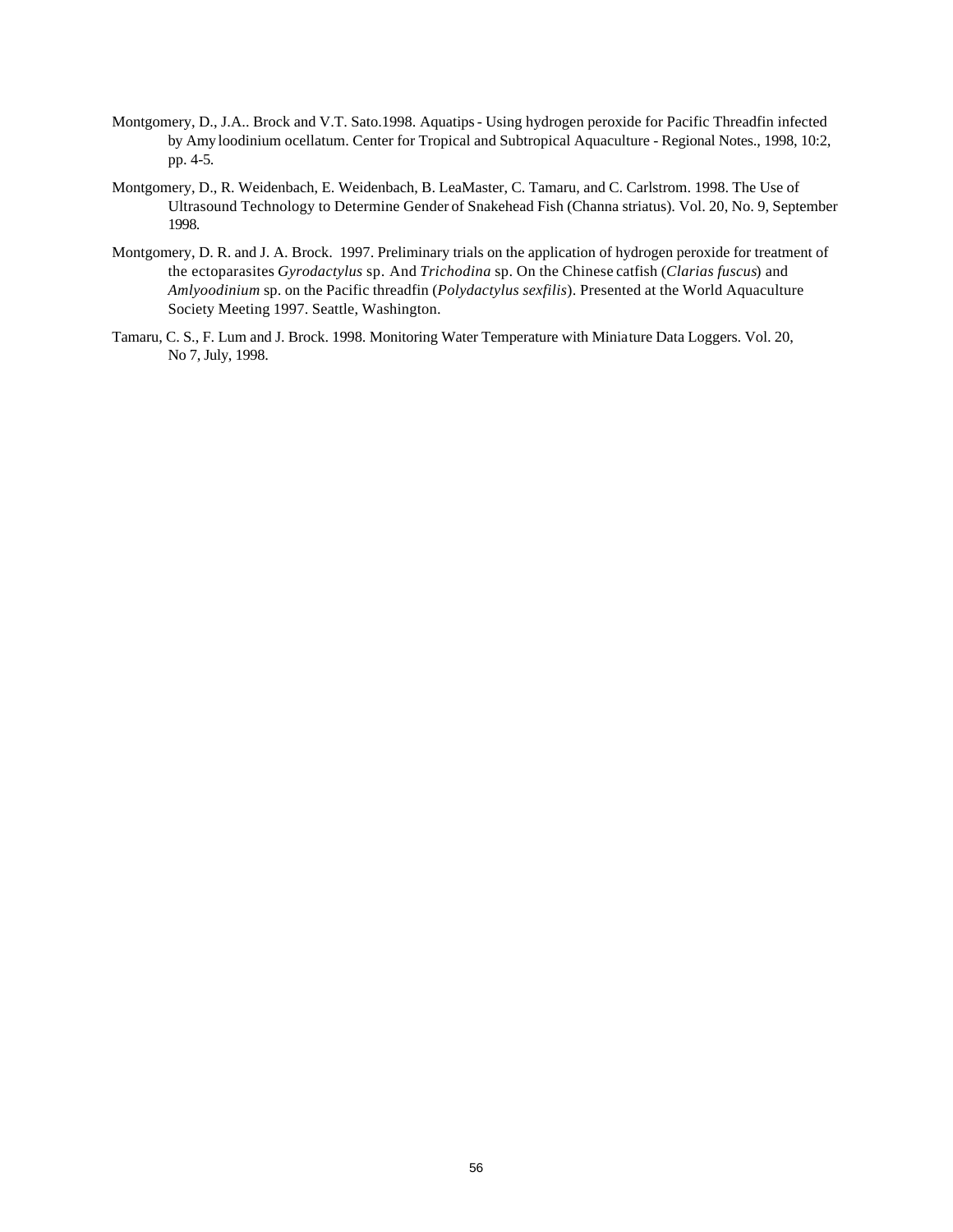# **Expansion and Diversification of Freshwater Tropical Fish Culture**

### **Dates of Work**

October 1997 through June 1999

### **Funding Level**

\$260,000

### **Participants**

Dr. Clyde Tamaru, Brian Cole, Richard Bailey, Sea Grant Extension Service, University of Hawaii Dr. Christopher Brown, Hawaii Institute of Marine Biology, University of Hawaii.

## **Objectives**

The overall goal of this three-year project, initiated under the CTSA Ninth Annual Plan of Work, is to demonstrate to Hawaii aquaculturists the feasibility of ornamental fish production as a viable alternative cash crop. Specific objectives related to that goal are to:

expand production and distribution of tropical fish species and add new farms to production in Hawaii; operate an incubator hatchery for the production of 2-week-old larvae of selected egg-layers for distribution to Hawaii farmers;

expand technical assistance to more demonstration farm sites and include small-scale commercial breeders to increase production and diversification of species;

expand the current number of farms/individuals commercially producing freshwater ornamentals and diversify tropical fish culture by incorporating an additional five species into the inventory being supported by CTSA; collaborate with the private sector and the state aquatic veterinarian on the importation of additional fish species by providing facilities and maintenance during the quarantine period; during this period, diagnostics to screen the fish for pathogens will also be provided;

- introduce production and marketing infrastructure scenarios to tropical fish growers;
- conduct extension activities in the form of three technical workshops, site visits, verbal consultations and literature to support development of additional Hawaii farms culturing freshwater tropical fish;
- confirm stocking densities for at least two ornamental species that result in optimal growth and survival; demonstrate out of season maturation and spawning of at least one freshwater ornamental fish species (i.e., rainbow or redtail sharks);

demonstrate optimal stocking densities of one ornamental fish species in a commercially available recirculating system and determine economic feasibility;

complete a paper study of aquatic ornamental plants that hold potential for culture in Hawaii.

## **Anticipated Benefits**

Supporting the expansion and diversification of tropical fish culture in Hawaii is consistent with Hawaii's long-term strategy for economic diversification through fostering the development of aquafarms that can produce commercial quantities of various ornamental fish species. Hawaii has an ideal environment for this type of aquaculture activity with year-round warm temperatures, soft and slightly acidic water. In addition, the culture of ornamental fishes appeals to a much broader audience as opposed to the culture of food fish because of the relatively smaller sizes of fishes and consequent smaller water volumes required for ornamental species.

Production of egg-laying tropical fish species has been hampered by lack of a hatchery from which farmers can obtain seedstock. Operation of a hatchery will allow the project to produce sufficient quantities of fry for farmers to gain experience in growout, grading, sorting, transporting and marketing commercial quantities of these animals.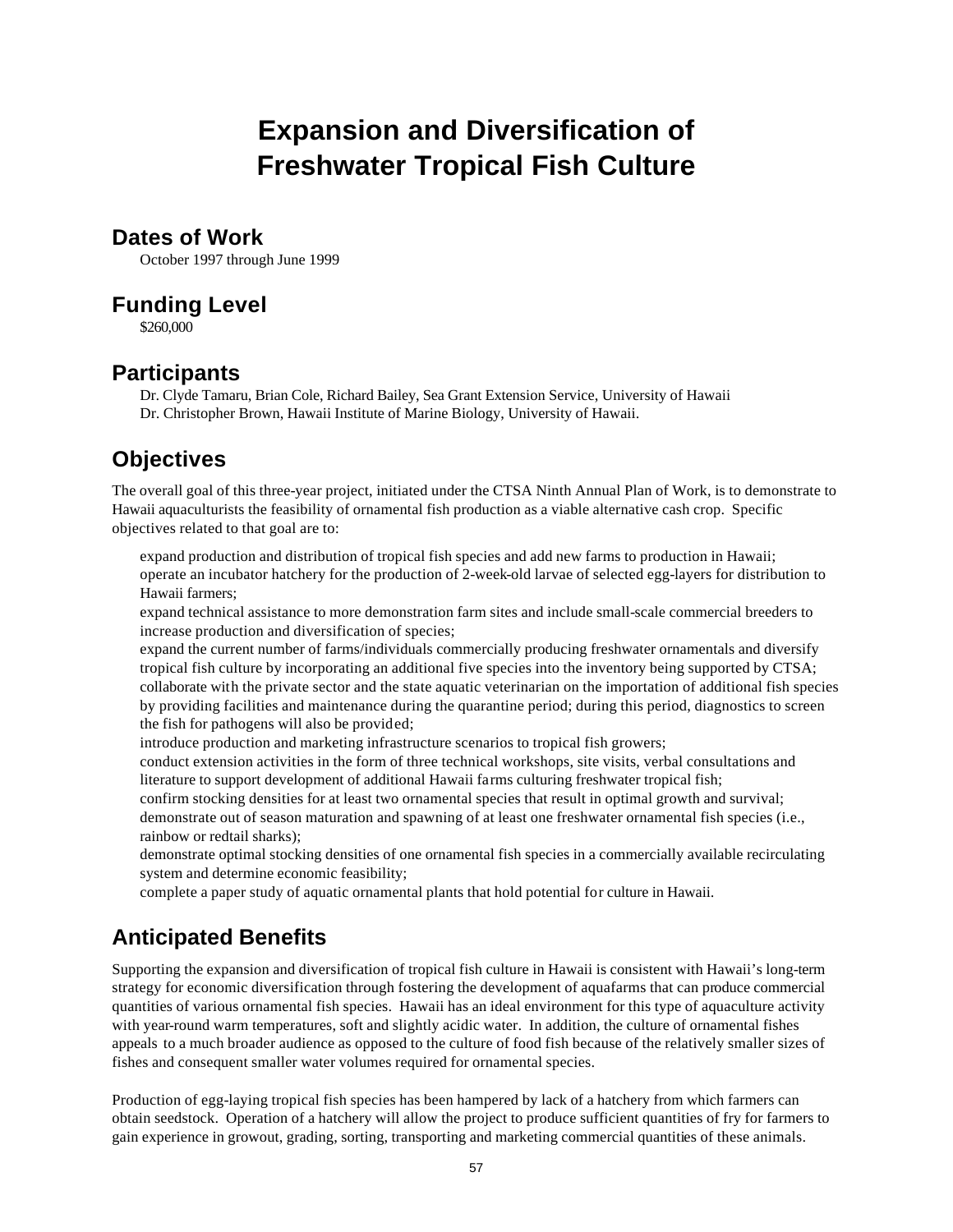Providing technical assistance to farmers is the main focus of this project. Technical assistance for those involved in this fledgling endeavor will ensure that the industry gains a firm foothold. Training farmers in disease management for these animals is an important aspect of this technical assistance.

During this reporting period, work was completed on year two and begun on year three of the project.

## **Principal Accomplishments**

### *Objective: Operate an incubator hatchery for the production of 2-week-old larvae of selected egg-layers for distribution to Hawaii farmers.*

Project personnel successfully establish broodstock of tinfoil barbs, rainbow sharks, albino rainbow sharks, tiger barbs and blue and gold gouramis at the project facility at Windward Community College. Maturation of selected broodstock species was monitored, and mature individuals were either induced or conditioned to spawn. Three species of egg layers – rainbow sharks, red tail black sharks and tinfoil barbs – achieved gonadal maturation during the reporting period. These species require hormonal induction of final maturation and spawning of broodstock. Tiger barbs and gouramis, which are characterized as temporary paired tank spawners, can be conditioned to spawn. Maturation drops sharply in October and November and does not appear to resume until March. This indicates that these species exhibit discrete spawning seasons, which would mean that farms culturing these species would also exhibit seasonal production. Farmers would find the ability to control maturation and spawning in order to produce fish on demand advantageous. Technology to do so would provide farmers with the means to take advantage of seasonal fluctuations in the market. As a first step toward developing such technology, project personnel monitored environmental parameters, including water temperature and day length, which influence maturation and correlate them with seasonal maturation data for rainbow sharks, red tail black sharks and tinfoil barbs. The correlation clearly shows the day-length and water temperature at which the percentage of mature animals increases.

### *Objective: Expand technical assistance to more farm sites and include small-scale commercial breeders to increase production and diversification of species.*

A series of disease management workshops was conducted in collaboration with Dr. James Brock. The workshops were held at the Cooperative Extension Service facility in Hilo and at the University of Hawaii at Hilo campus and attended by 85 individuals. The workshops, which repeated those held on Oahu during Fall 1996 under the "Ornamental Aquaculture Technology Transfer" project, were titled:

Overview of Principal Diseases, January 4, 1997; Use of the Microscope for Disease Diagnosis, January 18, 1997; Environmental Agents and Water Quality Factors, February 1, 1997; *Disease Control*, February 15, 1997; Use of the Microscope for Disease Diagnosis, March 1, 1997.

Interviews with producers indicated several areas in which technical assistance could be provided to improve overall productivity. The first area was that of which feeds were best for these ornamental species. Very little information is available regarding nutritional requirements of ornamental fishes, so project personnel collaborated with small-scale commercial producers to determine which commercial feed for food fishes would be suitable for use with ornamental fishes. All tests were completed during the reporting period and the results were printed in a series of Honolulu Aquarium Society monthly newsletters.

A series of experiments compared a mahimahi feed, a salmon feed and a standard flaked feed. Results demonstrated that both the mahimahi feed and the salmon feed, which had feed conversion ratios of 0.8 each, were superior for growing marble angelfish and golden angelfish and are 10 times cheaper than the flake food tested, which had a feed conversion ratio of 1.3. In addition, a palatability test, designed by Dr. Harry Ako, was conducted to determine whether the aquaculture feeds obtained superior results because fish preferred their taste. The five-day test carefully records the amount of one feed eaten by a group of fish in comparison to other feeds. Results indicated that the fish preferred the mahimahi and salmon feeds to the flake feed.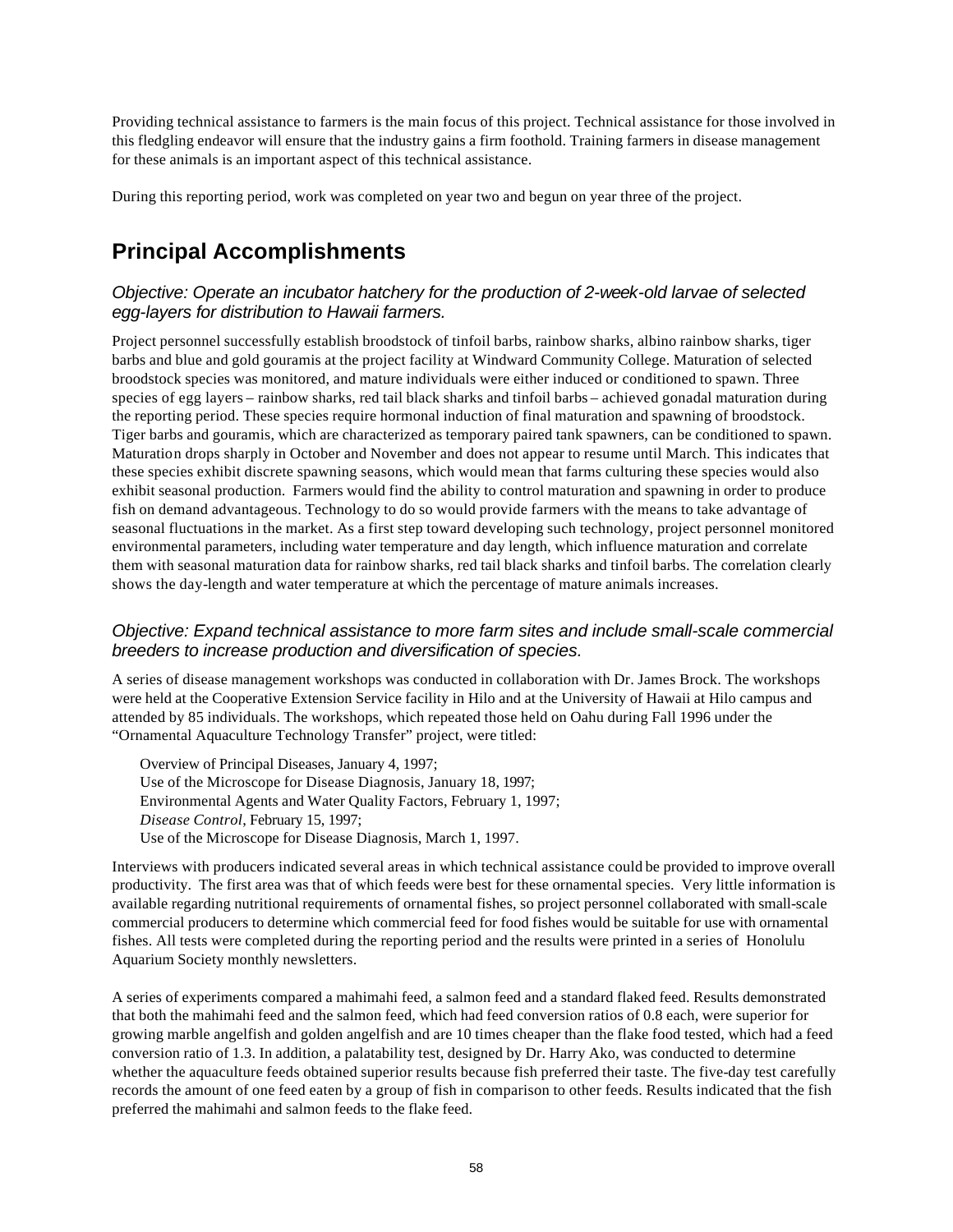Tests were also conducted with the ornamental variety of carp, known as *koi*. These tests indicated that the koi preferred Laguna Supreme Formula and Hikari Gold feeds, which produced about three times the increase in fish length and in weight gain over the other feeds tested. This supports the hypothesis that more palatable feeds should yield faster growth than less palatable feeds.

Tests were conducted to assess the strengths and weaknesses of three flake feeds, Tetramin, Tri-Flake and Black Gold. The study used emperor tetra, guppies and tinfoil barbs to test the feeds. Results indicated that the flake feed preferred by guppies (Tetramin) does not result in superior growth. Tri-Flake was found to support the greatest gain in body weight, but interestingly, only for female guppies. The results on palatability and resulting growth differs from that reported for koi, but the nutritional quality of the feeds used in that study were similar. Once again we see a familiar pattern emerging with a more palatable feed not necessarily being the most appropriate feed for supporting growth. The results are consistent with the overall goals of a major feed manufacturer for hobbyists as the delight in watching fish feed with gusto is one of the main highlights of raising fish. From an aquaculture standpoint, the most palatable feed may not necessarily mean that it is the best feed for commercial production.

Additional tests examined growth and survival of guppies fed a commercial salmon fry feed, a commercial trout chow, a grower's mix consisting of spirulina, trout chow, Lansy, mahimahi feed and egg yolk, and a pureed beef heart, beef liver and garlic custom mixed feed. Those fish given the beef-heart-and-liver mix had a significantly lower survival rate than those given the other three feeds. The lower survival rate resulted in large part from the poor water quality resulting from use of this feed mix. Feed conversion ratios for the first three feeds ranged from 0.6 to 0.7; an estimated feed conversion ratio for the beef-heart-and-liver mix was not obtained. The two commercial feeds were much lower in price. The results suggest that use of commercial feeds would yield good results at the lowest cost to the producer.

Feeds used in maturation and spawning of discus, angelfish, guppies, goldfish, gouramis and barbs were examined for total and essential fatty acids. Investigators were looking for similarities in the feeds' nutritional profiles. The feeds examined were live earthworms, mosquito larvae, *Moina*, a beef heart preparation, black tubifex worms and red tubifex worms.

The results strongly suggest that a particular fatty acid plays an integral role in the reproductive mechanism of a large number of ornamental fishes; interestingly, this fatty acid is different from that required by marine fishes. Several workshops and short articles on the findings about feeds were prepared. Workshops titled "Ornamental Feeds," were presented to the Goldfish Club of Hawaii in Honolulu on September 15, 1996; to the Hawaii Tropical Fish Farmers Association in Hilo on October 5, 1996; to the Backyard Aquaculture Hui on Maui on November 23, 1996; and to the Honolulu Aquarium Society on April 4, 1997.

Another feeds study investigated the growth rate of *Moina* using "green water" as the source of the food. *Moina* is a frequently used food source in freshwater ornamental fish culture popular due to its size (males 0.6-0.9 mm, females 1.0-1.5 mm) and ability to be produced in relatively large quantities. Results indicate that the population in culture doubles within a 24-hour period, which makes this a suitable organism for use as a live feed. The study also showed that nutritional content of *Moina* was significantly improved by the addition of yeast and Algamac-2000. What remains to be determined is whether boosting the fatty acid profiles offers an advantage (growth, survival, stress resistance, reproduction) in freshwater ornamental fish culture.

An experiment was conducted to examine whether *Moina* can substitute for *Artemia* nauplii as an initial live food organism. The experimental design provided emperor tetra larvae (2-3 days post-hatching) with screened (250 µm nytext) *Moina* and examined if any fish larvae survive. In all cases, larval survival was above 70% and the overall average survival for all three trials was above 80%, which is no different than that obtained using *Artemia* nauplii, demonstrating that *Moina* can substitute for brine shrimp nauplii when rearing emperor tetra larvae. It remains to be determined how many other species would show similar results. One clear advantage of the use of *Moina* over that of brine shrimp is that the *Moina* do not die after you stock them with the larvae. If they are not eaten they will remain in the tank and filter the water and apparently can survive and grow along with the larvae. When the larvae get large enough however, they are quickly eliminated from the rearing tank and serve as a cue that the fish would like to eat something bigger.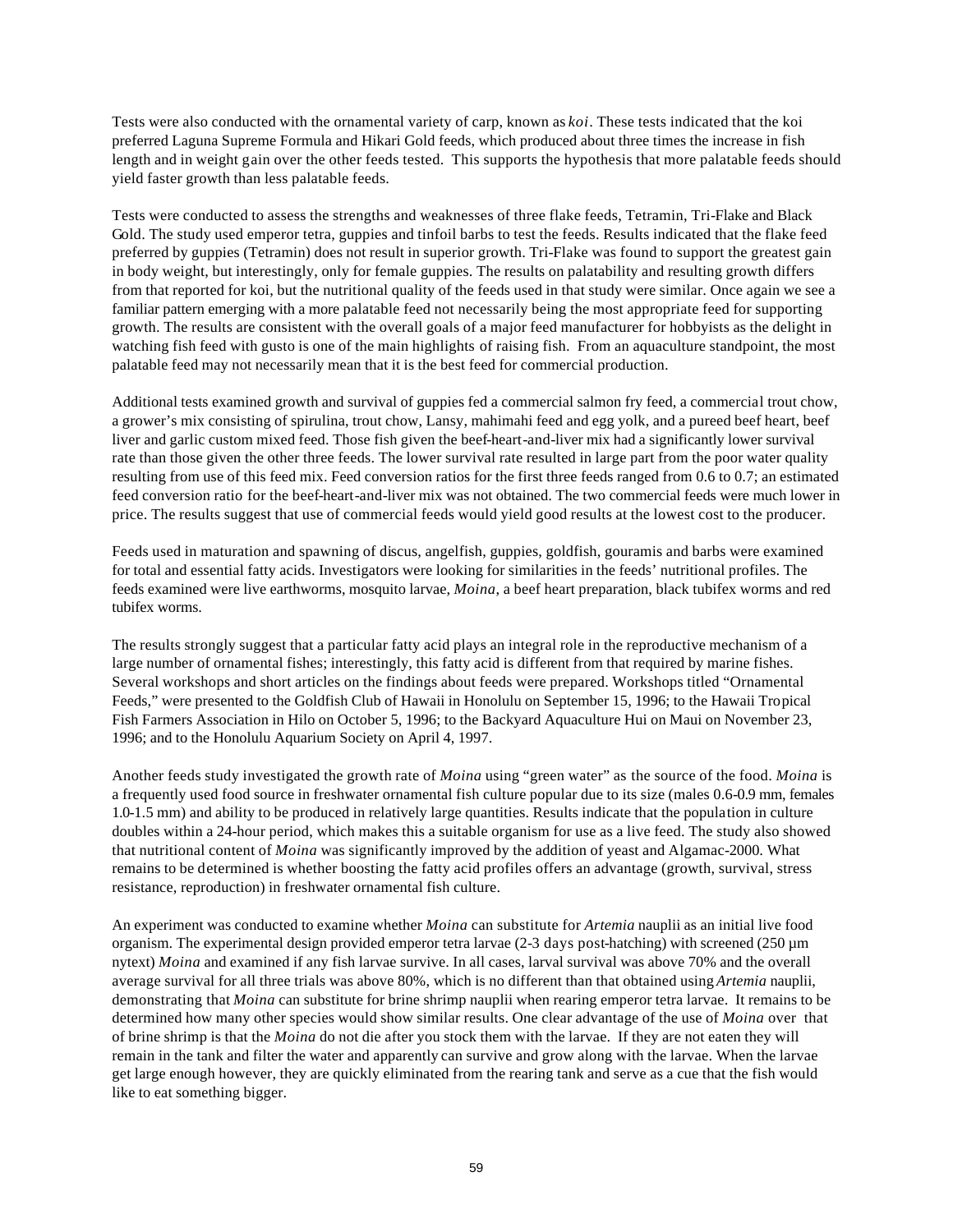On June 5, 1997, investigators presented a workshop on ornamental fish culture at the University of Guam PEACESAT station. The workshop, which reached 51 PEACESAT stations in 22 countries, was a two-way, interactive audio broadcast. In addition, investigators conducted site visits and evaluations in Guam, Pohnpei, FSM, and Majuro, RMI. Only Majuro proved unsuitable for ornamental fish culture because freshwater resources and the transportation infrastructure are limited.

Investigators made two oral presentations at the World Aquaculture Society (WAS) meeting in February 1998 in Las Vegas.

Project personnel collaborated with the state aquatic veterinarian to obtain 17 -methyltestosterone that will be used in feed to masculinize fish. Requests for the masculinizing feed were received during the reporting period and is a service to be continued.

### *Objective: Conduct extension activities in the form of technical workshops, site visitation, verbal consultations and providing literature in support of developments of additional farms geared towards the culture of freshwater tropical fish in Hawaii.*

Providing technical assistance is a major activity of the project and from feedback throughout the aquaculture community this is one of the most valued services being provided by the project.

Between the reporting period of November 1997 thru December 1998 a total of 807 requests for technical assistance were responded to by the CTSA funded ornamental fish specialist. Request for technical assistance came in the form of verbal consultations (456), written material (274) and site visits (77). A total of 429,382 fry and broodstock were distributed to participating farmers.

In addition, a manual covering packing and shipping practices was completed and printed using funds from a previously supported project. The manual was then used as a focal point to conduct an additional three workshops held in collaboration with the Sea Grant Extension Service, Aquaculture Extension Network. Project personnel also gave presentations at the Honolulu Aquarium Society on rotifer culture and new feeds and how to evaluate them.

Species obtained under the auspices of previous projects were used for demonstration activities in another series of workshops. These workshops were a collaborative effort between CTSA, SGES, and ADP, and focused on providing hands on training on induction of spawning techniques that were also implemented during the reporting period. Resulting fry (225,000 tinfoil barbs and 200,000 rainbow shark fry) were distributed to workshop participants.

In addition to the shipping manual, two other technical manuals were printed and distributed during the reporting period covering the topics of *Artemia* enrichment and the commercial production of the Gourami. Two additional manuals, *Spawning and production of the Serpae tetra*, and *Spawning the tinfoil barb,* Barbodes schwanenfeldi *in Hawaii* were completed and will be used for a series of workshops being planned for the upcoming reporting period.

In response to a request by the editor of *International Aquafeed*, project work group members produced a summary article about commercial feeds for use in the aquarium trade.

A complete listing of articles published and presentations made can be found in the section *titled Publications, Manuscripts and Papers Presented* in this report.

### *Objective: Expand the number of farms commercially producing freshwater ornamentals and diversify tropical fish culture by incorporating five additional species into the inventory supported by the project.*

During the period from October 1, 1997, through March 31, 1998, investigators surveyed 75 industry members to determine what additional species should be considered. The suggested species were

- 1. *Serpae tetra* (long fin variety)
- 2. Lemon tetra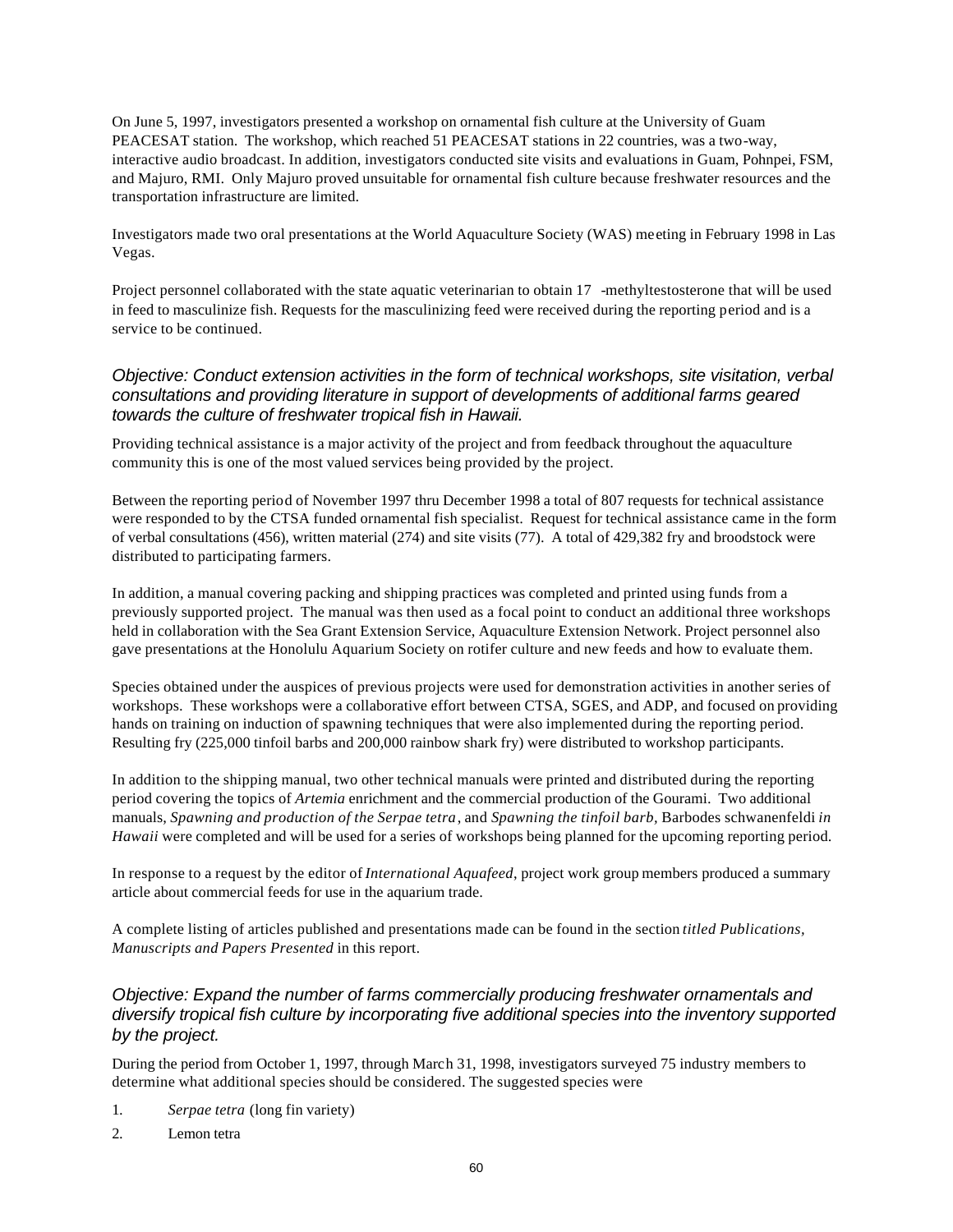- 3. High fin red or red wag platy
- 4. Ram Cichlid
- 5. Lyretail swordtail

The species selected represent either a new category of life history/production scenario not covered during previous projects or an elevation in the value of a particular species (e.g., hi-fin platy or variatus). With regard to the higher value livebearers, the culture scenario also changes as added attention will need to be given to selection of broodstock as well as their propagation. A major service to the community will be the establishment of a reliable broodstock of hi-fin varieties of either livebearer as they are difficult to obtain. This also applies for the dwarf cichlid and European sources tapped in order to achieve this objective. All species are in various stages of being amplified and at the time of the preparation of this report, F1 individuals for each species had already been generated. A growth curve for the *Serpae tetra* was determined during the reporting period and has been summarized in a production handout and a workshop series is being planned for the upcoming period. The broodstock obtained for the hi-fin redwag platy appears to be a good one as greater than 90% of the progeny have the hi-fin trait. All other species are under various stages of amplification.

#### *Objective: Collaborate with the private sector and the state aquatic veterinarian with the importation of additional species by providing facilities and maintenance during quarantine period where diagnostics to screen incoming fish for pathogens will also be provided.*

All of the new fish being amplified were successfully screened during the reporting period in collaboration with Dr. James Brock. The facilities used were at the Windward Community College aquaculture production facility and represents a contribution in kind to the project. Likewise, the screening of the fish also represents a contribution in kind to the project.

### *Objective: Introduce production and marketing infrastructure scenarios to tropical fish growers in Hawaii.*

During June and July 1998, a series of six workshops was held in collaboration with the Pacific Business Center. The workshops were telecasted to Hawaii Interactive Television sites on the Neighbor Islands to maximize participation. The results of attendees' critiques of the workshops reflect the industry's desire for a continued flow of information and technical assistance.

### *Objective: Demonstrate out of season maturation and spawning of at least one freshwater ornamental fish species (i.e., rainbow or redtail sharks).*

In October 1998, a group of 216 young adult rainbow sharks were moved into an indoor facility at the Hawaii Institute of Marine Biology. They were distributed into twelve glass aquaria (29 gallons each) at a density of 18 fish per tank. Water was provided through a recirculating system that was flushed for one hour on a weekly basis. Feeding was done ad libitum 3-5 times per day using a pelleted commercial diet (Biokyawa 2000) and a frozen paste, which was made from homogenized beef heart, liver and spinach. Overhead lighting was regulated with a timer at 14 light: 10 dark and the room temperature was maintained between 80-84 F with a thermostatically controlled space heater. The control group consisted of fish for the same group that was held under ambient conditions in an outdoor fiberglass tank.

Changes in maturation were at first assessed vis ually, examining for individuals that were showing physical signs of becoming gravid (plump sides). From February, fish were examined by gonadal biopsy by first anesthetizing fish with 200 ppm 2-phenoxyethanol and using a 1 mm plastic cannula. Oocytes that were retrieved were examined under a dissecting microscope for size and position of the germinal vesicle, both indices used for staging ovarian maturation. Experience in the past five years revealed that the rainbow shark population held at Windward Commu nity College reach the state of maturity at which they can be induced to spawn in August-September and the state of maturation of the control group was consistent with previous observations. No mature individuals were found in fish being held under ambient conditions in February. In contrast, almost all of the fish (male and female) under the extended day length and elevated temperature were at the state of maturation at which induction of spawning could be achieved.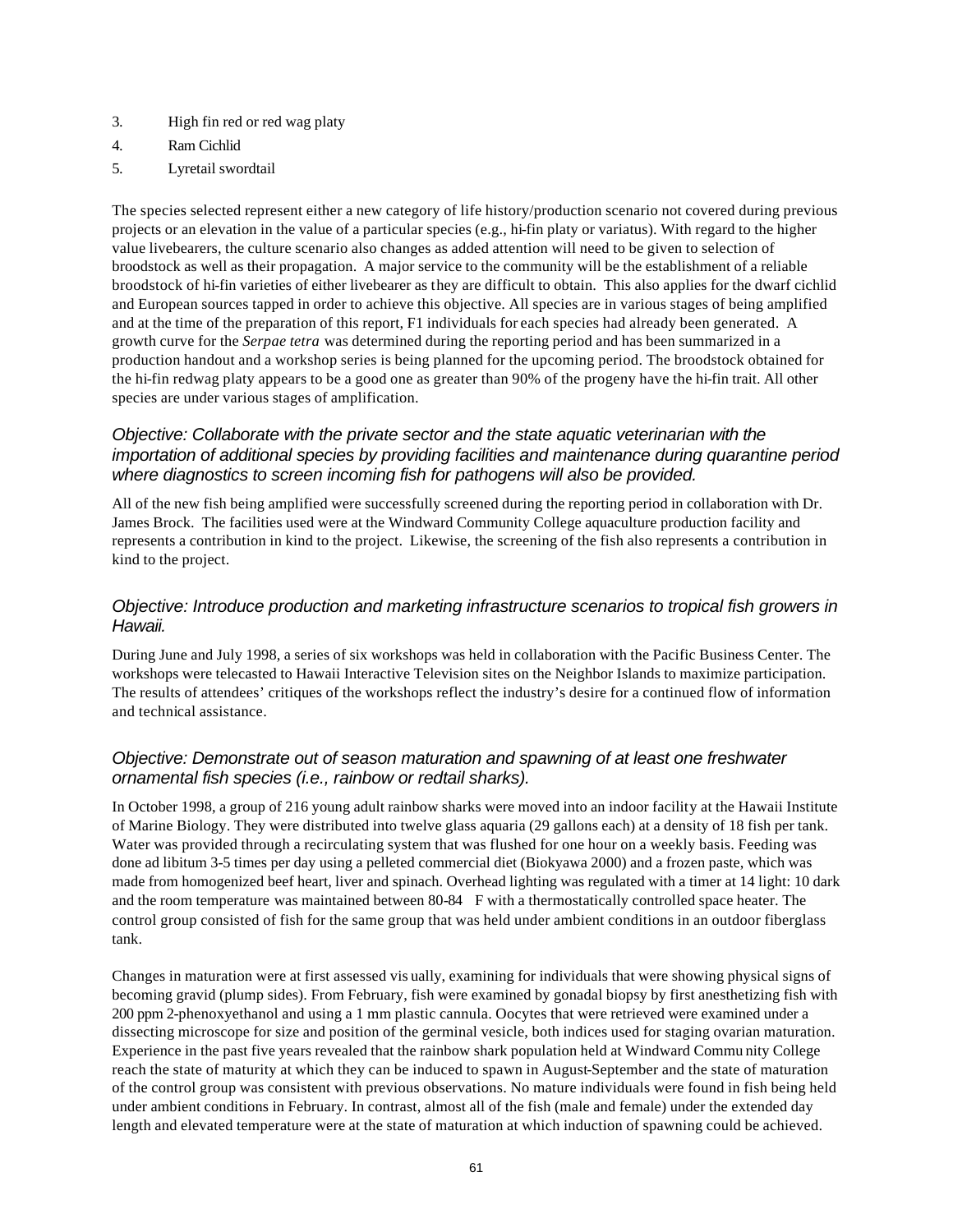The results clearly demonstrate that the altered environmental conditions have resulted in an advancement of maturation of broodstock by at least six months. Induction of spawning trials will be reported on during the upcoming reporting period.

#### *Objective: Demonstrate optimal stocking densities of one ornamental fish species in a commercially available recirculating system and determine economic feasibility.*

It has been reported that the island of Oahu's underground freshwater resources will be fully accounted for by the year 2010 and additional means of supplying potable water for the populace will have to be considered. These indications highlight the increased demand for the limited resource of freshwater. As a result, water reuse becomes an important issue in the development of the freshwater ornamental fish industry in Hawaii.

 The initial investigation of the study conducted in response to this objective began with characterizing the "new tank syndrome" by stocking 90 juvenile rainbow sharks into 10-gallon glass aquaria equipped with virgin biofilters. Daily feeding rates consisted of two meals starting out at about 220 mg of feed and ended up at approximately 280 mg per day. Water quality parameters that were monitored included temperature, pH, total ammonia nitrogen, nitrate and nitrite. The study found that the nitrogenous waste products peaked (ammonia by day 18, nitrite by day 30) followed by a decrease to undetectable levels. The changes were explained by a growth of the detoxifying bacteria and clarifying bacteria in the biofilter as well as on the tank walls.

The second phase of the work used the same tanks and "pushed" the system by increasing density and the feeding rate. In addition to the control tanks, two tanks were seeded with the commercial bacteria flock "Cycle" and the remaining tanks were seeded with "Cycle" and the additional commercial bacterial flock "Waste Control". Each tank was stocked with 160 fish and feedings began at 280 mg per day and increased to over one gram a day. Ammonia remained undetectable until day 54 of the trial when fish were eating about 640 mg of feed a day, which meant that during the early phase of the trial, the Nitrosomonas bacterial already present were able to handle the conversion of all of the ammonia produced to nitrite and the Nitrobacter converted all of the nitrite to non-toxic nitrate. Although the bacteria colonies were apparently overwhelmed beginning on the  $54<sup>th</sup>$  day of the trial, eventually all tanks were able to acquire sufficient amounts of bacteria to handle the amounts of nitrogenous waste being produced by the fish.

Turbidity was another factor that followed a similar trend in that the addition of the commercial preparations of bacteria significantly improved the clarity of the treated tanks. However, all tanks became equally turbid by the end of the growout period suggesting that even with the addition of exogenous bacterial flora to seed the tanks, the limits of the recirculating system were exceeded.

The water quality parameter that exhibited temporal changes that reached toxic levels was pH, which was observed to continuously fall during the course of the trial in all tanks. Although the addition of exogenous bacteria resulted in significant differences in the observed ranges in pH, all tanks exhibited a decreasing ability to maintain pH during the growout trials. Mortalities were observed only during periods when pH dropped to a level of 4.1, which indicates that the amount of fish and bacteria at this stage are producing so much carbon dioxide that the pH of the entire system is being forced towards acidic levels and can overwhelm a system.

The results from these activities provided an indication of the threshold of a recirculating system and some working parameters. From these small-scale trials, parameters were established as follows. For 38 liters of water, 0.4 liters of biofilter space to account for 700-800 mg of feed per day with no water exchange. If there is a daily water exchange the amount of feed can be increased to approximately 1,100 mg/day. For aquarium fishes, this would be essentially equivalent to 13 inches (body length) of fish per gallon of aquarium water used. The results of the experiment were summarized in an article submitted to the Honolulu Aquarium Society and printed in their monthly newsletter.

### *Objective: Complete a paper study of aquatic ornamental plants that hold potential for culture in Hawaii.*

In addition to teleost, aquatic plants are also a mainstay of the industry. Until recently, aquatic plants were exclusively collected from the wild. However, culture technologies of freshwater aquatic plants have evolved to the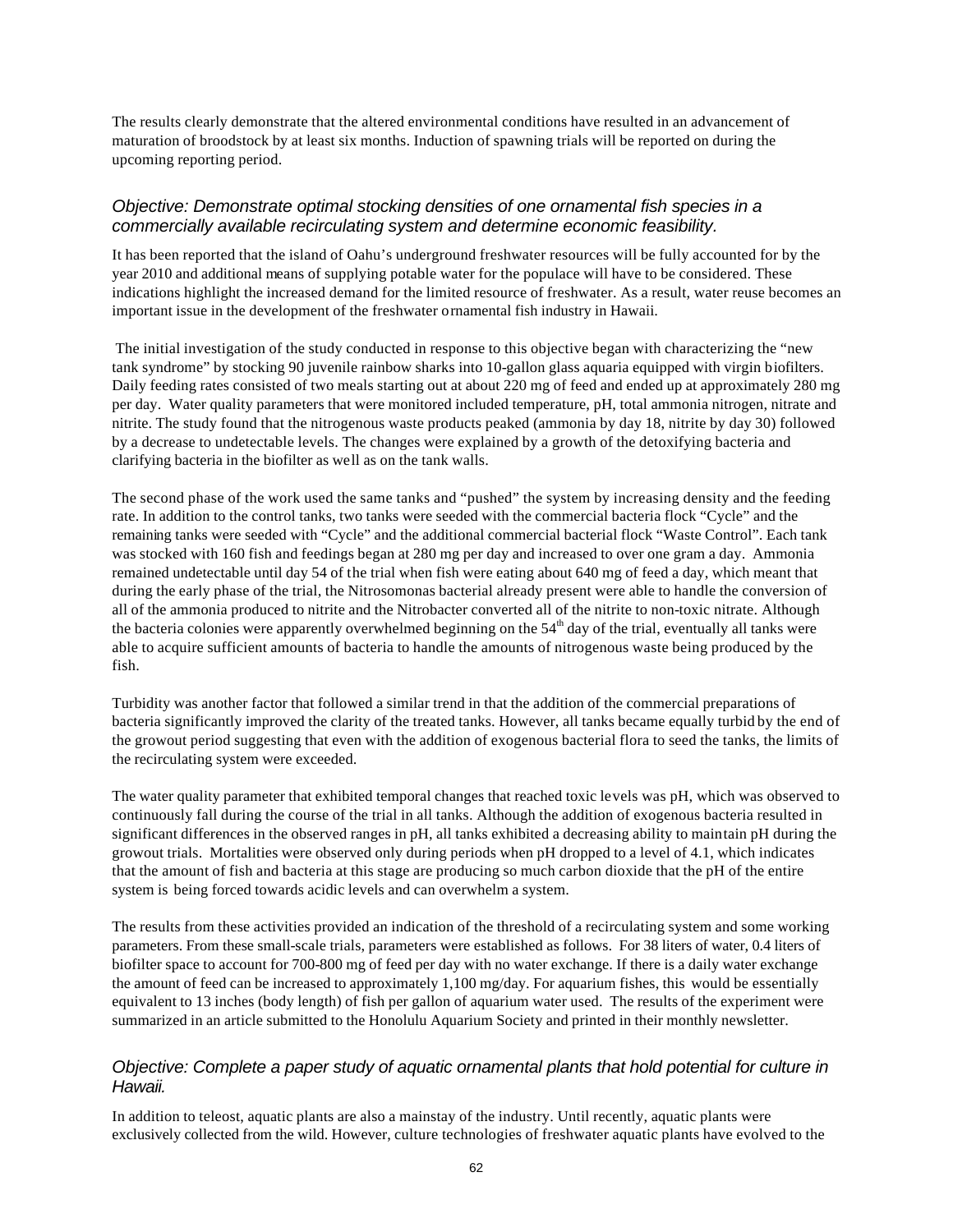point where they also have become a viable industry. Technologies such as tissue culture techniques have been employed to amplify certain species of plants that are slow in reproducing and growout is being conducted in hothouses at commercial scale.

In spite of these positive aspects, it is important to first assess whether such an industry is viable in Hawaii. Price lists were obtained for six species of aquatic plants (*Egeria densa, Cabomba caroliniana, Echinodurus bleheri, Vallisneria torta, Anubias barteri and Crytocoryne balanse*) from three different distributors. Analysis of the information concluded that the competition for breaking into the market with the plants surveyed would be difficult considering their very low estimated farm-gate price. However, Hawaii may still be able to compete as a niche market (which is typical of Hawaii's aquaculture commodity list) by providing species that are not readily available. Another option would be to take advantage of the lack of restrictions for the importation of any species of aquatic plants and establish a transshipping business where large numbers of plants are imported and then marketed. Prices would have to be competitive with U.S. mainland distributors. Although technologies are available to mass culture aquatic plants, there are apparently no "large" commercial tissue culture laboratories for plants in general in Hawaii, which may indicate that a laboratory of the size and type needed may not be commercially viable in Hawaii.

## **Work Planned**

The amplification process will continue for the five species identified as desirable by producers. A workshop will be conducted in conjunction with the distribution of the anticipated first species, *Serpae tetra*, and pamphlets describing the culture of each of the species will be produced for distribution. The possibility of conducting the stocking densities activity on a farm site will be explored. If this is not possible, a tank field will be set up to complete this work. Now that out of season maturation has been achieved for rainbow sharks, spawning trials will be conducted to demonstrate the successful production of larvae. A manuscript summarizing this activity will be produced. Three identical tanks, each equipped with a different recirculating system, will be constructed and stocked to compare the effectiveness of the different units and validate the findings observed in the earlier small scale experiments. An extension handout will summarize the findings. A draft of the project paper will summarize the information being collected regarding the potential for the culture of aquatic ornamental plants in Hawaii. A series of workshops will be held covering a variety of topics including the commercial production of the *Serpae tetra* and the popular spawning workshops. Pending the completion of the live feeds work, a workshop is also tentatively planned on this topic. Investigators will continue to provide technical assistance to farmers as needed.

## **Impacts**

Whether the project is successful in achieving its goal to foster development of the freshwater ornamental fish industry in Hawaii can be measured by a review of the number of farms that report freshwater ornamentals as a commodity. The State Department of Aquaculture provides a list every year of the number of farms and what they produced. Based on the lists obtained for the years 1992 through 1998, there is a significant increasing trend in the number of farms that produce freshwater ornamentals since the start of CTSA support in 1994. The 1998 data reflect an increase of nearly four times the number of farms listed in 1994. Another method to measure impact is by comparing the amount invested in the program with the amount produced by the industry. The Aquaculture Development Program reported approximately \$450,000 in gross sales of freshwater fish in Hawaii in 1997. This amount already exceeds the amount invested in freshwater ornamental projects since their inception. The freshwater ornamental growers have reached a sufficient mass that they can now be considered a small industry in Hawaii's aquaculture scene and shows every indication of continued growth. The industry is already taking steps to diversify on their own as reflected in the number of species being marketed by local wholesalers well beyond the ones focused on by this project. As investigators look ahead for possible constraints that face this growing industry, the work focusing on recirculating systems will continue to be important as freshwater is a limited resource in an island environment.

## **Support**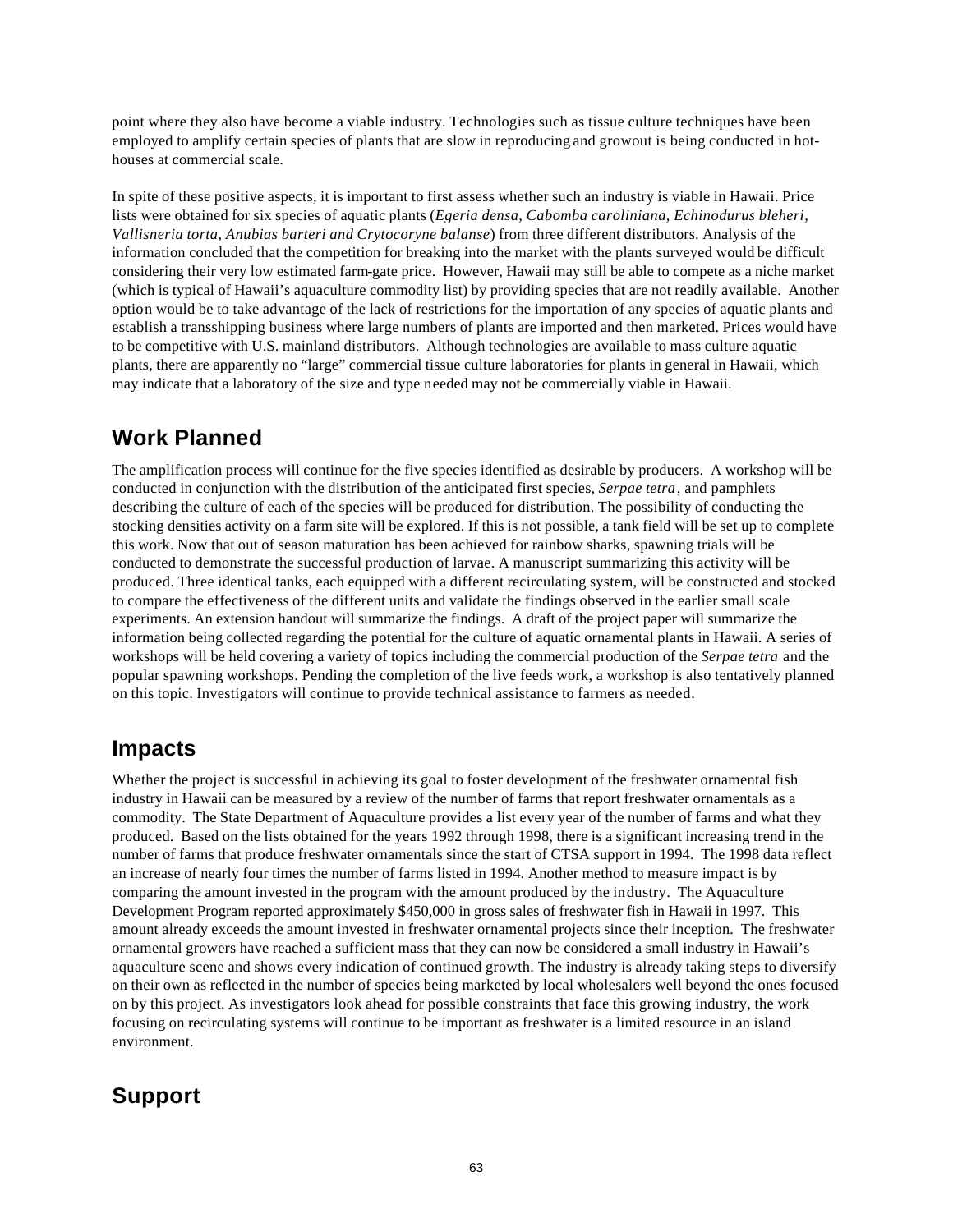This project received financial support from CTSA and Sea Grant Extension Service, University of Hawaii and in-kind support from 12 farms and three state agencies.

|       |              |                    | Total           |                        |                |                |
|-------|--------------|--------------------|-----------------|------------------------|----------------|----------------|
|       |              | <b>Total Other</b> |                 |                        |                |                |
| Year  | <b>CTSA</b>  | <b>SGES</b>        | <b>Industry</b> | <b>State of Hawaii</b> | <b>Support</b> | <b>Support</b> |
| One   | \$50,000.00  | \$20,000.00        | in kind         | 3 agencies             | \$20,000.00    | \$70,000.00    |
| Two   | \$100,000.00 | \$20,000,00        | in kind         | in kind                | \$20,000.00    | \$120,000,00   |
| Three | \$110,000.00 | \$12,272.00        | in kind         | in kind                | \$12,272.00    | \$122,272.00   |
| Total | \$260,000.00 | \$52,272.00        | $\sim$          | $\sim$                 | \$52,272,00    | \$312,272.00   |

### **Publications, Manuscripts and Papers Presented**

- Ako, H., L. Asano, M. Fukada, and C.S. Tamaru. 1999. Culture of rainbowfish *Psuedomugil furcatus*, and the use of a Hawaii-specific feed, Tropical Gold. I`a O Hawai`i, Vol. 1999, Issue 2.
- Ako, H., C.S. Tamaru, L. Asano, and M. Yamamoto. 1999. Use of bioreactor produced cartenoids and foodfish feeds for growout of ornamental fish. Book of Abstracts, U.S. Chapter of the World Aquaculture Society, Aquaculture America, January 27-30, 1999, Tampa, Florida. P. 1.
- Ako, H. and C. S. Tamaru. 1999. Are feeds for foodfish practical for aquarium fish?. International Aquafeeds, Issue 2, 1999: 30-36.
- Ako, H., C.S. Tamaru, L. Asano, and D. Tagomori. 1998. Biofilters and water recirculation. I`a O Hawai`i, Vol. 1998, Issue 12.
- Ako, H. and C.S. Tamaru. 1998. Astaxanthin, killing fish and the 13-inches per gallon rule. I`a O Hawai`i Volume 1998, Issue 9.
- Ako, H., T. Nishimura, and C.S. Tamaru. 1998. Testing palatability of flake feeds using the tinfoil barbs.  $\Gamma$ a O Hawai`i Volume 1998, Issue 8.
- Ako, H., T. Nishimura, and C.S. Tamaru. 1998. Testing palatability of flake feeds using the guppy. I`a O Hawai`i Volume 1998, Issue 6.
- Ako, H., T. Nishimura, and C.S. Tamaru. 1998. Palatability of flake feeds using the emperor tetra. I`a O Hawai`i, Volume 1998, Issue 5
- Ako, H. and C. S. Tamaru. 1997. Palatability and growth supporting characteristics of koi feeds. *I`ao O Hawai`i*. Volume 1997, Issue 6.
- Tamaru, C.S., V. Sato, L. Nakamitsu, H. Ako and L. Asano. 1999. Fatty acid profiles and use of *Moina* as an alternative to *Artemia* in the culture of freshwater ornamental fish larvae. I`a O Hawai`i, Vol. 1999. Issue 5.
- Tamaru, C.S., H. Ako and C. Carlstrom-Trick. 1998. We need to help each other keep up with the Hawaii Administrative Rules for the importation of biological commodities. I`a O Hawai`i, Volume 1998, Issue 11.
- Tamaru, C.S., L. Pang, H. Ako, and L. Asano. 1998. Growth and enrichment of *Moina* for use in freshwater ornamental fish culture. I`a O Hawai`i Volume 1998, Issue 10.
- Tamaru, C. S. and H. Ako. 1997. Growth of the angelfish, *Pterophyllum scalare*, using various commercial feeds. *I`ao O Hawai`i*. Volume 1997, Issue 4.
- Tamaru, C. S., H. Ako, R. Pagurigan and C. Chun. 1997. Growth of guppies, *Poecilia reticulata*, using various commercial feeds. *I`ao O Hawai`i*. Volume 1997, Issue 5.
- Tamaru, C. S. and H. Ako. 1997. Essential fatty acid profiles of maturation feeds used in freshwater ornamental fish culture. *I`ao O Hawai`i*. Volume 1997, Issues 8 and 9.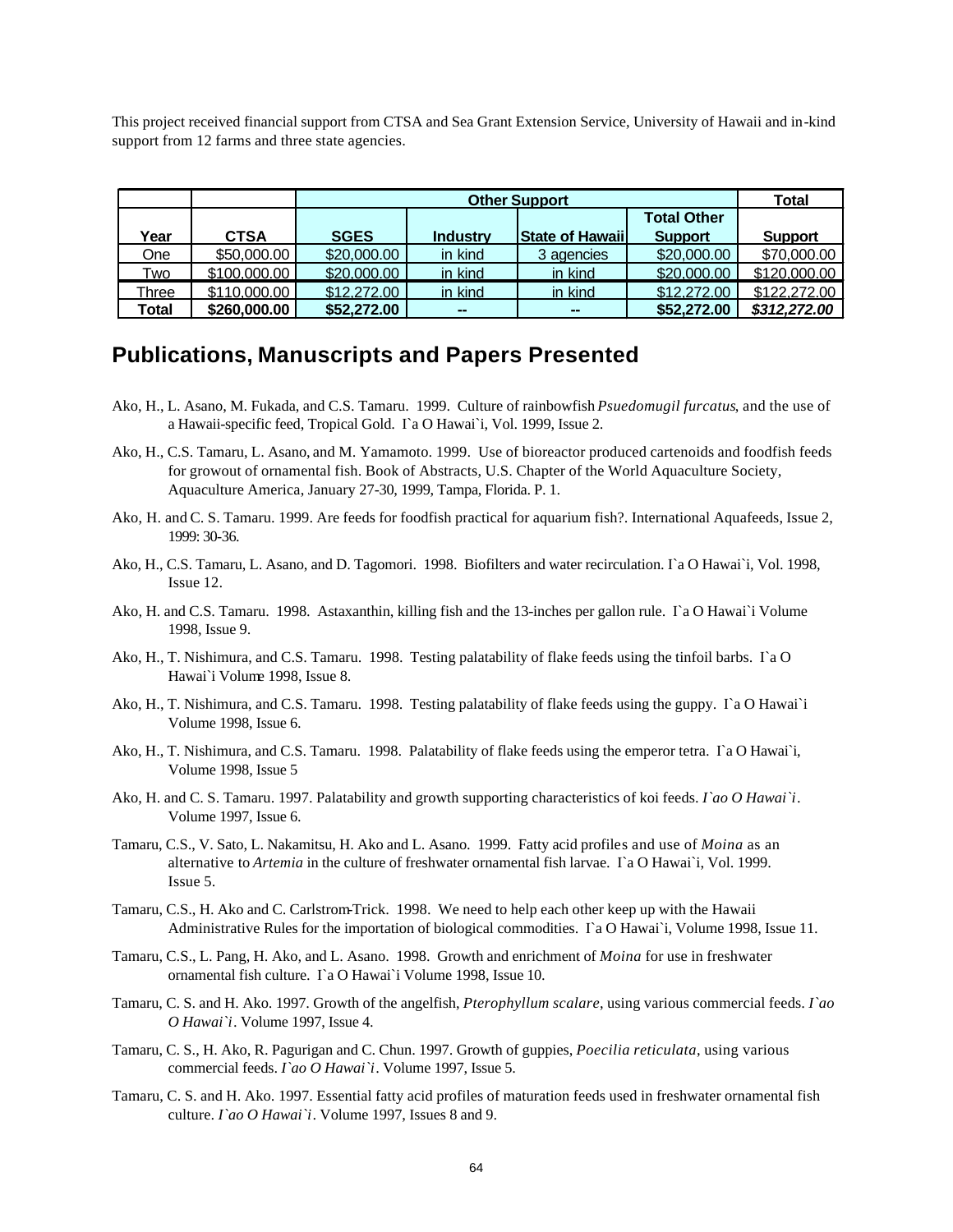Tamaru, C. S., H. Ako and R. Paguirigan. (in press) Essential fatty acid profiles of maturation feeds used in freshwater ornamental fish culture. *Hydrobiologica*.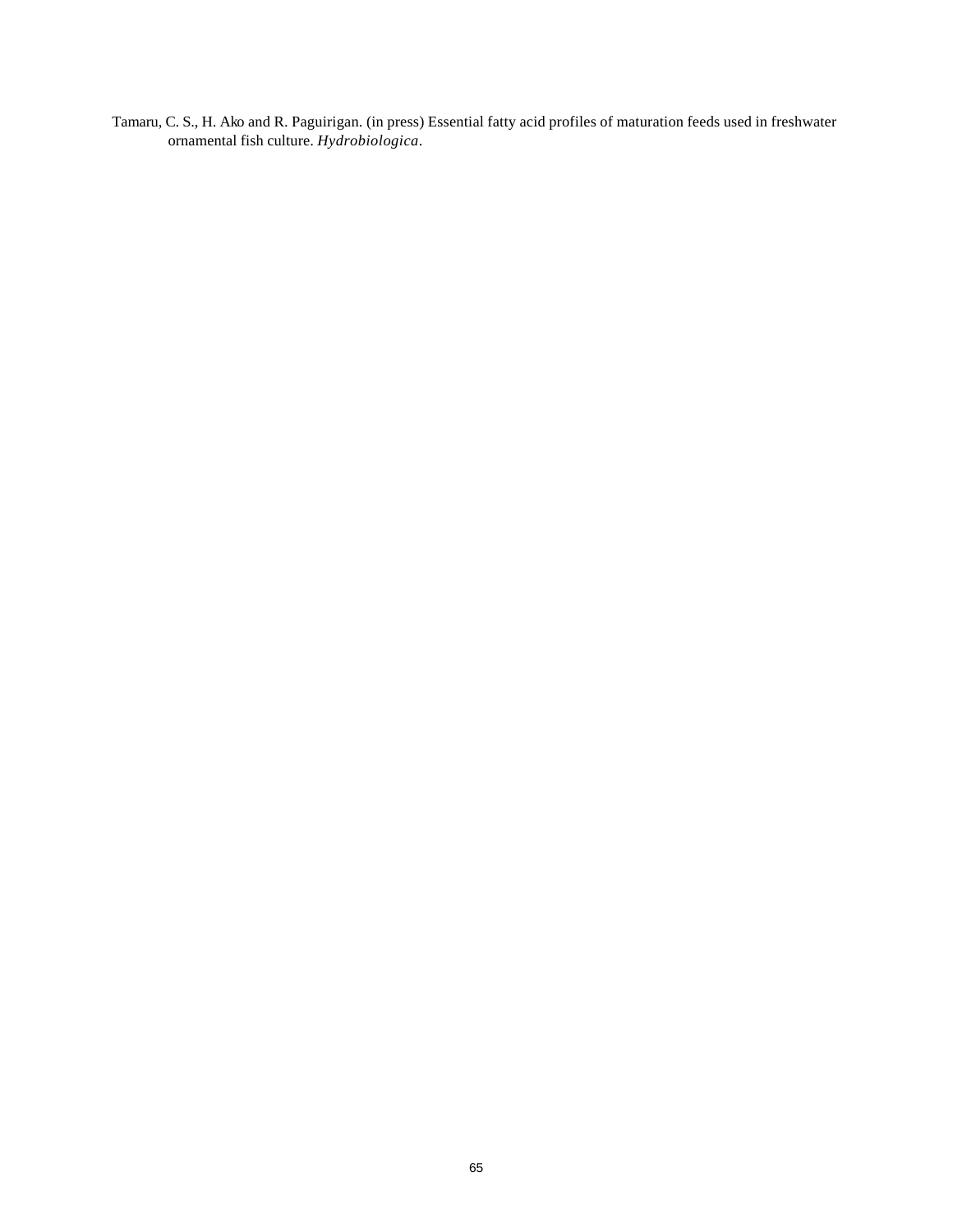# **Growout Trials of the Commercially Important Opakapaka,** *Pristipomoides filamentosus termination report*

### **Dates of Work**

April 1998 through March 1999

### **Funding Level**

\$30,000

### **Participants**

Dr. Christopher Kelley, Hawaii Institute of Marine Biology Dr. Anthony Ostrowski, The Oceanic Institute Dr. E. Gordon Grau, Hawaii Institute of Marine Biology

## **Reason for Termination**

This project was terminated because all the objectives were completed.

## **Objectives**

The overall goal of this project, which was initiated under the CTSA Eleventh Annual Plan of Work, was to establish commercial production of cultured opakapaka, *Pristipomoides filamentosus*. To achieve this goal, an economically feasible culture technology for this species must be developed and subsequently transferred to commercial farmers. This project focused on the growout aspect of culture technology (seedstock production was already being investigated.) Specific objectives related to that goal were to:

collect 200 live opakapaka juveniles from nursery grounds located outside of Kaneohe Bay;

transport the fish to The Oceanic Institute (OI) and maintain the fish in an isolated tank for a quarantine period of one week;

conduct a growout experiment to determine the survival and growth rate of juveniles fed either a raw or pelleted diet while being held under either low or ambient lighting conditions;

provide farmers with our results as well as updates on our progress via CTSA reports, the submission of at least one publication in a refereed journal, and at least one newspaper article.

## **Principal Accomplishments**

### *Objective: Collect 200 live opakapaka juveniles from nursery grounds located outside of Kaneohe Bay.*

The Hawaii Institute of Marine Biology (HIMB) was responsible for accomplishing this objective. HIMB participants subcontracted Mr. Randy Cates, the owner of the 32 ft Raden, *Ho'okupu*, to perform the collections. Mr. Cates had already been working with HIMB on its existing deepwater snapper project, and he and his staff were trained by HIMB participants in techniques for collecting live fish from deep water. Ten trips were carried out on the *Ho'okupu* between June 1 and July 11, 1998. Table 1 provides the results of these trips.

A total of 440 juvenile opakapaka were caught by hook and line from depths of 73-110 meters and brought up to the surface using hydraulic reels. Once on board, fish with over-inflated air bladders were "deflated" with the use of a hypodermic needle and placed inside the *Ho'okupu*'s live bait well where they remained until the boat returned to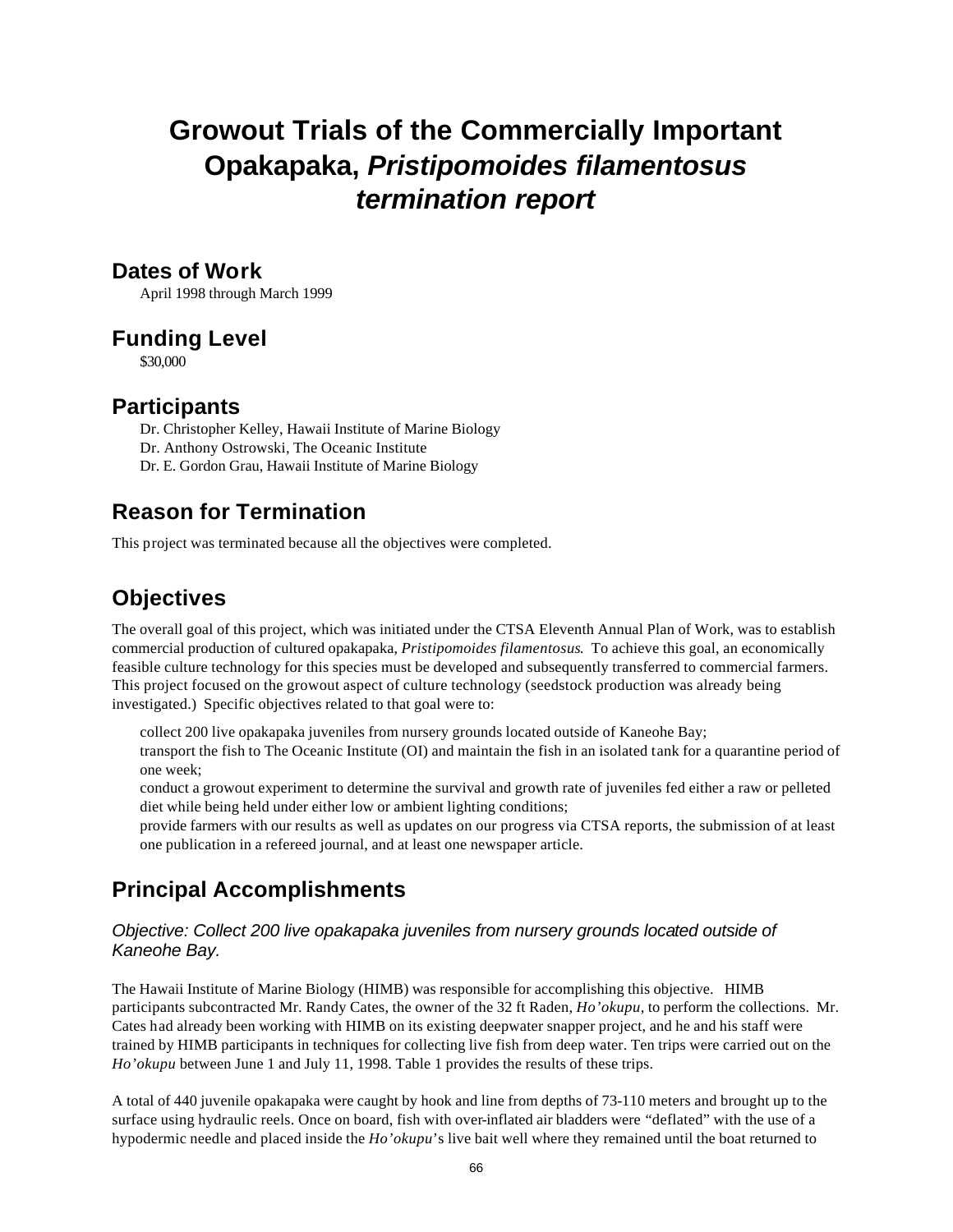HIMB. One hundred and thirty-five of these fish did not survive by the time the boat docked and therefore the overall survival rate at capture was 69%. This objective was achieved on schedule.

| Trip#        | <b>Date</b> | <b>Location</b> | Depth (m) | $#$ Caught | # Survived | <b>Survival Rate</b> |
|--------------|-------------|-----------------|-----------|------------|------------|----------------------|
|              | 6/1         | Kaneohe Bay     | 73-101    | 24         | 19         | 79 %                 |
| 2            | 6/3         | Kaneohe Bay     | 73-101    | 59         | 43         | 73 %                 |
| 3            | 6/9         | Kaneohe Bay     | 73-82     | 46         | 27         | 59 %                 |
| 4            | 6/11        | Kaneohe Bay     | 73-91     | 15         | 11         | 73 %                 |
| 5            | 6/12        | Kahana Bay      | 73-91     | 19         | 13         | 68 %                 |
| 6            | 6/13        | Kaneohe Bay     | 79        | 52         | 33         | 63 %                 |
| $\tau$       | 6/15        | Kaneohe Bay     | 73        | 64         | 40         | 63 %                 |
| 8            | 6/16        | Kaneohe Bay     | 73-110    | 51         | 35         | 69 %                 |
| 9            | 6/17        | Kaneohe Bay     | 73-91     | 68         | 52         | 76 %                 |
| 10           | 7/11        | Kaneohe Bay     | 79-101    | 42         | 32         | 76 %                 |
| <b>Total</b> |             |                 | 73-110    | 440        | 305        | 69%                  |

*Table 1: Summary of opakapaka collection trips made by the Ho'okupu.*

#### *Objective: Transport the fish to The Oceanic Institute (OI) and maintain the fish in an isolated tank for a quarantine period of one week.*

HIMB was responsible for the transportation of the fish to The Oceanic Institute (OI), and OI was responsible for maintaining the fish under quarantine. All 305 fish that survived capture were placed into an aerated transport tank on the back of a pickup truck and taken to OI. Twenty-one fish captured on trip 2 were brought back to HIMB as a result of a handling problem that was subsequently corrected. It was determined that opakapaka juveniles could not be transferred from tank to tank by conventional nylon hand nets. All fish were subsequently captured and transferred from the live well and transport tank with only the use of water-filled plastic bags. This method reduced the amount of abrasion suffered by the fish during transport. A small percentage of the fish taken to OI already showed symptoms of exophthalmos or "pop-eye" during the transport that presumably resulted from barotrauma experienced during capture. After arriving at OI, the fish in the first three transports were immediately dipped for 3-4 minutes in temperature-acclimated freshwater before placement into five m<sup>3</sup> circular, black quarantine tanks (three m<sup>3</sup> working volume). However, the freshwater dip was discontinued because of high stress-related deaths, and subsequent groups were simply placed into tanks. All groups were treated with 10 ppm nitrofurazone *in situ* for 2 hours each day for a period of ten days. After treatment, water flow in the tanks was adjusted to 30 liters/minute. Temperature and salinity in the tanks were maintained at 26-27 C and 33 ppt, respectively.

During quarantine, the health status of the fish was evaluated and remedial actions taken to correct problems. Numerous additional cases of pop-eye appeared as well as recurrences of distended air bladders that were a result of capture from deep waters. Fish that developed pop-eye in both eyes were considered blind and immediately culled from the population. Fish that developed distended air bladders were held submerged in a 15-liter bucket and their air bladders deflated again using a needle inserted through the anal pore at a 45 angle. It was not uncommon for the same fish to re-inflate several times during this period. Dead and moribund fish were quickly examined for the presence of gill and skin ectoparasites, dissected, and autopsied. By the end of the quarantine period on July 15, OI had a total of 184 completely healthy specimens, which was 92% of our target number. Total fish culled or that had died during this phase, due largely to pop-eye and complications from air bladder deflation, was 35%. This objective was achieved on schedule.

#### *Objective: Conduct a growout experiment to determine the survival and growth rate of juveniles fed either a raw or pelleted diet while being held under either low or ambient lighting conditions.*

OI was responsible for accomplishing this objective. Following the quarantine period, the 184 healthy fish were weighed (g), measured (cm fork length), and divided equally  $(23$  fish/tank) into eight, 10 m<sup>3</sup> circular, black experimental tanks (7  $m<sup>3</sup>$  working volume) located outdoors. Since the last group of fish arrived from HIMB on July 11, each tank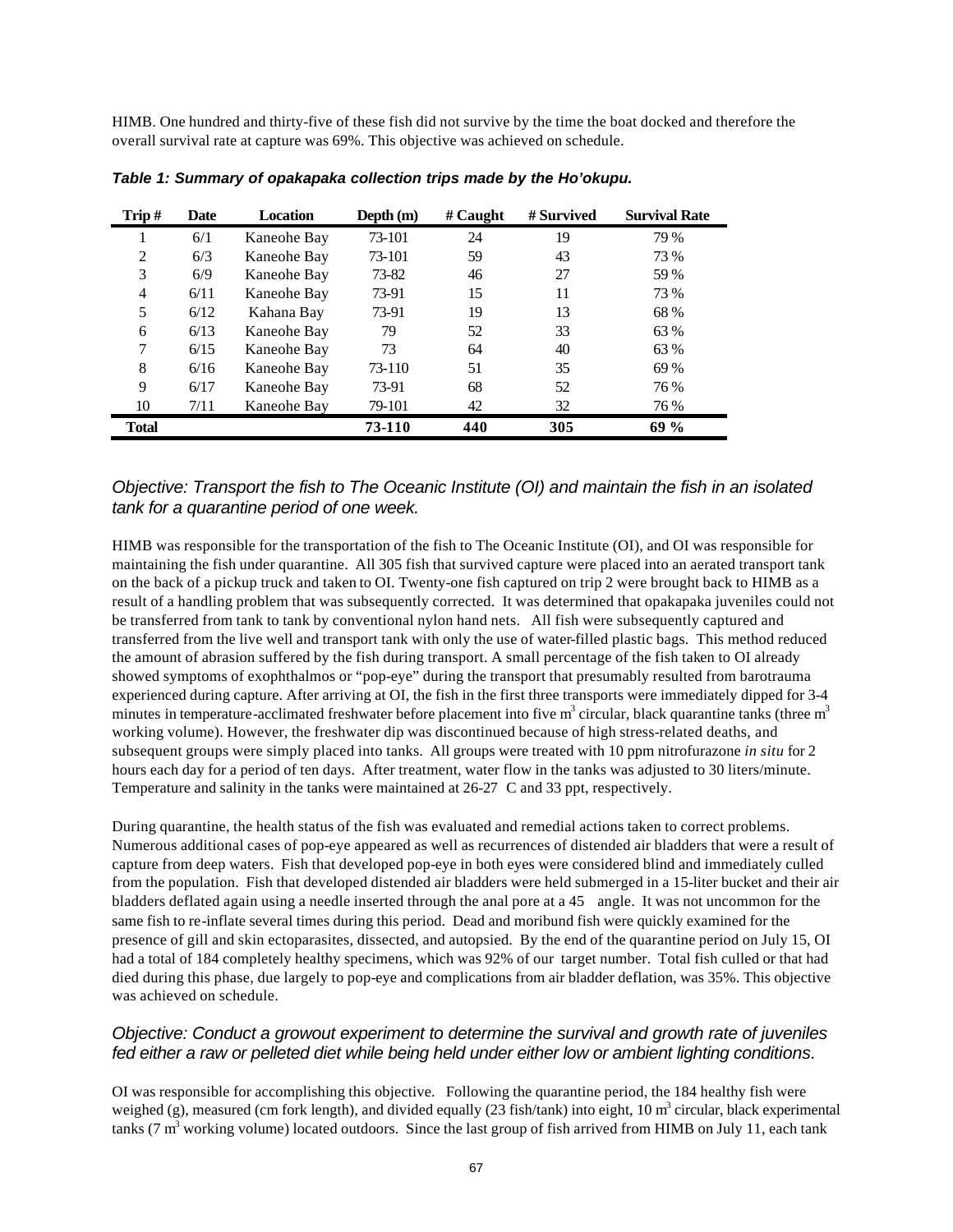was initially stocked with 20 fish on July 15. On July 30, three additional fish were added to each tank from the last group after they had completed quarantine. Fish were first anesthetized *in situ* with 80 ppm MS-222 before handling. Initially, each tank was covered with two pieces of 80% shade cloth to limit algal growth. A third piece of cloth was added 56 days into the trial to further limit incident and stray light source infiltration.

Four tanks of fish were fed a raw diet consisting of squid, smelt, and krill. The other four tanks of fish were fed a moist, dough-like mash consisting primarily of the Moore-Clarke Marine Grower diet. The fis h were weaned onto the mash by initially feeding them dry pellets mixed with raw smelt (50:50 w/w mixture). After a short period, the smelt was discontinued and the pellets were subsequently moistened by soaking them in water for 5 minutes. The fish accepted these "hydrated" pellets only after they were molded into a dough-like mass. All fish were fed twice daily (0800 and 1500 hrs) to satiation.

The original design of this trial included monthly measurements of fish performance. This schedule was changed after it became clear that handling increased deaths and the incidence of pop-eye. After the initial check in July (week 0), the fish were weighed and measured on only two other dates, October 29, 1998 (week 15) and January 28, 1999 (week 28). During these checks, the water level in the tanks was reduced to one  $m<sup>3</sup>$ . Fish were captured and placed into a holding tank containing 80 ppm MS 222 where they lost equilibrium after 30-45 seconds. After measurement, each fish was placed into a plastic bag filled with ambient seawater held inside a 15-liter bucket. Once recovery was imminent, the bag with the fish was placed back into a cleaned experimental tank, and the fish was released.

Table 2 (on the following page) provides the survival rates, mean forklengths, and mean weights from each tank for weeks 0, 15, and 28. At week 0, mean forklengths and weights ranged between 18.2-19.0 cm and 104.6-115.5 g, respectively. By week 15, these values had increased to 22.5-26.5 cm and 216.4-439.8 g, while survival rates ranged between 39-74%. By week 28, the survival rates had dropped to between 0-48%. All of the fish in two of the tanks (i.e., tanks 4 and 5) died between weeks 15 and 28. The mean forklengths and weights in tanks that had surviving fish ranged between 26.1-31.1 cm and 343.9-689.1 g, respectively. In both treatment groups, there was clearly a tank effect with respect to both survival and growth. This was most likely due to disease problems observed during the experiment. Deaths occurred frequently (about one fish every day) and included fish that died due to starvation, pop-eye, and unknown causes. One group of fish fed the raw diet exhibited heavy mortality associated with unusual kidney histopathology. The cause of the condition is unknown.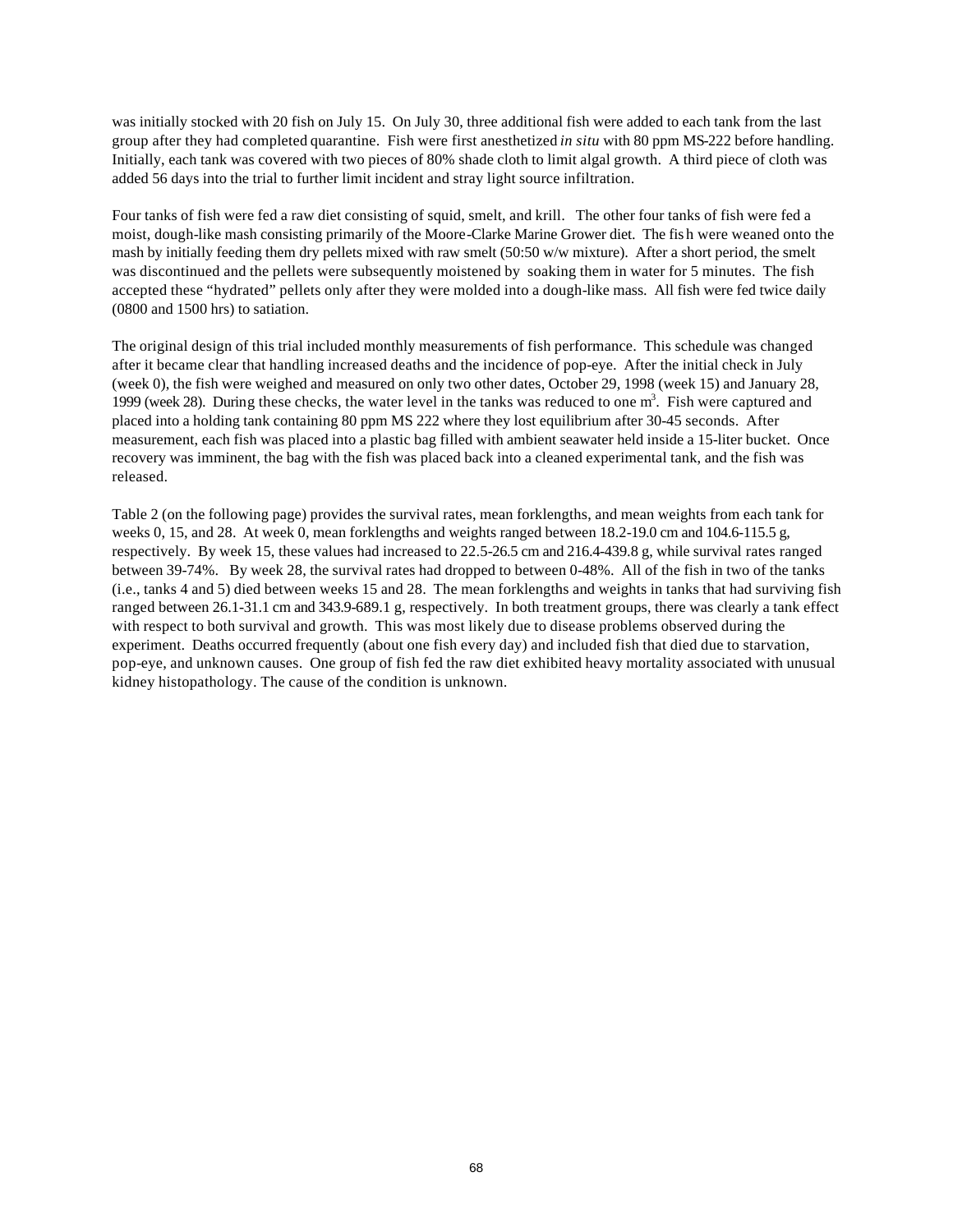| <b>Treatment</b> | <b>Tank</b>    | Week         | N                        | <b>Survival</b> | Mean FL (cm) | Mean Wt $(g)$            |
|------------------|----------------|--------------|--------------------------|-----------------|--------------|--------------------------|
| <b>Pelleted</b>  | $\mathbf{1}$   | $\bf{0}$     | 23                       | 100 %           | 18.6<br>1.5  | 108.7<br>30.0            |
| <b>Diet</b>      |                | 15           | 13                       | 57 %            | 22.8<br>2.9  | 236.2<br>116.6           |
|                  |                | 28           | 11                       | 48 %            | 2.8<br>26.1  | 121.5<br>343.9           |
|                  | 4              | $\bf{0}$     | 23                       | 100 %           | 19.0<br>1.4  | 115.5<br>27.9            |
|                  |                | 15           | 17                       | 74 %            | 22.5<br>2.5  | 216.4<br>88.6            |
|                  |                | 28           | $\boldsymbol{0}$         | 0%              |              |                          |
|                  | 5              | $\bf{0}$     | 23                       | 100 %           | 1.5<br>18.7  | 114.8<br>31.9            |
|                  |                | 15           | 12                       | 52 %            | 3.1<br>23.5  | 260.0<br>132.5           |
|                  |                | 28           | $\boldsymbol{0}$         | 0 %             |              | $\overline{\phantom{a}}$ |
|                  | 6              | $\bf{0}$     | 23                       | 100 %           | 2.0<br>18.6  | 50.3<br>112.7            |
|                  |                | 15           | 11                       | 48 %            | 23.0<br>4.1  | 251.5<br>161.2           |
|                  |                | 28           | $8\,$                    | 35 %            | 26.5<br>2.9  | 142.9<br>366.1           |
| <b>Raw Diet</b>  | $\overline{2}$ | $\mathbf{0}$ | 23                       | 100 %           | 18.3<br>1.7  | 25.8<br>108.8            |
|                  |                | 15           | 15                       | 65 %            | 25.9<br>2.1  | 388.5<br>128.6           |
|                  |                | 28           | 11                       | 48 %            | 28.8<br>3.5  | 520.5<br>225.7           |
|                  | 3              | $\bf{0}$     | 23                       | 100 %           | 18.2<br>2.0  | 104.6<br>38.2            |
|                  |                | 15           | 17                       | 74 %            | 26.5<br>3.3  | 188.0<br>439.8           |
|                  |                | 28           | 10                       | 43 %            | 31.1<br>2.8  | 689.1<br>188.7           |
|                  | $\overline{7}$ | $\mathbf{0}$ | 23                       | 100 %           | 18.4<br>1.5  | 28.6<br>109.8            |
|                  |                | 15           | 9                        | 39 %            | 24.4<br>2.6  | 319.3<br>121.4           |
|                  |                | 28           | $\overline{\mathcal{L}}$ | 17 %            | 26.8<br>2.4  | 107.8<br>398.3           |
|                  | 8              | $\bf{0}$     | 23                       | 100 %           | 1.5<br>18.4  | 106.0<br>28.8            |
|                  |                | 15           | 16                       | 70 %            | 3.0<br>26.3  | 409.6<br>171.4           |
|                  |                | 28           | 3                        | 13 %            | 27.2<br>2.0  | 394<br>112.7             |

#### *Table 2: Summary of the data by tank*

Table 3 summarizes the same data by treatment. Mean survival rate, forklength, and weight were higher in the raw diet group in comparison with the pelleted diet group. By week 28, 30% of the fish in the raw diet group had survived versus 21% in the pelleted diet group while the mean weights differed by more than 150 g. These differences, however, were not significantly different.

Specific growth rates (SGR, i.e., % body weight gain/day) and % weight increase were not shown, but were likewise, not significantly different (0.763 vs. 0.763 and 466.9 vs. 483.3 respectively). The food conversion rate (FCR) however, was significantly higher in the raw diet group in comparison to the pelleted group. The raw diet was apparently a better converter of fish weight at 1:1.4 than the pellet feed which converted at 1:6.1. This was probably due to a 5-week acclimation period of converting the fish to pellets. This was finally accomplished after moistening the pellets in water prior to feeding. During this period, most of the feed was flushed down the drain before the fish could eat it.

| <b>Treatment</b> | Week     | N            | <b>Mean Survival</b> | Mean $FL$ (cm) | Mean Wt $(g)$  |
|------------------|----------|--------------|----------------------|----------------|----------------|
| <b>Pelleted</b>  | $\bf{0}$ | 0.0<br>23.0  | 100<br>0%            | 0.2<br>18.7    | 2.8<br>113.0   |
| <b>Diet</b>      | 15       | 13.3<br>1.3  | 58<br>6 %            | - 0.4<br>23.0  | 53.0<br>209.3  |
|                  | 28       | 4.8<br>4.8   | 21 21 %              | $26.3$ 0.2     | 355.0<br>-11.1 |
| Raw              |          | 23.0<br>0.0  | 100<br>0%            | 18.3<br>0.1    | 2.4<br>107.5   |
| <b>Diet</b>      | 15       | 14.3<br>-1.8 | 8 %<br>62            | 25.8<br>1.0    | 389.3<br>51.5  |
|                  | 28       | 3.5<br>7.0   | 30<br>15 %           | 28.5 1.5       | 104.3<br>500.5 |

*Table 3: Summary of the data by treatment*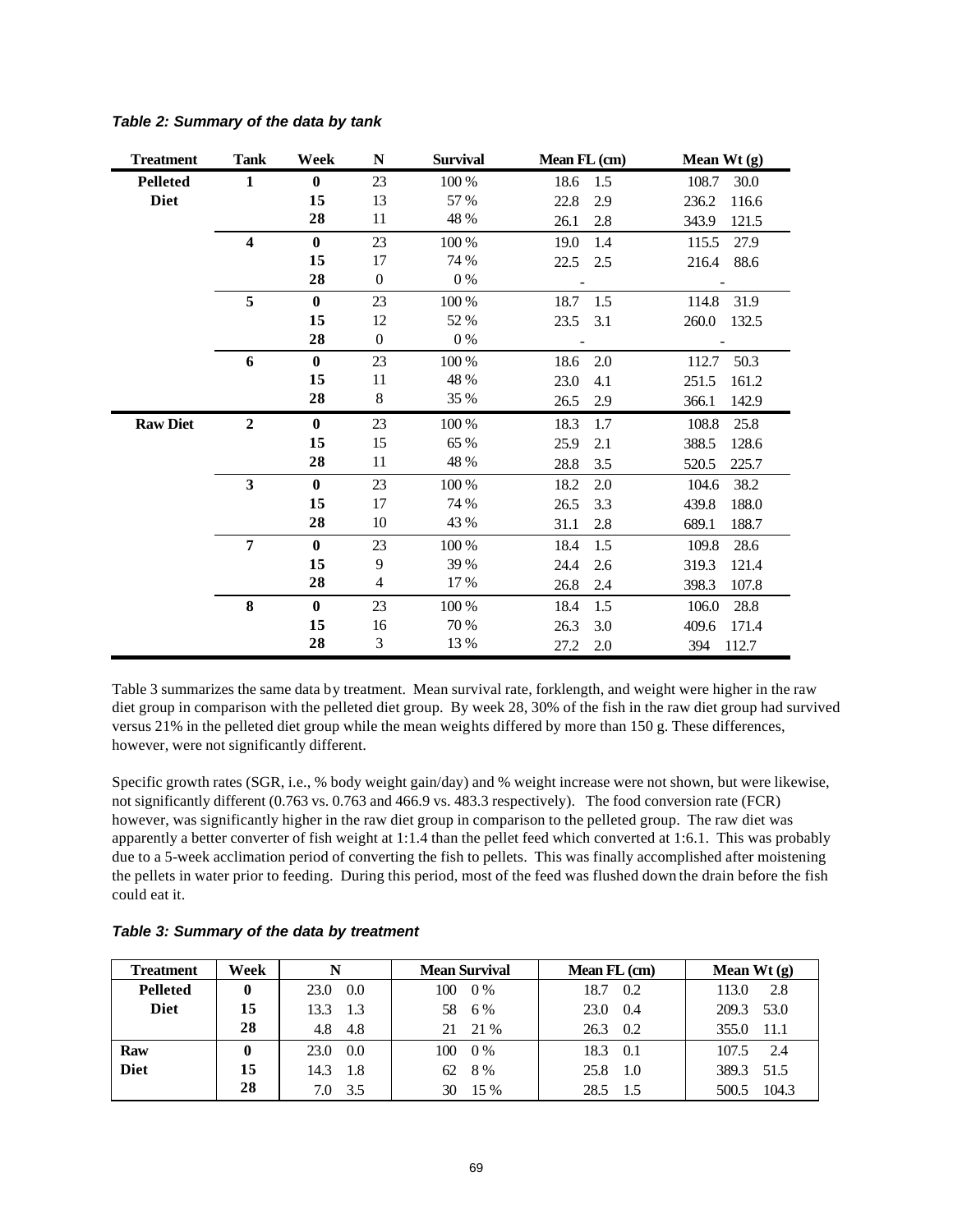A problem with interpreting the results of the growout experiment is the high mortality rate observed in both treatment groups. Of the original 184 fish used in this experiment, only 47 had survived to week 28. Of these, 21 had either unilateral or bilateral pop-eyes. Only 26 fish completed the experiment in reasonably good health.

These fish were moved to a larger and brighter square cement tank where pop-eye still continues to develop. Other physical problems observed during the experiment were parasites in the viscera and gill plates, a thinning of the epidermis dorsally behind the head, and necrosis of the swim bladder. These problems need to be resolved before this species can be considered as an aquaculture candidate. This task was completed on schedule.

*Objective: Provide farmers with our results as well as updates on our progress via CTSA reports, the submission of at least one publication in a refereed journal, and at least one newspaper article.*

Both HIMB and OI were responsible for accomplishing this objective. Required progress reports have been submitted to CTSA with this being the final report for year 1. Due to the poor survival rate of the fish during the growout experiment, workgroup members from both HIMB and OI are still deciding whether an attempt should be made to submit the results for publication. No newspaper articles are planned. This objective, therefore, has been only partially achieved.

## **Impacts**

This project provided the first rigorous examination of the culture potential of opakapaka. It was demonstrated that opakapaka can be captured alive from deep water, can survive in captivity for at least 6 months, and can be weaned onto a pelleted diet. However, due the poor survival of the fish during the growout experiment, the opakapaka culture does not appear to be feasible using standard techniques developed for shallow water species. Specialized techniques for deepwater species need to be developed in the future.

## **Support**

This project received funding from the Center for Tropical and Subtropical Aquaculture (CTSA), the University of Guam (UOG), the National Science Foundation and the Department of the Interior, Office of Insular Affairs.

|               |             | <b>Other Support</b> |          |                    |             |
|---------------|-------------|----------------------|----------|--------------------|-------------|
| Year          | <b>CTSA</b> | <b>University</b>    | Industry | <b>Total Other</b> | Total       |
| One           | \$30<br>00  | \$0.OC               | \$0.00   | \$0.00             |             |
| <b>ITOTAL</b> | \$30.000.00 | \$0.00               | \$0.00   | 00                 | \$30,000,00 |

## **Publications, Manuscripts or Papers Presented**

No publications were produced as a result of this project.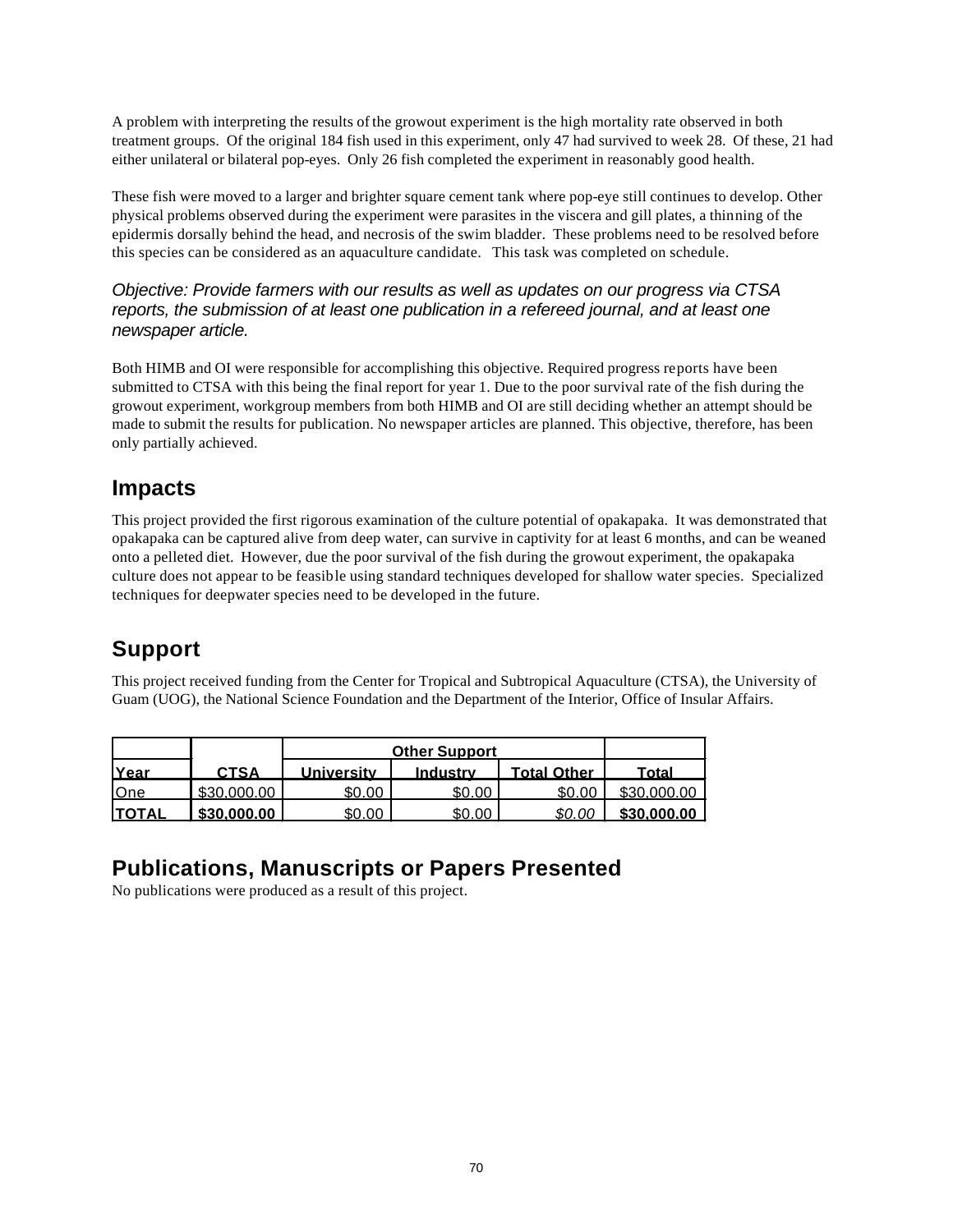# **Development of Pacific Threadfin and Milkfish Growout Technology and Production of Live Feeds and Seedstock**

### **Dates of Work**

April 1993 through March 1999

### **Funding Level**

\$331,934

### **Participants**

Dr. Anthony Ostrowski, The Oceanic Institute Dr. James Szyper, Hawaii Institute of Marine Biology Dr. Clyde Tamaru, Sea Grant Extension Service Michael Fujimoto, Anuenue Fisheries Research Center

### **Objectives**

The overall goal of this three-year project, which was initiated under the CTSA Ninth Annual Plan of Work, is to develop growout technology for Pacific threadfin (*Polydactyulus sexfilis*) and milkfish (*Chanos chanos*) and transfer that technology to the aquaculture industry. Specific objectives related to that goal are to

determine Pacific threadfin growout requirements by:

evaluating suitable growout facilities,

identifying appropriate stocking densities and loading rates,

identifying appropriate commercial feeds,

and identifying market potential;

determine milkfish growout requirements by:

identifying suitable commercial feeds and assessing the animal's potential as baitfish;

provide commercial farmers with live feed cultures and threadfin and milkfish seedstock, which includes

maintaining broad-based threadfin and milkfish broodstock capabilities to supply eggs or juveniles to cooperating farmers,

supplying live feed starter kits to cooperating farmers,

maintaining cooperative efforts and contacts between farmers and researchers;

Provide farmers with a spreadsheet template to calculate costs of production and identify specific areas to improve productivity.

## **Principal Accomplishments**

Progress over the last six months of the project concentrated primarily on production and distribution of remaining fingerling threadfin and milkfish to participating farmers and on field testing of the economic spreadsheet. Marketing efforts were delayed because of cancellation of events or changes in dates, and budget cuts within the State of Hawaii's Aquaculture Development Program (ADP). Development of a promotional brochure for threadfin was to be cost-shared between the ADP and the CTSA. A no-cost extension of the project through October 1999 was approved. This extension was requested because the start date of the project, which was delayed until July 15, 1998.

The production and distribution of fingerlings to local farmers has been completed. A total 354,998 threadfin and 137,500 milkfish were distributed. These numbers represented 41.6% and 37.5% more, respectively, than what was targeted for the project. In addition, two feeding trials were conducted that indicated the potential for polyculture of milkfish and shrimp (*Penaus vannamei*) in ponds. Results indicated that total biomass in a pond can be increased by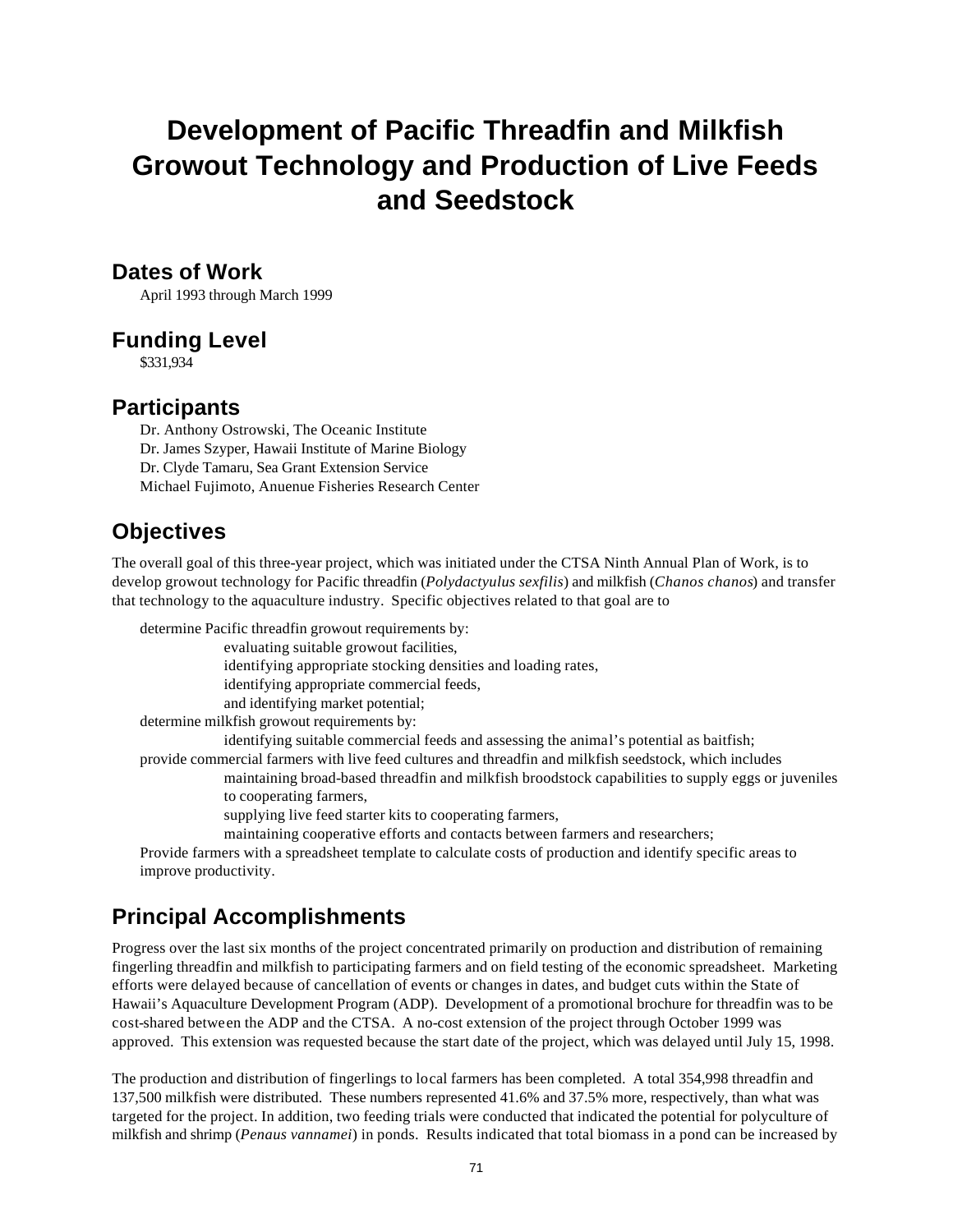an average 22.4% with the combination, although total crop value was not affected. Some farmers in Hawaii currently culture milkfish and shrimp together in ponds. Development of optimum polyculture methods would allow these farmers to maximize their profit potential.

The threadfin production and financial model (TPFM) was taken to several farmers to estimate on-site production costs. Inputs from farmers are currently being used to revise the model and make it more user friendly. We anticipate to have the model finalized by the extension date deadline.

The outlook for completion of the project objectives is very good. Technical pamphlets on threadfin growout and milkfish semi-intensive culture are currently in progress. The TPFM will be finalized and a version will be available for publication on the web. The additional fish supplied by the project should enhance efforts to promote threadfin and milkfish culture in the state.

### *Objective: Identify suitable commercial facilities in Hawaii for growout of threadfin through on-site growout trials.*

The primary facilities available to raise threadfin on commercial farms in Hawaii are tanks, ponds, Hawaiian fishponds and net pens. Several commercial farms agreed to participate in growout trials designed to evaluate the suitability of potential facilities and identify production constraints and advantages in each. To replicate results, two runs were scheduled for each farm site at the beginning and end of the natural spawning season. In each trials, farmers were to grow fish from the same spawn feeding the same commercial feed, Moore-Clark mahimahi diet.

A total of 110,000 juveniles were distributed to six cooperating farms on Oahu and Hawaii. In addition, 4,560 fish were stocked in growout facilities at The Oceanic Institute (OI) and Hawaii Institute of Marine Biology (HIMB) for designed experiments. At commercial farm sites, fish were stocked into either large production tanks or pen facilities in Hawaiian fishponds; target harvest densities were 15 kilograms per cubic meter in growout tanks and 8,000 pounds per acre in pens. At OI, fish were stocked into each of four replicate 10-foot-diameter and 20-foot-diameter tanks at densities of 50 fish per cubic meter and at initial loading rates of 0.1 kilogram per liter per minute water flow. The water flow increased to 1.0 kilograms per liter per minute at the end of the trial to determine the effect of tank size on fish growth and to serve as a growth reference for the commercial facilities. At HIMB, fish were stocked into eight 1.2-cubic-meter pens at either 30 or 60 fish per cubic meter to determine the effect of stocking rate on growth and survival in these systems. Graduate students living on the island fed the fish in this experiment. Threadfin were sampled at 30-day intervals, and growth and survival rates compared with those raised at OI. Three farms on the island of Hawaii and one on Oahu received 30-day-old fish that were raised through Nursery I on standardized feeding and management methods developed under the previous CTSA-funded three-year project titled "Development of Fry Production Technology." OI staff provided hatchery facility owners with technical assistance regarding setting up the nursery facilities.

Results from farm sites have been encouraging; successful commercial harvests from both the first and second runs are appearing in the market place. Overall survival rates were 78 percent; about 34,000 fish ranging from 0.75 pounds to 2 pounds remain to be sold. Threadfin have grown well in both brackish water and saltwater conditions. Anecdotal evidence suggests that fish cannot survive for extended periods at salinity below 20 parts per thousand. Nursery survival at the farm sites ranged between 50 and 90 percent, while survival in the OI nursery averaged 85 percent. At Day 102, the average weight of fish ranged from 45 to 60 grams at cooperating facilities; the average weight of fish at OI was 64.2 grams at Day 95. The first harvest from this group began in January, 1997, when fish were 7 months old. The second rearing was conducted in early November and targeted 50,000 juveniles for distribution. All the farm facilities agreed to replicate the first run.

Results of the HIMB cage experiments indicate no difference in weight gain and specific growth rate between the two stocking densities; however, results should be viewed with caution. Feed conversion ratios and survival rates were poor for both densities. Problems and indicators for the poorer biological performance include:

the personnel maintaining the experiment changed numerous times, which may have led to improper feeding; feed not immediately consumed by fish in the cages would fall through the bottom mesh of the cage and be consumed by ornamental fish living in the canal, which may have lead to poor feed conversion;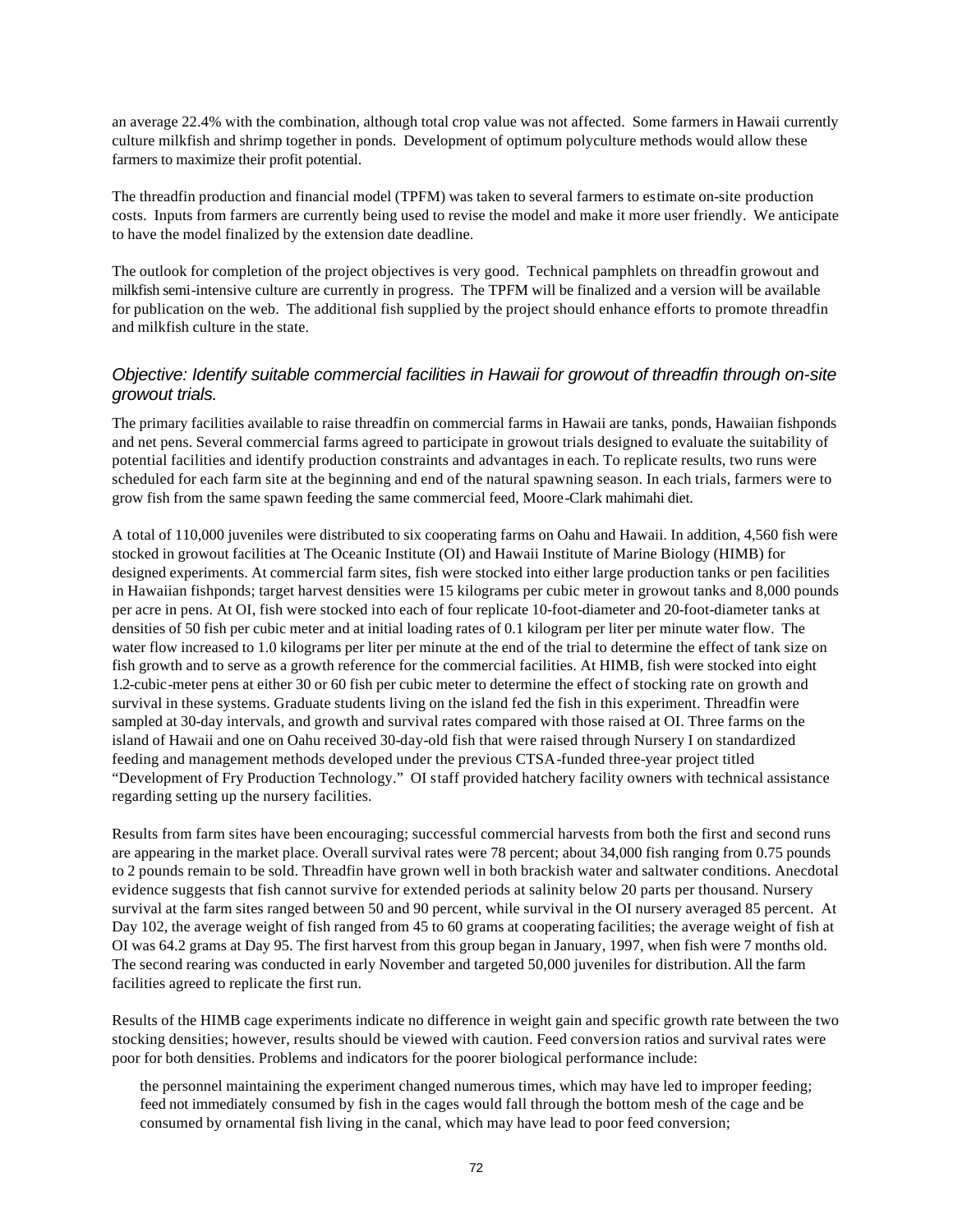few threadfin were observed to have died during the experiment, but when fish were harvested, overall survival rates were low. Extraction of threadfin from the cages may have occurred, thus accounting for the poor survival rates;

Cages were built with a PVC frame and covered with a one-eighth-inch nylon mesh net. The netting became weak from sunlight and bio-fouling after the third month and needed repair and cleaning.

Despite these problems, the fish grew and survived, so this type of environment should be considered in future investigations involving growout in cages. Perhaps better results can be achieved with increased supervision and cages built from stronger materials.

#### *Objective: Identify suitable, locally available commercial feeds for threadfin growout.*

Based on recommendations from the previous CTSA-funded three-year project titled "Development of Fry Production Technology," farmers are using a Moore-Clark mahimahi diet for threadfin growout. An experiment was conducted to determine if other commercial feeds would be suitable for threadfin growout at lower feeding costs. Four feeds were tested, Moore-Clark (MC) Threadfin (45 percent protein and 14% lipid), MC New Age Salmon (45 percent protein and 18 percent lipid), Rangen Salmon Grower (45 percent protein and 15 percent lipid) and Rangen EXTR 450 (45 percent protein and 15percent lipid). Each diet was fed to satiation twice a day to 40 Day-60 fish stocked four replicate tanks, for a total of 16 1.5-ton tanks. Fish were stocked at a mean weight of 9.8 grams and grown to Day 116. Results indicated significant differences in growth and survival of threadfin given the four diets.

All aspects of biological performance were best in fish given the MC Threadfin diet. Weight gain was 34 percent greater for these fish those for those given the New Age Salmon diet.

Fish given the MC New Age Salmon and Rangen EXTR 450 had comparable performance but not as good as the Threadfin diet.

Fish given the Rangen Salmon Grower performed less favorably than the fish given the other diets. Weight gain was 29 percent less than weight gain with Rangen EXTR 450.

The Moore-Clark threadfin or mahimahi diets provide optimum biological performance for threadfin growout.

The Moore-Clark mahimahi diet was specifically formulated to meet the protein and energy requirements of the mahimahi, a fast-growing, open ocean predator. Short-term research has shown that Pacific threadfin require less protein and more carbohydrates in their diet. Confirmation of the suitability of the lower protein diet should be obtained in long term commercial growout. An experiment was conducted at OI to determine the effect of both tank size and a mahimahi diet and a diet specifically formulated to for threadfin.

Moore-Clark was contracted to produce the mahimahi diet and a threadfin diet made with the same dietary ingredients but formulated to match threadfin macro nutrient needs. Four 10-foot- and four 20-foot-diameter tanks were stocked with Day 65 threadfin at a density of 50 fish per cubic meter of working volume. Fish had been fed a 2.5 mm mahimahi diet containing 55 percent protein from Day 45 through Day 65. At Day 65, duplicate 10-foot- and 20-foot-diameter tanks were switched to the respective experimental diets. Fish were fed twice daily to satiation. Fish were weighed and measured every 30 days until harvest at Day 180. Results of the protein experiment indicate that tank size and percentage of protein significantly affect growth and performance of threadfin.

Threadfin given a diet containing 55 percent protein gained 9 percent more weight than threadfin given a 45 percent protein diet.

Threadfin grown in 20-foot-diameter tanks gained 12 percent more weight than fish grown in 10-foot diameter tanks.

Survival was similar in the two sizes of tanks but was 3.4 percent better in threadfin given the 55 percent protein diet.

Specific growth rates were similar between the two protein levels but were 5.7 percent better in the 20-footdiameter tanks.

The differences in growth and tank size should be considered when planning a growout facility. Based on these results, a tank size of at least 20 feet and a diet consisting of either 45 percent or 55 percent protein should be utilized to optimize biological performance for threadfin growout.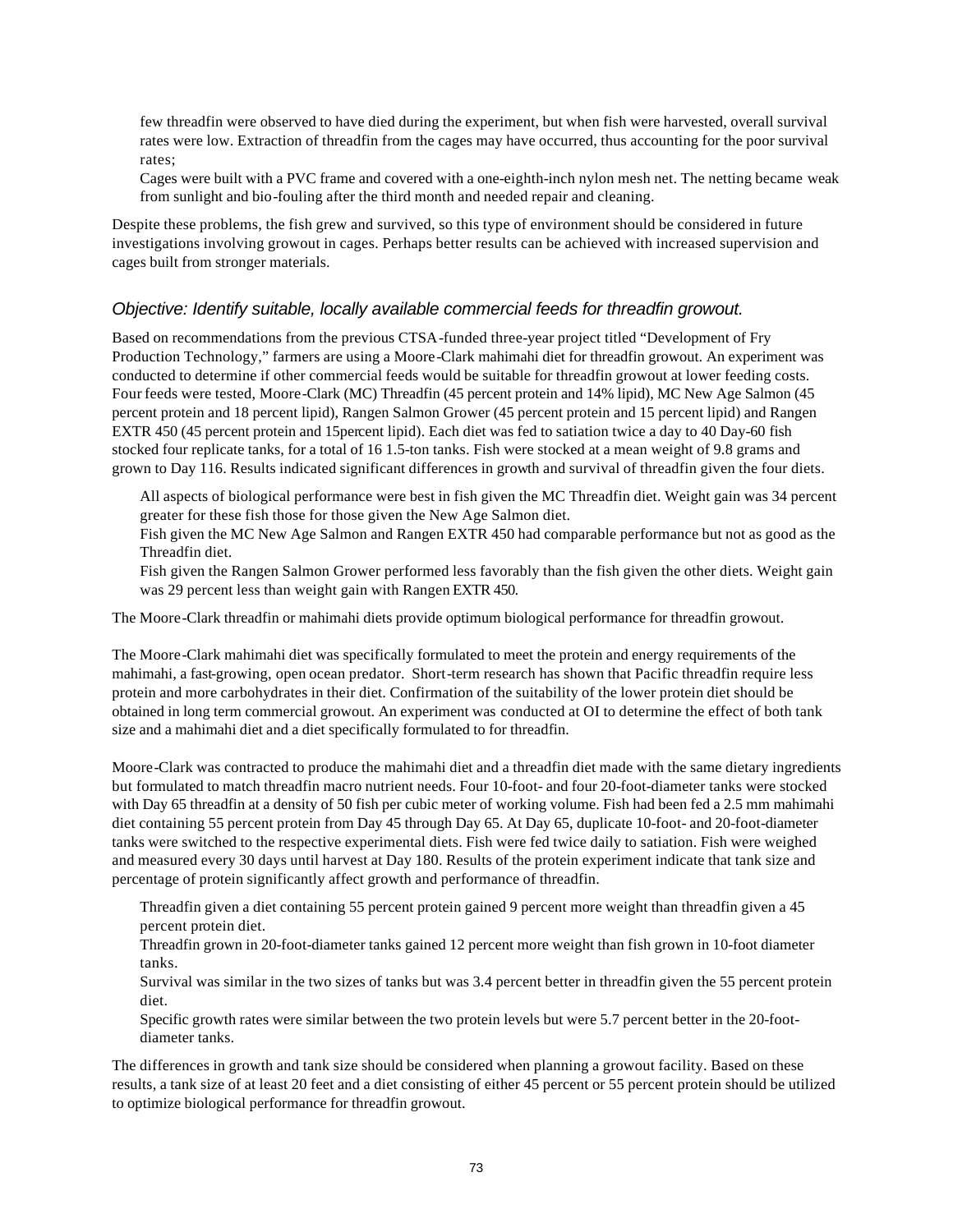#### *Objective: Determine the loading rate that promotes optimum growth and feed utilization in threadfin growout.*

The most expensive operating costs for an onshore growout facility are those associated with pumping seawater. The amount of water required to maintain fish at high density is largely related to tolerance limits to un-ionized ammonia. These tolerance limits determine the biomass of fish that can be raised with a given flow of water. This is termed as the loading rate, often measured in kilograms of fish per liter of water flow per minute. Determination of optimum loading rates for threadfin is crucial in the assessment of economic feasibility of threadfin culture in Hawaii because electrical rates are among the highest in the nation.

Four 10-cubic-meter tanks were each stocked with 450 Day 60 threadfin. Duplicate tanks were used for each loading rate treatment. Water flow rates were set to reach target harvest load of 2.0 and 1.0 kilograms per liter per minute at Day 180. Fish were fed twice a day to satiation with a Moore-Clark Marine Grower diet of 55 percent protein and measured and weighed monthly. Water samples were taken to determine total ammonia and pH during peak periods of the day prior to each monthly sample. A 24-hour study of how ammonia cycles through the different flow rates was conducted prior to harvest. Results indicate that threadfin can be raised with water flow rates than originally believed. Survival and growth of fish raised to harvest size showed no difference at either loading rate, despite the fact that total and un-ionized ammonia levels in the high loading rate treatment tanks (2kg/l/m) were always twice that in the standard (1 kg/l/m) loading rate treatment tanks. In fact, those fish raised at  $2kg/l/m$  had a 1.49 feed conversion ratio, which was slightly lower than the 1.60 feed conversion ratio of those fish raised at 1kg/l/m. This information will greatly reduce water use costs at flow-through facilities and provide a starting point for determination of carrying capacities at facilities that may plan to recirculate water. Threadfin appear to tolerate un-ionized ammonia levels as high as 0.08 ppm quite well for short period of time and 0.04 ppm for longer periods without adverse effects.

#### *Objective: Generate socio-economic and market characteristics of harvested threadfin through sales to distributors and other outlets.*

Economic success of threadfin culture in Hawaii will depend upon proper identification of market outlets, volume and proper characteristics as well as appropriate off-the-farm price. Approximately 5,400 pounds of threadfin were sold to supermarkets and distribution outlets willing to test market and promote the product. KTA Superstores in Hilo, Hawaii, participated in the test marketing. Weekly harvests of 400 total pounds of 0.75-pound threadfin began in January and continued through February. An additional 700 fish were raised to 6 months of age in two 20-footdiameter tanks. The threadfin were given the Marine fish diet fed to satiation twice daily and sampled every month for weight gain and length. Markets had suggested that a 2-pound threadfin would fetch a higher price, which stimulated the research to answer the production costs and profitability of raising a fish to that size. Growth and feed conversion were compared between the two periods of growth.

Results indicated that growout to an average 1.5 pounds is feasible within a year, but growth and feed conversion are adversely affected. During the first 126 days of growout, which spanned Day 65 through Day 191, fish gained an average of 371 grams, for a specific growth rate of 6 percent of body weight per day, and had a feed conversion rate of 1.1 and survival of 98 percent. During the last 138 days of growout, which spanned Day 205 through Day 343, fish gained an average of 266 grams, for a specific growth rate of only 0.4 percent of body weight per day, and had a feed conversion rate of 2.6; however, survival remained at 98 percent. The slowed growth and higher feed conversion were attributed to the development of sexual products and sex reversal in some fish beginning at approximately six months of age. Overall feed conversion from Day 65 to Day 343 was 1.7. The results indicated that growout of threadfin to the larger 1.5- to 2-pound market size increases feed costs by 55 percent and may not be economically feasible for farmers unless premium prices can be obtained.

During the months of January and February, KTA test marketed a total of 2,600 pounds of threadfin. Another 1,350 pounds were test marketed during April and May. The fish were well received and had a shelf life of 8 to 11 days. Threadfin obtained from the wild did not last as long on the shelf. The longer shelf life is due to the immediate preservation of tissue when a cultured threadfin goes straight from a culture tank into a briny ice bath. The manager of KTA noted that the cultured threadfin was the best tasting fish he had eaten.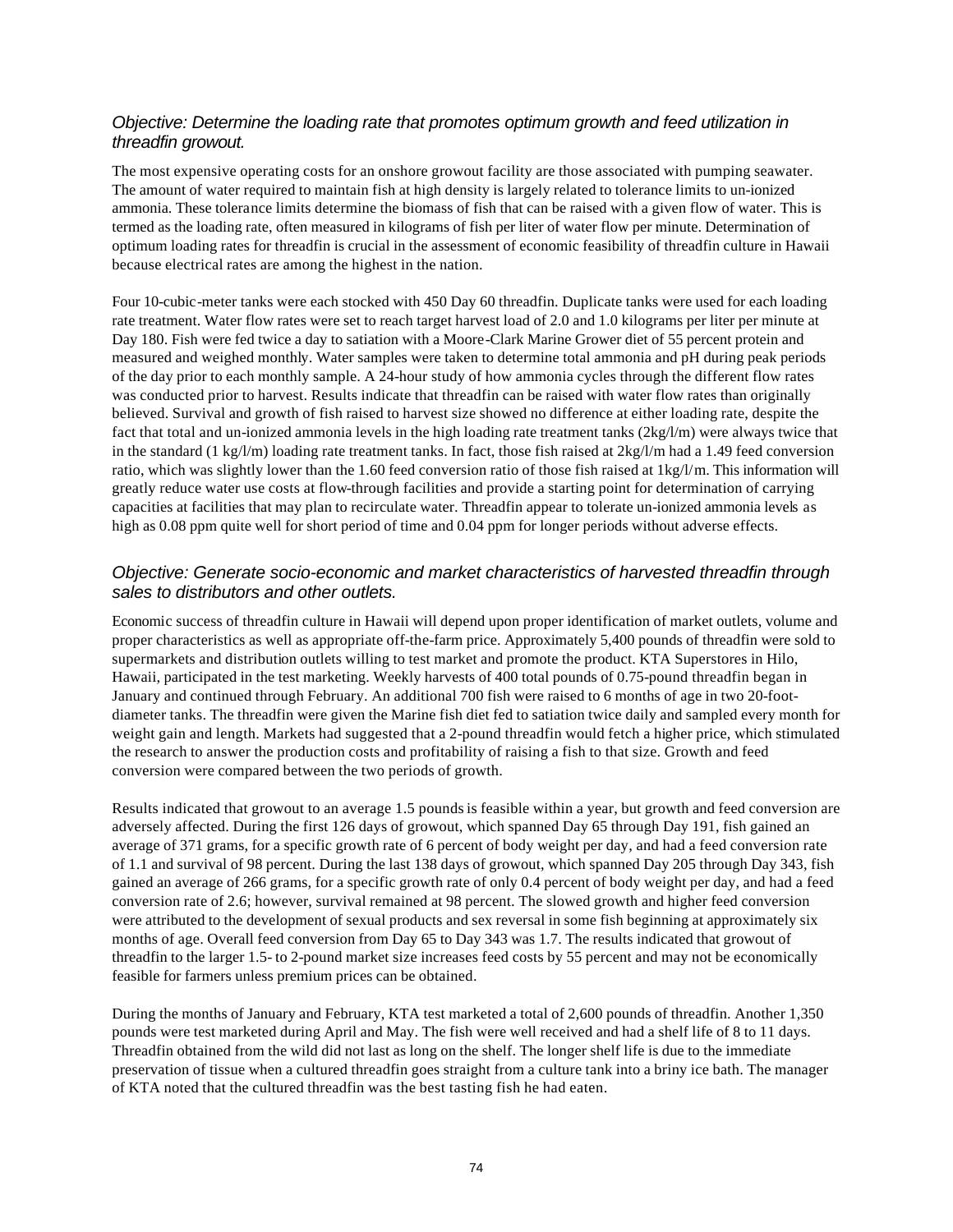Fish distributed last year to farmers have already appeared in the market place. Off-the-farm price is \$6.50 per pound for 0.75- to 1-pound fish and \$2 per pound for a 2- to 3-ounce fish. Product quality has been high, and demand growing. Cultured threadfin have been sold to Times Supermarket, which has advertised them at \$10.99 per pound, to Safeway and Daiei, which have advertised the threadfin for \$8.99 per pound and to Rick's Restaurant in San Francisco. One restaurant end-user estimated that he could sell threadfin daily if his purchase price was between \$5.50 and \$5.75 per pound. End-users have noted that shortened operculum and other gill anomalies present in 15 to 30 percent of cultured threadfin make no difference in their acceptance of the product or its price.

#### *Objective: Identify commercially available feeds suitable for milkfish growout and assess its potential as baitfish.*

Juvenile milkfish readily consume and grow well on a wide variety of commercial feeds available in Hawaii. However, the feeds that produce the best growth have not been determined, nor have the costs effectiveness of the feeds currently in use. In addition, although evidence indicates that milkfish juveniles may prove useful as bait for commercial and sport fishermen, their effectiveness has not been clearly established nor has the extent of the market been identified. Experiments to determine the feeding cost (price of feed x feed conversion) of raising juvenile milkfish on a cross-section of commercial feeds and to identify potential baitfish outlets for milkfish juveniles by supplying fish to commercial and sport-fishing vessels.

A commercial feeding trial was conducted to determine the suitability of four local fish diets. Sixteen 1.5-ton round fiberglass tanks were stocked with 100 Day 60 milkfish with an average weight of 3 grams. Four replicate tanks of fish each were fed one of four commercial feeds: Sunfish Pellet, which cost \$0.30 per pound; Catfish pellet, which cost \$0.46 per pound; trout pellet, which cost \$0.64 per pound, and mahimahi pellet, which cost \$0.55 per pound. Fish were fed to satiation twice daily and weighed at the end of the experiment on Day 116. The results indicated the following:

The mahimahi, trout and catfish diets produced similar weight gain, survival and specific growth rates of fish. The mahimahi diet yielded the best feed conversion ratio and overall feeding cost. Overall performance was poorest in fish given the sunfish diet, although survival was unaffected.

The mahimahi diet produced the best growth and lowest feeding costs and should be considered when raising milkfish for profit.

Milkfish fingerlings from these trials were used to conduct a swordfish longline trial from March 20 through April 1, 1997, aboard the NOAA research vessel "Townsend Cromwell" in cooperation with Dr. Chris Boggs of the Honolulu lab. Dr. Boggs agreed to compare the use of live milkfish and dead bait in alternating baskets, which are a series of hooks differentiated by the distance between buoys that keep the mainline afloat. Data on effectiveness, types of fish caught and preference of bait was collected.

Approximately 3,000 7-month-old milkfish were transferred to a live bait well on the ship. Eight longline sets, each averaging 150 hooks, were baited with live milkfish versus frozen squid. The milkfish were arranged in groups of approximately 50 on either the beginning, middle or end of the longline set. The longlines were set at 8 p.m. and 3 am and hauled in at 11 p.m. and 3 am. Thirteen sets were cast using frozen squid only. A total of 1,854 hooks were deployed. The catch rate per 100 hooks for live milkfish was 0.69 and for frozen squid was 0.42. The catch rate on the squid only lines was 0.32. Because the total number of trials and fish caught was small, the data is inconclusive but looks favorable for further study.

Live milkfish was a hardy bait at 18 to 25 C, but significant mortalities were observed when temperatures dropped below 15 C. Improvements in the holding conditions such as water flow and oxygen will facilitate better overall health of live milkfish on board a vessel.

#### *Objective: Supply threadfin and milkfish seedstock to commercial farms.*

A total of 115,000 threadfin were distributed to five cooperating farms, OI and HIMB. A total of 97,000 day 40 milkfish were distributed to 15 farms on Oahu, Molokai, Maui and Hawaii. Growout resulted in successful commercial harvests of approximately 58,000 of the fish; another 34,000 are nearing harvest. Market sizes ranged from 0.5 pounds to 2 pounds. Threadfin have grown well in either brackish or saltwater conditions in flow-through tanks or pens in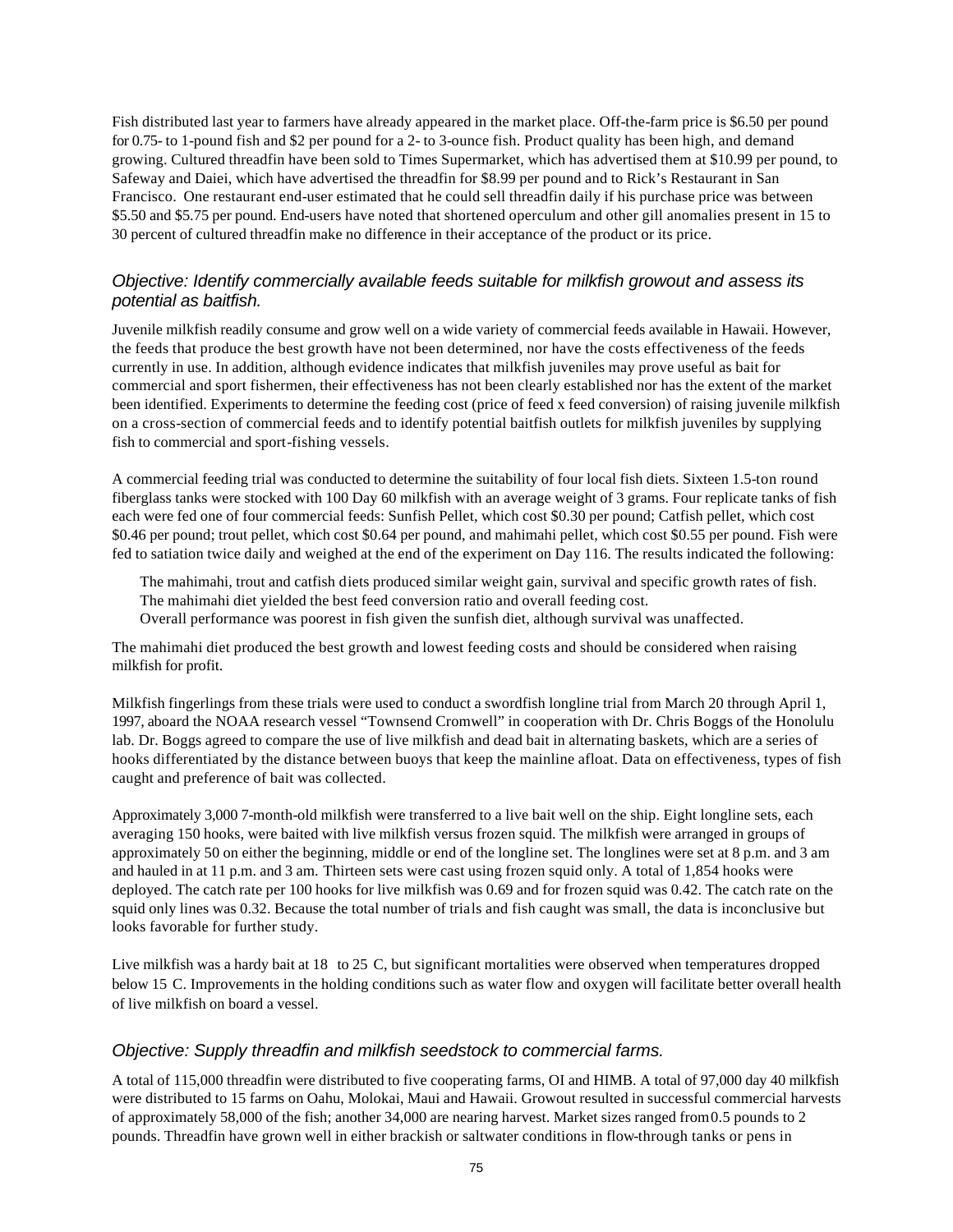Hawaiian fish ponds. Anecdotal evidence suggests that fish cannot survive below 20 ppt salinity for extended periods. Fish grow best at dissolved oxygen levels of 5.0 ppm or higher but reportedly can tolerate oxygen levels as low as 2.0 ppm provided they have had prior acclimation to low oxygen levels. Nursery survival at farms ranged between 50 and 90 percent, while survival in the OI nursery averaged 85 percent. Growth rates at the farm sites have not been comparable to those attained at OI for a variety of reasons; however, most farms can produce 0.5-pound fish by 6 months of age and 0.75-pound fish by 8 months of age.

Growout trials of milkfish at farms exhibit an overall survival rate of 63 percent. Approximately 45,000 milkfish, each averaging about 0.75 pounds, remain in growout. Markets for milkfish range from 5 to 6 inches for pan frying (entire fish) to 1 or 2 pounds whole, de-boned for restaurants. Prices average between \$2.50 to \$3.50 per pound for a whole fish.

#### *1998 Report*

During the period from April through September 1998, 126,200 threadfin were distributed to eight of the 13 participating commercial farms. A hatchery run in April produced 98,000 fish with an average survival rate of 23.4 7.6%. Another 20,500 fish were made available to farmers from terminated experiments at OI. An additional 200,000 eggs were provided to Anuenue Fisheries Research Center, which, in turn, produced 7,700 fish that were distributed to a participating farm. Survival rates on farms range from 48 percent to 99 percent and average 84 percent.

A total of 116,400 milkfish were distributed in August to 22 different farmers on Oahu, Molokai, Maui and Hawaii. Fish were shipped at 38 days old and a much larger size (0.050 grams) than in previous years, when Day 32 fish weighing 0.020 grams were shipped. This probably contributed to the survival rates of 98 percent overall. In addition, 200,000 milkfish eggs were distributed to two farmers. One farmer obtained 0 percent survival, while the other obtained 40 to 50 percent survival.

Additional semi-intensive runs are scheduled before the end of the milkfish spawning season. Investigators anticipate distributing close to 140,000 fry, which represents an increase of 40 percent over the original target.

#### *1999 Report*

During the period from October 1998 through March 1999, 354,998 pacific threadfin were supplied to farmers on Oahu, Hawaii, and Maui for CTSA Year 11, more than the 100,000 animals originally targeted. The threadfin were distributed to 11 out of the 13 farms between April and December 1998. The hatchery run conducted in April produced 98,000 fish while the hatchery run in November produced 128,844 fish. Another 128,154 fish were made available to farmers from terminated experiments at OI. The outer island fry were packed at between D25 (0.035g)-D30 (0.06g) at 500-1000 fry/bag. Survival from fish shipments ranged from 55-99%. Mortality during shipments were mostly due to delays with airline carriers. Consequentially, changes were made in pack out protocol to compensate for these delays. In addition, threadfin eggs were supplied to farmers on Oahu and Hawaii. OI provided Anuenue Fisheries Research Center (AFRC) a total of 600,000 eggs, resulting in 18,200 fry that were distributed to Bruce Smith's farm. Ryan Murashige's farm received 800,000 eggs of which no fry were successfully grown.

Higher mortality is generally experienced at outer island farms due to shipping deaths and the need to conduct Nursery phase I. Ryan Murashige averaged between 75-85% survival while Ben Krause averaged between 60-70% survival, a typical survival rate for a new farmer. More experienced farmers are averaging 85%, the standard set at OI. The key problem encountered at Bruce Smith's farm on Oahu is continued outbreaks of Oodinium, which account for the vast majority of deaths.

Prices for the threadfin still range from \$5.00 - \$7.00/lbs. Concerns from farmers regarding the moi industry include potential satiation of local markets, production costs, and price variation.

OI maintains a concerted effort in trying to supply farm demands by providing farmers with additional fish from other ongoing research projects and by providing the state's AFRC with eggs to conduct rearings targeted at supplementing OI's efforts.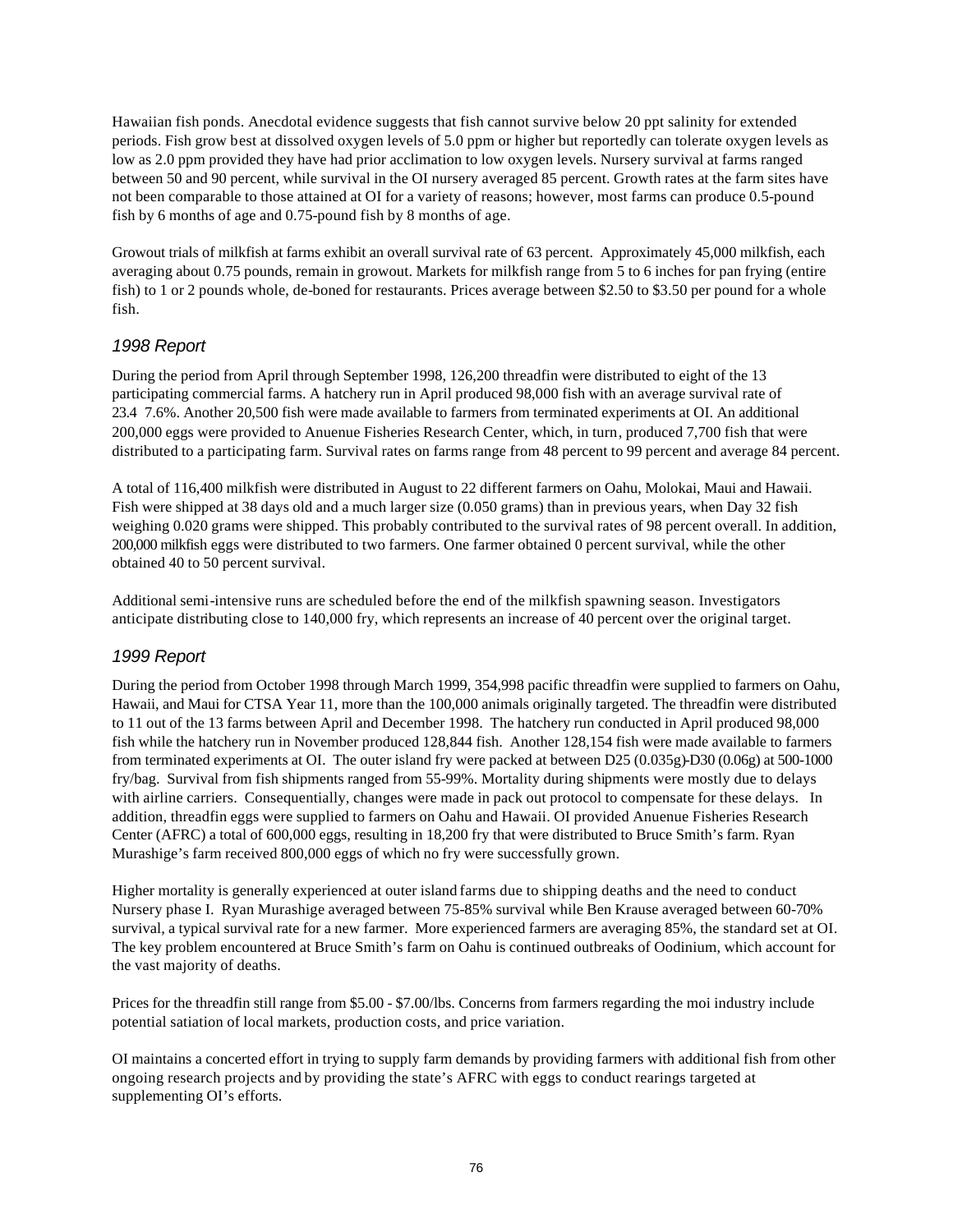#### *Objective: refine semi-intensive and extensive culture techniques for production of milkfish fry from saltwater ponds.*

#### *1998 report*

Four semi-intensive outdoor larval rearing trials were conducted between July and September, yielding a total of only 13,900 milkfish fry. Problems with inconsistent spawning and algae contamination from the ponds compromised egg quality in several cases. Additional trials are targeted for late fall.

A 12-week milkfish-and-shrimp polyculture feeding trial was initiated in mid-July. Sixteen, 1.5-ton outdoor rearing tanks were stocked with 1-gram Pacific white shrimp at a density of 40 shrimp per square meter. Four replicate tanks each were then stocked with zero, five, 10 and 20 milkfish weighing about 1 gram each. All tanks were inoculated with OI shrimp round pond water to establish a diatom bloom. The bloom is being maintained at a Secchi disk reading of 40 cm. Animals in all tanks were fed the same amount of a  $\frac{3}{32}$ -inch pelleted feed based on only shrimp biomass. This ensured that, initially, the milkfish would not eat pellets directly but young shrimp would. After six weeks, shrimp were weighed. Treatments with only shrimp exh ibited a mean growth rate of 1.53 0.17 grams per week. Shrimp growth declined proportionately with increasing milkfish density. Milkfish have grown well, but an interim weight has not been taken to avoid excessive stress on the animals. It is suspected that total biomass produced and total feed conversion will be the key factors that will provide the most interesting information from this trial, which will terminate in mid-November 1998.

#### *1999 Report*

A new strategy was implemented in 1999 for extensive larval rearing runs. A new product called Aquamats was utilized to produce a supplemental organic food source consisting of primary phytoplankton, zooplankton, and detrital bacteria. Aquamats are made from a synthetic substrate that resembles sea grass in appearance. The Aquamat provides aquatic structure to support phytoplankton growth. The phytoplankton lies at the base of the food chain and provides ideal support for a wide ranging community of zooplankton in the 40-200 micron range. These zooplankton provide the preferred diet for larval fish development. The Aquamats will be examined along with current extensive rearing techniques and compared for growth and survival.

#### *Objective: Identify cooperating farms and provide ongoing technical assistance in threadfin and milkfish nursery and growout.*

The assistance provided to farmers by OI staff and Sea Grant extension agents had been the key to the success of farms raising these fishes. OI staff and Sea Grant extension agents coordinated activities to visit cooperating farms, identify qualified participants, and assist them in rearing strategy, facility design and, in some cases, pickup and stocking of seedstock. On-site visits helped farmers to identify needs and rectify deficiencies to ensure high survival of seedstock. Under the previous year of the threadfin fry project and the milkfish project, no technical assistance was provided and only an estimated 21,000 of the 150,000 fish distributed reached harvest size. During this project year, technical support has helped farmers to achieve threadfin survival rates of 80 percent and milkfish survival rates of 63 percent. Those rates could be improved with more education and extension activities for farmers. Threadfin feeding guides were supplied to farmers and helped them to maintain rapid fish growth and survival, particularly in the nursery stage. Commercial feed shipments for threadfin were lowered by coordinating with a Hawaii company to share a shipping container. This has reduced the cost of the mahimahi diet from \$0.75 per pound to \$0.55 per pound to Oahu. In addition, OI supplied farmers with <2.0-mm nursery feed and 2.5-mm feed on a reimbursement basis.

#### *1998 Report*

Technical assistance to the industry has been primarily through on-site visits and correspondence on the internet and telephone. Activities have been coordinated with participating farmers regarding system design, feeding strategies, disease, stocking densities, ordering feed supplies, fish transport and handling. During the first six months of the third year of the project, site visits averaged 1.5 per month, including several trips to the Big Island. Dialog with farmers through phone, fax and the Internet averages about 15 hours per week. These activities resulted in the start of a new threadfin farm, which has been producing good survival rates and may well become a major threadfin producer.

Particular efforts were directed at remedies for outbreaks of *oodinium* on an Oahu farm. A recently initiated program saved a large number of fish. Fish are monitored daily for unusual mortality. The farmers noted that mortality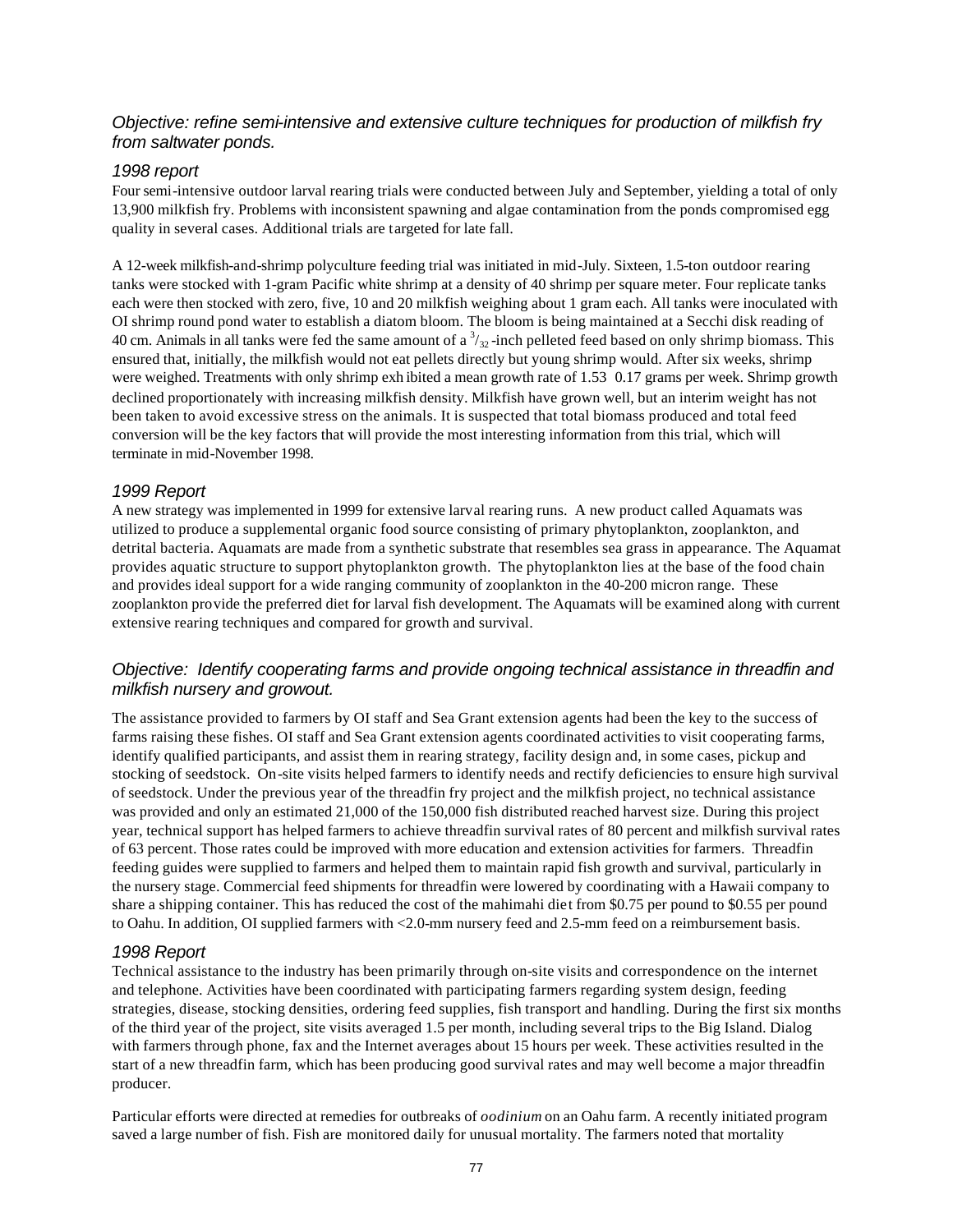increased from 100 to 200 to 300 fish daily over a three-day period in his raceway systems. These fish were diagnosed with *Oodinium* infestation. The remaining fish were corralled to one end of the raceway and water flow increased by 400 percent to flush the parasite from the gills and away from fish to prevent re-infestation. Mortality declined the next day. The fish will be transferred to a new tank after a 3- to 5-minute freshwater dip.

#### *1999 Report*

In addition to the continued information exchange through phone calls, the Internet, and site visits, the transfer of larval rearing technologies will be a major focus in the coming year. This will initiate a weaning process so farmers become more self-sufficient and do not have to rely on OI for seedstock.

#### *Objective: Provide farmers with a spreadsheet template to calculate costs of production and identify specific areas to improve productivity.*

Investigators have been working on the design and programming of a threadfin production and financial model (TPFM). TPFM is a MS Windows-based program designed to take detailed production and financial information from farmers for the first three years of operation and assumes that production will stabilize from the third year on for 20 years. The modules for data entry, analysis and reports, and sensitivity analysis are as follows:

Data Entry

- Overall information: to enter fish price, fingerling cost, energy cost, and lease rent.
- Production Schedule: to enter projected monthly stocking, mortality, average fish weight, production, feed use, and water temperature for the first three years;
- Tank Utilization: to enter size, utilization, and water exchange of tanks;
- Labor: to enter labor requirement and cost;
- Energy: to enter energy requirements and cost:
- Capital: to enter capital investment cost;
- Other Costs: to enter shipping, chemical and other operating costs;
- General Financial Information: to enter tax rates, interest rate and length of loan.

Analysis and Reports

- Depreciation: to allow users to choose from one of three depreciation methods (straight line, double declining balance, and sum-of-year's digits) for depreciation calculations;
- Interest: to calculate the interest and principal payments for a loan;
- Profit and Loss: to calculate annual profit and loss statements for 20 years;
- Cash Flow: to project the annual cash flows for 20 years and calculate the internal rate of return, net present value and break-even prices.

Sensitivity Analysis

• To analyze the sensitivity of profitability with respect to changes in fish price, fingerling cost, feed cost, water use, energy use, labor cost and production.

#### *1999 Report*

Initial work was devoted to the design and programming of a threadfin production and financial model (TPFM). TPFM is a Microsoft Windows-based program designed to assist threadfin farmers in analyzing their production economics and financial returns for their operations. The program is designed to take detailed production and financial inputs from the farmers for the first three years of operation and assumes that production will stabilize from the third year on for 20 years.

The TPFM program has been field tested and modified. The program and its documentation are ready for distribution. Cost of production information has been gathered from two farmers and their production economics are being analyzed at this time. In addition, the program has been applied to evaluate the economics of moi production using the production parameters from the OI experimental production trials as well as the economics of culturing moi in offshore cages. The results of these economic evaluations are being scrutinized at this time and will be available during the next reporting period.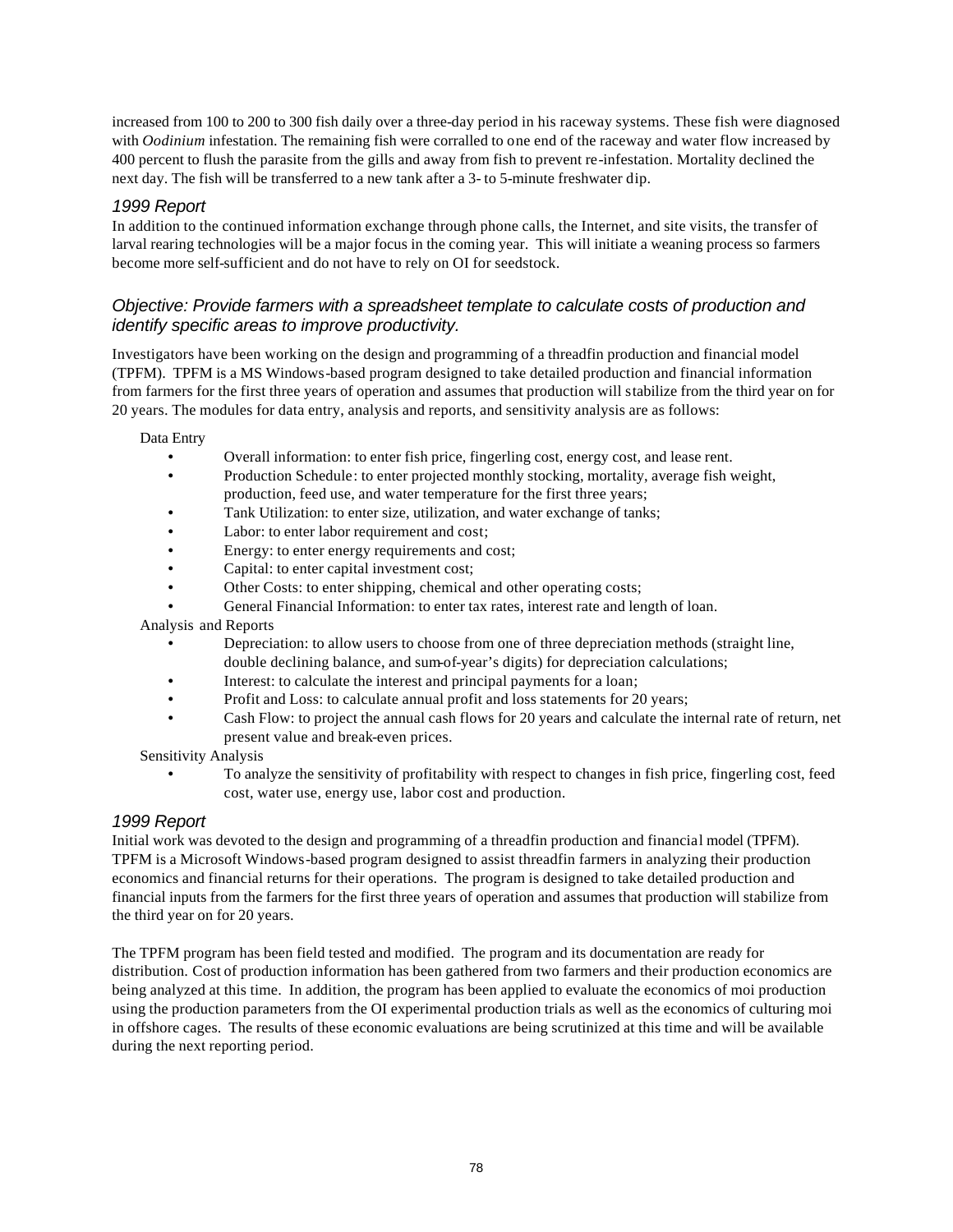#### *Objective: Produce a promotional brochure and value-added gill tags for threadfin, and provide market size fish to media events and distribution outlets for evaluation and exposure to expand local and export markets.*

The project participated in three Hawaii promotions and one export promotion. At each event, market sized threadfin were provided for cooking and sampling. Recipes were developed and distributed along with a survey form to measure consumer attitudes and preferences. Where appropriate, media kits, which contained information about threadfin, a press release and recipes, were distributed.

The Hawaii Hotel and Restaurant Expo, the largest restaurant trade show in Hawaii, attracted more than 1,500 chefs, hotel food and beverage buyers and supermarket buyers from around the state. Threadfin was presented on ice via a large exhibit space set up by the Aquaculture Development Program in the entrance of the exhibition hall. Steamed threadfin samples were distributed to attendees, market data was collected via a survey form, and a list of threadfin farms was distributed to interested chefs and buyers. Media kits were distributed to local news media.

The Hawaii State Farm Fair, the state's largest public event promoting agriculture, attracts more than 125,000 people over 10 days. According to Fair organizers, more than 13,000 people were at the Fair on August 1, when celebrity chef Sam Choy spoke about threadfin and prepared fish provided by the project before a huge crowd. While he was doing his demonstration, his staff prepared and distributed more than 300 large servings of threadfin for the public to sample. Consumer data was collected via a survey form and copies of Mr. Choy's recipe were distributed.

Hawaii Cooks with Roy Yamaguchi is a popular local cooking show featuring celebrity chef Roy Yamaguchi. The Fifth Anniversary Festival highlighted some unique Hawaii products, including threadfin, which was supplied by the project. Chef Yamaguchi conducted a threadfin cooking demonstration before 500 people.

The project also supplied threadfin for the Kapalua Wine and Seafood Symposium July 18-19, 1998. This is one of the most prestigious food events in the country. Some of the best Hawaii, mainland and international chefs are invited along with Hawaii and national food media. The project provided moi for a vertical fish tasting seminar conducted by Howard Deese of the Ocean Resources Branch of the Hawaii Department of Business, Economic Development and Tourism. Threadfin was sampled and compared with high value food fish from around the world, including opakapaka, tai snapper and sole flounder. Threadfin was found to be better or equal to these premium fish.

Since the start of the project year, the gill tag manufacturer discontinued making the metal tags because of health concerns about rust. Therefore, the project will purchase a plastic gill tag. However, the plastic tag is more costly, so the order will be reduced to 10,000 tags. The gill tag wording and design was developed with help from the aquaculture industry. It will bear the words "Hawaiian Alii Moi" and "Fish of Hawaiian Royalty" to emphasize the Hawaii mystique and its historical reservation for the Hawaiian Alii. Tags and a tagging gun will be distributed to two export wholesalers for trial.

In addition, ADP staff is doing the design and pre-production work on the promotional brochure. It will contain information on the history of threadfin, modern production, product attributes and recipes. Five thousand copies will be printed and distributed to seafood wholesalers.

### **Work Planned**

During the remaining months of this project, investigators will:

Finalize the technical pamphlet for threadfin growout. Finalize the technical pamphlet for milkfish semi-intensive rearing. Complete enterprise budget and software application. Finalize threadfin promotional pamphlet.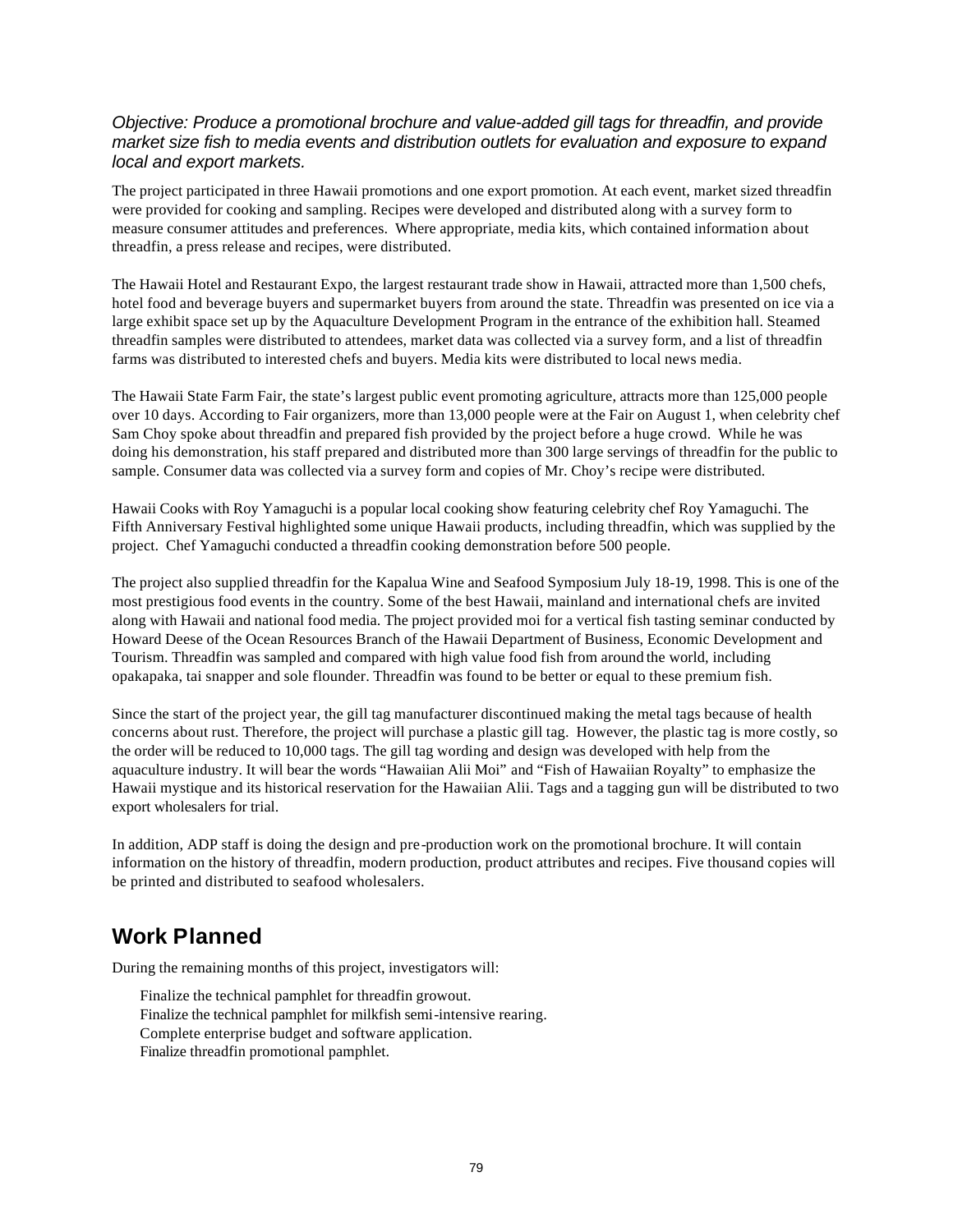### **Impacts**

Results from experiments and nursery runs at commercial farms indicate that farmers can be very successful at raising threadfin, given proper guidance through extension activities. Farmers have gained confidence that survival and growth can be kept at profitable levels provided that proper facilities and techniques are employed. Feeding trials for both threadfin and milkfish have aided both in identifying the best commercial feeds and formulations for threadfin growout and in ways to minimize feed costs, which typically represent 50 percent of the production costs of any fish farming operation. Water use costs can also be lowered with the identification of threadfin loading rate requirements. Market tests have shown that threadfin is a versatile, high quality product that can be sold for \$6 to \$7 per pound. Markets will purchase and sell threadfin that range from 0.5 pounds to 2 pounds. The most appropriate size for farmers to grow threadfin is between 0.5 and 1 pound, which can be attained at 6 to 8 months of age at most Hawaii farms. Given estimated survival rates of fish produced under this project, the average price of \$6 per pound in the round and 0.75 pound harvest weight, this CTSA Year 9 project will contribute an estimated \$414,000 in net sales to Hawaii threadfin farmers. Total net sales attributed to this project during CTSA Year 8 and Year 9 is estimated at percent \$508,500.

End-users will provide farmers and potential investors with valuable information to meet market demands and the economic rationale for increased production for both threadfin and milkfish. Because gill deformities do not affect growth or survival of fish, the issue should not be a critical concern to threadfin farmers. Demand for milkfish as a food product is very apparent, especially in the Filipino community. Some farmers have sold milkfish as small as 5 to 6 inches for drying or frying. Most of the milkfish distributed by this project are still being grown out and will be sold to markets for \$2.50 to \$3.50 per pound when they reach approximately 1 pound. Project sales of milkfish from CTSA activities are estimated to be \$135,000. Commercial fishing trials with live milkfish need further investigation as to whether it is a more economical and better bait. The milkfish appears to be viable bait in Hawaii especially for backyard producers. At this point, a market for small, 2- to 3-inch milkfish appears to be available for the baitfish producer. Continued investigation and demonstration will be required before fishermen will commit to purchasing milkfish for bait.

#### *1998 Report*

Continued emphasis on providing technical advice to farmers has improved on-farm survival rates of both threadfin and milkfish from the previous year. Commercial farmers currently have an estimated 72,638 threadfin, and 113,974 milkfish have been distributed to farmers. Based on current survival rates, this should result in farm-gate sales of nearly \$272,390 for threadfin (54,478 pounds produced at an average 0.75 pounds sold at \$5 per pound) and \$85,480 for milkfish (28,494 pounds produced at an average 0.25 pounds sold at \$3 per pound).

Although direct impacts from marketing efforts are difficult to measure, both threadfin farmers and distributors have confirmed increased sales through several channels including new restaurant customers and increased volume demands from existing restaurant and supermarket customers, and export distributors over the summer. Threadfin is now being served in upscale Mainland restaurants. Joan Clarke, Honolulu Advertiser Food Editor, confirmed that she saw threadfin on the menu in prestigious restaurants in Chicago and in Napa, California.

Threadfin has been featured in the local press and mentioned by food editors of both the Honolulu Advertiser and the Honolulu Star-Bulletin. The November issue of *Food Arts Magazine,* which is one of the leading chef trade magazines in the country, will carry an article on threadfin as a result of the Kapalua Wine and Seafood Symposium. Results from surveys show that threadfin has been well received by consumers.

Development of the computerized enterprise budget should prove to be a significant tool for farmers both for a predictive tool and to track current stocks. It is a user-friendly design, which does not require knowledge of Excel or other data processing packages. The budget is also easily adapted to other species of fish and will be available to farmers who do not raise threadfin.

#### *1999 Report*

As the fish production increases in Hawaii, so does the value of the aquaculture industry. Commercial farmers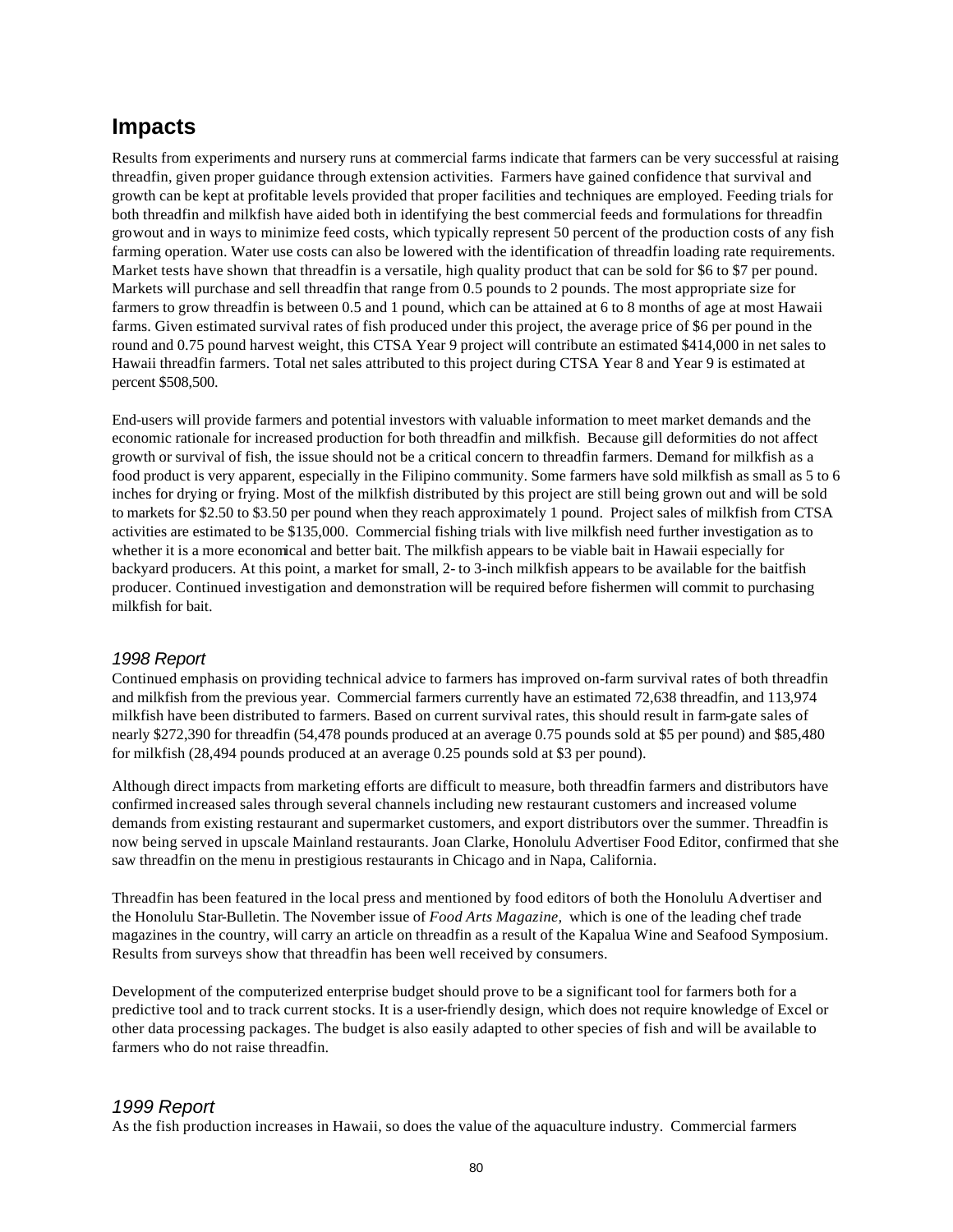currently have an estimated 354,988 threadfin and 137,500 milkfish that have been distributed. Based on current survival rates, this should result in off the farm sales of nearly \$931,867 for threadfin (186,373lbs. produced at an average ¾lb. at \$5/lb.), and \$134,061 for milkfish (44,687lbs. produced at an average1/2lb. at \$3/lb.). A million dollar a year industry is verification enough to the success of the CTSA seedstock provision program.

Development of the synthetic enterprise budget should prove to be a significant tool for farmers both for a predictive tool and to track current stocks. It is a user-friendly design, which does not require knowledge of Excel or other data processing packages. The budget is also easily adapted to other species of finfish, and also will be available for use by farmers who do not raise threadfin.

## **Support**

This project received support from the Center for Tropical and Subtropical Aquaculture (CTSA), the National Oceanic and Atmospheric Administration and the National Marine Fisheries Service (NOAA/NMFS), the University of Hawaii (UH) and the UH Sea Grant Extension Service (SGES).

| Year       | CTSA         | UH         | <b>NOAA/NMFSI</b> | <b>SGES</b> | <b>Sales of Fish I</b> | ΟI           | <b>Total Other</b> | <b>Total Support</b> |
|------------|--------------|------------|-------------------|-------------|------------------------|--------------|--------------------|----------------------|
| One        | \$112,000.00 | \$0.00     | \$0.00            | \$0.00      | \$0.00                 | \$86,681,00  | \$86,681,00        | \$198,681,00         |
| <b>Two</b> | \$109.934.00 | \$0.00     | \$15,500.00       | \$12,000.00 | \$25,639,00            | \$85,138,00  | \$138,277,00       | \$248.211.00         |
| Three      | \$110,000,00 | \$4,246,00 | \$0.00            | \$0.00      | \$0.00                 | \$63,361,00  | \$67,607.00        | \$177,607.00         |
| Total      | \$331.934.00 | \$4,246,00 | \$15,500.00       | \$12,000.00 | \$25,639,00            | \$235,180,00 | \$292,565,00       | \$624.499.00         |

## **Publications, Manuscripts or Papers Presented**

Ostrowski, A. C. and A. Molnar. 1998. Pacific Threadfin *Polydactylus sexfilis* (Moi) Hatchery Manual. Center for Tropical and Subtropical Aquaculture Publication Number 132. 96 pp. Waimanalo, Hawaii.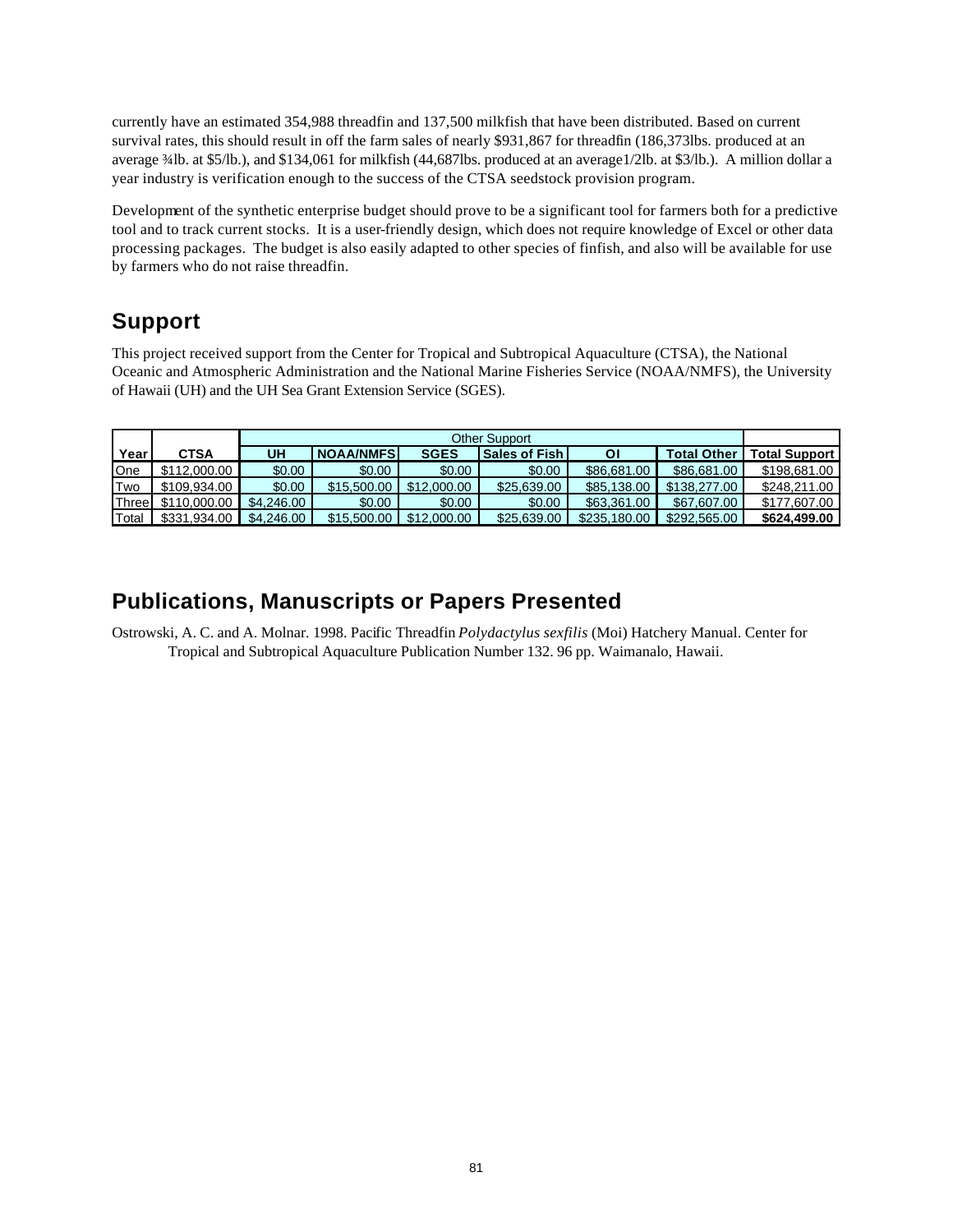# **Public Policy Impact on Aquaculture Development in Guam** *termination report*

### **Dates of Work**

October 1996 through April 1999

### **Funding Level**

\$29,950

### **Participants**

Jeffrey Tellock, Carl Kittle and Richard Carandang, Guam Department of Commerce Jocelyn Bamba, U. S. Department of Agriculture Dr. Ilse Silva-Krott, Dr. John Brown and John Turner, College of Agriculture and Life Sciences, University of Guam Richard DeVoe, South Carolina Sea Grant Consortium Dr. Gary Pruder, The Oceanic Institute

### **Reason for termination**

This project was termination because all the objectives were completed.

## **Objectives**

The overall goal of this one-year project, initiated under the CTSA Ninth Annual Plan of Work, was to lower the entry barrier for new aquaculture farms through establishment of a unified policy regarding aquaculture development and to streamline the regulatory process. This includes identifying Guam government policies that hinder the expansion of the aquaculture industry; developing changes in government policies and regulatory processes to promote aquaculture development in Guam; educating Guam government administrators and elected officials about the problem of inhibitory regulations and policies and using a strategic planning session to help them develop a plan for improving the permit process and regulatory environment; educating existing and potential aquaculture farmers about the existing permit requirements and about proposed changes in the permit process. Specific objectives related to that goal were to:

prepare a case study of permitting problems experienced by Guam aquaculture producers; identify and document Guam government policies that hinder the expansion of the aquaculture industry; educate existing and prospective aquaculture farmers about permitting and the regulatory process and proposed changes in the process so they can monitor and support changes that are in the interest of the industry.

## **Principal Accomplishments**

#### *Objective: Prepare a case study of permitting problems experienced by Guam aquaculture producers.*

This objective was regarded as providing the best illustration of Guam's perceived aquaculture permit and regulatory problems. Just prior to the start of the project, a new, 5-acre milkfish farm opened within a four-month time frame, which refocused this project objective. However, in this particular case, the milkfish farm was well financed and its discharge location was determined to have a low impact potential. The University of Guam agreed to provide use of its video equipment to complete the project objectives.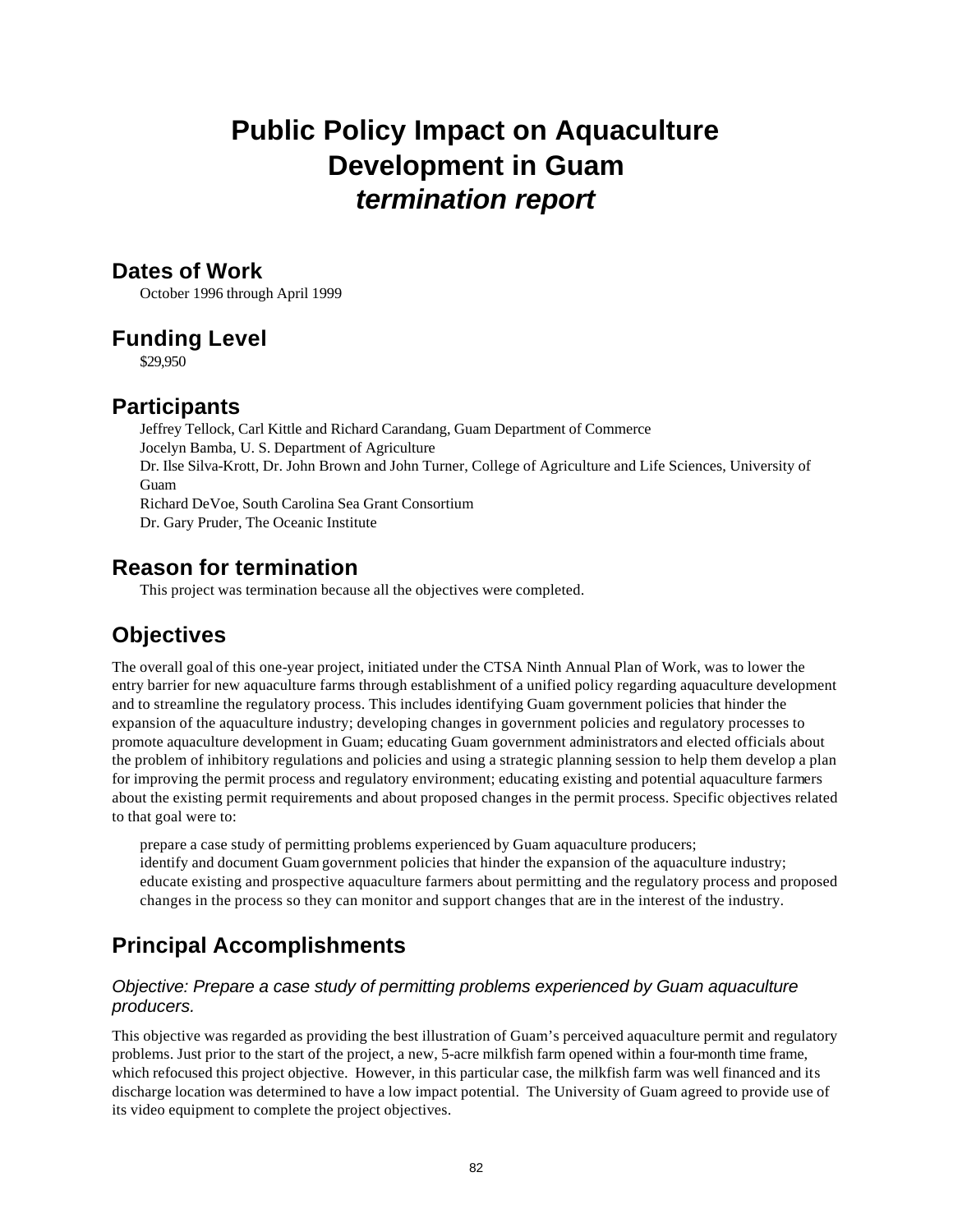During the 12 years prior to the inception of this project, no new aquaculture ponds were built on Guam. However during the period from October 1996 to January 1998, four moderate to large farms received full or partial permits. One new intensive tilapia farm opened on Guam; a second farm opened without a full set of permits; a third farm rehabilitated existing ponds and reopened; and a fourth farm received most of the necessary permits. These activities caused this objective to be refocused.

The need for publication of a case study detailing the frustrations of the permitting process on Guam changed during the course of the project. Investigators had planned to select one or more farms for the case study, but none of the farmers agreed to the extensive interviews necessary for a proper case study. Although investigators had hoped to gain their cooperation, the permitting process is a sensitive issue for most farmers and none of those who were going through the process were willing to be interviewed for attribution in a published report.

#### *Objective: Identify and document Guam government policies that hinder the expansion of the aquaculture industry.*

Requests for background information and invitations to the August forum were sent to Dr. Gary Pruder and Mr. Richard DeVoe in November 1996. Investigators reviewed the Florida Aquaculture Bill (FAB) and other materials from the GADTC library, from Guam Cooperative Extension Service and from the six-year, CTSA-funded "Aquaculture Effluent Discharge Program." Investigators also held community-wide informal interviews to develop background information. Those materials served as the basis of discussions with the lead agencies affecting aquaculture development on Guam. A more informed and coordinated regulatory environment appeared to be developing on Guam. Significantly, the Department of Commerce (DOC) committed to the renewed development of the industry on Guam. In 1994, the DOC promoted a "One-Stop Aquaculture Permit" program, designed to streamline the confusing and time-consuming aquaculture permit process. The "One-Stop" program would provide for automatically approved permits for backyard and small aquaculture facilities and those medium-sized farms that have fulfilled environmental design and impact considerations. However, one segment of the program, the Master Aquaculture Permit Application (MAPA), could be a problem in the legislative, regulatory agency and federal approval processes.

The MAPA was designed to allow most of the required aquaculture permits to be compiled into one "master" application. The acting director of the Department of Land Management wrote a memorandum stating that MAPA creates a potential impediment because it would still have to fulfill the required "Zoning Development Plan Review." Further, once an executive order or legislative approval is sought for "One-Stop," a number of compliance issues will be raised by other regulatory agencies. This could potentially prevent acceptance of the "One-Stop" program and the streamlined permit processes for backyard to medium-sized farmers and the advocacy and implementation of best management practices (BMPs). Because of that, investigators planned to suggest that regulatory agencies approve the "One-Stop" measures regarding automatic permit approval for non-controversial applications and BMPs. As an alternative to the MAPA segment of "One-Stop," an interim solution will be suggested that provides for establishment of a position to assist aquaculturists through the existing zoning, environmental, and building permitting process. This position would collect all necessary permits to commence and complete an aquaculture development. The DLM director's memorandum advised against creating "another process in addition to the one existing." In light of this point, it will be further suggested that each regulatory agency develop specific policy standards concerning the aquaculture industry, coordinate with other lead agencies to define the specific area of jurisdiction of each agency, and standardize enforcement and monitoring procedures. Additionally the "One-Stop Aquaculture Permit" program addresses the size requirements for qualifying as a backyard operation.

Project investigators met with the Guam EPA (GEPA) Water Pollution Control Director prior to reviewing the Guam Water Quality Standards to determine their effect on aquaculture development. In January 1997, the Guam EPA, which administers Guam Water Quality Standards, requested that all interested parties submit written recommendations concerning the "Proposed Revised Guam Water Quality Standards" (PRGWQS). Investigators reviewed the PRGWQS and noted that the "Statement of Policy" does not mention the aquaculture industry. Investigators called attention to this oversight in light of the fact that five commercial aquaculture farms larger than 4 acres and 10 to 15 smaller farms are operating on Guam.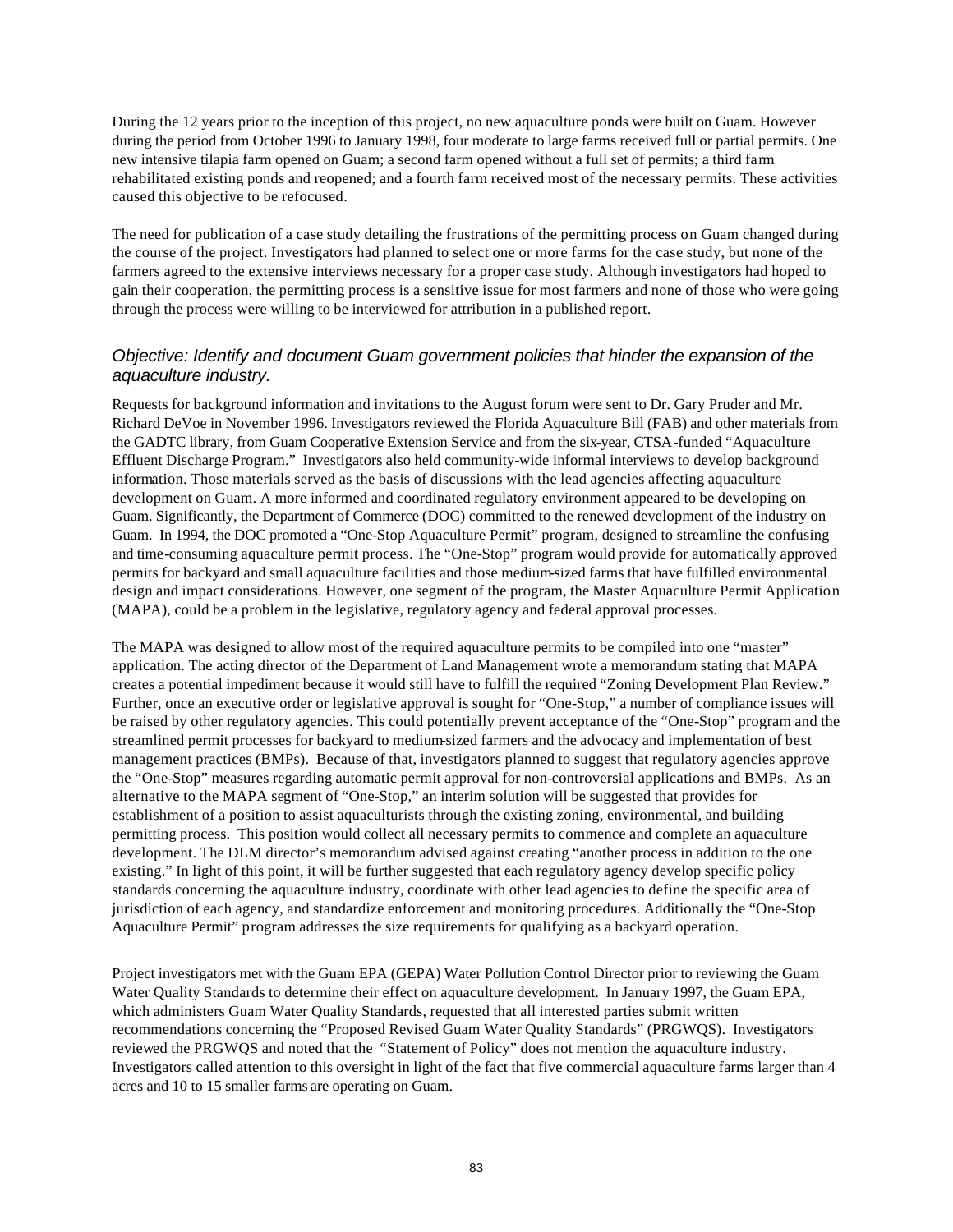Project investigators convened an informal panel discussion to increase involvement in the PRGWQS by regulatory agencies and the Guam scientific community. During this meeting, alternatives and options were developed to offer GEPA for consideration involving policy recognition of aquaculture, the application of ambient standards to aquaculture effluents and the possibility of using aquaculture discharges to create wetlands. At a second meeting held in May 1997, the aquaculture discharge as a wetland "creator" option was favorably discussed by the GEPA, ACOE and DOC. The PRGWQS is undergoing a field application in Umatac, Guam, where secondary waste water is being used as a wetland "creator."

As a result of the project work, GEPA and other agencies realized that the PRGWQS was important to the revitalized development of the industry on Guam. This is significant because the Guam Water Quality Standards are normally reviewed only once every three years. In the spirit of cooperation engendered by the project and participating regulatory agencies, GEPA extended the review period to accommodate the project's "Aquaculture Permit Application Work Group."

In 1990, Public Law 20147 charged the Territorial Planning Council (TPC) with developing an alternate to the Guam Land Use Plan. The new, comprehensive development plan, known as the *I Tano'ta* Land Use Plan (pronounced "E-Tan-o-ta"), is being formulated. Project personnel is providing information to facilitate the inclusion of aquaculture parks and define a minimum size for backyard aquaculture facilities that could be established regardless of zoning restrictions.

The director of the Department of Land Management (DLM) issued a memo providing details on five of the eleven "Intensity Districts" as permitting "aquaculture activities/facilities." The project requested clarification of the exact aquaculture zoning designations and copies of the maps defining the zoning limitations of the "aquaculture activities/facilities" of the proposed Intensity Districts.

Investigators reviewed the Aquaculture Effluent Discharge Program's case studies, particularly that of the Natural Energy Laboratory of Hawaii Authority (NELHA) facility for its description of the formation of an aquaculture park and resultant regulatory success. The case study will be submitted to DLM for consideration in developing the aquaculture segments of the comprehensive land use plan.

Investigators requested position statement regarding the discharge of aquaculture effluent to wetlands from ACOE, Department of Agriculture (DOA) and GEPA.

An Environmental Impact Assessment (EIA) was beyond the scope of this project, but use of an EIA could provide information needed to facilitate the potential development of an aquaculture park in a specific location. Investigators requested GEPA and DOA to provide position statements regarding the use of an EIA for blanket permit clearance purposes. This will require additional cooperation from the CLTC, BOP and the DLM.

The Chamorro Land Trust Commission (CLTC) is formulating policy regarding use of excess and inactive military lands that reverted to the Guam government, which will be leased to those people recognized as "Chamorros." In June 1997, the CLTC began a 99-year agricultural lease program. The CLTC has been asked to consider an aquaculture park as part of its agriculture lease program. In addition, other government agencies were asked to comment on this idea.

The DOA Division of Aquatic and Wildlife Resources (DAWR) controls all introductions of non-indigenous life forms into Guam. The accidental introduction of the brown tree snake has significantly reduced bird life, garnered negative international publicity, damaged electrical power generation, and directly threatened humans. Because of this, the DOA is wary of introducing any non-indigenous species to Guam and will allow non indigenous species introduction only on a strict, "case by case" basis, according to a personal communication with Mr. Gerry Davis, DAWR. DOA has reiterated that new species introduction is not impossible, only very carefully scrutinized. Any party interested in importing exotic species to Guam must provide exhaustive biological backgrounds of those species. Milkfish and tilapia fry are currently imported to Guam by several producers.

At the Guam Aquaculture and Environmental Awareness Forum, which was held in August 1997 and videotaped, both public policies of environmental line agencies and aquaculture farmers' responses to the constraints imposed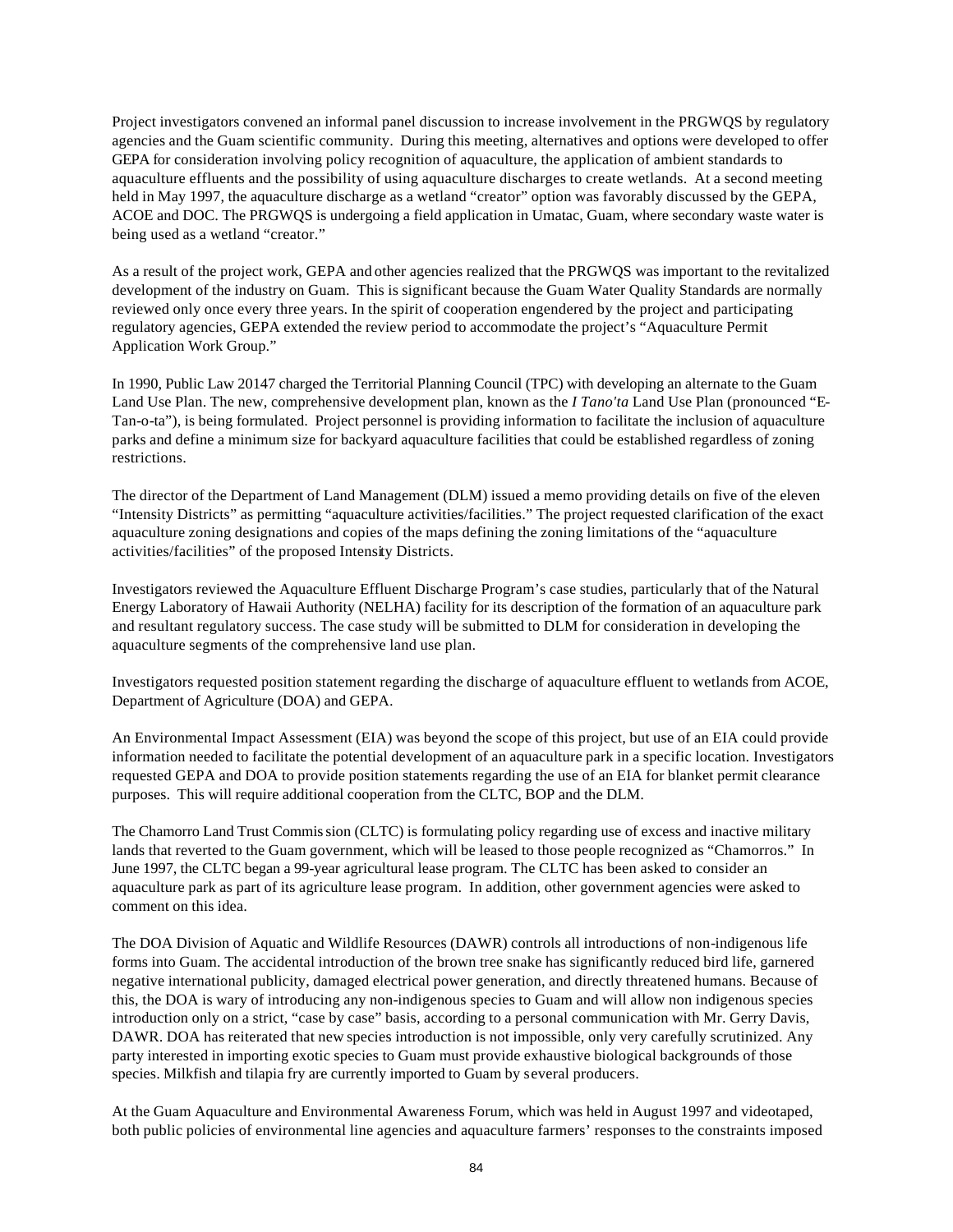by these policies were reviewed. More than 150 individuals attended the forum, including potential and current aquaculture producers, representatives of 13 government agencies and five members of the Guam Senate. Presentations were given by:

Dr. Jeff T. Barcinas, Dean, College of Agriculture and Life Sciences, University of Guam; Mr. Frank Dayton, U.S. Army Corps of Engineers Mr. Randy Sablan and Mr. Michael Gawel, Guam Environmental Protection Agency Mr. Joseph Borja, Administrative Director, Chamorro Land Trust Commission; Mr. Jeffrey Tellock, GADTC, Guam Dept. of Commerce; Senator John C. Salas; Mr. Marvin Aguilar, Guam Dept. of Agriculture; Dr. Robert Richmond, University of Guam Marine Laboratory; Dr. Gary Pruder, The Oceanic Institute, Hawaii; Mr. Richard DeVoe, Director, South Carolina Sea Grant Consortium; Mr. John Anderson, Director, Dept of Land Management; Mr. Gerry Davis, Aquatic and Marine Resources, Guam Dept of Agriculture; Senator Alberto Lamorena.

Interviews with two farmers were videotaped, and other farmers and environmental agency representatives were interviewed informally. Several constraints were identified; among them were Guam water discharge and NPDES permits, federal wetlands permits, local grading, building and land use permits and various permits associated with moving seedstock. A primary frustration for farmers is the lack of a single point of contact to deal with the permitting process and the cost in time and money of dealing with the process.

Several meetings were held with local environmental agency personnel regarding the development of a one-stop permitting process for new aquaculture operations using a Master Aquaculture Permit Application. The Department of Commerce seems to have shelved this initiative. The local environmental agencies strongly resisted the concept of a general permit for small, backyard intensive systems. Their position was that such a permit is unnecessary because they don't intend to monitor such systems, which they anticipate will have little environmental impact. Guam EPA promulgated its proposed revised Guam Water Quality Standards, public hearings on which were postponed because of the effects of Typhoon Paka. The governor vetoed the I Tano`ta land use plan, which is being revised by the Senate. Passage of this plan could have significant impact on the aquaculture regulatory environment, its progress is being closely monitored. Finally, the Chamorro Land Trust Commission is interested in the possibility of developing some of its property as an aquaculture industrial park with a single master permit and environmental impact assessment. However, development of such a park would be a long-term effort far beyond the scope of this project.

#### *Objective: Educate existing and prospective aquaculture farmers about permitting and the regulatory process and proposed changes in the process so they can monitor and support changes that are in the interest of the industry.*

A total of 400 copies of the publication *Aquaculture on Guam: prospects, permits and assistance* was published and distributed under the auspices of the Agriculture Experiment Station of the University of Guam. The video "Aquaculture on Guam" was produced in-house using student help by the Agriculture Experiment Station. Copies were made for lending purposes for prospective aquaculturists who visit the Cooperative Extension Service or the Guam Aquaculture Development and Training Center (GADTC) seeking assistance in starting a farm.

An "Aquaculture Point Paper," intended to provide a basis for developing policy considerations, was prepared and distributed to relevant agencies, UOG and local aquaculturists. Investigators anticipated adding other policy considerations to this document, which will be used as one of the Forum round table discussion topics. It may ultimately serve as the basis for development of needed actions by regulatory agencies, legislators and the governor.

The general consensus of the regulatory agency speakers was that aquaculture could and should be a viable industry on Guam, but that regulatory agencies would not consent to public actions that diminish their regulatory authority or freedom. Farmers vented their frustrations with the line agencies and paperwork involved in obtaining permits required to operate their farms. The governor and senators supported aquaculture as long as they could be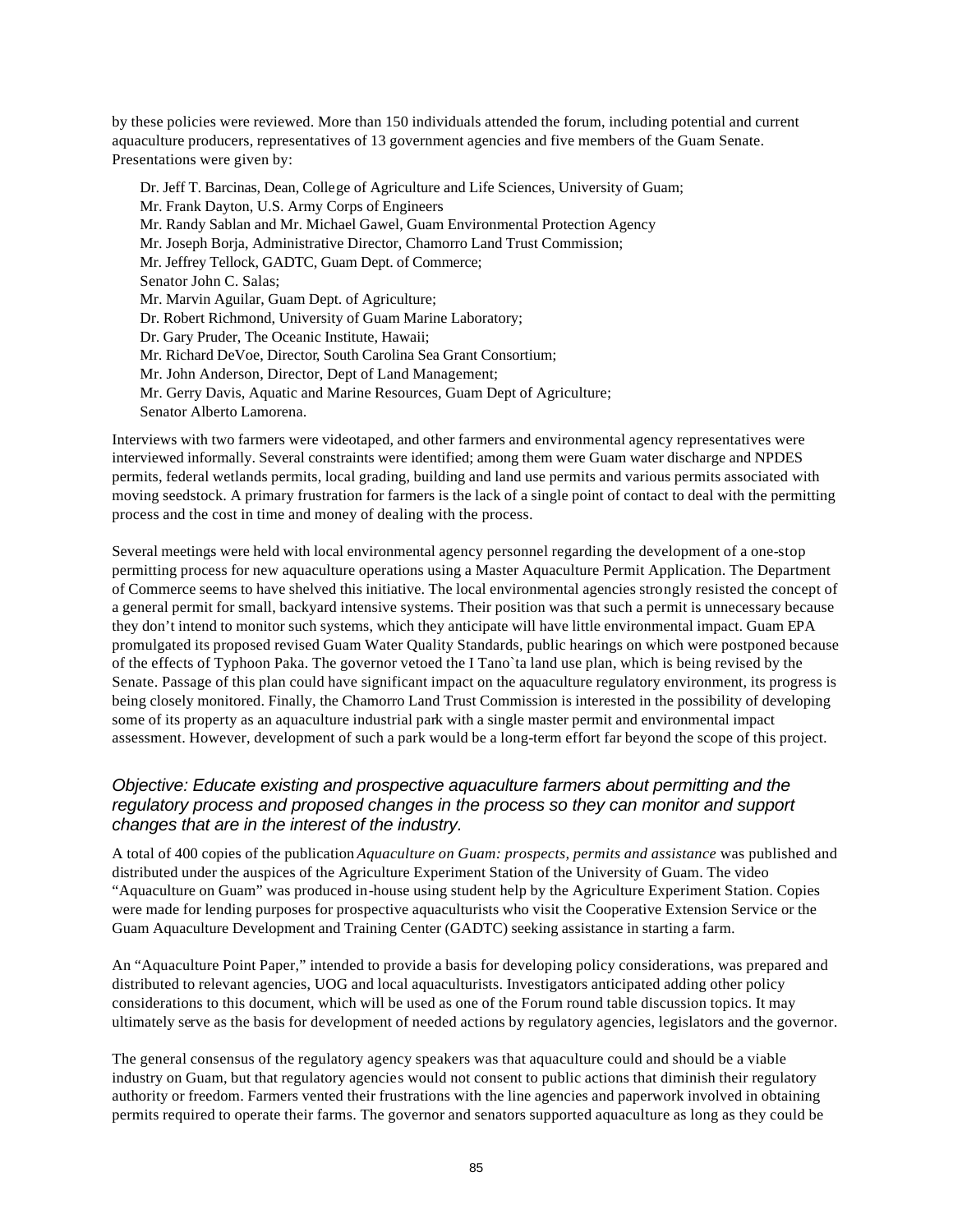given assurance of environmental protection. No concrete process to lift the regulatory burden from farmers was proposed.

### **Impacts**

This project benefited the aquaculture industry by garnering participation of relevant agencies in the consideration and formation of sound aquaculture policy. Benefits were achieved through the distribution of accurate and current information affecting aquaculture development worldwide. Media coverage of the activities of the project resulted in a greater awareness and open discussion of the permitting process. Coverage included television news stories, op-ed page pieces, and letters to the editors. The project also prompted a visit by the Governor to the GADTC facility, which resulted in identification of additional local funding for the facility. During the course of the project, several new farmers began operations on-island and were given information and encouragement from the workshop.

### **Support**

This project received support from the Center for Tropical and Subtropical Aquaculture, the Guam Department of Commerce (DOC) and the University of Guam (UOG).

|       |             | <b>Other Support</b>   |            |             |                           |
|-------|-------------|------------------------|------------|-------------|---------------------------|
| Year  | <b>CTSA</b> | <b>DOC</b>             | <b>UOG</b> | Total Other | <b>TOTAL</b>              |
| lone  | \$29,950.00 | \$14,947.00 \$8,000.00 |            | \$22,947.00 | $\frac{1}{2}$ \$52,897.00 |
| Total | \$29,950.00 | \$14,947.00            | \$8,000.00 | \$22,947.00 | \$52,897.00               |

### **Publications, Manuscripts or Papers Presented**

- Fitzgerald, William J., Jr. 1999. *Aquaculture on Guam: prospects, permits and assistance.* (Revised by John W. Brown and Anthony Benavente). Agricultural Experiment Station, College of Agriculture and Life Sciences, University of Guam. 11 pp.
- Brown, John W. 1999. *Aquaculture on Guam* (video). Agricultural Experiment Station, College of Agriculture and Life Sciences, University of Guam. 26 minutes.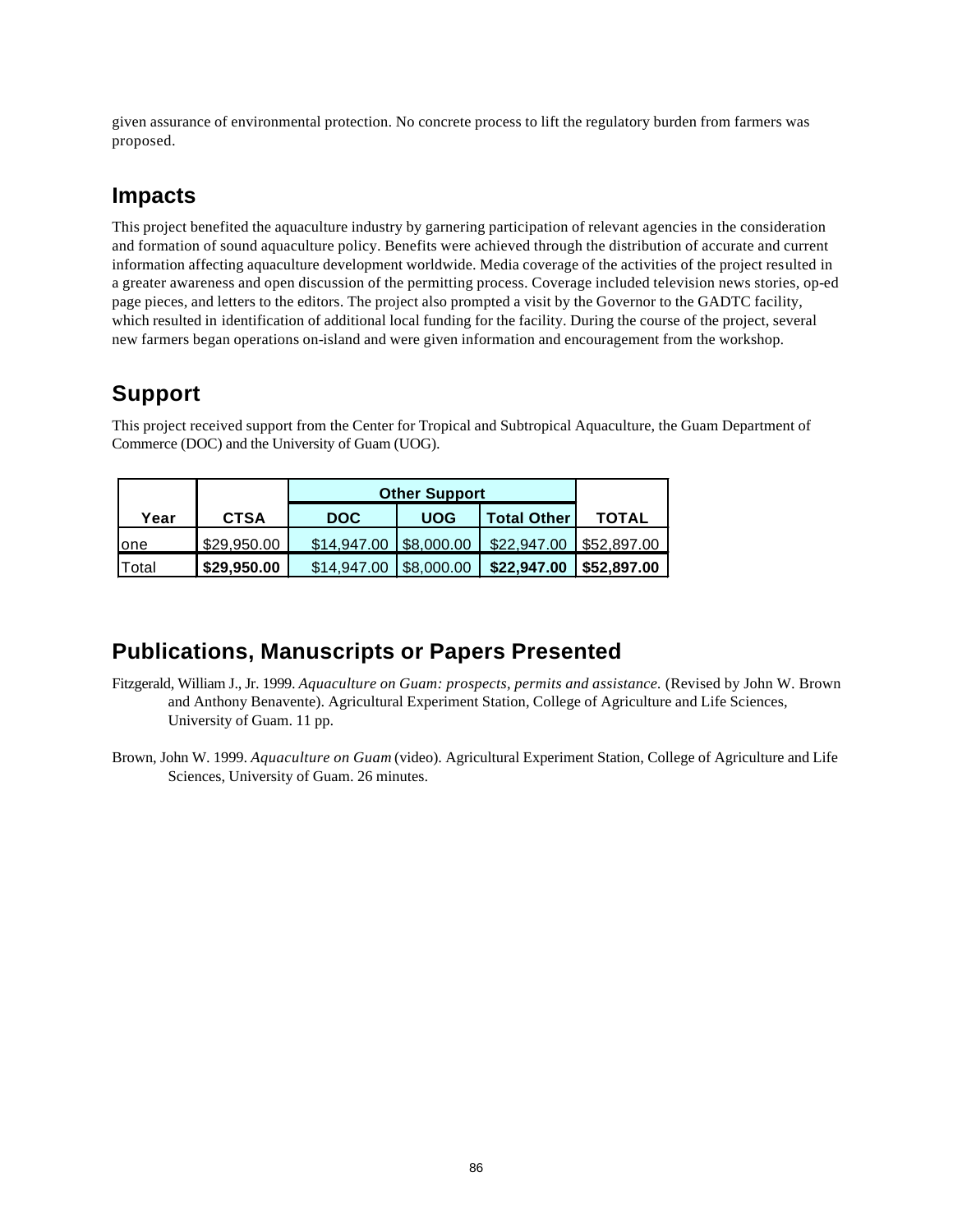# **Marine Ornamental Fish Culture and Conservation**

### **Dates of Work**

May 1998 through April 1999

### **Funding Level**

\$49,200

### **Participants**

Dr. Christopher Brown, Hawaii Institute of Marine Biology Dr. Jeri Fox, Hawaii Institute of Marine Biology

### **Objectives**

The objectives of this project, initiated under the CTSA Year 11 Plan of Work, are to:

Collect larvae from the wild, return them to the laboratory and rear them to market size. Collect culture material from the Waikiki Aquarium. Test the suitability of a green-water culture system primed with actively photosynthesizing monocellular algae and nutrient-enriched trocophores as a larviculture system. Develop a prioritized list of marine ornamental species for aquaculture development. Transfer the technology to industry.

## **Anticipated Benefits**

This project was designed to test the feasibility of two alternative means of providing fish for the development of a foundation for a marine ornamental fish culture industry. Both approaches involve the use, rather than the care of existing broodstock animals, one drawing upon wild stocks and the other taking advantage of animals in public display aquaria. It is anticipated that the marine ornamental fish trade will also benefit from the delivery of a species priority list and data on larval collection and growout.

## **Principal Accomplishments**

#### *Objectives: Collect larvae from the wild, return them to the laboratory and rear them to market size using a green-water culture system.*

Investigators obtained and tested a large, fine-mesh seine net to capture larvae. Extensive testing proved it unsuitable because it takes four strong people to haul it out by hand. The hauling process is slow and allows a large number of larvae and juveniles to escape. In addition, the process requires two 17-foot Boston whalers, which are costly to rent. The wet net is extremely heavy and difficult to handle. Moving it onshore requires a forklift and a large space for hanging and drying the net. The net is also affected by tidal currents. Night trials proved most encouraging, especially in calmer waters. Light attractants draw large numbers of appropriate-sized larvae (<1 cm).

Investigators constructed two types of light attractants to use when gathering larvae at night. The first is a waterproof floating light attractant that can be deployed and anchored if desired, for use in conjunction with nets. It uses a 12-volt battery, with three submersible light fixtures, switches and an anchoring device. The attractant apparatus appears to be effective in gathering larval and juvenile fishes. Preliminary attempts at encircling it with the purse-seine net were made, but yields were relatively small. However, investigators feel that resulted from the design of the net.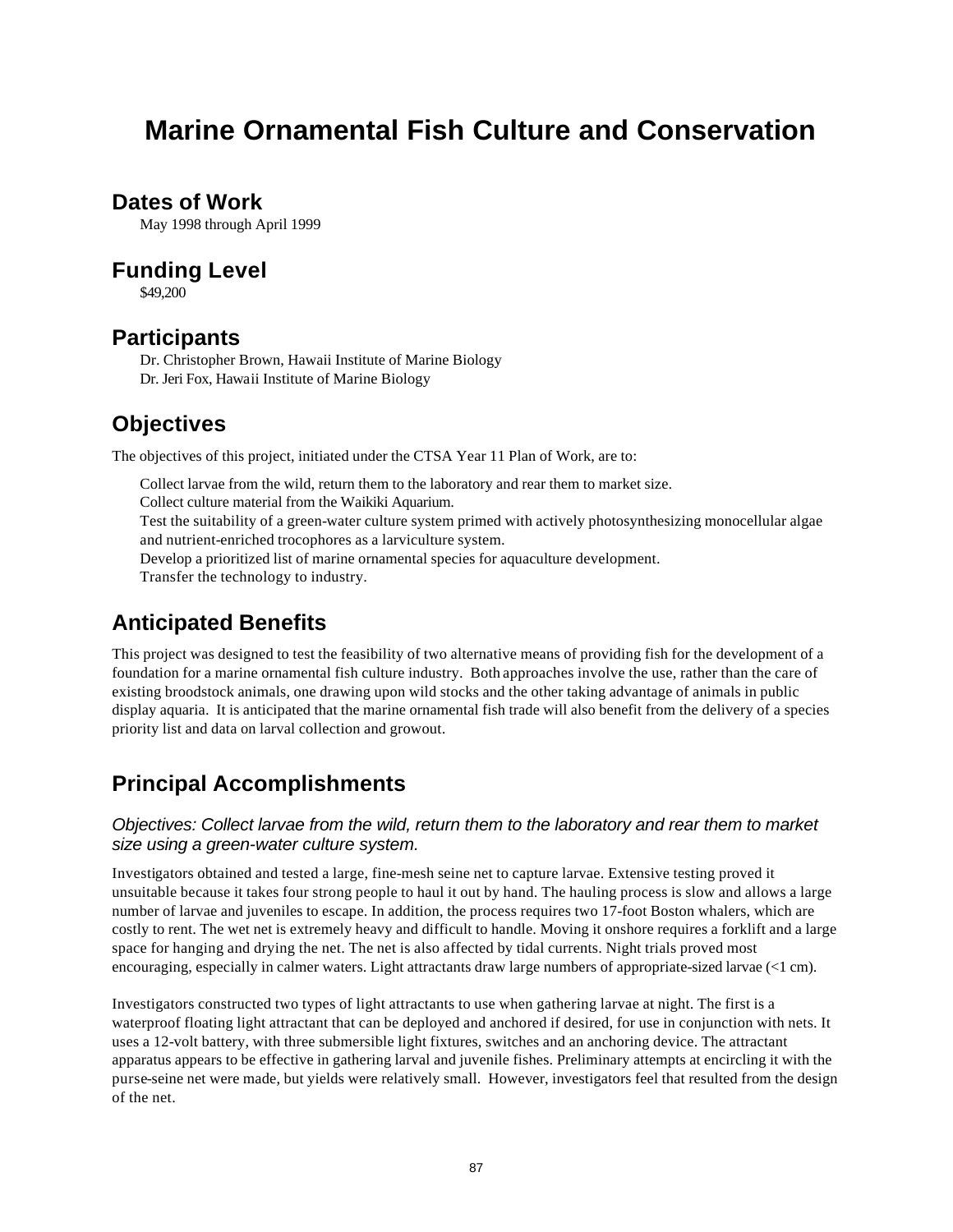The second approach to attract larvae was pursued with shoreline-based lighting. Three fixtures have been deployed around the Coconut Island Marine Laboratory, in locations that have nearby electrical outlets, nearby deep water and will not interfere with HIMB research nor annoy Kaneohe Bay residents. The fixtures were placed using concrete reinforcement bars driven into the coral rubble. Investigators are experimenting with traps and netting devices to collect the larvae that are attracted.

#### *Objective: Collect culture material from the Waikiki Aquarium.*

A set of culture tanks, supplies and materials were obtained and prepared for use. Algae and zooplankton cultures were begun using starter cultures from The Oceanic Institute, the University of Hawaii and the Waikiki Aquarium. Evaluations showed *Nanochloropsis* sp*., Tetraselmis* sp*., and Isochrysis galbana* to be the best monocellular algae for the project purposes. A working relationship, including paperwork and interviews of project staff, was established with the Waikiki Aquarium. Project personnel then visited the Aquarium during night hours and successfully collected convict tangs, yellow coral gobies and cardinalfish. Frogfish eggs were also collected, although after they were brought to HIMB, it became apparent that they were not fertilized. Eggs and larvae were transported to the HIMB experimental hatchery, where they were offered a variety of starter feeds, including both strained and unstrained rotifers, copepods and algae. None of the preliminary culture trials proved successful, although some larvae survived well beyond the first feeding stage.

In addition, six cohorts of the endemic Hawaiian seahorse, which has been tentatively identified as *Hippocampus kuda*, were obtained. The larval seahorses were exp osed to a variety of diets, including the three species of algae previously mentioned, both size-sorted and unsorted rotifers, copepods, *Artemia* nauplii and pelleted feed. In each case, survival was only to Day Five, at which time mass mortality resulted. Day Five was identified as a critical period for ongoing studies, including the use of hormones to attempt to accelerate development and improve larval survival, as investigators have done successfully with other marine species.

The retrieval of larvae from Waikiki Aquarium display tanks is not as straightforward as was previously thought. Large numbers of larvae are needed for culture trials at standard mariculture densities, and efficiency of collection is challenging. The presence of fish that readily consume edible eggs and larvae complicates the problem. Consequently, investigators concluded that the most viable approach is to collect fertilized eggs shortly after they are produced. They designed and refined a variety of egg collectors for that purpose. The first is a trap affixed to the display tank's outflow pipe. Conventional traps of this sort do not handle a high flow volume, so several generations of collectors were tested before a suitable one was found. It is basically a large floating chamber with a nytex panel that can screen out fertilized eggs.

A second type of trap exploits air-lift energy to direct water flow through nytex screen bags by positioning them in the back of display tanks. The drawback inherent in this type of collector is that they detract from the appearance of the display and are considered unsuitable for leaving in place during times when the Aquarium is open to the public. A third method of retrieving eggs of demersal spawners has been to place ceramic tiles in various tanks for species that are showing this sort of nesting behavior. As with the airlift collectors, these present some concerns about suitability for displays.

#### *Objective: Develop a prioritized list of marine ornamental species for aquaculture development.*

A Prioritized Species List (Table 1) was compiled based on input solicited from numerous representatives of the Hawaii aquaculture community. The fishes are ranked in their relative order, with the higher priority fish appearing at the top of the list. In general, the species endemic to Hawaii appear at the top of the list; those species are considered a higher priority for culture for reasons involving both market competition and conservation considerations. The feasibility of cultivation and market demand were also considered. The clownfishes and a few other species already being cultivated in Florida offer some potential for culturists seeking to begin production sooner rather than later. Although some appropriate technology is available for this purpose, further development is required for efficient mass-culture to become profitable.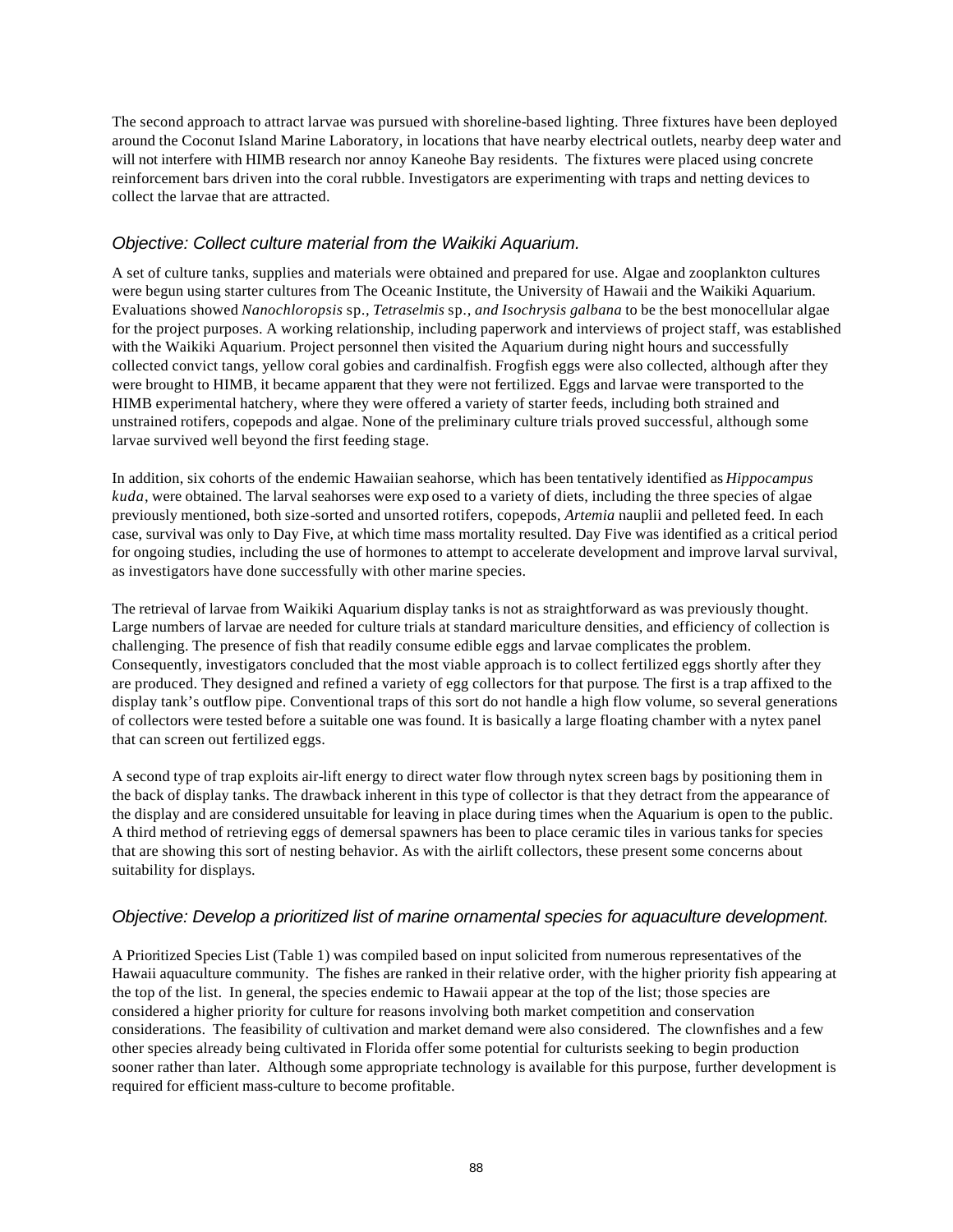Special considerations are indicated by asterisks (\*). **Damselfishes** can be cultivated and constitute a significant segment of the marine ornamental market, but unrestricted imports of wild specimens undermine the profitability of captive rearing. It remains possible (some say even likely) that restrictions on such importations will be imposed, so the development of suitable technology for mass culture of the numerous species of damselfishes favored by the marine ornamental trade is strongly recommended. The **seahorses** include a range of species (in this context, also other pipefishes), at least one of which is endemic to Hawaii. Some are already being cultivated. Their nurturing of young contributes to the prospects of successful cultivation of a wider range of species, and continued technical development is considered advisable. A second asterisk also appears adjacent to "Market" for seahorses, because additional markets exist besides the aquarium trade. Dried seahorses are a traditional dietary supplement in China, although supplying product to this market is almost certain to have unwanted image consequences for the business profiting from this sort of trade. **Triggerfishes** construct nests and consequently eggs can be collected efficiently; also they include numerous highly valued species, some of which are endemic to Hawaii. Cultivation appears to be a difficult task, however. The **Bangai cardinalfish** is a mouthbreeding species, and can be bred in captivity with only moderate difficulty. The cohort size is small, however, so the cost of producing fry is relatively high.

| <b>Species or Group</b> | Florida        | <b>Benthic</b> | Hawaii         | <b>Expected</b>   | <b>Market</b>                    |
|-------------------------|----------------|----------------|----------------|-------------------|----------------------------------|
|                         | <b>Culture</b> | <b>Eggs</b>    | <b>Export</b>  | <b>Difficulty</b> |                                  |
| <b>Yellow Tang</b>      | N <sub>o</sub> | N <sub>o</sub> | #1             | High              | Vast                             |
| Pygmy angelfishes       | No             | No             | Yes            | High              | Solid                            |
| Sargassum fishes        | No             | $\ast$         | Yes            | Moderate/high     | High price                       |
| Hawkfishes              | No             |                | Yes            | High              | Small but popular family,        |
| (longnose, etc.)        |                |                |                |                   | carnivorous                      |
| 3-spot damselfish       | N <sub>o</sub> | Yes            | Yes            | Easy-moderate     | Low price, high volume*          |
| Misc. damselfishes      | N <sub>o</sub> | Yes            | Some           | Moderate          | Varies*                          |
| Neon goby               | Yes            | Yes            | N <sub>o</sub> | Moderate          | Accepts tank-reared fish         |
| Seahorses               | ? (Australia)  | $\ast$         | Few            | Moderate          | Solid*                           |
| True angelfishes        | Few            | N <sub>o</sub> | Some           | High              | 76 spp.                          |
| Butterflyfishes         | No             | No             | Yes            | High              | Good, but requires coral in diet |
| Surgeonfishes           | N <sub>o</sub> | N <sub>o</sub> | Yes            | High              | Numerous spp.                    |
| Wrasses                 | No             | N <sub>o</sub> | Yes            | High              | Numerous spp.                    |
| Triggerfishes           | No             | Yes*           | Yes            | High              | Good                             |
| Clownfishes             | Yes            | Yes            | N <sub>o</sub> | Moderate          | Established, competitive         |
| Tomato                  |                |                |                |                   |                                  |
| Clarke's                |                |                |                |                   |                                  |
| Pink Skunk              |                |                |                |                   |                                  |
| Orange                  |                |                |                |                   |                                  |
| Maroon                  |                |                |                |                   |                                  |
| Wide-banded             |                |                |                |                   |                                  |
| Cinnamon                |                |                |                |                   |                                  |
| Red saddleback          |                |                |                |                   |                                  |
| Clownfishes             | Yes            | Yes            | N <sub>o</sub> | Easy-moderate     | High volume/low price            |
| Percula                 |                |                |                |                   |                                  |
| False percula           |                |                |                |                   |                                  |
| Bangai cardinalfish     | Yes            | $\ast$         | N <sub>o</sub> | Moderate          | High value                       |
| Neon dottyback          | Yes            | Yes            | N <sub>o</sub> | Moderate-high     | Good                             |
| Striped dottyback       | Yes            | Yes            | N <sub>o</sub> | Moderate-high     | good                             |

### *TABLE 1: Prioritized Species List*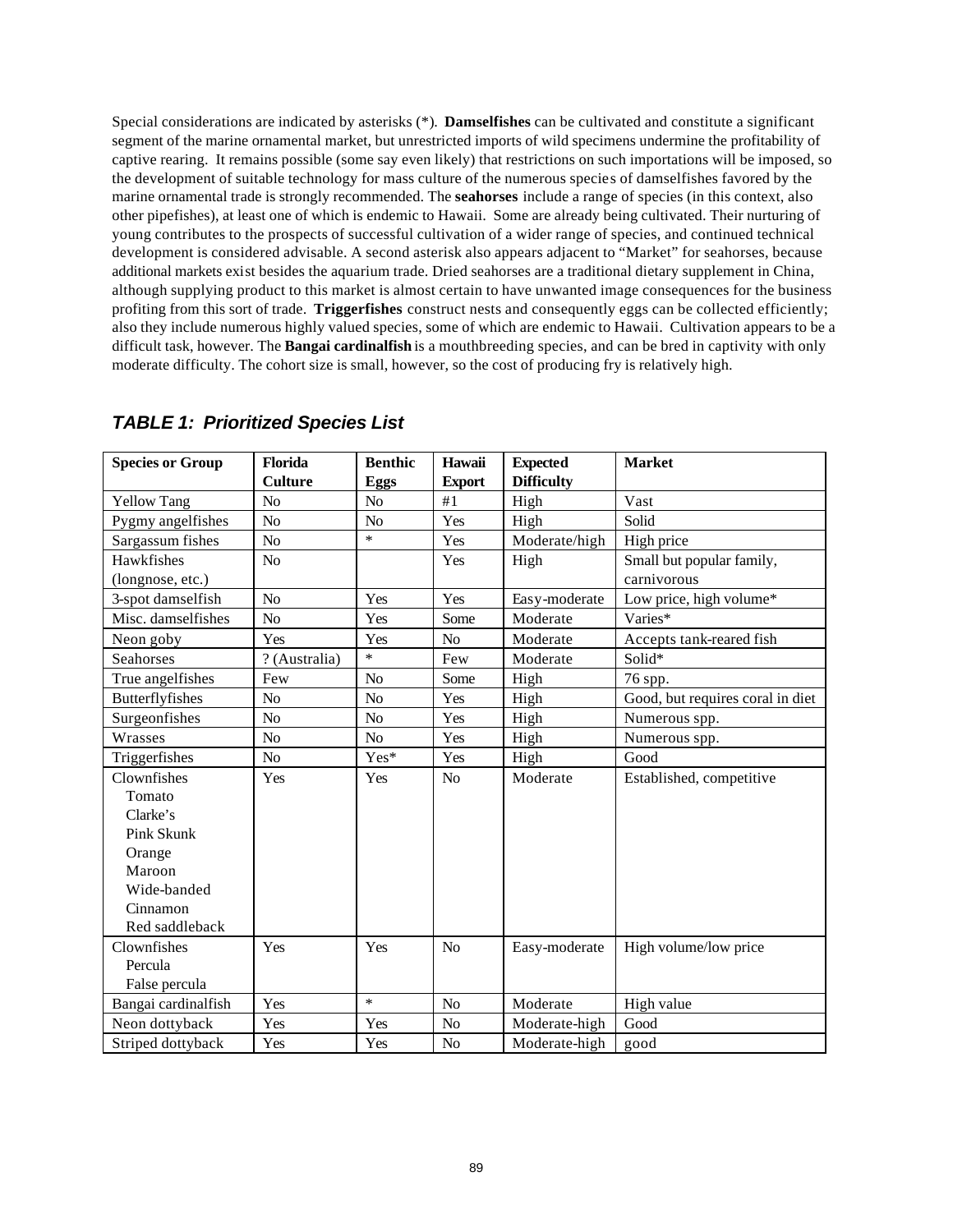## **Support**

This project received support from the Center for Tropical and Subtropical Aquaculture.

| <b>CTSA</b> | Total    |  |
|-------------|----------|--|
| \$49.200    | \$49.200 |  |
| \$49,200    | \$49,200 |  |
|             |          |  |

### **Publications, Manuscripts and Papers Presented**

No publications, manuscripts or papers were presented during the reporting period.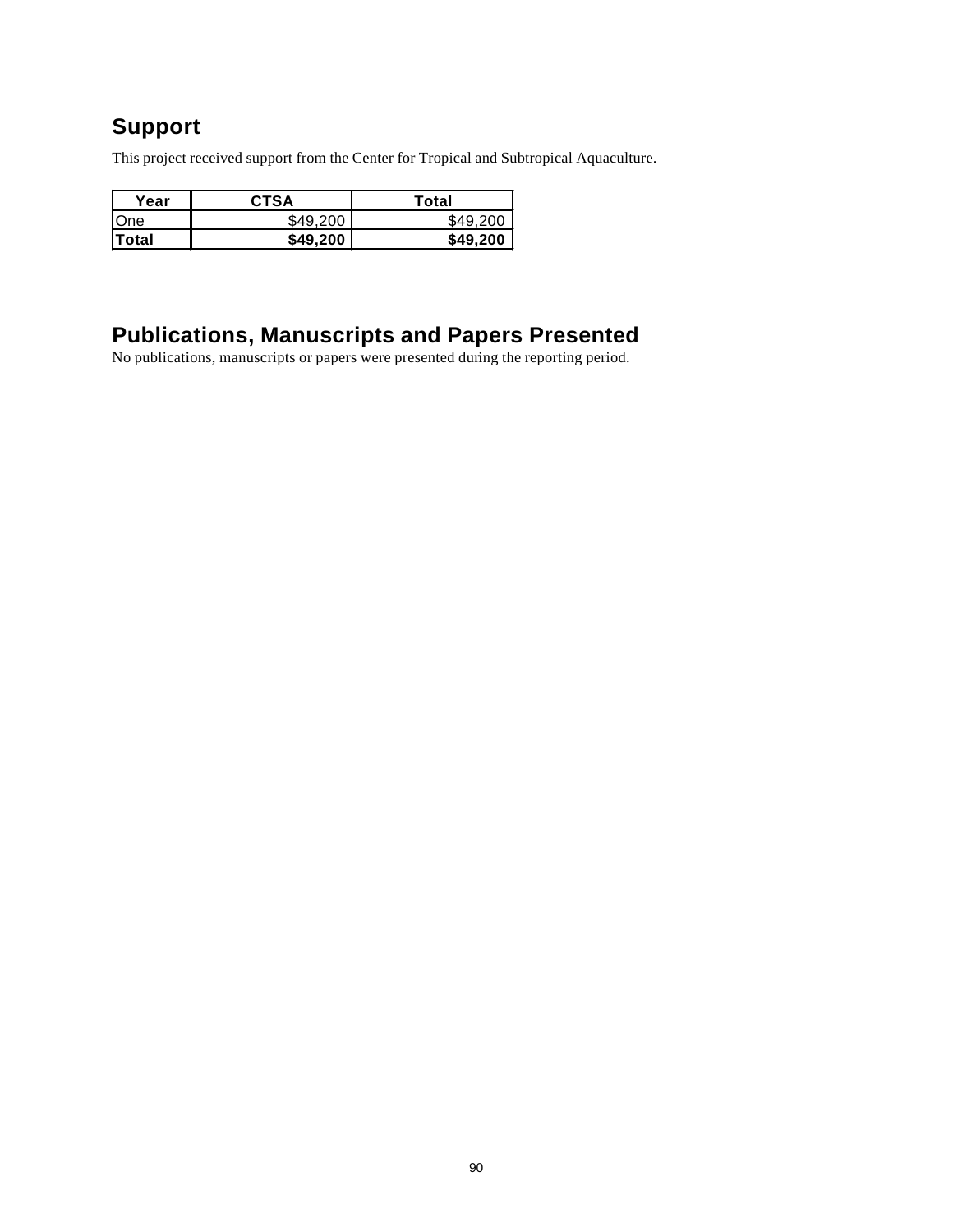# **Development of Best Management Practices for Hawaiian Aquaculture**

### **Dates of Work**

April 1998 through January 1999

## **Funding Level**

\$10,000

## **Participants**

Dr. Robert Howerton, Sea Grant Extension Service, University of Hawaii; Dr. David Ziemann, The Oceanic Institute; Kristen Anderson, Pacific Regional Aquaculture Information Service for Education, Hamilton Library, University of Hawaii; Farm Service Agency, U.S. Department of Agriculture; Department of Health, Clean Water Branch, State of Hawaii.

## **Objectives**

The overall goal of this project, initiated under the CTSA Eleventh Annual Plan of Work, is to develop a practical Best Management Practices Manual that will assist aquaculture farmers in managing facilities more efficiently and allowing them to comply with discharge regulations. Specific objectives related to that goal are to:

Conduct a comprehensive literature review of current and proposed Best Management Practices for aquaculture systems in the United States (e.g., trout, channel catfish, salmon);

Review BMPs developed for other industries nationwide (beef, poultry, dairy, silviculture) and in Hawaii (sugar, pineapple) to determine how BMPs support and facilitate compliance with effluent discharge regulations; Evaluate documents generated at other Regional Aquaculture Centers concerning effluent discharge and best management practices for aquaculture;

Examine international aquaculture BMPs to determine how these may apply to Hawaii aquaculture; Interact with USDA Farm Service Bureau to outline BMP criteria for aquaculture farmers to follow, allowing them

to be eligible for federal crop disaster assistance;

Develop a BMP for Hawaiian Aquaculture manual that outlines practical guidelines, recommendations and defining principles that Hawaii aquaculture farmers can use to comply with permit regulations and increase farm efficiency.

## **Anticipated Benefits**

The Best Management Practices Manual will have three-fold benefits. Aquaculturists, by following recommendations outlined in the manual, will

Potentially be more profitable; Eligible for federal farm disaster assistance; Conform with effluent discharge regulations that govern aquaculture operations in Hawaii.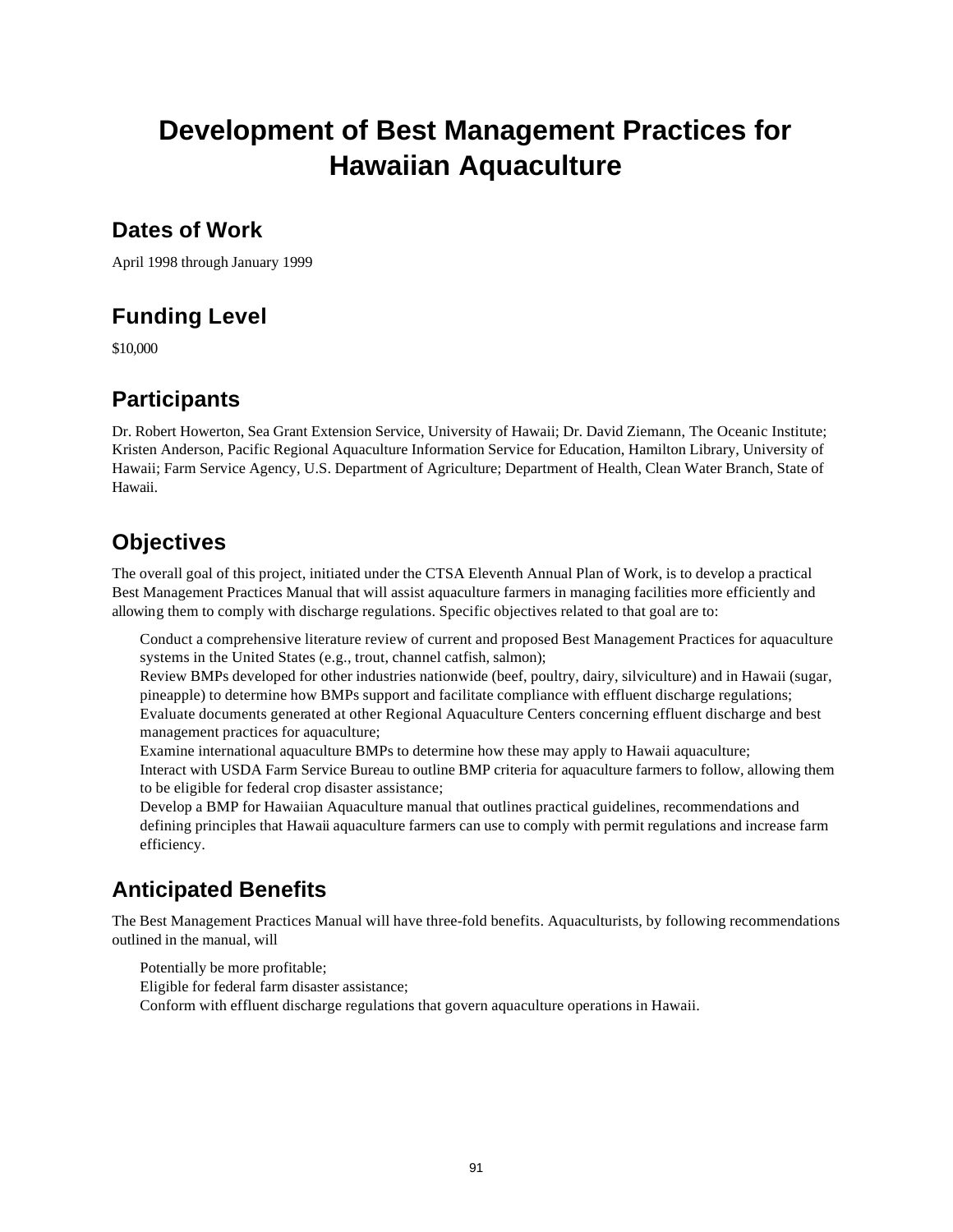## **Principal Accomplishments**

#### *Objective: Conduct a comprehensive literature review of current and proposed Best Management Practices for Aquaculture systems in the United States.*

A literature review has been conducted covering best management practices for trout and channel catfish. A more thorough literature search continues to be conducted which also covers BMPs for the salmon industry in the Northwestern portion of the US.

#### *Objective: Review BMPs developed for other industries nationwide and in Hawaii to determine how BMPs support and facilitate compliance with effluent discharge regulations*

Through the use of the Internet, a literature review has begun to detail BMPs used by the livestock and poultry industry in the US. Contact has been made with a number of both State and National agriculture industry councils and a dialogue has begun. Many state industry councils have begun to develop a proactive stance on waste management. These industry representatives have begun the development of best management practices specific to their needs.

#### *Objective: Evaluate documents generated through other Regional Aquaculture Centers concerning effluent discharge and best management practices for aquaculture.*

A project manual, "Characterization and Management of Effluents from Aquaculture Ponds in the Southeastern United States," published by the Southern Regional Aquaculture Center, was obtained and reviewed. A number of references were obtained from this manual. The NRAC and WRAC have also been contacted concerning possible references for BMPs in their region.

#### *Objective: Examine international aquaculture best management practices and determine how these may apply to Hawaii aquaculture.*

During a USAID-sponsored trip to the Philippines, the principal investigator obtained information about BMPs and effluent discharge during meetings with Philippine government officials in the Bureau of Fisheries and Central Luzon State University aquaculture researchers.

#### *Objective: Interact with USDA Farm Service Agency to outline BMP criteria for aquaculture farmers to follow, allowing them to be eligible for federal crop disaster assistance.*

The principal investigator contacted the USDA Farm Service Agency, which agreed to meet to develop BMP criteria for Hawaii aquaculture farmers.

#### *Develop a BMP for Hawaiian Aquaculture manual that outlines practical guidelines, recommendations and defining principles that Hawaii aquaculture farmers can use to comply with permit regulations and increase farm efficiency.*

A general outline of the proposed manual has been written.

### **Work Planned**

Use PRAISE to thoroughly review BMPs developed for agriculture industries. This review will be written and submitted to CTSA Management practices used in traditional agriculture that facilitate compliance with effluent discharge regulations will be incorporated into the aquaculture BMP where relevant;

Compile documents relating to aquaculture effluent discharge, current and proposed BMPs and research efforts relating to the National Pollution Discharge Elimination System. A review of these reports will be written and submitted to CTSA;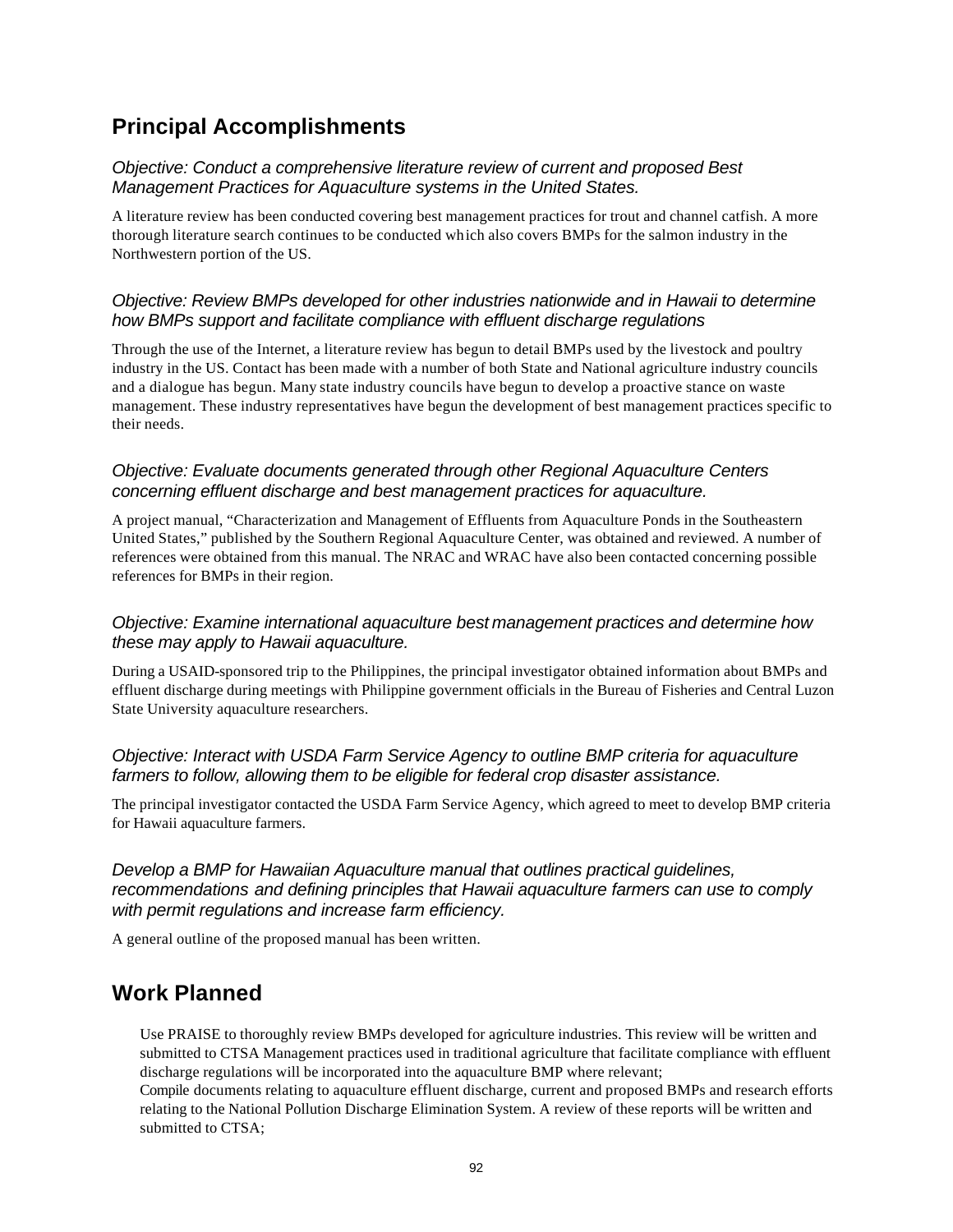Use PRAISE to examine international aquaculture BMPs and determine how they may apply to Hawaii aquaculture. The literature will be thoroughly searched to examine how aquaculture industries in other countries manages aquaculture effluents. A review of international BMPs will be written with an emphasis on what practices may be applicable to Hawaii aquaculture;

Submit a draft of the Hawaii BMP manual to farmers, appropriate regulatory agencies and members of the CTSA Technical Committee for review. Comments will be incorporated into a final manual for distribution to end users, the Hawaii aquaculture community.

## **Support**

This project received support from CTSA, the University of Hawaii and Maui county government.

|             |             | <b>Other Support</b> |          |                    |                |
|-------------|-------------|----------------------|----------|--------------------|----------------|
|             |             |                      |          |                    |                |
|             |             | <b>University</b>    | Maui     | <b>Total Other</b> | <b>Total</b>   |
| Year        | <b>CTSA</b> | of Hawaii            | County   | Support            | <b>Support</b> |
| <b>O</b> ne | 10,000.00   | \$1,948.00           | 1.200.00 | 3,148.00           | 13,148.00      |
| Total       | 10.000.00   | 1,948.00             | 1.200.00 | 3.148.00           | 13,148.00      |

## **Publications, Manuscripts and Papers Presented**

No publications, manuscripts or papers were presented during the reporting period.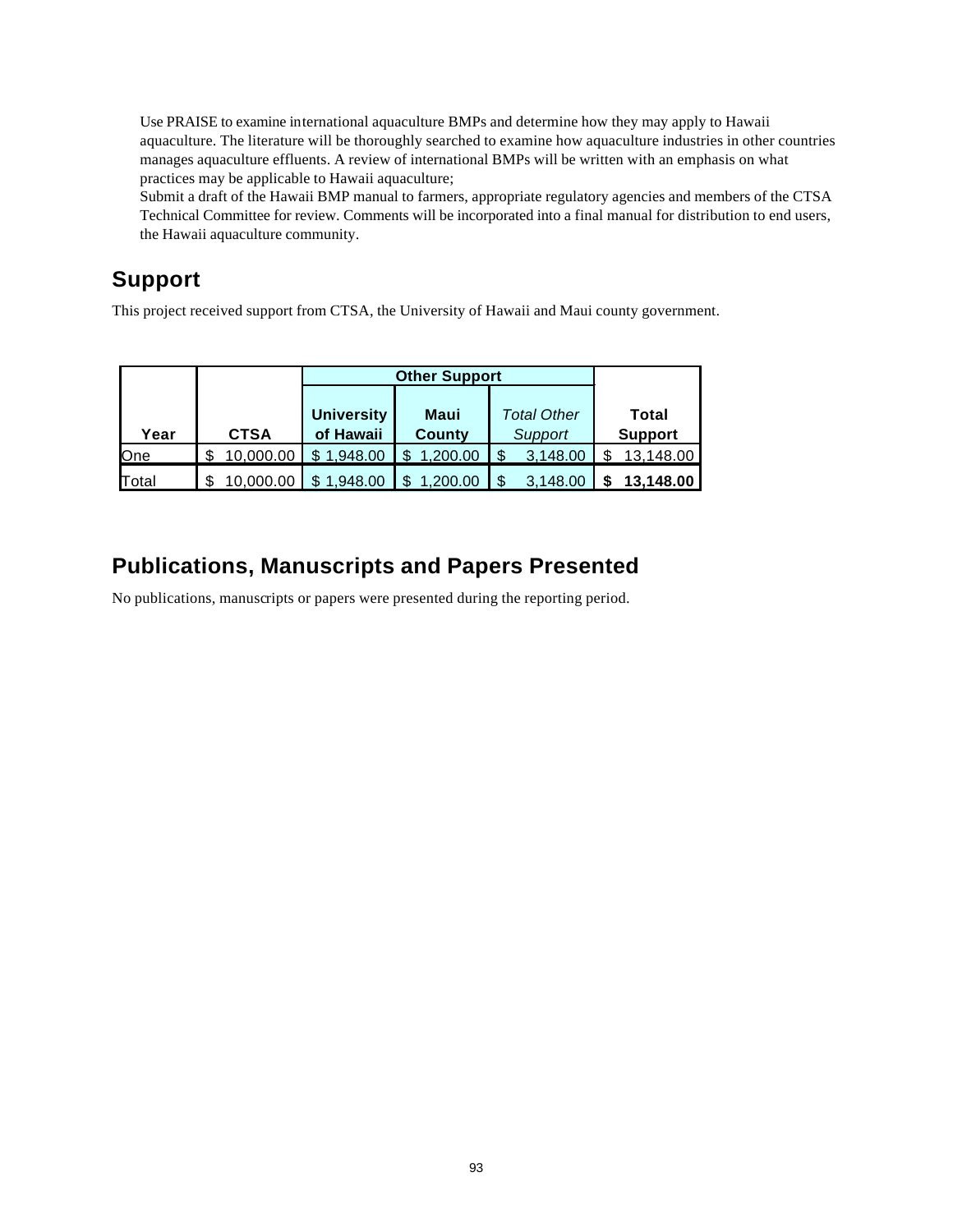# **Publications**

## **Dates of Work**

March 1990 through October 1999

## **Funding Level**

\$175,000

## **Participants**

Dr. Kevan L. Main (through March 1997), Cheng-Sheng Lee (starting February 1997) Patti Killelea-Almonte (through February 1999), Jean McAuliffe (starting March 1999), Center for Tropical and Subtropical Aquaculture, The Oceanic Institute.

## **Objectives**

The overall goal of this project is to disseminate information on aquaculture. Specific objectives related to that goal are to:

publish a quarterly newsletter to communicate information about the activities of the Center for Tropical and Subtropical Aquaculture and its funded projects and the latest information about aquaculture from the nation and the region;

develop and publish a technical bulletin to communicate the status and progress of current activities to the CTSA Board of Directors, Industry Advisory Council and Technical Committee. The bulletin will also be sent to aquaculturists in the Pacific region and upon request to other interested parties;

produce and publish progress reports of selected CTSA-funded projects. These publications will be distributed free of charge to commercial producers, aquaculture researchers, extension agents and other interested parties throughout the Pacific region, with limited distribution in the United States;

duplicate and distribute the other Regional Aquaculture Centers' videos and publications to information networks throughout the Pacific region

develop and maintain a home page on the Worldwide Web through which information about CTSA activities can be disseminated.

## **Anticipated Benefits**

In many locations in the Center for Tropical and Subtropical Aquaculture region, access to information is extremely limited, which handicaps the development of aquaculture. This project helps to overcome that obstacle by disseminating research results and other information that bears directly on commercial aquaculture production.

## **Principal Accomplishments**

*Objective: Publish a quarterly newsletter to communicate information about the activities of the Center for Tropical and Subtropical Aquaculture and its funded projects and the latest information about aquaculture from the nation and the region.*

In August 1989, the Center developed and published the inaugural issue of its quarterly newsletter, *CTSA Regional Notes*. The staff handles all aspects of production for the Center's newsletter, including interviewing, researching and writing articles, and shooting or obtaining photos. *Regional Notes* provides the latest information on Center activities and aquaculture throughout the Pacific region. Published four times per year, it is distributed to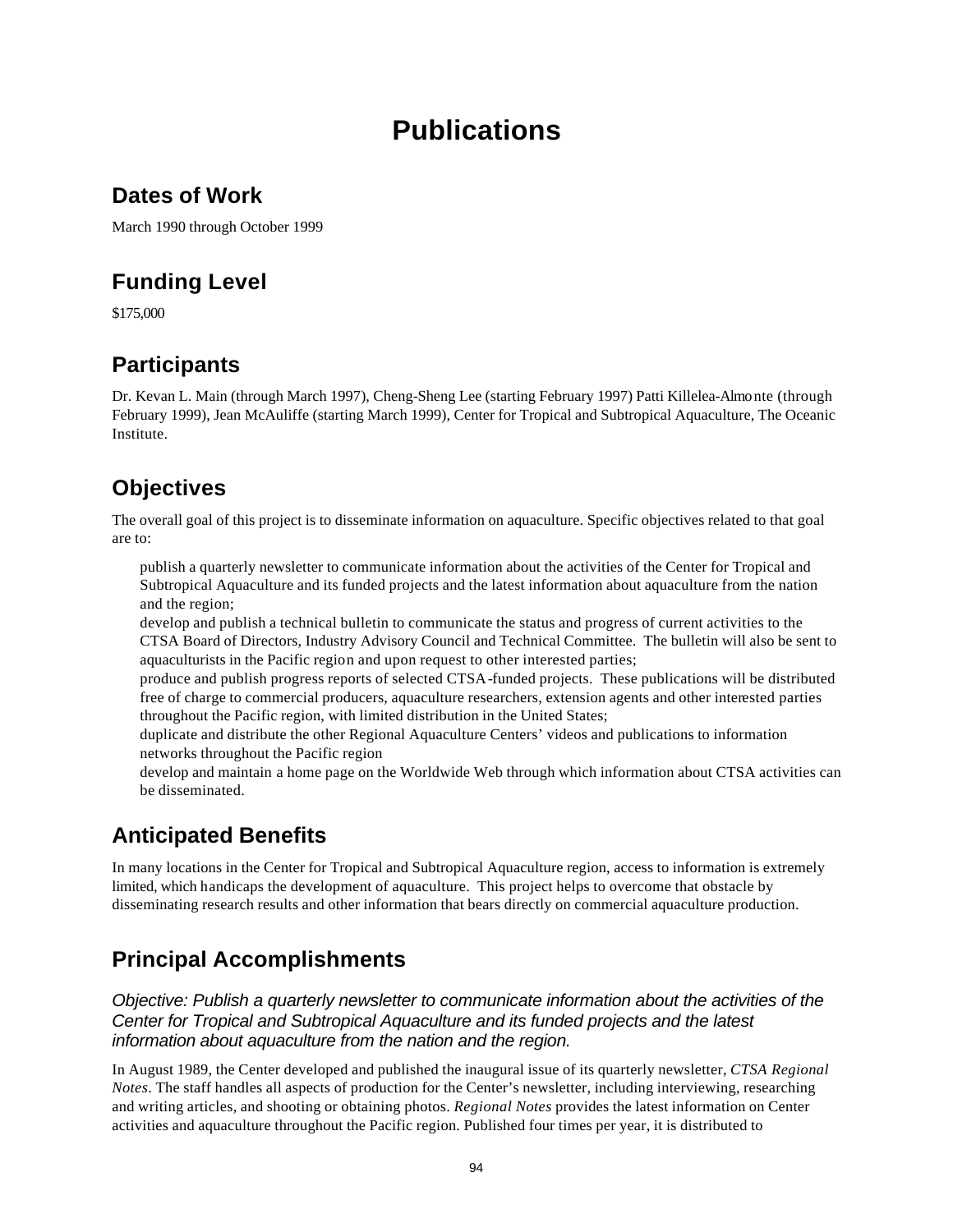approximately 1,000 individuals, organizations and universities worldwide. In 1990, the newsletter was expanded by one-third and began carrying two regular columns:

"PRAISE Pages" is a bibliography of journal articles; the column is prepared by David E. Coleman, coordinator of the CTSA-funded *Pacific Regional Aquaculture Information Service for Education.* In each newsletter issue, Coleman compiles a bibliography on a specific topic of interest to *Regional Notes* readers; "Aquatips" provides recommendations and suggestions on specific aquaculture topics and problems from

researchers and extension agents.

The newsletter also features news on CTSA-funded projects, government assistance programs for aquaculture, publications and various information services that are available. In addition, it provides profiles of individuals who provide services to aquaculturists, job openings in the region, and announcements about training courses.

#### *Objective: Develop and publish a technical bulletin to communicate the status and progress of current activities to the CTSA Board of Directors, Industry Advisory Council and Technical Committee. The bulletin will also be sent to aquaculturists in the Pacific region and upon request to other interested parties.*

In February 1990, the Center staff developed and published its first set of *Project Updates*, technical bulletins that are distributed to the CTSA Board of Directors, Industry Advisory Council and Technical Committee and to extension agents and other interested parties upon request. Each set of *Project Updates* contains separate bulletins from one to six pages long on each active, funded project. Each bulletin provides details on the principal accomplishments for each objective and the principal investigators. In addition to writing and editing the bulletins, the staff does the artwork, layout and design and works with printers to produce the final publication.

The Publications project produced a 70-minute movie titled *CTSA Video Project Update*. Center staff assisted with writing the script and shooting the background footage for the video. The staff worked closely with the Sea Grant Communications director on the editing and final production of the video. The *CTSA Video Project Update* was prepared to provide the CTSA Board of Directors, Industry Advisory Council and Technical Committee with the latest results from 12 Center-funded projects. The video was shown at the Industry Advisory Council meeting in March 1995 and at the Technical Committee meeting in April 1995 and was distributed throughout the region. A similar video, which featured different projects, was produced and shown in 1996.

#### *Objective: Produce and publish progress reports of selected CTSA-funded projects. These publications will be distributed free of charge to commercial producers, aquaculture researchers, extension agents and other interested parties throughout the Pacific region, with limited distribution in the United States.*

The Center staff assists with publication of selected project progress reports. Staff assistance includes editing the grammar and style of the reports, proofreading and designing them and working with printers to produce the final documents.

During 1995, the Center staff assisted with publication of a bibliography developed under the two-year, Centerfunded project titled "Exploratory Study of Hawaii and Guam as High Health Aquaculture Stock Centers." The bibliography, titled *A Bibliography of Specific Pathogen-Free Organisms*, was published as CTSA publication number 116 in April 1995. The Center staff also assisted with publication of an extension fact sheet developed under the Center-funded project titled "Ornamental Aquaculture Technology Transfer." The fact sheet, titled *Raising the Silver Arowana* (Osteoglossum bicirrhosum*)*, was published as CTSA publication number 117 in May 1995.

During 1996, the Center staff assisted with publication of a manual on making value-added products from giant clam shells. Titled *Clams to Cash: How to Make and Sell Giant Clam Shell Products,* the manual was produced as part of the Center-funded project titled "Extension and Training Support in the U.S.-Affiliated Pacific Islands" and was published as CTSA publication number 125 in August 1996.

Center staff also assisted in editing a sponge manual and four extension fact sheets that were produced under the Center-funded project titled "Production of CTSA Educational Extension Materials."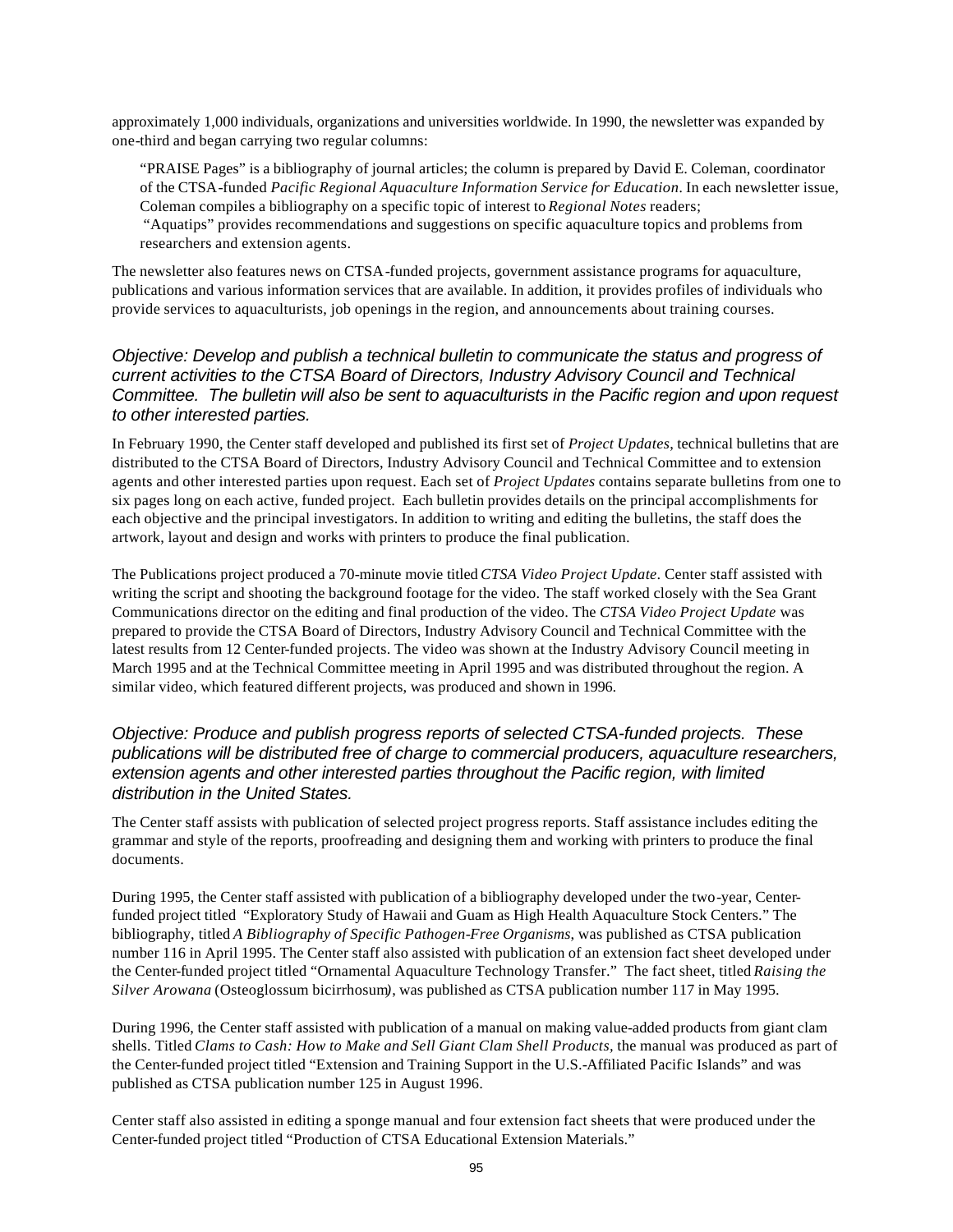During 1997, the publications assisted with publication of an extension fact sheet titled *Aquafarmer Information Sheet: Prevention of Black Gill Disease in Marine Shrimp*. The fact sheet, produced by the Center-funded as part of the project titled "Gill Discoloration in *Penaeus stylirostris*," was published as CTSA Publication Number 126 in October 1997. Center staff edited the information sheet and did the layout and design.

Center staff also provided the text and photos for the brochure titled *Regional Aquaculture Centers Results: Research and Extension Solutions for Aquaculture.* USDA requested that each of the five regional aquaculture centers provide information for one segment of the brochure.

In 1998, Center staff assisted with layout and printing of two manuals produced by CTSA-funded projects. The manuals were *Spawning and Early Larval Rearing of Giant Clams (Bivalvia: Tridacnidae)*, which was CTSA publication number 130, and *Pacific Threadfin,* Polydactylus sexfilis *(Moi), Hatchery Manual*, which was CTSA publication number 132*.* The latter was printed with Publications budget funds. In addition, Center staff edited, designed, layer out and oversaw printing of *Triploid Chinese Catfish*, an extension fact sheet resulting from a CTSA-funded project.

In 1999, Center staff assisted with layout, editing and printing of a CTSA-funded project manual titled, *The Culture of Soft Corals for the Marine Aquarium Trade*, CTSA publication #137. In addition, Center staff edited, layed out and oversaw printing of the extension fact sheet , *Spawning the tinfoil barb,* Barbodes schwanenfeldi *in Hawaii*, CTSA Publication #136. Editing and coordination of printing was provided by Center staff for two other extension fact sheets titled*, Lagoon farming of giant clams (Bivalvia: Tridacnidae),* CTSA publication #139 and *Farming Soft Corals for the Marine Aquarium Trade*, CTSA publication #140. Editing work was also begun in late 1999 on *Producing Pearls Using the Black-lip Pearl Oyster,* (Pinctada magaritifera), CTSA Publication #141, which should be published before the end of the year.

#### *Objective: Duplicate and distribute the other Regional Aquaculture Centers' videos and publications to information networks throughout the Pacific region.*

The Center staff has duplicated 16 videos produced by the other Regional Aquaculture Centers and distributed them to extension agents, libraries and aquaculture concerns throughout the region. The Center staff also maintained a library of all videos produced by the Regional Aquaculture Centers and loaned them to interested parties upon request. In addition, the Center staff distributed publications produced by the other Regional Aquaculture Centers to extension agents and libraries throughout the region.

#### *Objective: Develop and maintain a home page on the Worldwide Web through which information about CTSA activities can be disseminated.*

The Center staff also assisted in development of a CTSA home page on the Worldwide Web. The web site is maintained by the Center staff and contains news and CTSA publications as well as links to AquaNIC, the PRAISE web site and sites maintained by other Regional Aquaculture Centers. During 1998, artwork was commissioned for the site and the site was redesigned and reformatted, resulting in a more attractive, user-friendly environment.

## **Work Planned**

The Center staff will continue to produce the quarterly newsletter, assist as needed in editing, layout and printing of publications of selected CTSA-funded projects and maintain the Web site. A new CTSA information brochure will also be designed and produced. In addition, plans to update the design of the quarterly newsletter and extension fact sheets will also be implemented in the coming year.